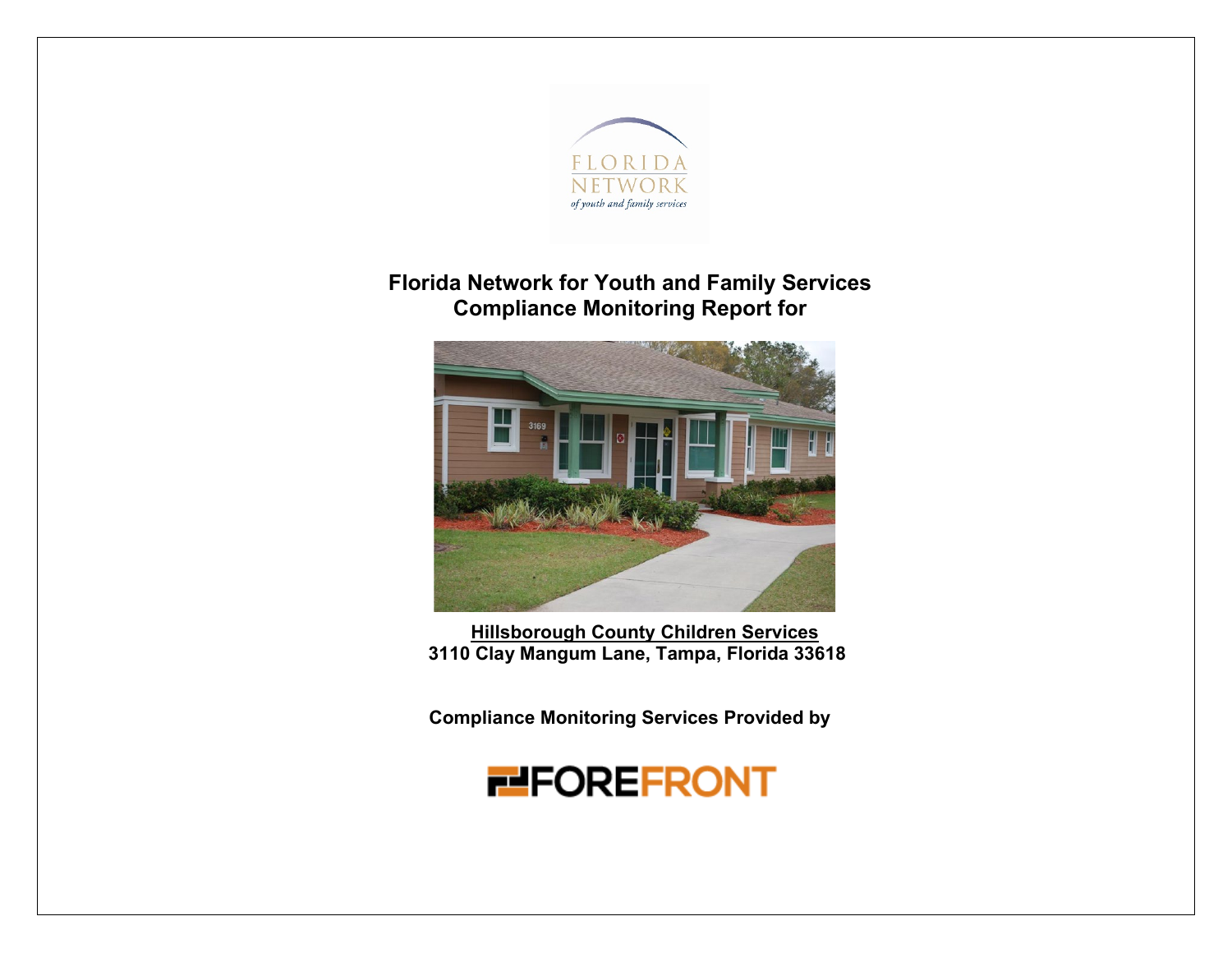#### **EXECUTIVE SUMMARY**

Forefront LLC conducted a joint Quality Improvement (QI) and Florida Network of Youth and Family Services (FNYFS) monitoring visit for Hillsborough County Children Services (HCCS) for the FY 2021-2022 at its program office located at 3110 Clay Mangum Lane, Tampa, Florida. Forefront LLC (Forefront) is an independent compliance monitoring firm that is contracted by the FNYFS to perform onsite program reviews to assess the agency's adherence to fiscal, programmatic and overall contract requirements. HCCS is contracted with the Florida Network of Youth and Family Services (FNYFS) to provide direct services to Children/Families in Need of Services (CINS/FINS). The services to be provided are identified in Contract Section A - Descriptions and Specifications and Section B - Delivery and Performance and are funded with General Revenue Funds effective for July 2019 through June 30, 2022.

The review was conducted by Marcia Tavares, Consultant for Forefront LLC and Peer Reviewer(s). Agency representatives from HCCS present for the entrance interview were Patrick Minzie, Department Director; Sarah Grimmig, Youth Program Operations Manager; and Rhonda Rhodes, Clinical Services Manager. The last onsite QI visit was conducted July 29, 2020.

In general, the Reviewer found that Hillsborough County Children Services is in compliance with specific contract requirements. **HCCS received an overall compliance rating of 100% for achieving full compliance with all twelve (12) applicable indicators** of the CINS/FINS Monitoring Tool. There are no corrective actions cited or recommendations made as a result of the contract monitoring visit.

The following report represents the results of the in-depth evaluation of the provider's General Administrative performance, with all findings clearly documented. Copies of all completed tools utilized during the visit to determine these ratings will be maintained on file with the Reviewer. If any information or clarification is required, please contact Keith Carr by E-mail: keithcarr@forefrontllc.com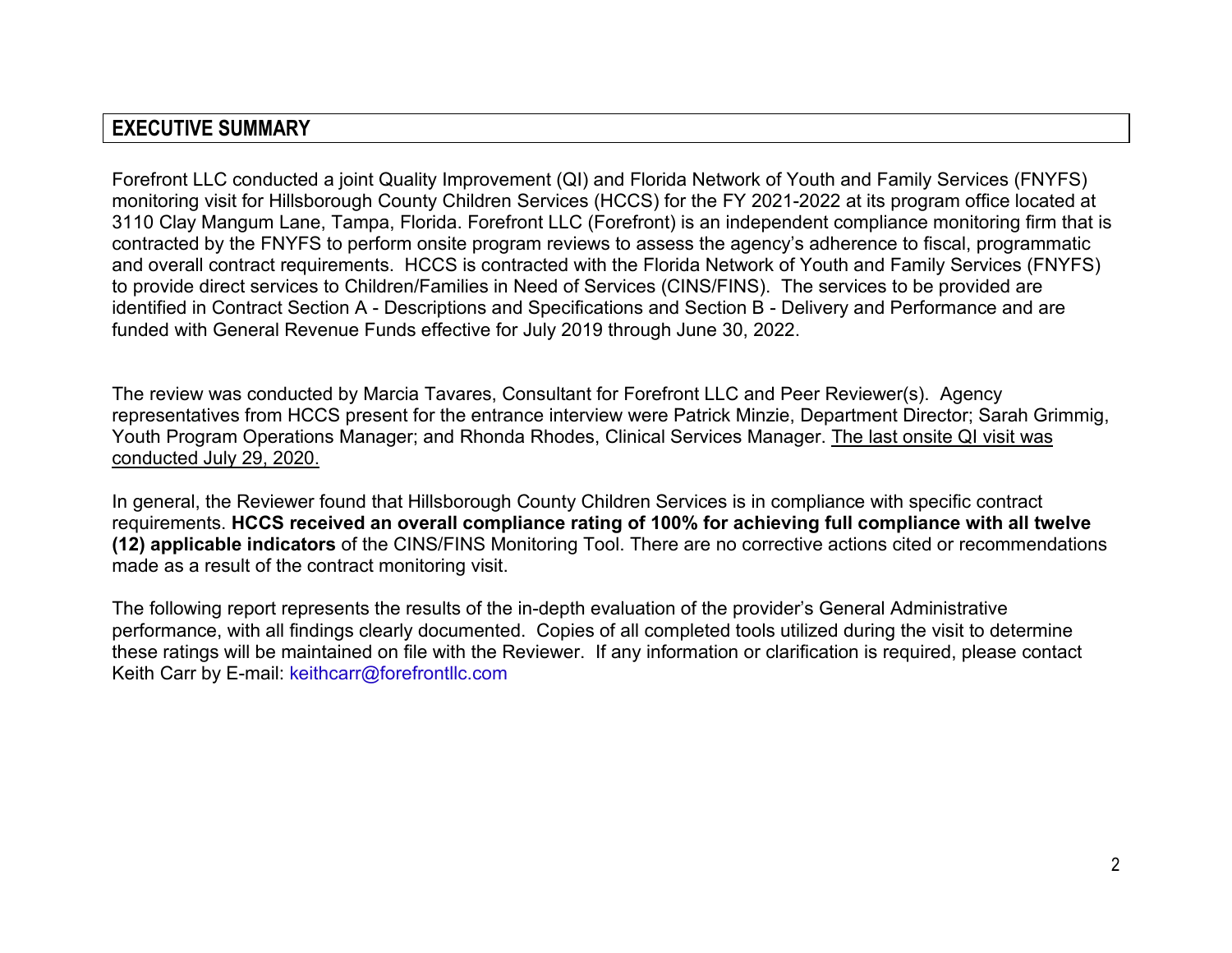#### **2021-2022 CINS/FINS PROGRAM COMPLIANCE MONITORING TOOL Report Number: CM 09-01-2021-2022**

| Agency Name: Hillsborough County Children Services                                                                                                                                                                                                                                                                                                                                             |                     | <b>Monitor Name: Marcia Tavares</b>     |                  |                 |                             |                                                                                                                                                                                                                                                                                                                                                                                                                                                                                                                        |                                                                                                            |
|------------------------------------------------------------------------------------------------------------------------------------------------------------------------------------------------------------------------------------------------------------------------------------------------------------------------------------------------------------------------------------------------|---------------------|-----------------------------------------|------------------|-----------------|-----------------------------|------------------------------------------------------------------------------------------------------------------------------------------------------------------------------------------------------------------------------------------------------------------------------------------------------------------------------------------------------------------------------------------------------------------------------------------------------------------------------------------------------------------------|------------------------------------------------------------------------------------------------------------|
| <b>Contract Type: CINS/FINS</b>                                                                                                                                                                                                                                                                                                                                                                |                     |                                         |                  |                 |                             | Region/Office: 3110 Clay Mangum Lane, Tampa, FL 33618                                                                                                                                                                                                                                                                                                                                                                                                                                                                  |                                                                                                            |
| <b>Service Description: Comprehensive Onsite Compliance Monitoring</b>                                                                                                                                                                                                                                                                                                                         |                     | Site Visit Date(s): September 1-2, 2021 |                  |                 |                             |                                                                                                                                                                                                                                                                                                                                                                                                                                                                                                                        |                                                                                                            |
|                                                                                                                                                                                                                                                                                                                                                                                                |                     |                                         |                  |                 |                             |                                                                                                                                                                                                                                                                                                                                                                                                                                                                                                                        |                                                                                                            |
|                                                                                                                                                                                                                                                                                                                                                                                                |                     | <b>Explain Rating</b>                   |                  |                 |                             |                                                                                                                                                                                                                                                                                                                                                                                                                                                                                                                        |                                                                                                            |
|                                                                                                                                                                                                                                                                                                                                                                                                |                     |                                         |                  |                 |                             | <b>Ratings Based Upon:</b>                                                                                                                                                                                                                                                                                                                                                                                                                                                                                             | <b>Notes</b>                                                                                               |
| <b>Major Programmatic Requirements</b>                                                                                                                                                                                                                                                                                                                                                         | <b>Unacceptable</b> | <b>Conditionally</b><br>Unacceptable    | <b>Fully Met</b> | <b>Exceeded</b> | Applicable<br>$\frac{1}{2}$ | $I = Interview$<br>$O = Observation$<br>$D = Doc$ umentation<br><b>PTV = Submitted Prior To Visit</b><br>(List Who and What)                                                                                                                                                                                                                                                                                                                                                                                           | <b>Explain Unacceptable or</b><br><b>Conditionally Acceptable:</b><br>(Attach Supportive<br>Documentation) |
| <b>I. Administrative and Fiscal</b>                                                                                                                                                                                                                                                                                                                                                            |                     |                                         |                  |                 |                             |                                                                                                                                                                                                                                                                                                                                                                                                                                                                                                                        |                                                                                                            |
| DJJ Quality Improvement Peer Reviewer<br>a. Provider shall demonstrate that a minimum of two (2)<br>staff members have been trained to be certified as DJJ QI<br>Peer reviewers. Provider shall participate in a minimum of<br>one (1) on-site quality assurance review of a similar type<br>program in another judicial circuit during each 12-month<br>period of the contract, if requested. | $\Box$              | П                                       | $\boxtimes$      | □               | $\Box$                      | The provider currently has nine (9)<br>certified DJJ-QI Peer Reviewers<br>namely: David Gray; Rhonda Rhodes,<br>LCSW; Linda Sessions; Leah Saker;<br>Julie A. Edison; Deborah Bianchi;<br>Angel Colón; Jocie Fletcher; and<br>Victor Garcia-Borbon. Multiple staff<br>participated and/or are scheduled to<br>participate in QI Peer Reviews during<br>the current FY.                                                                                                                                                 |                                                                                                            |
| <b>Additional Contracts</b><br>a. Provider shall provide a listing of all current federal,<br>state, or local government contracts, as well as other<br>contracts entered into with for profit and not-for-profit<br>organizations. Such listing shall identify the awarding<br>entity and contract start & end dates. PTV                                                                     | $\Box$              | $\Box$                                  | $\boxtimes$      | $\Box$          | $\Box$                      | Documentation: A list of 4 additional<br>contracts as of July 2021 was<br>provided. The list includes the grant<br>title/name, contract start and end date,<br>the purpose, and the amount for the<br>following funders: Eckerd (Residential<br>Group Care), National School Lunch<br>Program, Hillsborough County School<br>Readiness Coalition, and Department<br>of Children and Families. The program<br>also maintains twelve (12) interagency<br>agreements and Memorandums of<br>Agreement (MOUs) with schools, |                                                                                                            |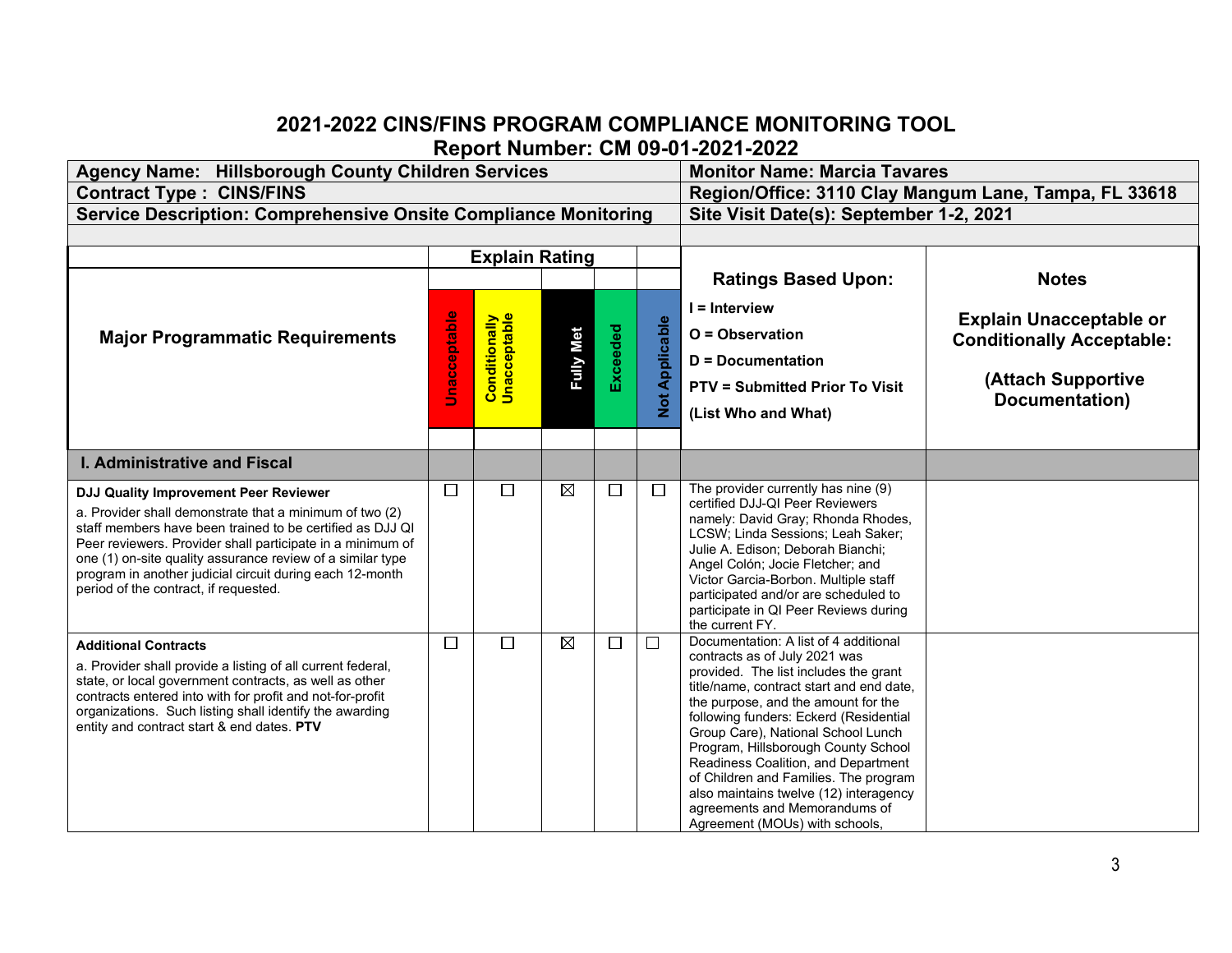| Agency Name: Hillsborough County Children Services                                                                                                                                                                                                                                                                                                                                                                                                                                                                                                                                                                                                                                                                                                                                                                               |                     | <b>Monitor Name: Marcia Tavares</b>     |                  |          |                       |                                                                                                                                                                                                                                                                                                                                                                                                                                                                                                                                                                                                                        |                                                                                                            |
|----------------------------------------------------------------------------------------------------------------------------------------------------------------------------------------------------------------------------------------------------------------------------------------------------------------------------------------------------------------------------------------------------------------------------------------------------------------------------------------------------------------------------------------------------------------------------------------------------------------------------------------------------------------------------------------------------------------------------------------------------------------------------------------------------------------------------------|---------------------|-----------------------------------------|------------------|----------|-----------------------|------------------------------------------------------------------------------------------------------------------------------------------------------------------------------------------------------------------------------------------------------------------------------------------------------------------------------------------------------------------------------------------------------------------------------------------------------------------------------------------------------------------------------------------------------------------------------------------------------------------------|------------------------------------------------------------------------------------------------------------|
| <b>Contract Type: CINS/FINS</b>                                                                                                                                                                                                                                                                                                                                                                                                                                                                                                                                                                                                                                                                                                                                                                                                  |                     |                                         |                  |          |                       | Region/Office: 3110 Clay Mangum Lane, Tampa, FL 33618                                                                                                                                                                                                                                                                                                                                                                                                                                                                                                                                                                  |                                                                                                            |
| <b>Service Description: Comprehensive Onsite Compliance Monitoring</b>                                                                                                                                                                                                                                                                                                                                                                                                                                                                                                                                                                                                                                                                                                                                                           |                     | Site Visit Date(s): September 1-2, 2021 |                  |          |                       |                                                                                                                                                                                                                                                                                                                                                                                                                                                                                                                                                                                                                        |                                                                                                            |
|                                                                                                                                                                                                                                                                                                                                                                                                                                                                                                                                                                                                                                                                                                                                                                                                                                  |                     |                                         |                  |          |                       |                                                                                                                                                                                                                                                                                                                                                                                                                                                                                                                                                                                                                        |                                                                                                            |
|                                                                                                                                                                                                                                                                                                                                                                                                                                                                                                                                                                                                                                                                                                                                                                                                                                  |                     | <b>Explain Rating</b>                   |                  |          |                       |                                                                                                                                                                                                                                                                                                                                                                                                                                                                                                                                                                                                                        |                                                                                                            |
|                                                                                                                                                                                                                                                                                                                                                                                                                                                                                                                                                                                                                                                                                                                                                                                                                                  |                     |                                         |                  |          |                       | <b>Ratings Based Upon:</b>                                                                                                                                                                                                                                                                                                                                                                                                                                                                                                                                                                                             | <b>Notes</b>                                                                                               |
| <b>Major Programmatic Requirements</b>                                                                                                                                                                                                                                                                                                                                                                                                                                                                                                                                                                                                                                                                                                                                                                                           | <b>Unacceptable</b> | <b>Conditionally</b><br>Unacceptable    | <b>Fully Met</b> | Exceeded | <b>Not Applicable</b> | I = Interview<br>O = Observation<br><b>D</b> = Documentation<br><b>PTV = Submitted Prior To Visit</b><br>(List Who and What)                                                                                                                                                                                                                                                                                                                                                                                                                                                                                           | <b>Explain Unacceptable or</b><br><b>Conditionally Acceptable:</b><br>(Attach Supportive<br>Documentation) |
| <b>Limits of Coverage</b><br>a. Provider shall provide and maintain during this contract,<br>the following minimum kinds of insurance: Worker's<br>Compensation and Employer's liability insurance as                                                                                                                                                                                                                                                                                                                                                                                                                                                                                                                                                                                                                            | $\Box$              | $\Box$                                  | $\boxtimes$      | $\Box$   | $\Box$                | mental health, and substance abuse<br>providers. All of the agreements<br>reviewed had current<br>contract/agreement dates.<br>Documentation: Management &<br>Budget - Certificate of Self-Insurance<br>and Business Auto Insurance.<br>Hillsborough County has elected to<br>self- insure for General Liability,                                                                                                                                                                                                                                                                                                      |                                                                                                            |
| required by Chapter 440, F.S. with a minimum of<br>\$100,000 per accident, \$100,000 per person and<br>\$500,000 policy aggregate. Commercial General Liability<br>with a limit of \$500,000 per occurrence, and \$1,000,000<br>policy aggregate. Automobile Liability Insurance shall be<br>required and shall provide bodily injury and property<br>damage liability covering the operation of all vehicles used<br>in conjunction with performance of this contract, with a<br>minimum limit for bodily injury of \$250,000 per person;<br>with a minimum limit for bodily injury of \$500,000 per<br>accident; with a minimum limit for property damage of<br>\$100,000 per accident and with a minimum limit for<br>medical payments or \$5,000-\$10,000 per person. Florida<br>Network is listed as payee or co-payee. PTV |                     |                                         |                  |          |                       | Workers' Compensation, and Property<br>Insurance. This means that instead of<br>purchasing commercial insurance<br>policies, the County has budgeted<br>funding to pay claims and recognize<br>sufficient reserves for future claims.<br>General Liability coverage and is<br>authorized under FS 768.28. Under<br>this statute, the County's Tort liability<br>sovereign immunity has been waived<br>to the following extent: \$200,000 per<br>person and \$300,000 per occurrence.<br>Workers' Compensation coverage is<br>authorized under FS 440.38(6) and<br>Hillsborough County is a qualified self-<br>insurer. |                                                                                                            |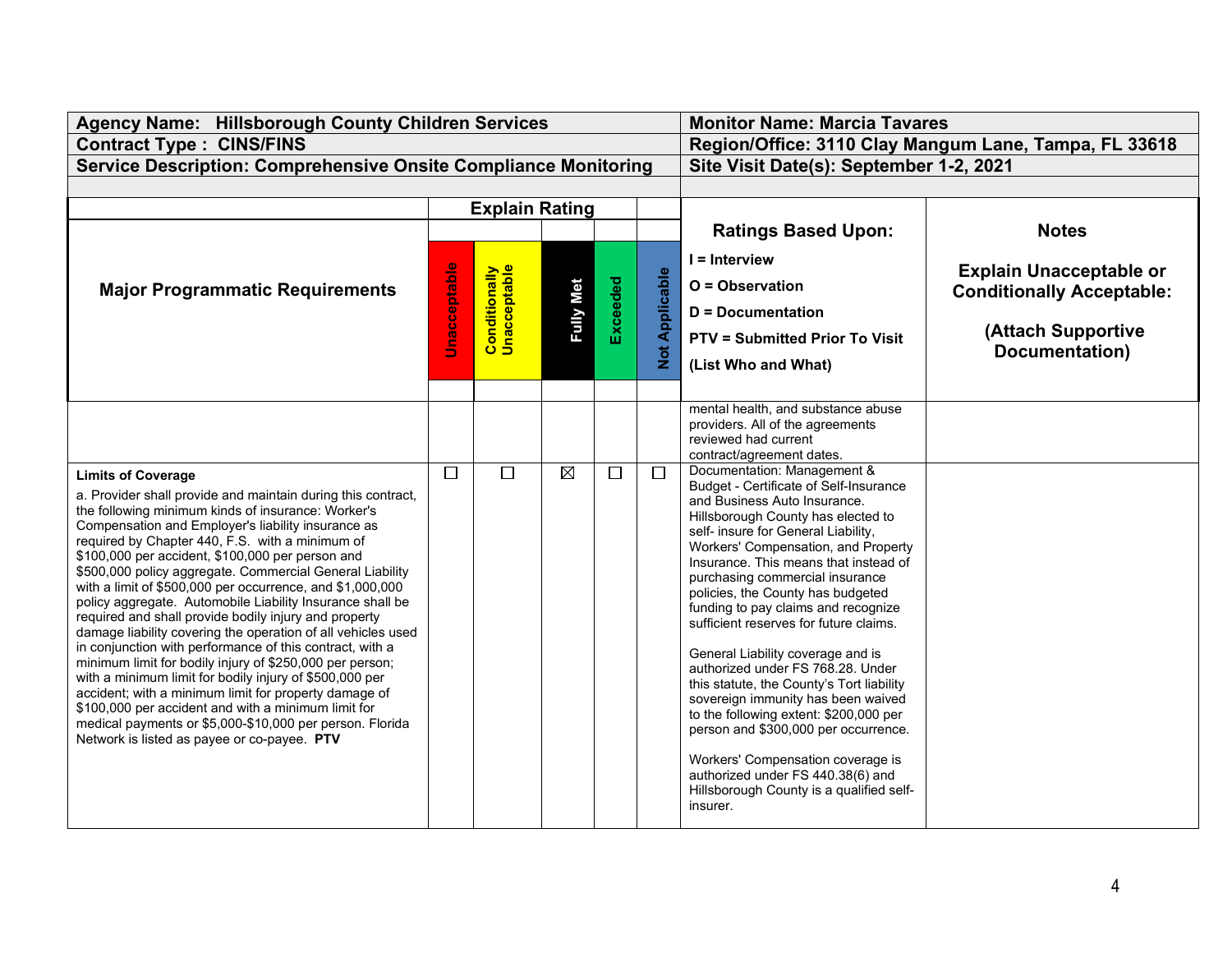| <b>Agency Name: Hillsborough County Children Services</b>                                                                                                       |                     | <b>Monitor Name: Marcia Tavares</b>     |                  |          |                       |                                                                                                                                                                                                                                                                                                                                                                                                                                                                                                                                                                                                                                                                                                                                                                               |                                                                                                            |
|-----------------------------------------------------------------------------------------------------------------------------------------------------------------|---------------------|-----------------------------------------|------------------|----------|-----------------------|-------------------------------------------------------------------------------------------------------------------------------------------------------------------------------------------------------------------------------------------------------------------------------------------------------------------------------------------------------------------------------------------------------------------------------------------------------------------------------------------------------------------------------------------------------------------------------------------------------------------------------------------------------------------------------------------------------------------------------------------------------------------------------|------------------------------------------------------------------------------------------------------------|
| <b>Contract Type: CINS/FINS</b>                                                                                                                                 |                     |                                         |                  |          |                       | Region/Office: 3110 Clay Mangum Lane, Tampa, FL 33618                                                                                                                                                                                                                                                                                                                                                                                                                                                                                                                                                                                                                                                                                                                         |                                                                                                            |
| <b>Service Description: Comprehensive Onsite Compliance Monitoring</b>                                                                                          |                     | Site Visit Date(s): September 1-2, 2021 |                  |          |                       |                                                                                                                                                                                                                                                                                                                                                                                                                                                                                                                                                                                                                                                                                                                                                                               |                                                                                                            |
|                                                                                                                                                                 |                     |                                         |                  |          |                       |                                                                                                                                                                                                                                                                                                                                                                                                                                                                                                                                                                                                                                                                                                                                                                               |                                                                                                            |
|                                                                                                                                                                 |                     | <b>Explain Rating</b>                   |                  |          |                       |                                                                                                                                                                                                                                                                                                                                                                                                                                                                                                                                                                                                                                                                                                                                                                               |                                                                                                            |
|                                                                                                                                                                 |                     |                                         |                  |          |                       | <b>Ratings Based Upon:</b>                                                                                                                                                                                                                                                                                                                                                                                                                                                                                                                                                                                                                                                                                                                                                    | <b>Notes</b>                                                                                               |
| <b>Major Programmatic Requirements</b>                                                                                                                          | <b>Unacceptable</b> | <b>Conditionally</b><br>Unacceptable    | <b>Fully Met</b> | Exceeded | <b>Not Applicable</b> | I = Interview<br>O = Observation<br><b>D</b> = Documentation<br><b>PTV = Submitted Prior To Visit</b><br>(List Who and What)                                                                                                                                                                                                                                                                                                                                                                                                                                                                                                                                                                                                                                                  | <b>Explain Unacceptable or</b><br><b>Conditionally Acceptable:</b><br>(Attach Supportive<br>Documentation) |
|                                                                                                                                                                 |                     |                                         |                  |          |                       | Damage and losses to property is paid<br>from the self-insurance fund when<br>properly reported and documented.<br>Coverage includes damages in tort for<br>money damages for injury or loss of<br>property, personal injury, or death<br>caused by the negligent or wrongful<br>act or omission of the County and/or<br>any employee while acting within their<br>scope of office or employment.<br>Auto insurance is provided by National<br>Liability and Fire Insurance Company<br>with combined single limits of<br>coverage \$1,000,000, effective<br>through 10/1/21. Personal injury<br>protection of \$10,000 is covered by the<br>policy.<br>The Florida Network is listed as<br>certificate holder on the Certificate of<br>Liability Insurance (for auto policy). |                                                                                                            |
| <b>External/Outside Contract Compliance</b><br>a. Provider has corrective action item(s) cited by an<br>external funding source (Fiscal or Non-Fiscal). ON SITE | $\Box$              | $\Box$                                  | $\Box$           | □        | $\boxtimes$           | N/A<br>Interview-Per the Department Director,<br>there are no current corrective actions<br>cited by an external funding source.                                                                                                                                                                                                                                                                                                                                                                                                                                                                                                                                                                                                                                              |                                                                                                            |
| <b>Fiscal Practice</b>                                                                                                                                          | $\Box$              | $\Box$                                  | $\boxtimes$      | $\Box$   | □                     | Documentation: Hillsborough County<br>Clerk of the Circuit Court, BOCC                                                                                                                                                                                                                                                                                                                                                                                                                                                                                                                                                                                                                                                                                                        |                                                                                                            |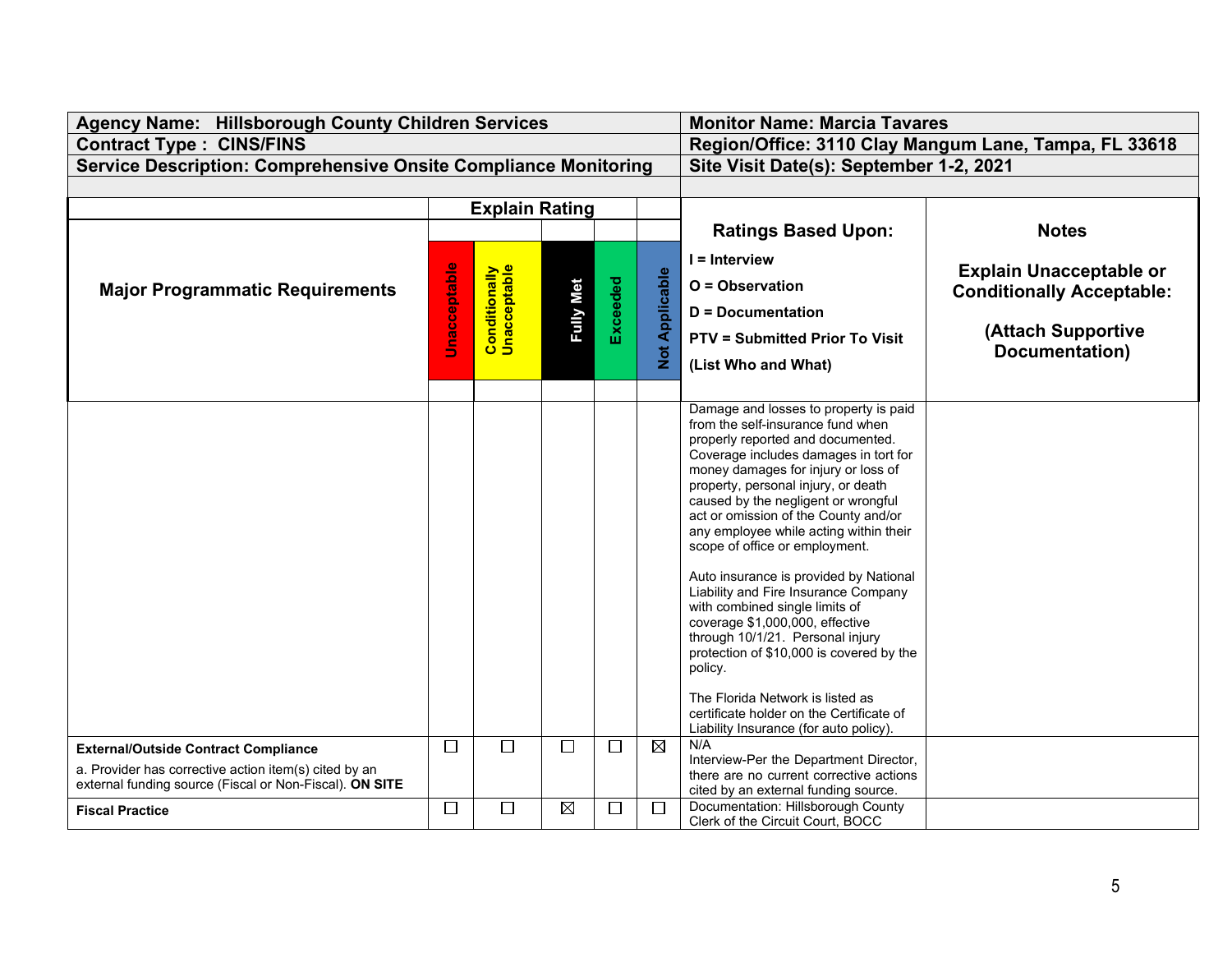| Agency Name: Hillsborough County Children Services                                                                                                                                                                                                  |                     | <b>Monitor Name: Marcia Tavares</b>     |                  |          |                |                                                                                                                                                                                                                                                                                                                                                                                                                                                                                                                                                           |                                                                                                            |
|-----------------------------------------------------------------------------------------------------------------------------------------------------------------------------------------------------------------------------------------------------|---------------------|-----------------------------------------|------------------|----------|----------------|-----------------------------------------------------------------------------------------------------------------------------------------------------------------------------------------------------------------------------------------------------------------------------------------------------------------------------------------------------------------------------------------------------------------------------------------------------------------------------------------------------------------------------------------------------------|------------------------------------------------------------------------------------------------------------|
| <b>Contract Type: CINS/FINS</b>                                                                                                                                                                                                                     |                     |                                         |                  |          |                | Region/Office: 3110 Clay Mangum Lane, Tampa, FL 33618                                                                                                                                                                                                                                                                                                                                                                                                                                                                                                     |                                                                                                            |
| <b>Service Description: Comprehensive Onsite Compliance Monitoring</b>                                                                                                                                                                              |                     | Site Visit Date(s): September 1-2, 2021 |                  |          |                |                                                                                                                                                                                                                                                                                                                                                                                                                                                                                                                                                           |                                                                                                            |
|                                                                                                                                                                                                                                                     |                     |                                         |                  |          |                |                                                                                                                                                                                                                                                                                                                                                                                                                                                                                                                                                           |                                                                                                            |
|                                                                                                                                                                                                                                                     |                     | <b>Explain Rating</b>                   |                  |          |                |                                                                                                                                                                                                                                                                                                                                                                                                                                                                                                                                                           |                                                                                                            |
|                                                                                                                                                                                                                                                     |                     |                                         |                  |          |                | <b>Ratings Based Upon:</b>                                                                                                                                                                                                                                                                                                                                                                                                                                                                                                                                | <b>Notes</b>                                                                                               |
| <b>Major Programmatic Requirements</b>                                                                                                                                                                                                              | <b>Unacceptable</b> | <b>Conditionally</b><br>Unacceptable    | <b>Fully Met</b> | Exceeded | Not Applicable | I = Interview<br>O = Observation<br><b>D</b> = Documentation<br><b>PTV = Submitted Prior To Visit</b><br>(List Who and What)                                                                                                                                                                                                                                                                                                                                                                                                                              | <b>Explain Unacceptable or</b><br><b>Conditionally Acceptable:</b><br>(Attach Supportive<br>Documentation) |
| a. Agency must have employee and fiscal<br>policy/procedures manuals that are in compliance with<br>GAAP and provide sound internal controls. Agency<br>maintains fiscal files that are audit ready. PTV                                            |                     |                                         |                  |          |                | Accounting Department, July 2004.<br>Fiscal Policies and Procedures are<br>issued and maintained by the<br>Accounting Department. The<br>procedures reviewed appear to be<br>consistent with GAAP and provide for<br>limited internal controls. Procedures<br>are included for: cash collection and<br>accounting; check disbursement;<br>receipting system; bank deposits;<br>collection security; armored car<br>service; credit card services; electronic<br>payments; escrow deposits; tax<br>collection; and other general<br>accounting procedures. |                                                                                                            |
| b. Agency maintains a general ledger and the<br>corresponding source documents. General ledger must be<br>set up to track the activity of the grant separately<br>(standard account numbers / separate funds for each<br>revenue source, etc.). PTV | $\Box$              | $\Box$                                  | $\boxtimes$      | $\Box$   | $\Box$         | Documentation: Detailed General<br>Ledger for the current FY21, October<br>2020 to September 2021, was<br>provided and tracks the activities for<br>the CINS/FINS program (13016)<br>separately. The general ledger is<br>structured to track all funding sources<br>as well as activities for the CINS/FINS<br>program. The GL includes the<br>following items: fund code, fund name,<br>cost center code, cost center name,<br>account code, account name, sub-<br>account name/code, revised budget,                                                   |                                                                                                            |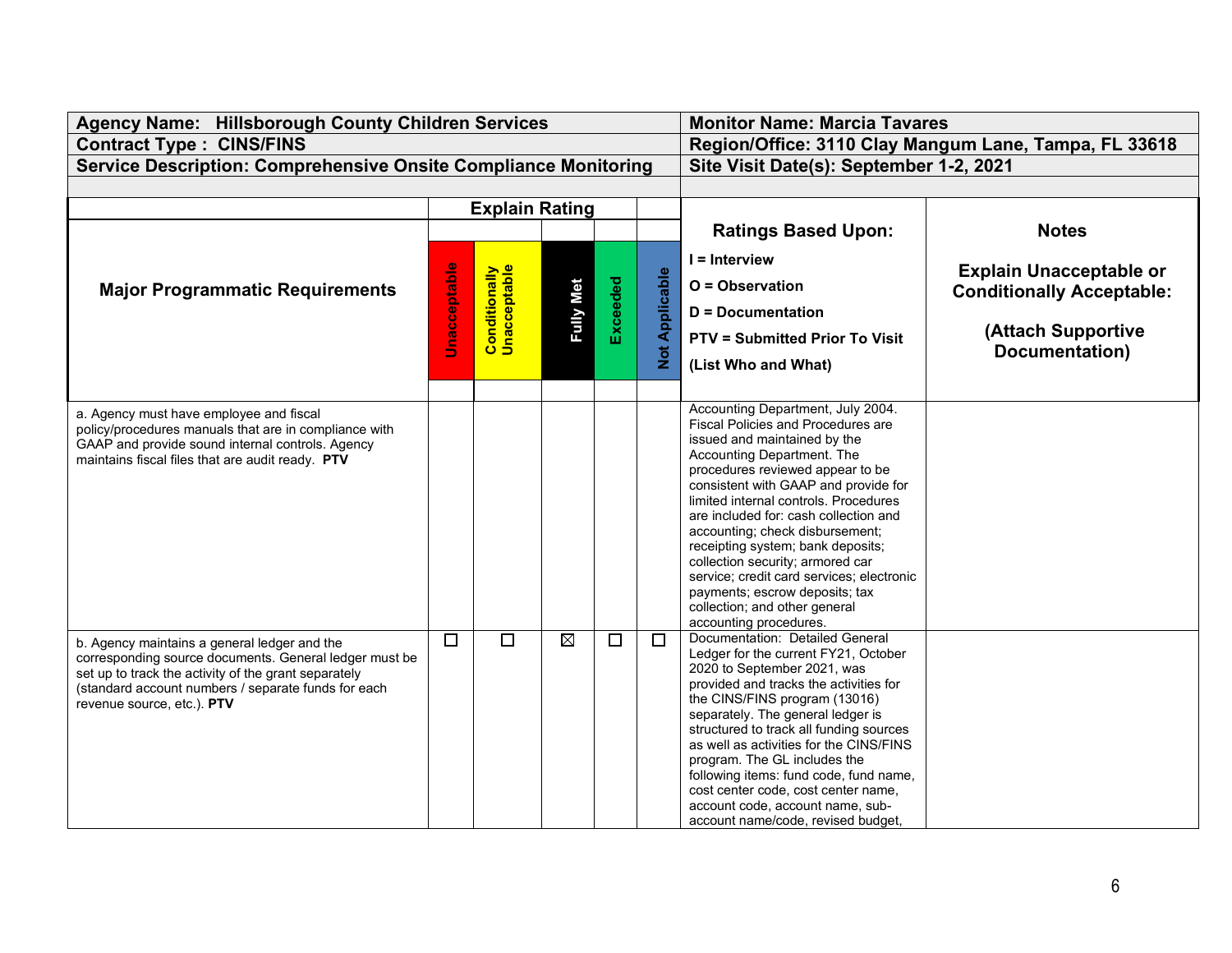| Agency Name: Hillsborough County Children Services                                                                                                                                                                                                                                                           |                     | <b>Monitor Name: Marcia Tavares</b>                   |                  |          |                       |                                                                                                                                                                                                                                                                                                                                                                                                                       |                                                                                                            |
|--------------------------------------------------------------------------------------------------------------------------------------------------------------------------------------------------------------------------------------------------------------------------------------------------------------|---------------------|-------------------------------------------------------|------------------|----------|-----------------------|-----------------------------------------------------------------------------------------------------------------------------------------------------------------------------------------------------------------------------------------------------------------------------------------------------------------------------------------------------------------------------------------------------------------------|------------------------------------------------------------------------------------------------------------|
| <b>Contract Type: CINS/FINS</b>                                                                                                                                                                                                                                                                              |                     | Region/Office: 3110 Clay Mangum Lane, Tampa, FL 33618 |                  |          |                       |                                                                                                                                                                                                                                                                                                                                                                                                                       |                                                                                                            |
| <b>Service Description: Comprehensive Onsite Compliance Monitoring</b>                                                                                                                                                                                                                                       |                     | Site Visit Date(s): September 1-2, 2021               |                  |          |                       |                                                                                                                                                                                                                                                                                                                                                                                                                       |                                                                                                            |
|                                                                                                                                                                                                                                                                                                              |                     |                                                       |                  |          |                       |                                                                                                                                                                                                                                                                                                                                                                                                                       |                                                                                                            |
|                                                                                                                                                                                                                                                                                                              |                     | <b>Explain Rating</b>                                 |                  |          |                       |                                                                                                                                                                                                                                                                                                                                                                                                                       |                                                                                                            |
|                                                                                                                                                                                                                                                                                                              |                     |                                                       |                  |          |                       | <b>Ratings Based Upon:</b>                                                                                                                                                                                                                                                                                                                                                                                            | <b>Notes</b>                                                                                               |
| <b>Major Programmatic Requirements</b>                                                                                                                                                                                                                                                                       | <b>Unacceptable</b> | <b>Conditionally</b><br>Unacceptable                  | <b>Fully Met</b> | Exceeded | <b>Not Applicable</b> | I = Interview<br>O = Observation<br><b>D</b> = Documentation<br><b>PTV = Submitted Prior To Visit</b><br>(List Who and What)                                                                                                                                                                                                                                                                                          | <b>Explain Unacceptable or</b><br><b>Conditionally Acceptable:</b><br>(Attach Supportive<br>Documentation) |
|                                                                                                                                                                                                                                                                                                              |                     |                                                       |                  |          |                       | actual amount, encumbrance, and<br>available balance.                                                                                                                                                                                                                                                                                                                                                                 |                                                                                                            |
| c. Petty cash ledger system is balanced and all cash<br>disbursements are compliant with financial policies and<br>allowable under the contract. (Disbursements/invoices are<br>approved & monitored by management.) -ON SITE                                                                                | $\Box$              | $\Box$                                                | $\boxtimes$      | $\Box$   | $\Box$                | Observation/Documentation:<br>Reviewed Board Policy and Procedure<br>2.17 which was approved by the<br>county Board of Commissioners on<br>April 1, 2019. Per the Youth Programs<br>Operation Manager, the program does<br>not have a petty cash fund for<br>CINS/FINS. Instead, P-cards are used<br>with the authorized user being the<br>Residential Services Coordinator.                                          |                                                                                                            |
| d. Financial records and reports are current. Includes bank<br>statements reconciled within 6 weeks of receipt. Vendor<br>invoices past 6 months. Invoices are submitted on a<br>monthly basis with supporting documentation.<br>(Disbursements/invoices are approved & monitored by<br>management). ON SITE | $\Box$              | $\Box$                                                | $\boxtimes$      | $\Box$   | □                     | The Senior Accounting Manager<br>provided copies of bank statements<br>from January-June 2021 for a Wells<br>Fargo Concentration account held by<br>the County. The program has access<br>to the account. Financial records and<br>reports are maintained offsite by<br>Hillsborough County Clerk of the<br>Court. The County accountant does<br>the bank reconciliations; copies are<br>not provided to the program. |                                                                                                            |
| e. Agency maintains inventory in accordance with a written<br>policy and FNYFS contractual requirements. If over<br>\$1,000 inventory has DJJ Property Inventory Number/Tag.<br>In the event the provider has purchased computer                                                                             | $\Box$              | $\Box$                                                | $\boxtimes$      | $\Box$   | $\Box$                | Documentation:<br>There is no capital improvement in the<br>current FY, therefore, no capital<br>purchases were made for this grant.<br>No DJJ inventory more than \$1000                                                                                                                                                                                                                                             |                                                                                                            |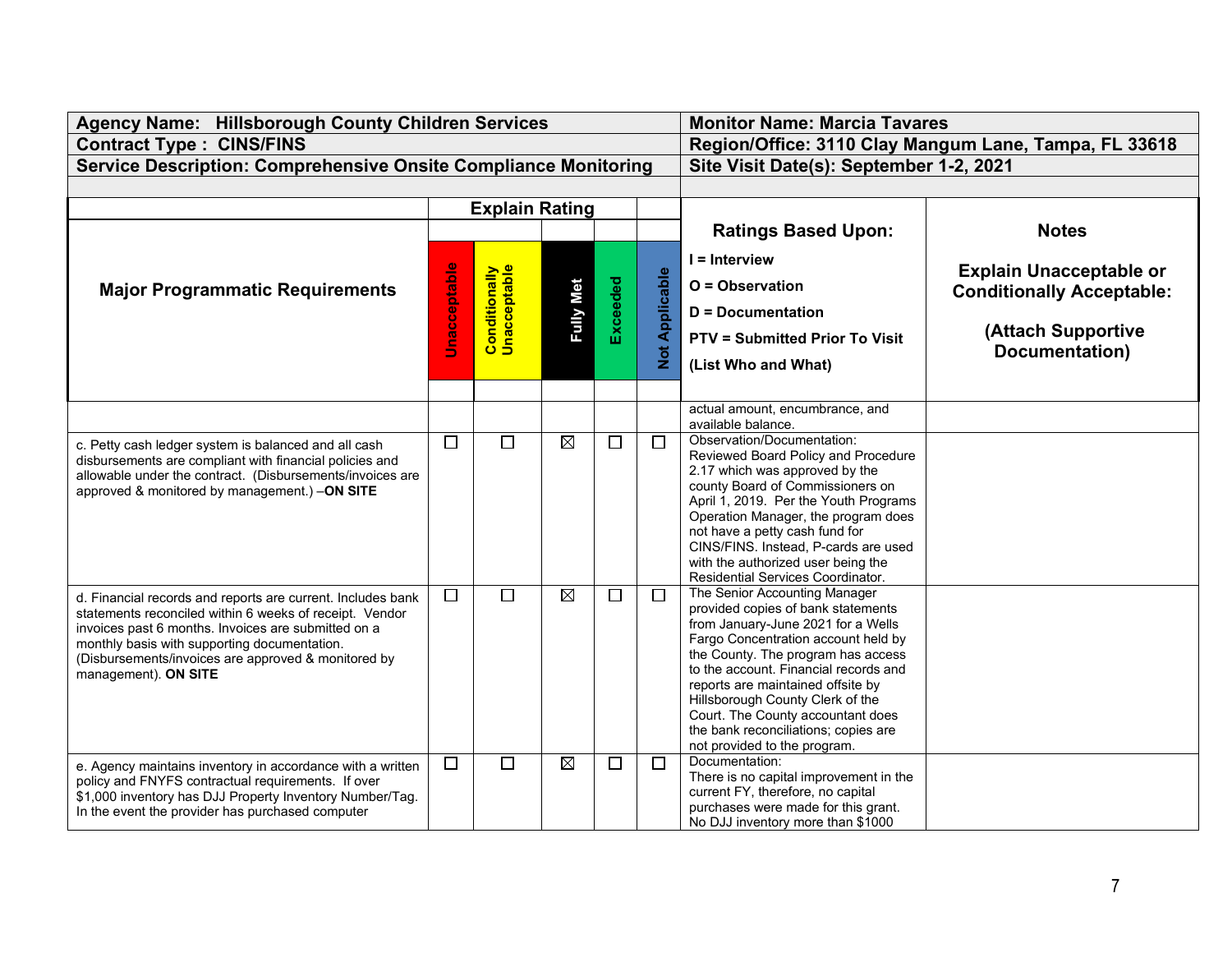| Agency Name: Hillsborough County Children Services                                                                                                                                                                                                                                                      |                     | <b>Monitor Name: Marcia Tavares</b>  |                  |          |                       |                                                                                                                                                                                                                                                                                                                                                                                                                                                                          |                                                                                                            |
|---------------------------------------------------------------------------------------------------------------------------------------------------------------------------------------------------------------------------------------------------------------------------------------------------------|---------------------|--------------------------------------|------------------|----------|-----------------------|--------------------------------------------------------------------------------------------------------------------------------------------------------------------------------------------------------------------------------------------------------------------------------------------------------------------------------------------------------------------------------------------------------------------------------------------------------------------------|------------------------------------------------------------------------------------------------------------|
| <b>Contract Type: CINS/FINS</b>                                                                                                                                                                                                                                                                         |                     |                                      |                  |          |                       | Region/Office: 3110 Clay Mangum Lane, Tampa, FL 33618                                                                                                                                                                                                                                                                                                                                                                                                                    |                                                                                                            |
| <b>Service Description: Comprehensive Onsite Compliance Monitoring</b>                                                                                                                                                                                                                                  |                     |                                      |                  |          |                       | Site Visit Date(s): September 1-2, 2021                                                                                                                                                                                                                                                                                                                                                                                                                                  |                                                                                                            |
|                                                                                                                                                                                                                                                                                                         |                     |                                      |                  |          |                       |                                                                                                                                                                                                                                                                                                                                                                                                                                                                          |                                                                                                            |
|                                                                                                                                                                                                                                                                                                         |                     | <b>Explain Rating</b>                |                  |          |                       |                                                                                                                                                                                                                                                                                                                                                                                                                                                                          |                                                                                                            |
|                                                                                                                                                                                                                                                                                                         |                     |                                      |                  |          |                       | <b>Ratings Based Upon:</b>                                                                                                                                                                                                                                                                                                                                                                                                                                               | <b>Notes</b>                                                                                               |
| <b>Major Programmatic Requirements</b>                                                                                                                                                                                                                                                                  | <b>Unacceptable</b> | <b>Conditionally</b><br>Unacceptable | <b>Fully Met</b> | Exceeded | <b>Not Applicable</b> | $I = Interview$<br>O = Observation<br><b>D</b> = Documentation<br><b>PTV = Submitted Prior To Visit</b><br>(List Who and What)                                                                                                                                                                                                                                                                                                                                           | <b>Explain Unacceptable or</b><br><b>Conditionally Acceptable:</b><br>(Attach Supportive<br>Documentation) |
| equipment an Informational Resources Request (IRR)<br>been submitted to DJJ. PTV/ON SITE                                                                                                                                                                                                                |                     |                                      |                  |          |                       | was purchased since the last onsite<br>review.                                                                                                                                                                                                                                                                                                                                                                                                                           |                                                                                                            |
| f. Agency submits payroll taxes and deposits (and<br>retirement deposits as applicable), Employee IRS Form<br>W-2 and<br>Independent Contractors IRS Form 1099 forms prior to<br>federal requirements. ON SITE                                                                                          | $\Box$              | $\Box$                               | $\boxtimes$      | $\Box$   | □                     | Documentation:<br>The agency provided copies EFTPS<br>payment history Q1, Q2, and Q3 for<br>2021 showing 941 payroll taxes paid.<br>No balances were noted as due on the<br>quarterly reports. The payment status<br>indicated "settled" for all payments<br>made.                                                                                                                                                                                                       |                                                                                                            |
| g. Budget to actual reports prepared and reviewed by<br>appropriate management. Variance from the budget are<br>investigated and explained. PTV/ON SITE                                                                                                                                                 | $\Box$              | $\Box$                               | $\boxtimes$      | $\Box$   | $\Box$                | Documentation: Agency provided a<br>Budget to Actual Report for current FY<br>2021, as of September 21, 2021. A<br>review of the report demonstrates the<br>agency tracks the overall budget<br>variances for the CINS/FINS program.<br>Per the Department Director, the<br>accountant and/or a team reconcile<br>variances monthly. There is informal<br>sharing between the team and<br>directors. Invoices are submitted<br>monthly with supporting<br>documentation. |                                                                                                            |
| h. A Single Audit is performed as part of the annual audit if<br>expenses are greater than \$750,000. The agency must<br>submit a Corrective Action Plan for findings cited in the<br>management letter and single audit. An annual financial<br>audit was completed within 120 days after the previous | $\Box$              | $\Box$                               | $\boxtimes$      | $\Box$   | П                     | Documentation: The agency provided<br>a copy of the most recent Single Audit<br>prepared by the County Finance<br>Department and audited by RSM US<br>LLP 6/28/21 for the fiscal year ended                                                                                                                                                                                                                                                                              |                                                                                                            |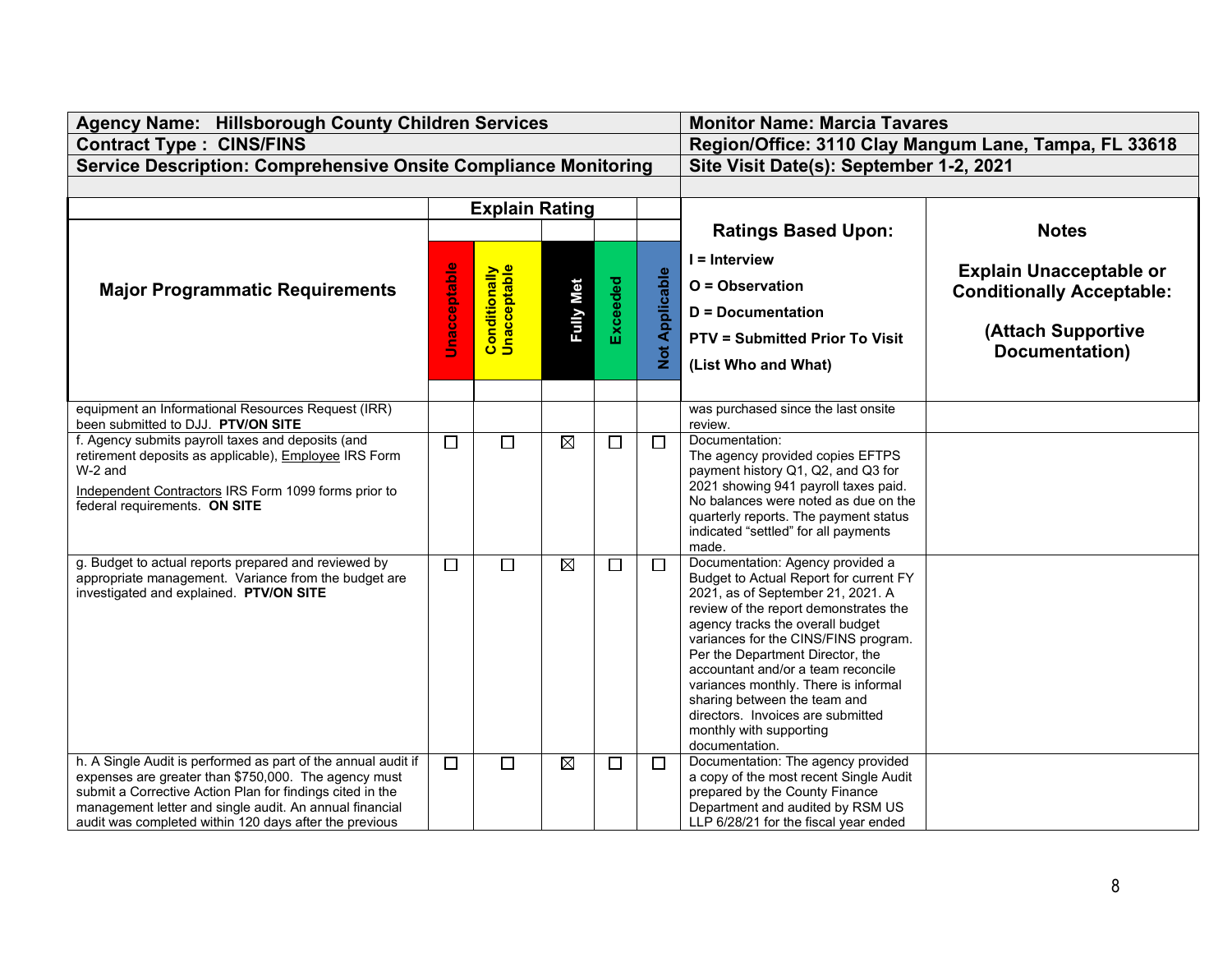| <b>Agency Name: Hillsborough County Children Services</b>                                               |                     | <b>Monitor Name: Marcia Tavares</b>                   |                  |          |                       |                                                                          |                                  |
|---------------------------------------------------------------------------------------------------------|---------------------|-------------------------------------------------------|------------------|----------|-----------------------|--------------------------------------------------------------------------|----------------------------------|
| <b>Contract Type: CINS/FINS</b>                                                                         |                     | Region/Office: 3110 Clay Mangum Lane, Tampa, FL 33618 |                  |          |                       |                                                                          |                                  |
| <b>Service Description: Comprehensive Onsite Compliance Monitoring</b>                                  |                     | Site Visit Date(s): September 1-2, 2021               |                  |          |                       |                                                                          |                                  |
|                                                                                                         |                     |                                                       |                  |          |                       |                                                                          |                                  |
|                                                                                                         |                     | <b>Explain Rating</b>                                 |                  |          |                       |                                                                          |                                  |
|                                                                                                         |                     |                                                       |                  |          |                       | <b>Ratings Based Upon:</b>                                               | <b>Notes</b>                     |
|                                                                                                         |                     |                                                       |                  |          |                       | $I =$ Interview                                                          |                                  |
|                                                                                                         |                     | <b>Conditionally</b><br>Unacceptable                  |                  |          |                       |                                                                          | <b>Explain Unacceptable or</b>   |
| <b>Major Programmatic Requirements</b>                                                                  | <b>Unacceptable</b> |                                                       | <b>Fully Met</b> | Exceeded | <b>Not Applicable</b> | $O = Observation$                                                        | <b>Conditionally Acceptable:</b> |
|                                                                                                         |                     |                                                       |                  |          |                       | <b>D</b> = Documentation                                                 |                                  |
|                                                                                                         |                     |                                                       |                  |          |                       | <b>PTV = Submitted Prior To Visit</b>                                    | (Attach Supportive               |
|                                                                                                         |                     |                                                       |                  |          |                       |                                                                          | Documentation)                   |
|                                                                                                         |                     |                                                       |                  |          |                       | (List Who and What)                                                      |                                  |
|                                                                                                         |                     |                                                       |                  |          |                       |                                                                          |                                  |
| fiscal year/calendar year and that a copy was provided to                                               |                     |                                                       |                  |          |                       | September 30, 2020. Per the program                                      |                                  |
| the Network unless and extension has been requested                                                     |                     |                                                       |                  |          |                       | director, the county has 6 months from                                   |                                  |
| and approved in writing. Copy of Audit is submitted to the<br>FNYFS by December 31st. Obtain from FNYFS |                     |                                                       |                  |          |                       | the end of the FY to complete the<br>audit; however, due to the COVID-19 |                                  |
|                                                                                                         |                     |                                                       |                  |          |                       | pandemic, the audit was completed                                        |                                  |
|                                                                                                         |                     |                                                       |                  |          |                       | outside of that timeframe-3 months                                       |                                  |
|                                                                                                         |                     |                                                       |                  |          |                       | later.                                                                   |                                  |
|                                                                                                         |                     |                                                       |                  |          |                       | A separate Management Letter was                                         |                                  |
|                                                                                                         |                     |                                                       |                  |          |                       | issued by the auditor. The audit did not                                 |                                  |
|                                                                                                         |                     |                                                       |                  |          |                       | result in any findings or questioned                                     |                                  |
|                                                                                                         |                     |                                                       |                  |          |                       | costs. Consequently, there were no                                       |                                  |
|                                                                                                         |                     |                                                       |                  |          |                       | corrective actions required;<br>management concurred with the two        |                                  |
|                                                                                                         |                     |                                                       |                  |          |                       | recommendations made by the                                              |                                  |
|                                                                                                         |                     |                                                       |                  |          |                       | auditing company listed below:                                           |                                  |
|                                                                                                         |                     |                                                       |                  |          |                       | • County should review its current                                       |                                  |
|                                                                                                         |                     |                                                       |                  |          |                       | policies and procedures over                                             |                                  |
|                                                                                                         |                     |                                                       |                  |          |                       | accounting and financial reporting                                       |                                  |
|                                                                                                         |                     |                                                       |                  |          |                       | including the year-end closing<br>processes.                             |                                  |
|                                                                                                         |                     |                                                       |                  |          |                       | • County consult with the Qualified                                      |                                  |
|                                                                                                         |                     |                                                       |                  |          |                       | Independent Consultant to perform                                        |                                  |
|                                                                                                         |                     |                                                       |                  |          |                       | an analysis to determine the amount                                      |                                  |
|                                                                                                         |                     |                                                       |                  |          |                       | required to be in the renewal and                                        |                                  |
|                                                                                                         |                     |                                                       |                  |          |                       | replacement account for the Water                                        |                                  |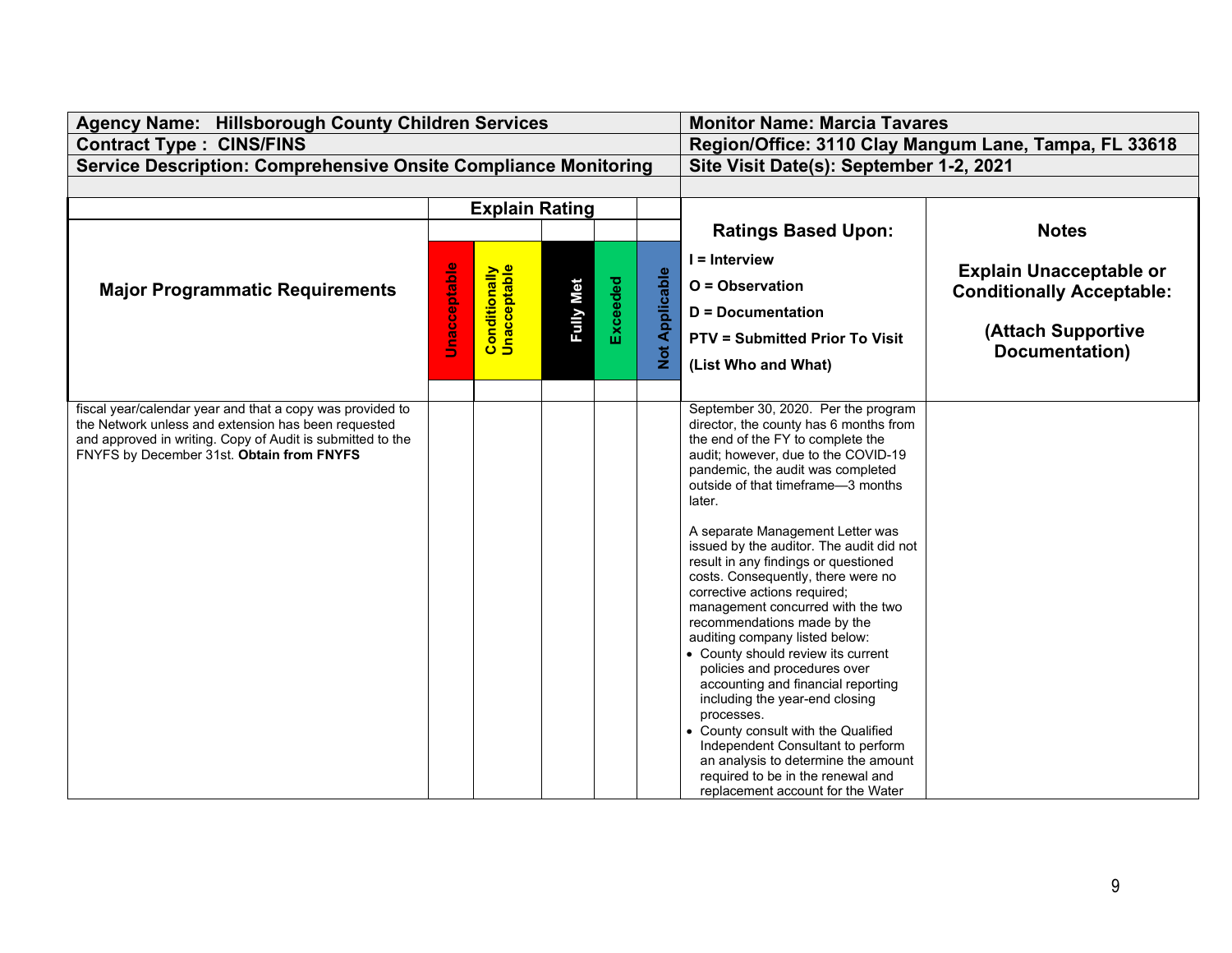| <b>Agency Name: Hillsborough County Children Services</b>                                                             |                     | <b>Monitor Name: Marcia Tavares</b>                   |                  |          |               |                                                                             |                                  |
|-----------------------------------------------------------------------------------------------------------------------|---------------------|-------------------------------------------------------|------------------|----------|---------------|-----------------------------------------------------------------------------|----------------------------------|
| <b>Contract Type: CINS/FINS</b>                                                                                       |                     | Region/Office: 3110 Clay Mangum Lane, Tampa, FL 33618 |                  |          |               |                                                                             |                                  |
| <b>Service Description: Comprehensive Onsite Compliance Monitoring</b>                                                |                     | Site Visit Date(s): September 1-2, 2021               |                  |          |               |                                                                             |                                  |
|                                                                                                                       |                     |                                                       |                  |          |               |                                                                             |                                  |
|                                                                                                                       |                     | <b>Explain Rating</b>                                 |                  |          |               |                                                                             |                                  |
|                                                                                                                       |                     |                                                       |                  |          |               | <b>Ratings Based Upon:</b>                                                  | <b>Notes</b>                     |
|                                                                                                                       |                     |                                                       |                  |          |               | $I =$ Interview                                                             |                                  |
|                                                                                                                       |                     | <b>Conditionally</b><br>Unacceptable                  |                  |          |               |                                                                             | <b>Explain Unacceptable or</b>   |
| <b>Major Programmatic Requirements</b>                                                                                |                     |                                                       | <b>Fully Met</b> | Exceeded | Applicable    | $O = Observation$                                                           | <b>Conditionally Acceptable:</b> |
|                                                                                                                       |                     |                                                       |                  |          |               | <b>D</b> = Documentation                                                    |                                  |
|                                                                                                                       | <b>Unacceptable</b> |                                                       |                  |          |               | <b>PTV = Submitted Prior To Visit</b>                                       | (Attach Supportive               |
|                                                                                                                       |                     |                                                       |                  |          | $\frac{1}{2}$ | (List Who and What)                                                         | Documentation)                   |
|                                                                                                                       |                     |                                                       |                  |          |               |                                                                             |                                  |
|                                                                                                                       |                     |                                                       |                  |          |               | System. Any excess funds should                                             |                                  |
|                                                                                                                       |                     |                                                       |                  |          |               | then be reclassified from restricted to                                     |                                  |
|                                                                                                                       |                     |                                                       |                  |          |               | unrestricted for financial reporting                                        |                                  |
|                                                                                                                       |                     |                                                       |                  |          |               | purposes.<br>Documentation: Review of the                                   |                                  |
| . Agency maintains confidentiality policy with written<br>policies and procedures to ensure the security and privacy  | L                   | $\mathsf{L}$                                          | $\boxtimes$      | □        | П             | following policies and procedures:                                          |                                  |
| of all employee and client data. Personal information is                                                              |                     |                                                       |                  |          |               | Information Management policy 1.20,                                         |                                  |
| not easily accessible. Agency maintains a backup system                                                               |                     |                                                       |                  |          |               | effective 11/1/2019 and<br>Storing/Disposition of Client Records,           |                                  |
| in case of accidental loss of financial information. Security<br>procedures are in place to protect laptops. Obsolete |                     |                                                       |                  |          |               | policy 4.37, effective 8/1/2018. Both                                       |                                  |
| documents are shredded and computer hard drives are                                                                   |                     |                                                       |                  |          |               | policies ensure the security and                                            |                                  |
| wiped prior to discarding. ON SITE                                                                                    |                     |                                                       |                  |          |               | privacy of data and maintenance of a<br>backup system in case of accidental |                                  |
|                                                                                                                       |                     |                                                       |                  |          |               | loss.                                                                       |                                  |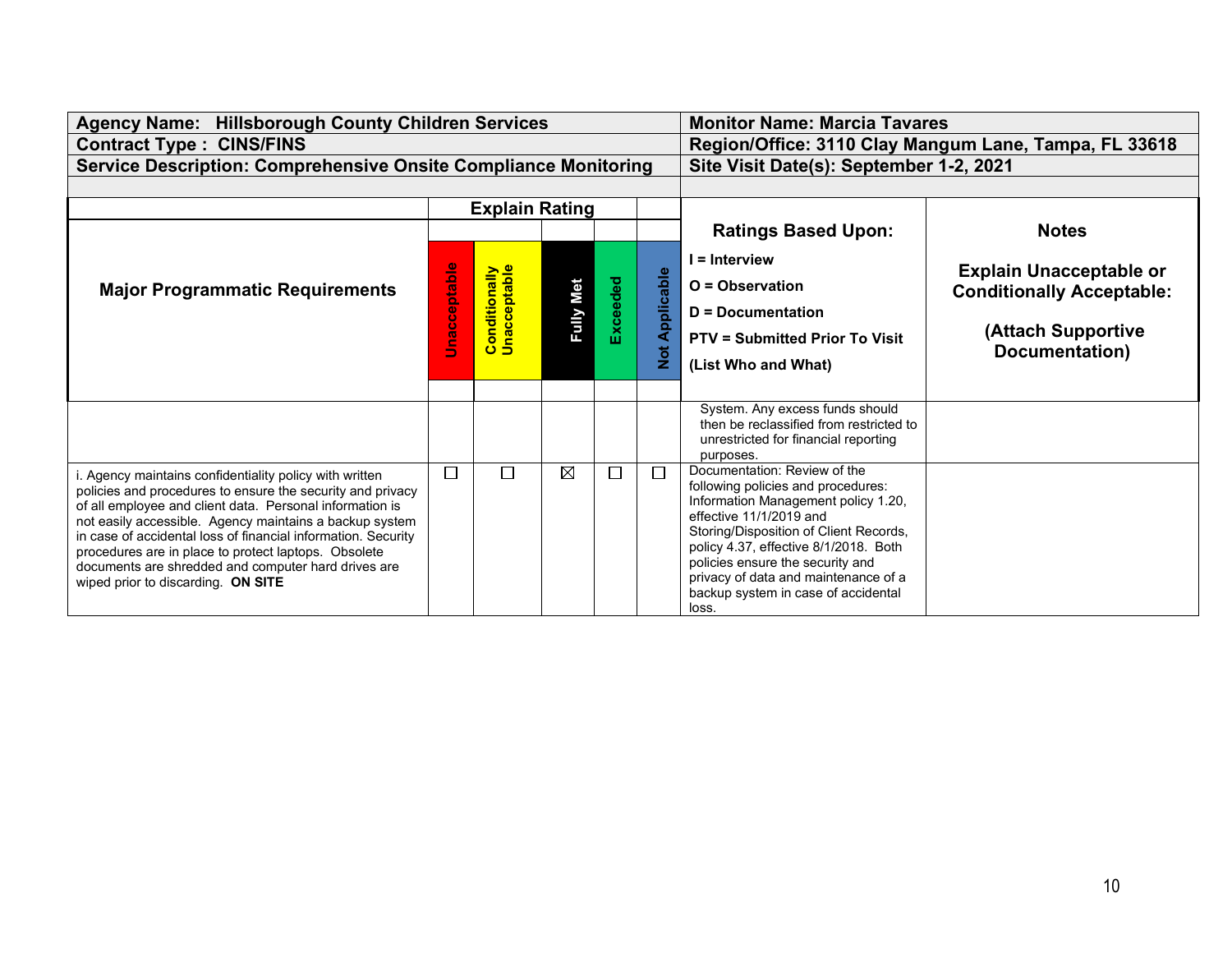#### **CONCLUSION**

Hillsborough County Children Services has met the requirements for the CINS/FINS contract as a result of full compliance with twelve (12) applicable indicators of the Administrative and Fiscal Contract Monitoring Tool. One of the thirteen indicators was not applicable because HCCS does not have any outstanding corrective action item(s) cited by an external funding source. Consequently, t**he overall compliance rate for this contract monitoring visit is 100%.** There are no corrective actions cited or recommendations made as a result of the contract monitoring visit. Overall, the provider is performing satisfactorily in meeting the fiscal and administrative terms of its contract. In addition, the majority of indicators reviewed were carried out in a manner which meets the standard as described in the report findings.

If required, the provider must submit a corrective action plan to address corrective actions cited in the corresponding section of this report. The provider's Corrective Action Plan should address the issues, corrective actions item cited, time frames and staff responsible. Responses to items cited for corrective actions are due to the Florida Network and the Florida Network Contract Manager within fourteen (14) working days of receipt of this report (See Florida Network Site for the Service Provider Corrective Action Form). The Florida Network Contract Manager will then review the response to the corrective action(s) to determine if the response adequately addresses the problem identified in the report within three (3) days. Upon approval the provider will then implement the approved measure to address the item(s) cited in the report. If the corrective action is successful in resolving the items cited in the report the contract monitor will notify the Provider in writing that the desired resolution has been achieved. Log on to the Florida Network [\(www.floridanetwork.org\)](http://www.floridanetwork.org/) website forms section and download the Service Provider Corrective Action Tracking Form.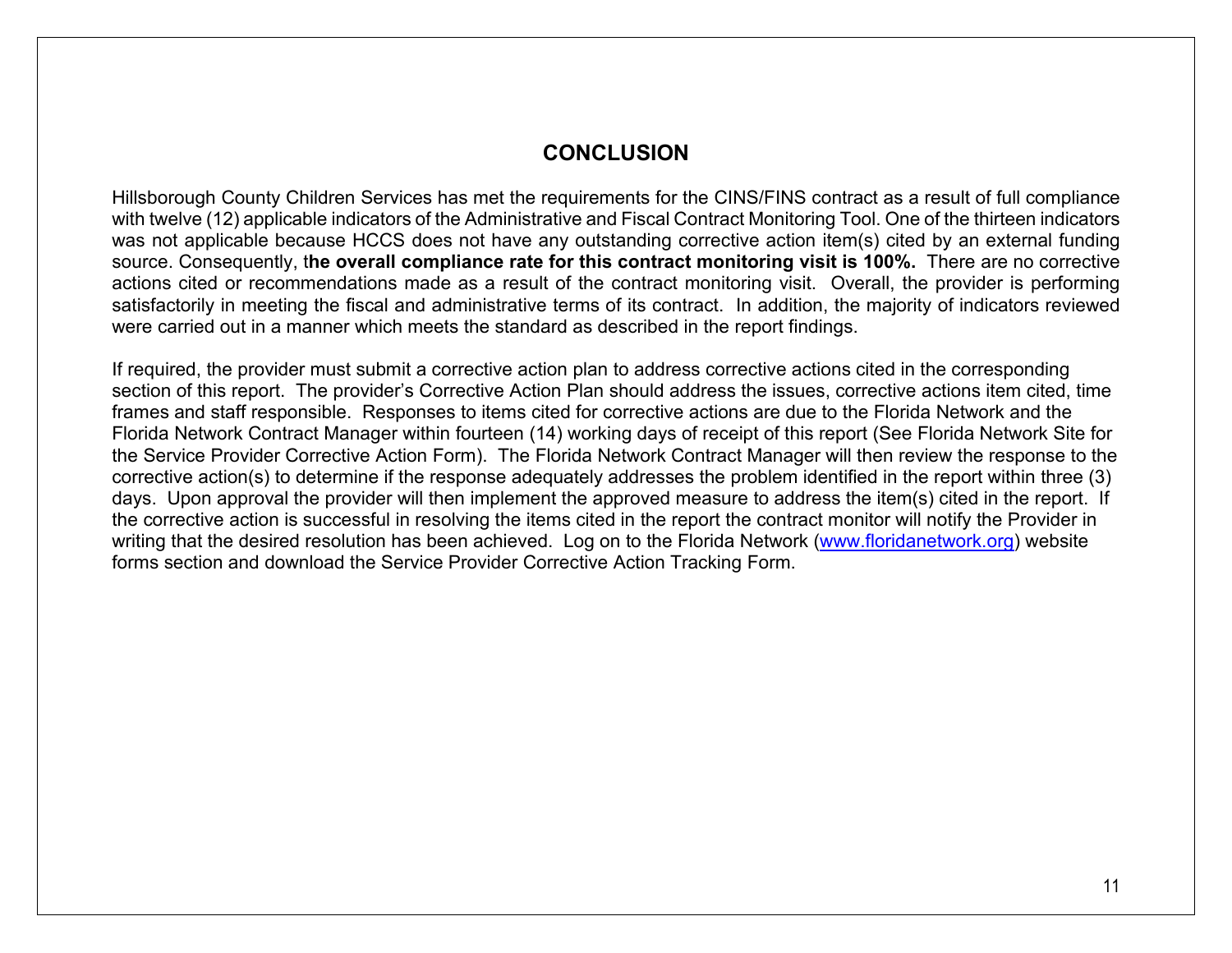

# **Florida Network of Youth and Family Services Quality Improvement Program Report**

Review of Hillsborough County Children's Services - Tampa CINS/FINS Program

September 1-2, 2021

**Compliance Monitoring Services Provided by** 

**FIFOREFRONT**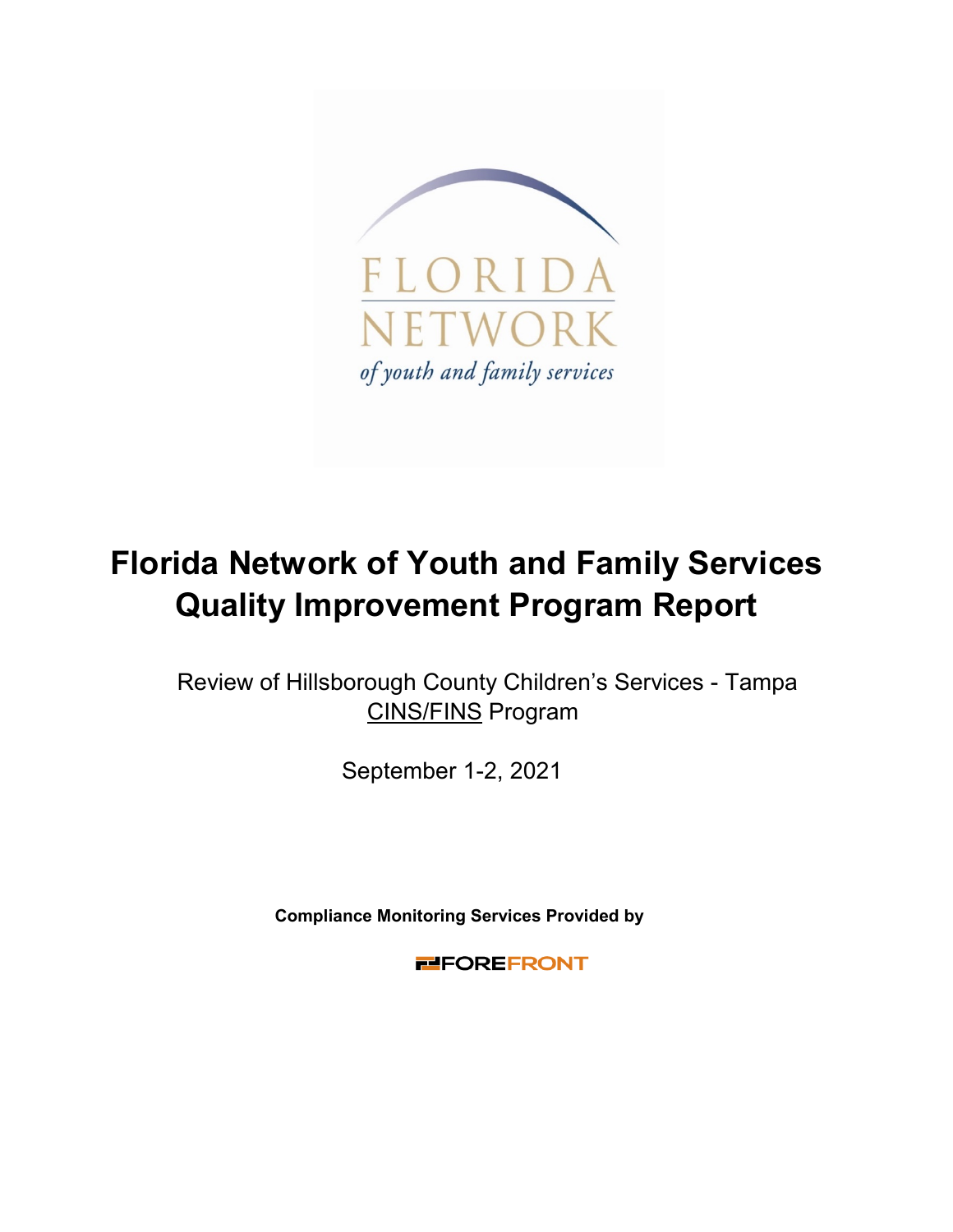#### **CINS/FINS Rating Profile**

**Standard 1: Management Accountability**

| <b>1.01 Background Screening</b>                   | <b>Satisfactory</b> |
|----------------------------------------------------|---------------------|
| <b>1.02 Provision of an Abuse Free Environment</b> | <b>Satisfactory</b> |
| <b>1.03 Incident Reporting</b>                     | <b>Satisfactory</b> |
| <b>1.04 Training Requirements</b>                  | <b>Satisfactory</b> |
| 1.05 Analyzing and Reporting Information           | <b>Satisfactory</b> |
| <b>1.06 Client Transportation</b>                  | <b>Satisfactory</b> |
| <b>1.07 Outreach Services</b>                      | <b>Satisfactory</b> |
|                                                    |                     |

Percent of indicators rated Satisfactory: 100 % Percent of indicators rated Limited: 0 % Percent of indicators rated Failed: 0 %

Standard 2: Intervention and Case Management

| 2.01 Screening and Intake                                   | <b>Satisfactory</b>   |
|-------------------------------------------------------------|-----------------------|
| <b>2.02 Needs Assessment</b>                                | <b>Satisfactory</b>   |
| 2.03 Case/Service Plan                                      | <b>Satisfactory</b>   |
| 2.04 Case Management & Service Delivery                     | <b>Satisfactory</b>   |
| <b>2.05 Counseling Services</b>                             | <b>Satisfactory</b>   |
| <b>2.06 Adjudication/Petition Process</b>                   | <b>Satisfactory</b>   |
| <b>2.07 Youth Records</b>                                   | <b>Satisfactory</b>   |
| 2.08 Sexual Orientation, Gender Identity, Gender Expression | <b>Satisfactory</b>   |
| <b>2.09 Special Populations</b>                             | <b>Satisfactory</b>   |
| 2.10 Stop Now and Plan (SNAP)                               | <b>Not Applicable</b> |
|                                                             |                       |

Percent of indicators rated Satisfactory: 100 % Percent of indicators rated Limited: 0 % Percent of indicators rated Failed: 0 %

**Standard 3: Shelter Care & Special Populations**

| <b>3.01 Shelter Environment</b>            | <b>Satisfactory</b> |
|--------------------------------------------|---------------------|
| <b>3.02 Program Orientation</b>            | <b>Satisfactory</b> |
| <b>3.03 Room Assignment</b>                | <b>Satisfactory</b> |
| 3.04 Log Books                             | <b>Satisfactory</b> |
| <b>3.05 Behavior Management Strategies</b> | <b>Satisfactory</b> |
| 3.06 Staffing and Youth Supervision        | <b>Satisfactory</b> |
| <b>3.07 Special Populations</b>            | <b>Satisfactory</b> |

Percent of indicators rated Satisfactory: 100 % Percent of indicators rated Limited: 0 % Percent of indicators rated Failed: 0 %

| 4.01 Healthcare Admission Screening |  |
|-------------------------------------|--|
| <b>4.02 Suicide Prevention</b>      |  |
| <b>4.03 Medications</b>             |  |

4.04 Medical/Mental Health Alert Process 4.05 Episodic/Emergency Care

**Standard 4: Mental Health/Health Services**

Percent of indicators rated Satisfactory: 100 % Percent of indicators rated Limited: 0 % Percent of indicators rated Failed: 0 %

2

**Satisfactory Satisfactory Satisfactory Satisfactory Satisfactory**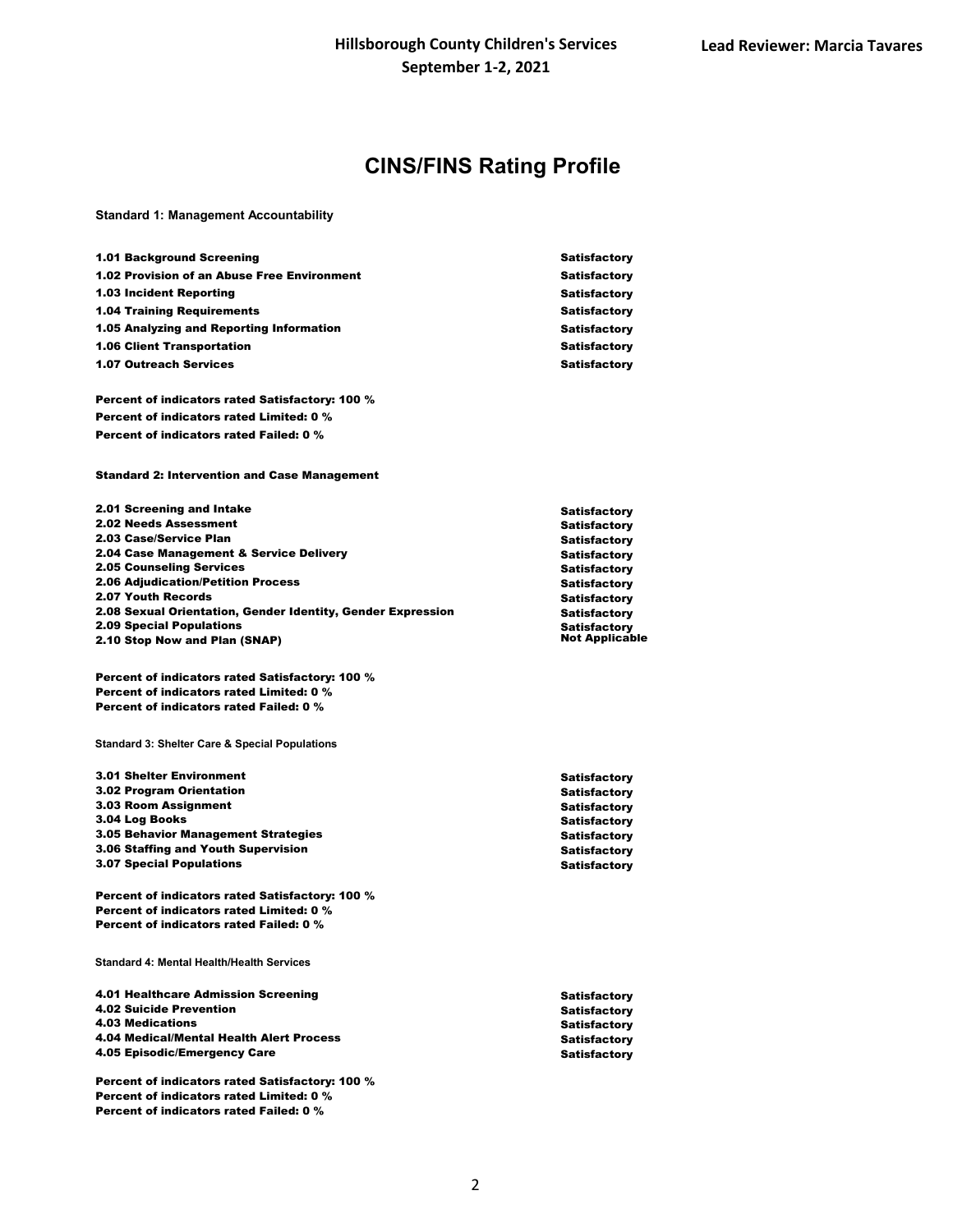#### **Overall Rating Summary Percent of indicators rated Satisfactory: 100 % Percent of indicators rated Limited: 0 % Percent of indicators rated Failed: 0 %**

## **Rating Definitions**

Ratings were assigned to each indicator by the review team using the following definitions:

| <b>Satisfactory Compliance</b> | No exceptions to the requirements of the indicator; limited,<br>unintentional, and/or non-systemic exceptions that do not result in<br>reduced or substandard service delivery; or exceptions with corrective<br>action already applied and demonstrated. |
|--------------------------------|-----------------------------------------------------------------------------------------------------------------------------------------------------------------------------------------------------------------------------------------------------------|
| <b>Limited Compliance</b>      | Exceptions to the requirements of the indicator that result in the<br>interruption of service delivery, and typically require oversight by<br>management to address the issues systemically.                                                              |
| <b>Failed Compliance</b>       | The absence of a component(s) essential to the requirements of the<br>indicator that typically requires immediate follow-up and response to<br>remediate the issue and ensure service delivery.                                                           |
| Not Applicable                 | Does not apply.                                                                                                                                                                                                                                           |

### **Reviewer**

#### Members

Marcia Tavares - Lead Reviewer Consultant-Forefront LLC/Florida Network of Youth and Family Services Melissa Johnson – Regional Monitor, Department of Juvenile Justice 

Raylene Coe - Crosswinds Youth Services<sup>[]</sup>

Diane Lindsay - Tampa Housing Authority

Daniela Velez - Children's Home Society Osceola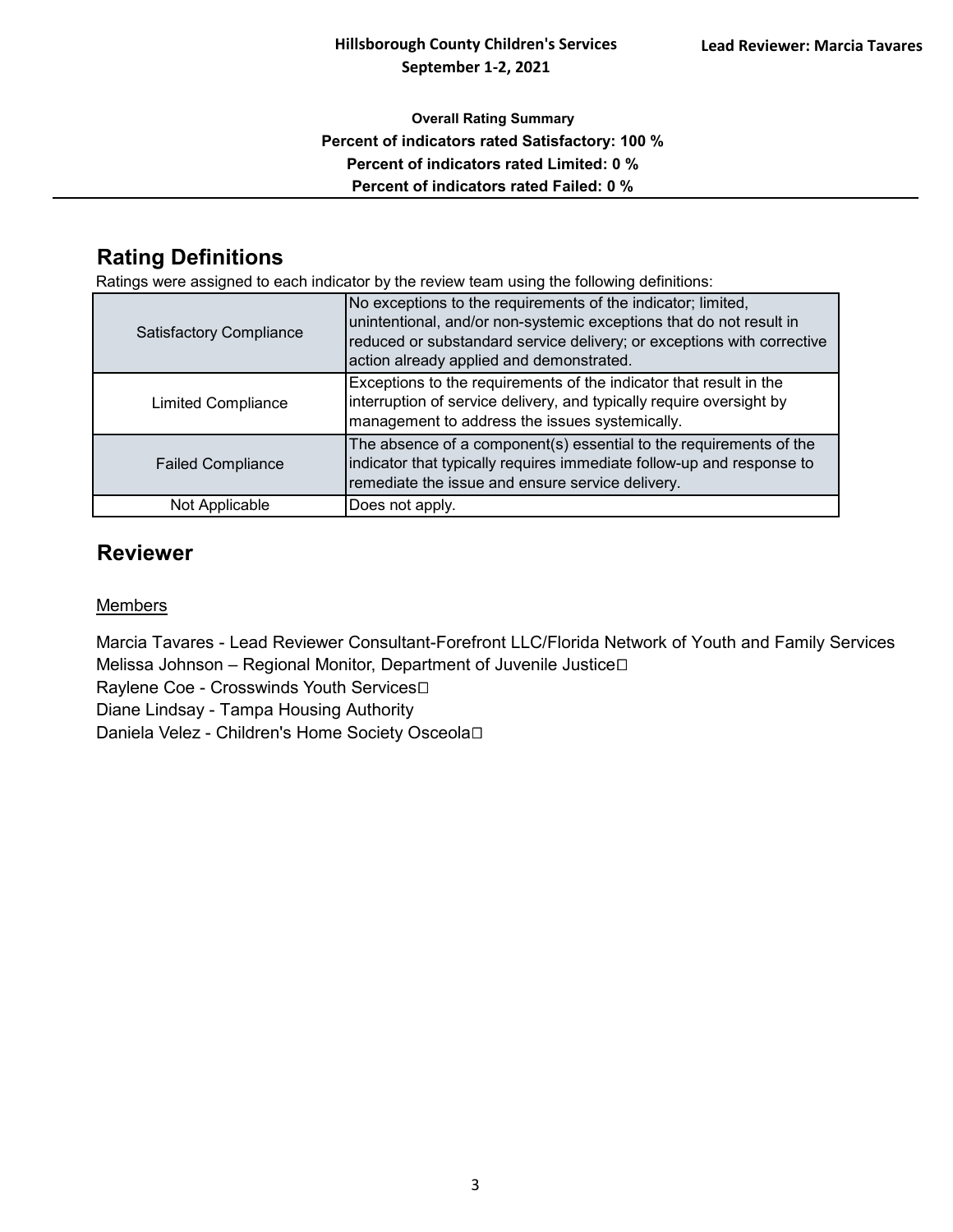#### **Methodology**

This review was conducted in accordance with FDJJ-1720 (Quality Assurance Policy and Procedures), and focused on the areas of (1) Management Accountability, (2) Intervention and Case Management, (3) Shelter Care/Health Services, and (4) Mental Health/Health Services, which are included in the Children/Families in Need of Services (CINS/FINS) Standards (Effective August 1, 2021).

- 
- 
- -
- **X** Affidavit of Good Moral Character **X** Fire Prevention Plan **X** Youth Handbook
- 
- 
- 
- 
- 
- 

#### **Persons Interviewed**

Chief Executive Officer **Case Manager** Case Manager **X** Nurse – Full time Chief Financial Officer **X** Counselor Non-Licensed Nurse – Part time Chief Operating Officer **Advocate** Advocate **Advocate Advocate** # Case Managers Executive Director **X** Direct – Care Full time **2** # Program Supervisors **X** Program Director **Director** Direct – Part time **1996 H** Food Service Personnel **X** Program Manager **Direct – Care On-Call <b>1** # Healthcare Staff Program Coordinator **Internal Internal Coordinator** Internal Coordinator **Internal Coordinator** Internal Coordinator Clinical Director **Clinical Director Volunteer Volunteer Volunteer Property Property Property Property Property Property Property Property Property Property Property Property Property Prop X** Counselor Licensed **Human Resources** 

#### **Documents Reviewed**

- Accreditation Reports **X** Table of Organization **Visitation** Visitation Logs **X** CCC Reports **X** Grievance Process/Records **6** # Health Records **X** Logbooks **Key Control Log <b>4** # MH/SA Records **X** Contract Monitoring Reports **X** Medical and Mental Health Alerts **6** # Training Records Contract Scope of Services **X** Precautionary Observation Logs **15** # Youth Records (Closed) **X** Egress Plans **X** Program Schedules **11** # Youth Records (Open)
- **X** List of Supplemental Contracts # Other: Exposure Control Plan Vehicle Inspection Reports

- 
- 
- 
- **X** Continuity of Operation Plan **X** Fire Drill Log **13** # Personnel /Volunteer Records
	-
	-
	- -

- Recreation **X** Toxic Item Inventory & Storage **X** First Aid Kit(s) Searches **Discharge Group** Discharge Group
- **X** Security Video Tapes **Treatment Team Meetings** Meals Medication Administration **Staff Interactions with Youth** Census Board
- **Intake <b>X** Posting of Abuse Hotline Staff Supervision of Youth
- Program Activities **X** Tool Inventory and Storage **X** Facility and Grounds
	- -
		-
	- Social Skill Modeling by Staff Youth Movement and Counts **X** Signage that all youth welcome
		- **Comments**

**Observations During Review**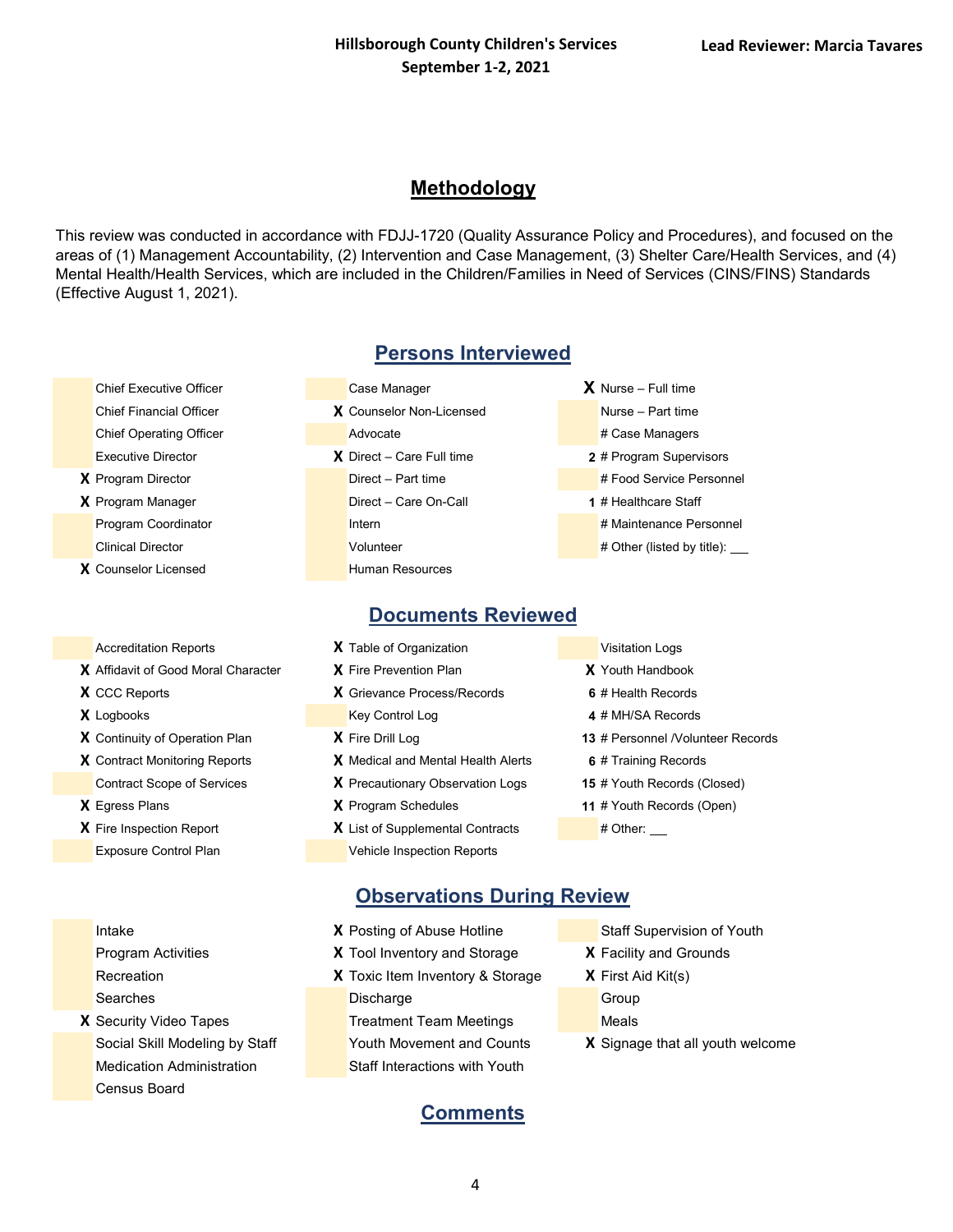#### Due to COVID-19, this review was conducted **via hybrid (virtually and on-site)**.

#### Monitoring Purpose:

The purpose of this monitoring is to provide an annual quality improvement program review. This is to verify the agency adheres to all current CINS/FINS standards and contract compliance requirements for residential and non-residential services.

#### Strengths and Innovative Approaches

Hillsborough County Children Services (HCCS) is a Hillsborough County operated department that focuses on keeping children, young adults, and families protected and empowered to live safe, healthy lives. Services provided include: Children in Need of Services/Families in Need of Services (CINS/FINS); Child Care; Case Management & Case Staffing; Safe Place; and Residential Group Care. The CINS/FINS program for runaway and ungovernable children and their families, offers counseling services to reunite families and prevent runaway behavior, as well as short-term residential respite and shelter. Emergency shelter care is available for dependent, abused, or neglected children. For long-term foster care of adolescent females, there is a pre-independent living group home program. Additionally, there are training classes for parents to improve parenting skills. The agency also provides services to specialized populations who meet the criteria for staff secure shelter, domestic minor sex trafficking, intensive case management, and youth referred by the Juvenile Justice Court System for domestic violence, probation respite, and Family/Youth Respite Aftercare Services (FYRAC). HCCS is currently accredited by the Council of Accreditation (COA) and was successfully reaccredited on May 3, 2021.

Since the last onsite QI review July 30, 2020, HCCS focused its efforts on improving digital and technologybased solutions to support faster interventions for families, improve responsiveness to customer needs, create greater agility in responding to contractual requirements, and reduce reliance on paper. Despite the ongoing challenges of the pandemic, the programs continue to provide face-to-face services without having to shut down its operations. The county has been a technology resource for the program and supported the capacity to implement use of Microsoft Teams during the early phase of the pandemic to facilitate communication among team members as well as connecting with youth and families to provide services. Program staff are county employees and were involved in supporting county vaccination efforts and activities.

In order to adhere to CDC guidelines, the program had to lower its residential census which may result in a waitlist; however, no shelter closures were necessitated. Additionally, administrative staff began working remotely and had returned to a hybrid schedule in July for about 3 weeks but had to reverse back to remote work due to the recent rise in COVID cases.

Despite the pandemic, the agency continues to build relationships with community partners. The county has seen a rise in youth related domestic violence resulting in youth arrests which allowed the program to make strides with the civil citation process. HCCS is one of two CINS/FINS providers to offer the civil citation program. The agency has a formal MOU with Tampa police, Hillsborough Sherriff's office, and law enforcement. Youth are diverted from the juvenile detention system because it's their first offense and are brought to the program by law enforcement officers.

#### Narrative Summary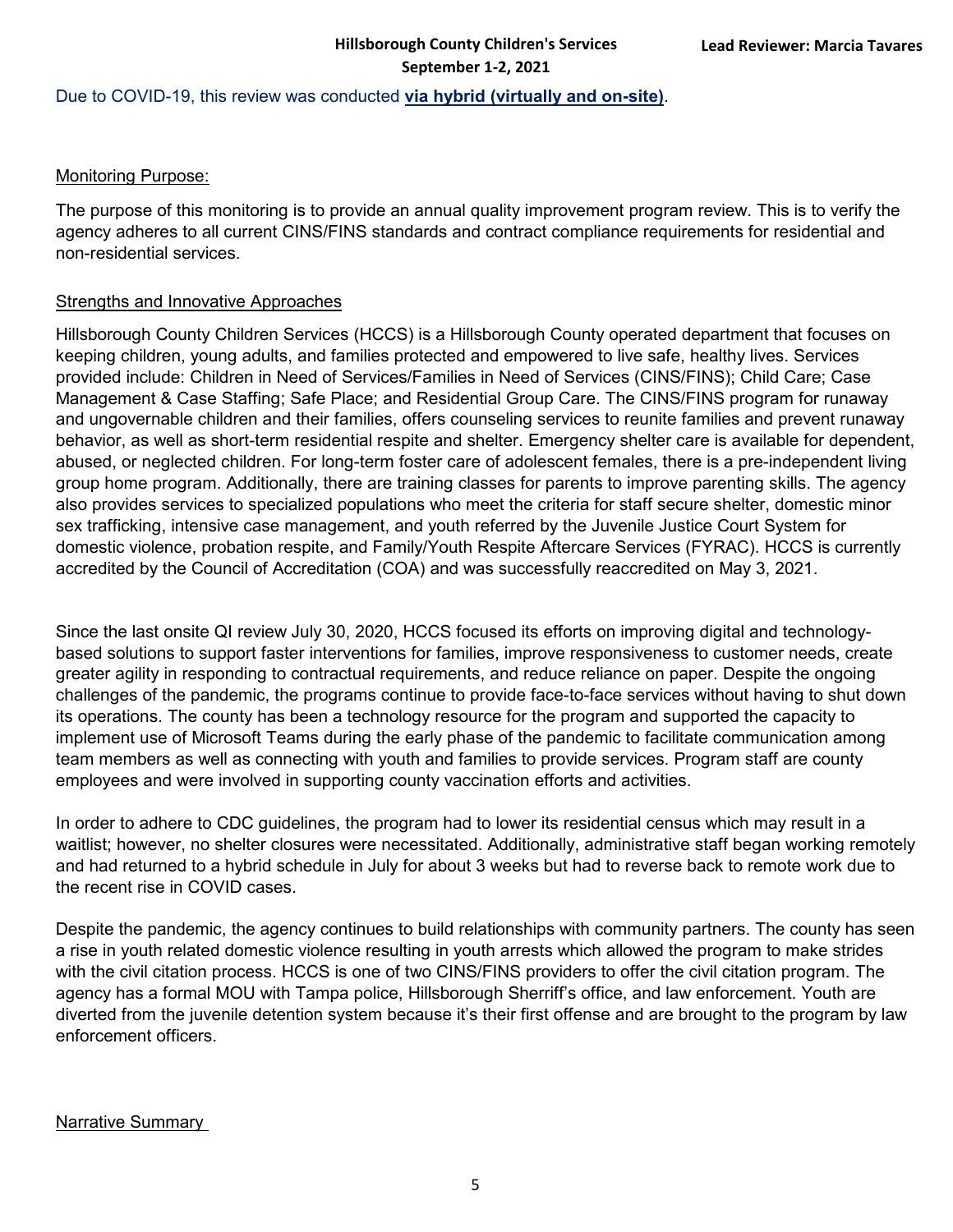The Hillsborough County Department of Children's Services provides both Residential and Non-Residential CINS/FINS services for youth and their families in Hillsborough County, Florida. The program located at 3110 Clay Mangum Lane, Tampa, Florida is under the leadership of the Hillsborough County Government. The Department Director oversees the residential and community counseling components of the program, including the volunteer and outreach initiatives. The shelter is licensed for 22 beds by the Department of Children and Families effective through July 31, 2022. Another shelter houses foster care youth and is licensed for 30 beds, also effective through July 31, 2022. The agency's administrative offices and youth shelters are housed in buildings located on a beautiful, large campus.

During the QI review, it was observed that the HCCS policies and procedures do not have signatures of approval, just effective dates, review dates and expiration dates. Policy Section 1.19 outlines the protocol for the establishment and review of policies and procedures. HCCS policies and procedures will be reviewed and revised at least every two to three years or when practices, procedures, legal requirements, or regulations change. Within the three-year time frame or as needed, HCCS program managers or their designees are responsible for reviewing, updating, or establishing policies under their area(s) of responsibility. The program manager or designee works with their QI workgroup to prepare a draft of the new or revised procedure. The updated policy is then submitted to the QI Committee Chair who forwards the draft policy to legal for review. If the legal review is completed and no edits are required, the QIC Chair completes the bottom section of the Revised Procedures Coversheet and forwards the policy and coversheet to the Department Director for approval.

The program has implemented a new model shifting from Health and Wellness to the Family Systems Trauma model. This model focuses on trauma-informed treatment planning that preserves the safety of the child and family first and then incorporate a plan to heal the consistent interactional trauma by involving the entire family, so that the child's trauma heals and also the trauma of the parents and the other family members.

#### The overall findings for the QI Review for HCCS are summarized as follows:

Standard 1 has a total of seven indicators regarding Management Accountability. Six of the seven indicators in Standard 1 were rated satisfactory with no exceptions (1.01-1.03, and 1.05-1.07). Indicator 1.04 was rated satisfactory with exceptions.  $\Box$ 

Standard 2 has a total of ten indicators that relate to intervention and case management. One of the ten indicators was not applicable as HCCS is not contracted to provide SNAP services. Five of the nine applicable indicators were rated satisfactory with no exceptions (2.02, and 2.04 - 2.07). The remaining four indicators were rated satisfactory with exceptions (2.01, 2.03, 2.08, and 2.09).

Standard 3 has a total of seven indicators regarding shelter care. Four of the seven indicators were rated satisfactory with no exceptions (3.01 – 3.03), and three of the indicators were rated satisfactory with exceptions  $(3.04, 3.05, \text{ and } 3.07)$ .  $\Box$ 

Standard 4 is comprised of five indicators. All five indicators were rated satisfactory with no exceptions.  $\Box$ 

Summary of Deficiencies resulting in Limited or Failed Rating (If Applicable): None of the indicators reviewed resulted in a Limited or Failed rating. $\square$ 

 $\Box$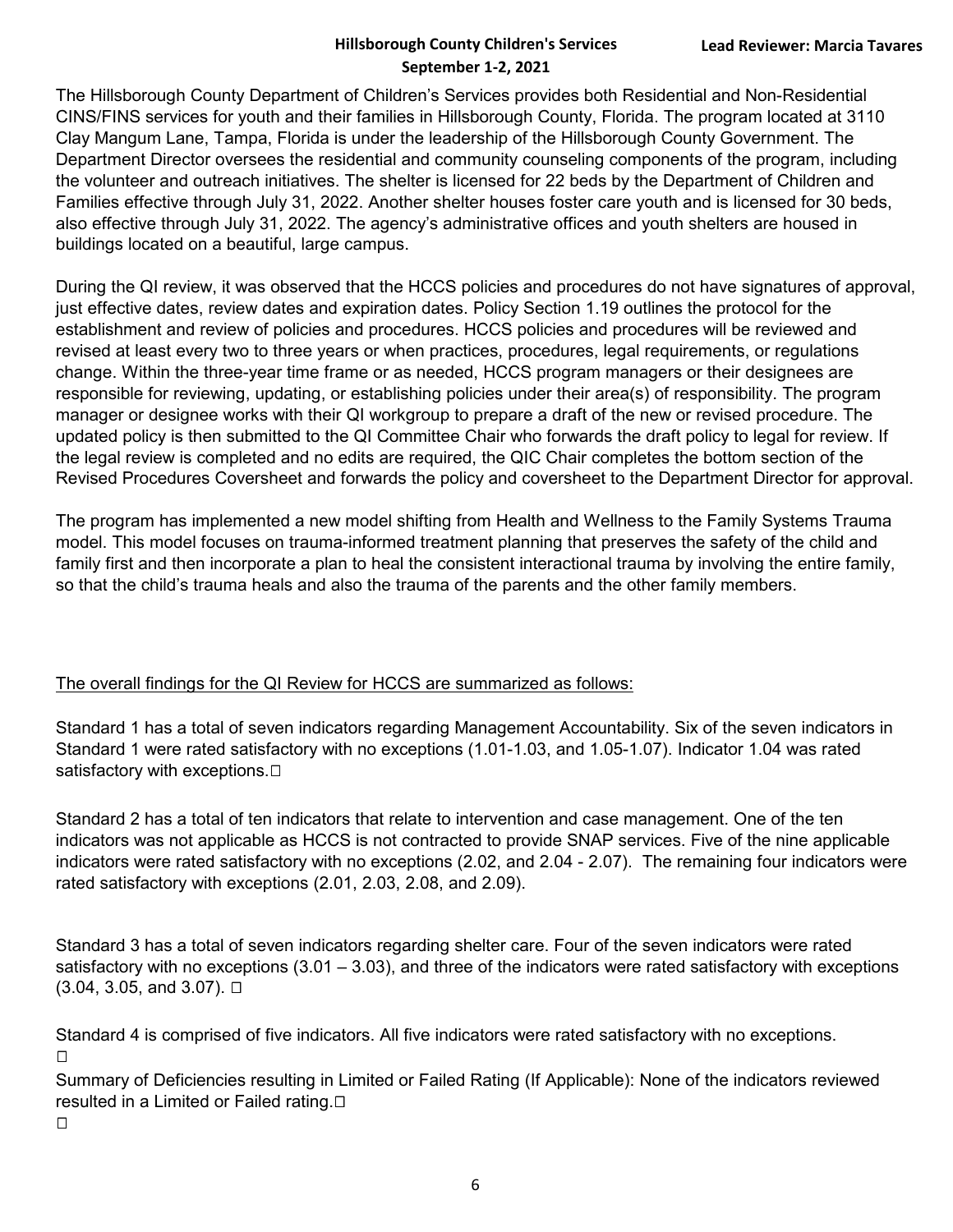$\overline{\phantom{a}}$ 

## **CINS/FINS QUALITY IMPROVEMENT TOOL**

| <b>Quality Improvement</b>                                                                | Satisfactory              | Non-compliant<br>(E) | No Eligible Items<br>for Review (N) | No Practice (Ni | Not Applicable<br>(N/A) | <b>Review Based Upon</b>                                                                                                               | <b>Notes</b>              |
|-------------------------------------------------------------------------------------------|---------------------------|----------------------|-------------------------------------|-----------------|-------------------------|----------------------------------------------------------------------------------------------------------------------------------------|---------------------------|
| Indicators:                                                                               | (S)                       |                      |                                     |                 |                         |                                                                                                                                        | Explain any items that    |
| Add an "X" in the applicable                                                              |                           |                      |                                     |                 |                         | <b>Document Source</b>                                                                                                                 | have any deficiencies,    |
| column                                                                                    |                           |                      |                                     |                 |                         |                                                                                                                                        | exceptions or are not     |
| <b>Satisfactory</b>                                                                       |                           |                      |                                     |                 |                         | For example: Interview/Surveys,                                                                                                        | applicable. For           |
| <b>Non- Compliant (E.g. Exceptions)</b>                                                   |                           |                      |                                     |                 |                         | Observation, and/or Type of                                                                                                            | example: Items            |
| <b>No Eligible Items for Review</b>                                                       |                           |                      |                                     |                 |                         |                                                                                                                                        | marked 'No' or 'N/A'      |
| <b>No Practice</b><br><b>Not Applicable</b>                                               |                           |                      |                                     |                 |                         | Documentation                                                                                                                          | on the worksheets         |
|                                                                                           |                           |                      |                                     |                 |                         |                                                                                                                                        | need to be explained      |
|                                                                                           |                           |                      |                                     |                 |                         | E.g. 4 out of 4 files reviewed contained                                                                                               | clearly below E.g. 2      |
|                                                                                           |                           |                      |                                     |                 |                         | "" or 2 out of 4 files had a completed                                                                                                 | out 4 files reviewed      |
|                                                                                           |                           |                      |                                     |                 |                         | needs assessment.                                                                                                                      | were missing the          |
|                                                                                           |                           |                      |                                     |                 |                         |                                                                                                                                        | completed needs           |
|                                                                                           |                           |                      |                                     |                 |                         |                                                                                                                                        | assessment                |
| <b>Standard One - Management Accountability</b>                                           |                           |                      |                                     |                 |                         |                                                                                                                                        |                           |
|                                                                                           |                           |                      |                                     |                 |                         | 1.01: Background Screening (BS) and compliance with DJJ OIG statewide procedures regarding BS of employees, contractors and volunteers |                           |
| Provider has a written policy and procedure that meets the requirement for Indicator 1.01 |                           |                      |                                     |                 |                         | <b>YES</b>                                                                                                                             | <b>Add any exceptions</b> |
|                                                                                           |                           |                      |                                     |                 |                         | If NO, explain here:                                                                                                                   | below:                    |
|                                                                                           |                           |                      |                                     |                 |                         | Indicate policy number, authorized signee, date(s)                                                                                     |                           |
|                                                                                           |                           |                      |                                     |                 |                         | of last review/revision/approval:                                                                                                      |                           |
|                                                                                           |                           |                      |                                     |                 |                         | Policy 3.05 - Employee Screenings, effective date<br>10/1/19; policy 3.09 - Volunteers effective 2/11/20;                              |                           |
|                                                                                           |                           |                      |                                     |                 |                         | and policy 3.19 - Pre-employment Assessment,                                                                                           |                           |
|                                                                                           |                           |                      |                                     |                 |                         | effective date 10/1/18.                                                                                                                |                           |
| Agency utilizes an employee suitability                                                   |                           |                      |                                     |                 |                         | A total of two new staff were hired since the last                                                                                     |                           |
| prescreening assessment with a                                                            |                           |                      |                                     |                 |                         | onsite QI review. One of the two staff met the criteria                                                                                |                           |
| passing rate criterion prior to an offer of<br>hire for direct care staff working with    | $\boldsymbol{\mathsf{X}}$ |                      |                                     |                 |                         | for pre-screening assessment. The agency uses the<br>Berke Assessment and completed the screening prior                                |                           |
| youth or the agency has provided an                                                       |                           |                      |                                     |                 |                         | to hire for the one applicable staff.                                                                                                  |                           |
| explanation for staff hired with a non-                                                   |                           |                      |                                     |                 |                         |                                                                                                                                        |                           |
|                                                                                           |                           |                      |                                     |                 |                         |                                                                                                                                        |                           |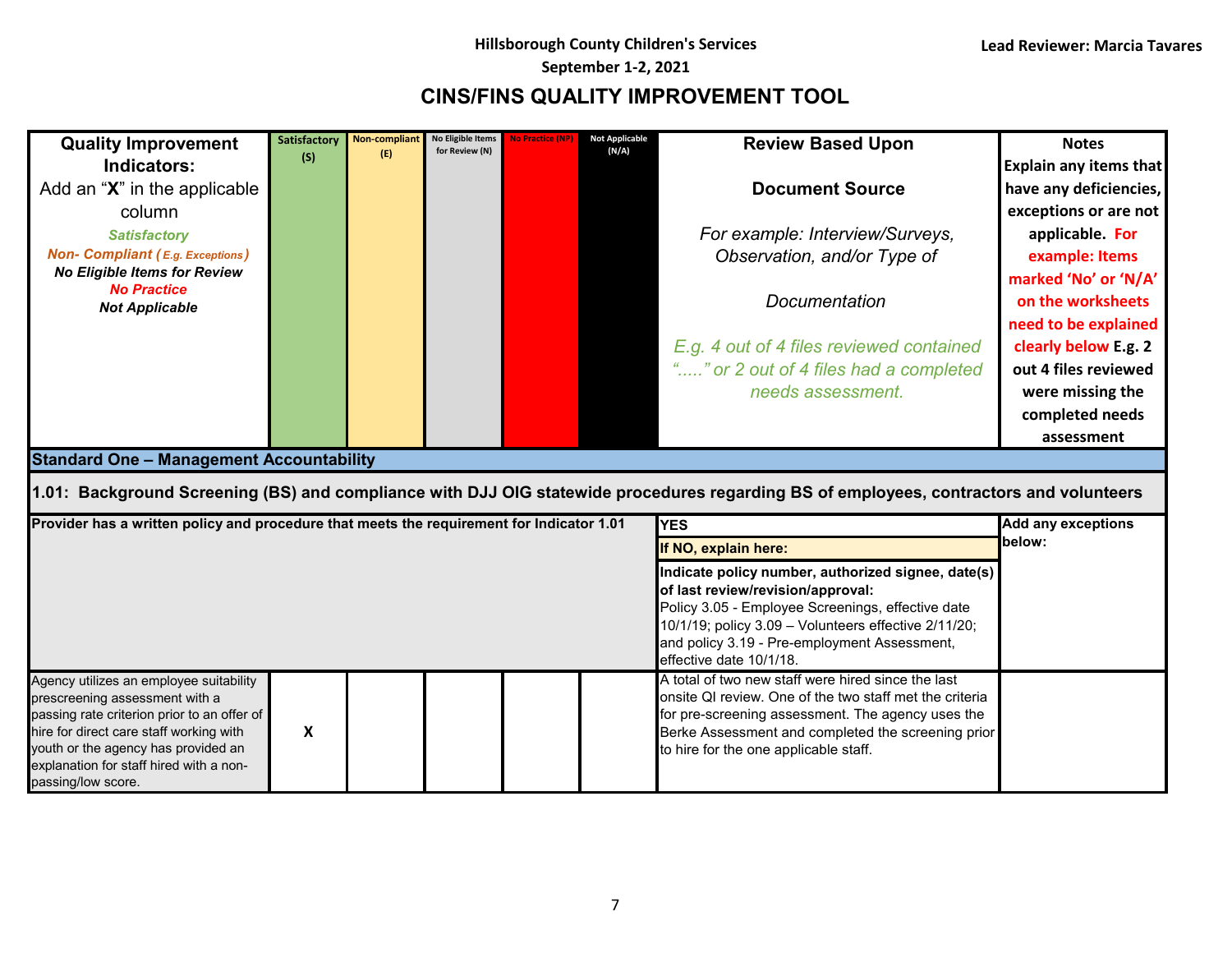| Background screening completed prior<br>to hire/start date or exemption obtained<br>prior to working with youth (if rated<br>ineligible) for new hires,<br>volunteers/interns, and contractors                                                               | X                         |               |                                        |                    |                       | During the review period, there were two new staff<br>hired and five new interns providing volunteer<br>services. The two new staff and five volunteers were<br>background screened prior to hire and/or volunteer<br>service start dates. |                           |
|--------------------------------------------------------------------------------------------------------------------------------------------------------------------------------------------------------------------------------------------------------------|---------------------------|---------------|----------------------------------------|--------------------|-----------------------|--------------------------------------------------------------------------------------------------------------------------------------------------------------------------------------------------------------------------------------------|---------------------------|
| Agency has evidence for employees<br>who have had a break in service and<br>who are in good standing and<br>reemployed with the same agency<br>without an additional suitability<br>assessment or background screening if<br>the break is less than 90 days. |                           |               | X                                      |                    |                       | There were no eligible employees reemployed during<br>the review period who had a break in service.                                                                                                                                        |                           |
| Five-year re-screening completed every<br>5 years from initial date of hire                                                                                                                                                                                  | $\boldsymbol{\mathsf{x}}$ |               |                                        |                    |                       | Program employee roster shows six staff were eligible<br>for 5-year rescreening. The agency provided timely 5-<br>year re-screening results and clearinghouse roster<br>that shows effective retained prints for all six staff.            |                           |
| Annual Affidavit of Compliance with<br>Level 2 Screening Standards (Form<br>IG/BSU-006) is completed and sent to<br>BSU by January 31st?                                                                                                                     | $\pmb{\times}$            |               |                                        |                    |                       | The agency submitted the Annual Affidavit of<br>Compliance with Level 2 Screening via email to the<br>Background Screening Unit on 1/15/2021.                                                                                              |                           |
| Proof of E-Verify for all new employees<br>obtained from the Department of<br><b>Homeland Security</b>                                                                                                                                                       | $\boldsymbol{X}$          |               |                                        |                    |                       | Documentation of E-Verify work eligibility was<br>provided for the two new staff hired.                                                                                                                                                    |                           |
| 1.02: Provision of an abuse free environment to ensure safety and abuse free environment for youth in care                                                                                                                                                   |                           |               |                                        |                    |                       |                                                                                                                                                                                                                                            |                           |
| Provider has a written policy and procedure that meets the requirement for Indicator 1.02                                                                                                                                                                    |                           |               |                                        |                    |                       | <b>YES</b>                                                                                                                                                                                                                                 | <b>Add any exceptions</b> |
|                                                                                                                                                                                                                                                              |                           |               |                                        |                    |                       | If NO, explain here:                                                                                                                                                                                                                       | below:                    |
|                                                                                                                                                                                                                                                              |                           |               |                                        |                    |                       |                                                                                                                                                                                                                                            |                           |
| <b>Rating Criteria</b>                                                                                                                                                                                                                                       | Satisfactory              | Non-compliant | <b>No Eligible Items</b><br>for Review | <b>No Practice</b> | <b>Not Applicable</b> |                                                                                                                                                                                                                                            |                           |
| <b>Abuse Free Environment</b>                                                                                                                                                                                                                                |                           |               |                                        |                    |                       |                                                                                                                                                                                                                                            |                           |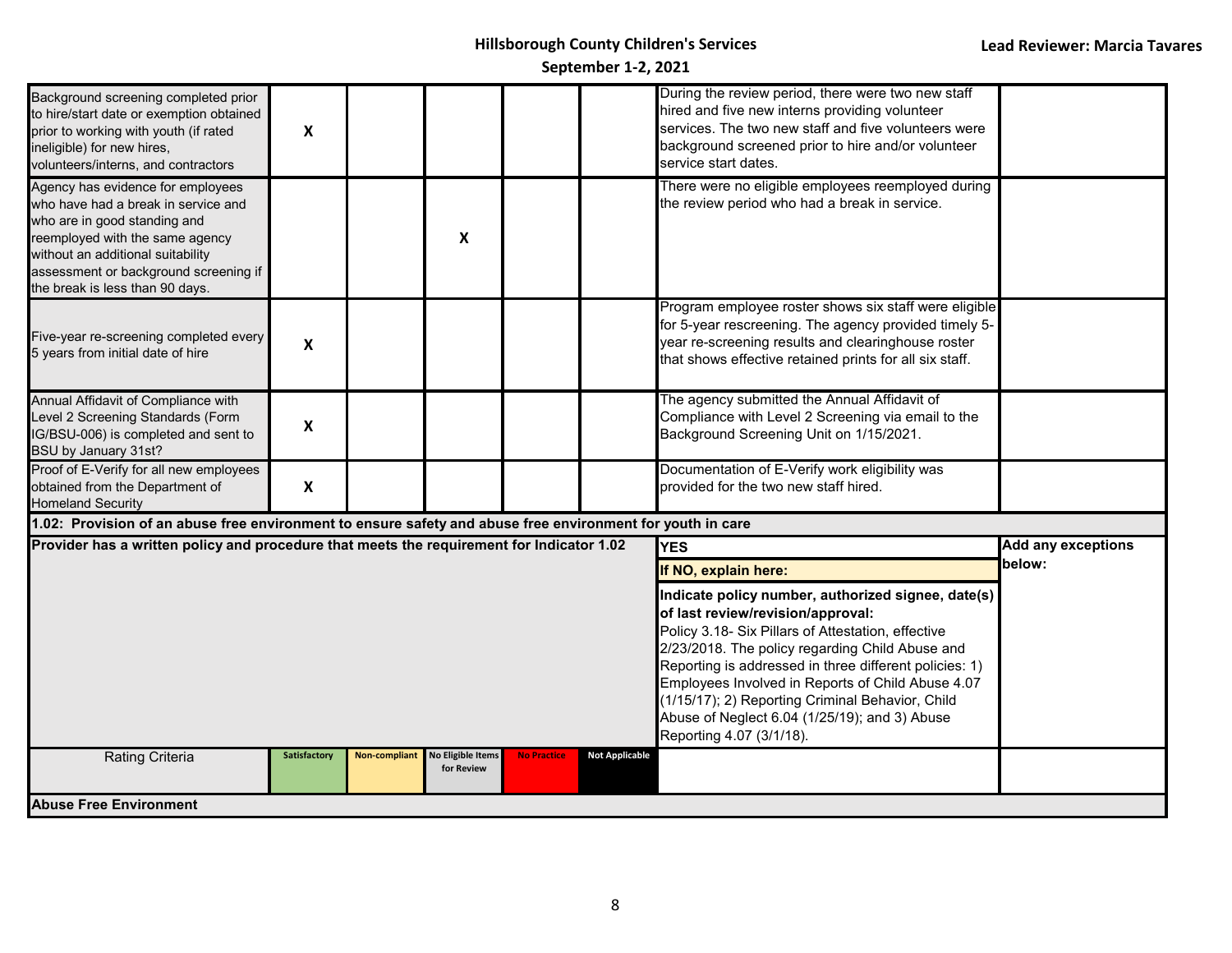| Agency has a code of conduct of policy<br>and there is evidence that staff are<br>aware of agency's code of conduct.                                                                                                   | X                         |                           |  | Policy-3.18 Code of Conduct effective 2/23/18. Staff<br>signs the Code of Conduct/Six Pillars of Attestation<br>form upon hire. The form is maintained in each<br>employee's personnel file electronically.                                                                                                                                                                                                                                                                                                                                                       |  |
|------------------------------------------------------------------------------------------------------------------------------------------------------------------------------------------------------------------------|---------------------------|---------------------------|--|-------------------------------------------------------------------------------------------------------------------------------------------------------------------------------------------------------------------------------------------------------------------------------------------------------------------------------------------------------------------------------------------------------------------------------------------------------------------------------------------------------------------------------------------------------------------|--|
| Child Abuse Registry telephone number<br>is visible to youth and posted common<br>areas of the facility                                                                                                                | $\pmb{\mathsf{X}}$        |                           |  | The abuse number is posted in the general comments<br>area of the day room of the girl's and boy's cottage.<br>Both cottage E and cottage F have general client<br>rules posted on a bulletin board behind protective<br>glass in the halls leading to the bedrooms.                                                                                                                                                                                                                                                                                              |  |
| Youth were informed of the Abuse and<br>Contact Number (see youth survey<br>results)                                                                                                                                   | $\boldsymbol{\mathsf{X}}$ |                           |  | All nine youth surveyed indicated knowledge of the<br>location of the abuse hotline number in the facility.                                                                                                                                                                                                                                                                                                                                                                                                                                                       |  |
| Management takes immediate action to<br>address any incidents of threats or<br>abuse                                                                                                                                   |                           | $\boldsymbol{\mathsf{X}}$ |  | No incidents of abuse or threats were identified or<br>reported during the period reviewed.                                                                                                                                                                                                                                                                                                                                                                                                                                                                       |  |
| <b>Grievance Process</b>                                                                                                                                                                                               |                           |                           |  |                                                                                                                                                                                                                                                                                                                                                                                                                                                                                                                                                                   |  |
| Agency has a formal grievance process                                                                                                                                                                                  | $\boldsymbol{\mathsf{X}}$ |                           |  | The agency has a a policy 6.07 for Client Grievances.                                                                                                                                                                                                                                                                                                                                                                                                                                                                                                             |  |
| Locked box accessible to only<br>management and available to youth in a<br>common area                                                                                                                                 | $\boldsymbol{\mathsf{X}}$ |                           |  | During the tour of the cottages, accessible grievances<br>boxes were observed to be locked, mounted on the<br>wall in the common area, and contained grievance<br>forms.                                                                                                                                                                                                                                                                                                                                                                                          |  |
| Direct care does not handle the<br>complaint/grievance unless assistance<br>is asked for by the youth. Program<br>director/supervisor will have access to<br>and manage grievances unless it is<br>towards themselves. | $\pmb{\chi}$              |                           |  | According to the agency's policy, the Residential<br>Services Coordinator processes grievances unless<br>that individual is named in the grievance, then the<br>RSC's supervisor handles the grievance.                                                                                                                                                                                                                                                                                                                                                           |  |
| 72-hour resolution requirement by<br>management. If this does NOT occur<br>within the 72 hour period, there is<br>sufficient documentation explaining the<br>cause for the delay in resolution.                        | X                         |                           |  | There were 4 grievances reviewed during the<br>reporting period - all from July 2021. The agency<br>resolved each within 72 hours to each youth's<br>apparent satisfaction as signified by their signature on<br>the resolution documentation provided. A "test"<br>grievance was deposited in the box by a Forefront<br>Team member on 9/2/21 and was retrieved by the<br>Residential Services Coordinator (RSC) three days<br>later on 9/5/21. As instructed, the RSC acknowledged<br>receipt of the "test" grievance via a phone call to the<br>Lead Reviewer. |  |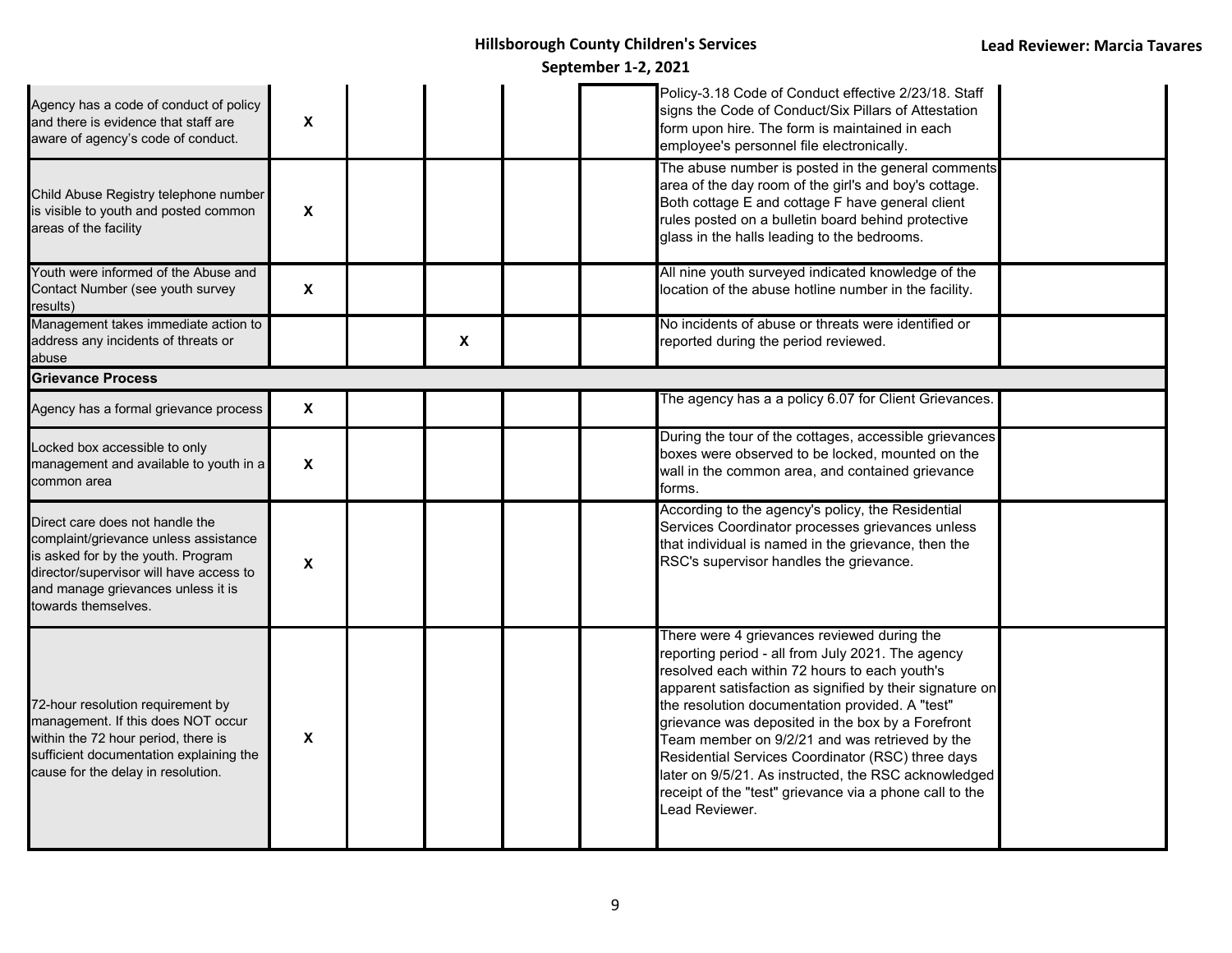| 1.03: Incident Reporting                                                                                                                                                                                                                               |                     |                      |                                        |                                                                                                                                                                            |                       |                                                                                                                                                                                                                         |                           |  |  |  |
|--------------------------------------------------------------------------------------------------------------------------------------------------------------------------------------------------------------------------------------------------------|---------------------|----------------------|----------------------------------------|----------------------------------------------------------------------------------------------------------------------------------------------------------------------------|-----------------------|-------------------------------------------------------------------------------------------------------------------------------------------------------------------------------------------------------------------------|---------------------------|--|--|--|
| Provider has a written policy and procedure that meets the requirement for Indicator 1.03                                                                                                                                                              |                     |                      |                                        |                                                                                                                                                                            |                       | <b>YES</b>                                                                                                                                                                                                              | Add any exceptions        |  |  |  |
|                                                                                                                                                                                                                                                        |                     |                      |                                        |                                                                                                                                                                            |                       | If NO, explain here:                                                                                                                                                                                                    | below:                    |  |  |  |
|                                                                                                                                                                                                                                                        |                     |                      |                                        | Indicate policy number, authorized signee, date(s)<br>of last review/revision/approval:<br>6.04 Reporting Criminal Behavior, Child Abuse or<br>Neglect. effective 1/25/19. |                       |                                                                                                                                                                                                                         |                           |  |  |  |
| <b>Rating Criteria</b>                                                                                                                                                                                                                                 | <b>Satisfactory</b> | <b>Non-compliant</b> | <b>No Eligible Items</b><br>for Review | <b>No Practice</b>                                                                                                                                                         | <b>Not Applicable</b> |                                                                                                                                                                                                                         |                           |  |  |  |
| During the past 6 months, the<br>program notified the Department's<br><b>CCC (Central Communication</b><br>Center) no later than two hours after<br>any reportable incident occurred or<br>within two hours of the program<br>learning of the incident | X                   |                      |                                        |                                                                                                                                                                            |                       | A total of 15 incident reports were accepted by the<br>CCC during the reporting period and all were reported<br>to the CCC within 2 hours of the incident occurrence<br>or upon program staff learning of the incident. |                           |  |  |  |
| The program completes follow-up<br>communication tasks/special<br>instructions as required by the CCC                                                                                                                                                  | X                   |                      |                                        |                                                                                                                                                                            |                       | Of the 15 incidents accepted by the CCC, 11 were<br>subject to follow-up by the program. The program<br>timely completed all 11 follow-up communications and<br>tasks with the CCC.                                     |                           |  |  |  |
| Incidents are documented in the<br>program logs and on incident reporting<br>forms                                                                                                                                                                     | X                   |                      |                                        |                                                                                                                                                                            |                       | All 15 incidents accepted by the CCC were found<br>recorded in the log book.                                                                                                                                            |                           |  |  |  |
| All incident reports are reviewed and<br>signed by program supervisors/directors                                                                                                                                                                       | X                   |                      |                                        |                                                                                                                                                                            |                       | The program provided all 15 incident reports signed<br>by program supervisors/directors indicating they had<br>been reviewed.                                                                                           |                           |  |  |  |
|                                                                                                                                                                                                                                                        |                     |                      |                                        |                                                                                                                                                                            |                       | 1.04: Training Requirements (Staff receives training in the necessary and essential skills required to provide CINS/FINS services and perform specific job functions)                                                   |                           |  |  |  |
| Provider has a written policy and procedure that meets the requirement for Indicator 1.04                                                                                                                                                              |                     |                      |                                        |                                                                                                                                                                            |                       | <b>YES</b>                                                                                                                                                                                                              | <b>Add any exceptions</b> |  |  |  |
|                                                                                                                                                                                                                                                        |                     |                      |                                        |                                                                                                                                                                            |                       | If NO, explain here:                                                                                                                                                                                                    | below:                    |  |  |  |
|                                                                                                                                                                                                                                                        |                     |                      |                                        | Indicate policy number, authorized signee, date(s)<br>of last review/revision/approval:<br>Policy1.17 - Required Staff Training, revised<br>8/1/2019.                      |                       |                                                                                                                                                                                                                         |                           |  |  |  |
| <b>Rating Criteria</b>                                                                                                                                                                                                                                 | Satisfactory        | <b>Non-compliant</b> | <b>No Eligible Items</b><br>for Review | <b>No Practice</b>                                                                                                                                                         | <b>Not Applicable</b> |                                                                                                                                                                                                                         |                           |  |  |  |
| <b>First Year Direct Care Staff</b>                                                                                                                                                                                                                    |                     |                      |                                        |                                                                                                                                                                            |                       |                                                                                                                                                                                                                         |                           |  |  |  |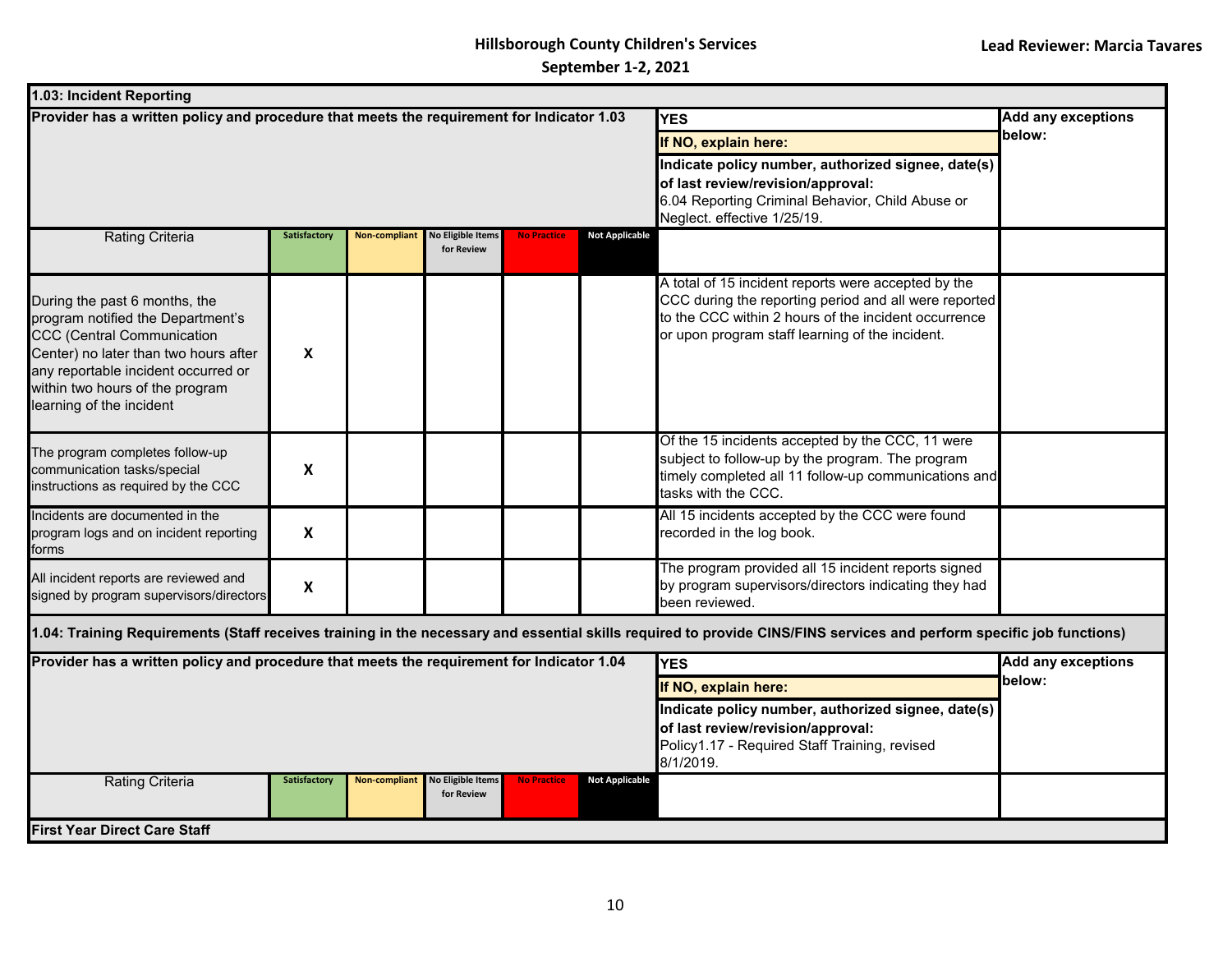| All staff completed the United States<br>Department of Justice (DOJ) Civil<br>Rights & Federal Funds training within<br>30 days from date of hire. (Staff hired<br>before January 1 <sup>st</sup> were required to<br>complete no later than December 31,<br>2020)                                                    | X              |   |                           |  | Training records for 2 applicable new hires during the<br>review period were reviewed. Both of the newly hired<br>staff members completed the DOJ Civil Rights and<br>Federal Funds training within 30 days of their hire<br>date.                                                                                                                                                                                                                                                                                                                                                                                                           |                                                                                                                                                                                                                                    |
|-----------------------------------------------------------------------------------------------------------------------------------------------------------------------------------------------------------------------------------------------------------------------------------------------------------------------|----------------|---|---------------------------|--|----------------------------------------------------------------------------------------------------------------------------------------------------------------------------------------------------------------------------------------------------------------------------------------------------------------------------------------------------------------------------------------------------------------------------------------------------------------------------------------------------------------------------------------------------------------------------------------------------------------------------------------------|------------------------------------------------------------------------------------------------------------------------------------------------------------------------------------------------------------------------------------|
| All staff receives all mandatory training<br>during the first 90 days of employment<br>from date of hire.                                                                                                                                                                                                             |                | X |                           |  | Of the two new hires, only one had 90 days to<br>complete mandatory training; the other was hired<br>before January 2021 and had 120 days to complete<br>mandatory training. Both staff completed in excess of<br>the 80 training hours required during the first year.<br>The agency's new Dining Administrator had 120 days<br>to complete mandatory new-hire training applicable to completed the required<br>"all staff" in the standard, but did not complete<br>Confidentiality training at all and did not timely<br>complete CINS/FINS Core training, the latter of which<br>was completed 5 months after the 120 day time<br>frame. | Exception:<br>One of two first year staff<br>did not complete<br>CINS/FINS Core during<br>the applicable 120-day<br>time frame and had not<br>annual Confidentiality<br>training prior to the end of<br>the staff's training year. |
| Non-licensed Mental Health Clinical Shelter Staff (within first year of employment)                                                                                                                                                                                                                                   |                |   |                           |  |                                                                                                                                                                                                                                                                                                                                                                                                                                                                                                                                                                                                                                              |                                                                                                                                                                                                                                    |
| Non-licensed mental health clinical<br>shelter staff Assessment of Suicide Risk<br>Training                                                                                                                                                                                                                           |                |   | $\boldsymbol{\mathsf{X}}$ |  | The program did not hire any new non-licensed<br>mental health shelter staff during the review period.                                                                                                                                                                                                                                                                                                                                                                                                                                                                                                                                       |                                                                                                                                                                                                                                    |
| Documentation of non-licensed mental<br>nealth clinical staff person's training in<br>Assessment of Suicide Risk form or<br>written confirmation by a licensed<br>mental health professional of training<br>includes date, signature and license<br>number of the licensed mental health<br>professional supervisor). |                |   | $\boldsymbol{\mathsf{x}}$ |  | As stated above, there were no applicable non-<br>licensed mental health shelter staff during the review<br>period.                                                                                                                                                                                                                                                                                                                                                                                                                                                                                                                          |                                                                                                                                                                                                                                    |
| In-Service Direct Care Staff                                                                                                                                                                                                                                                                                          |                |   |                           |  |                                                                                                                                                                                                                                                                                                                                                                                                                                                                                                                                                                                                                                              |                                                                                                                                                                                                                                    |
| Direct care staff completes 24 hours of<br>mandatory refresher Florida Network,<br>SkillPro, and job-related training<br>annually (40 hours if the program has a<br>DCF child caring license).                                                                                                                        | $\pmb{\times}$ |   |                           |  | Training documentation supported the program staff<br>well-exceeded the minimun requirements of the<br>standard and all 4 in-service staff had completed in<br>excess of 40 hours of training annually. Training<br>included required Florida Network and SkillPro<br>training as well as job-related training.                                                                                                                                                                                                                                                                                                                              |                                                                                                                                                                                                                                    |
| <b>Required Training Documentation</b>                                                                                                                                                                                                                                                                                |                |   |                           |  |                                                                                                                                                                                                                                                                                                                                                                                                                                                                                                                                                                                                                                              |                                                                                                                                                                                                                                    |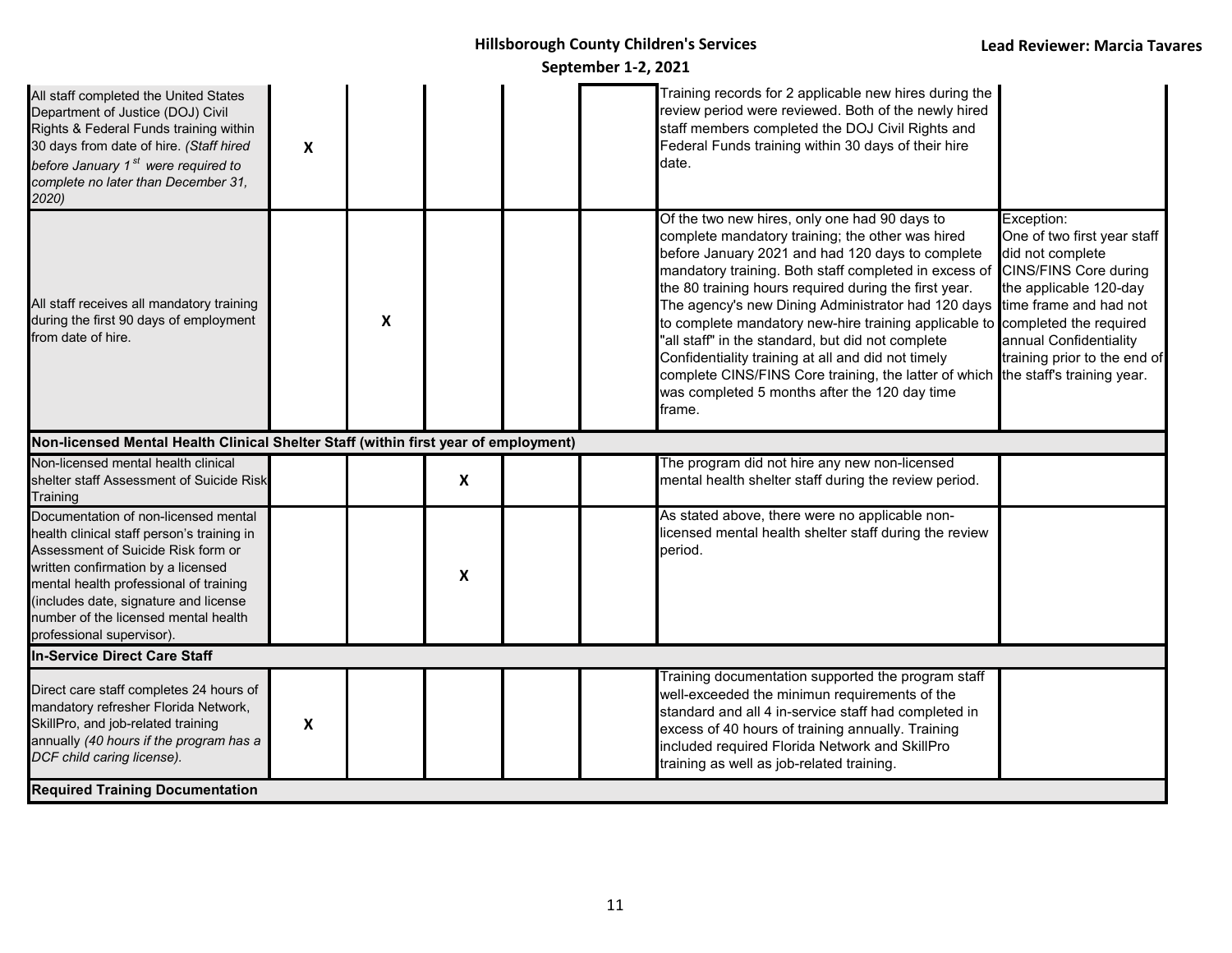| The program maintains an individual<br>training file for each staff, which<br>includes an annual employee training<br>hours tracking form and related<br>documentation, such as certificates,<br>sign-in sheets, and agendas for each<br>training attended.                                                                                 | X                         |                      |                                        |                                                                                                                                                                                                                                 |                       | The program maintains individual training records on<br>each staff member reviewed. These records were<br>composed of a list of "Bridge" trainings attended, a<br>spreadsheet of trainings attended, a list of DJJ<br>trainings attended, as well as certificates of<br>completion, and sign-in sheets with hours completed<br>for each but not cumulative. |                                     |
|---------------------------------------------------------------------------------------------------------------------------------------------------------------------------------------------------------------------------------------------------------------------------------------------------------------------------------------------|---------------------------|----------------------|----------------------------------------|---------------------------------------------------------------------------------------------------------------------------------------------------------------------------------------------------------------------------------|-----------------------|-------------------------------------------------------------------------------------------------------------------------------------------------------------------------------------------------------------------------------------------------------------------------------------------------------------------------------------------------------------|-------------------------------------|
| Provider has a written policy and procedure that meets the requirement for Indicator 1.05                                                                                                                                                                                                                                                   |                           |                      |                                        |                                                                                                                                                                                                                                 |                       | <b>YES</b>                                                                                                                                                                                                                                                                                                                                                  | <b>Add any exceptions</b><br>below: |
|                                                                                                                                                                                                                                                                                                                                             |                           |                      |                                        | If NO, explain here:<br>Indicate policy number, authorized signee, date(s)<br>of last review/revision/approval:<br>Policy 1.05 - Quality Improvement, effective<br>11/1/2019 and Quality Improvement Plan (QIP) for<br>FY20-23. |                       |                                                                                                                                                                                                                                                                                                                                                             |                                     |
| <b>Rating Criteria</b>                                                                                                                                                                                                                                                                                                                      | Satisfactory              | <b>Non-compliant</b> | <b>Vo Eligible Items</b><br>for Review | <b>No Practice</b>                                                                                                                                                                                                              | <b>Not Applicable</b> |                                                                                                                                                                                                                                                                                                                                                             |                                     |
| Case record review reports demonstrate<br>reviews are conducted quarterly, at a<br>minimum                                                                                                                                                                                                                                                  | $\boldsymbol{\mathsf{x}}$ |                      |                                        |                                                                                                                                                                                                                                 |                       | The program provided documentation of 2nd and 3rd<br>quarter (January-June 2021) case record reviews for<br>the residential and community based program<br>showing reviews completed for a total of 187 and 220<br>cases, respectively.                                                                                                                     |                                     |
| The program conducts reviews of<br>incidents, accidents, and grievances<br>quarterly, at a minimum                                                                                                                                                                                                                                          | $\pmb{\mathsf{X}}$        |                      |                                        |                                                                                                                                                                                                                                 |                       | Incidents, accidents, and grievances are reviewed<br>monthly and trend data is included in a Metrics Report<br>on a quarterly basis and discussed at management<br>team meetings. The Metrics report for FY2021 was<br>reviewed for quarters 1-3.                                                                                                           |                                     |
| The program conducts an annual review<br>of customer satisfaction data                                                                                                                                                                                                                                                                      | $\boldsymbol{\mathsf{x}}$ |                      |                                        |                                                                                                                                                                                                                                 |                       | Metrics report for FY2021, quarters 1-3, showed<br>customer satisfaction data is reviewed quarterly. The<br>program noted that the Florida Network began<br>tracking the current annual client satisfaction data in<br><b>July 2021.</b>                                                                                                                    |                                     |
| The program conducts an annual review<br>of outcome data and (if applicable)<br>there is evidence of annual<br>reconciliation that occurs through<br>communication from the Florida<br>Network via email or phone call when<br>corrections are needed and the<br>information is corrected and submitted<br>within the requested timeframes. | X                         |                      |                                        |                                                                                                                                                                                                                                 |                       | Program outcomes/service utilization is monitored by<br>management and reported on the Metrics report for<br>FY 2021, quarters 1-3. The findings are reviewed by<br>management and communicated to staff and<br>stakeholders.                                                                                                                               |                                     |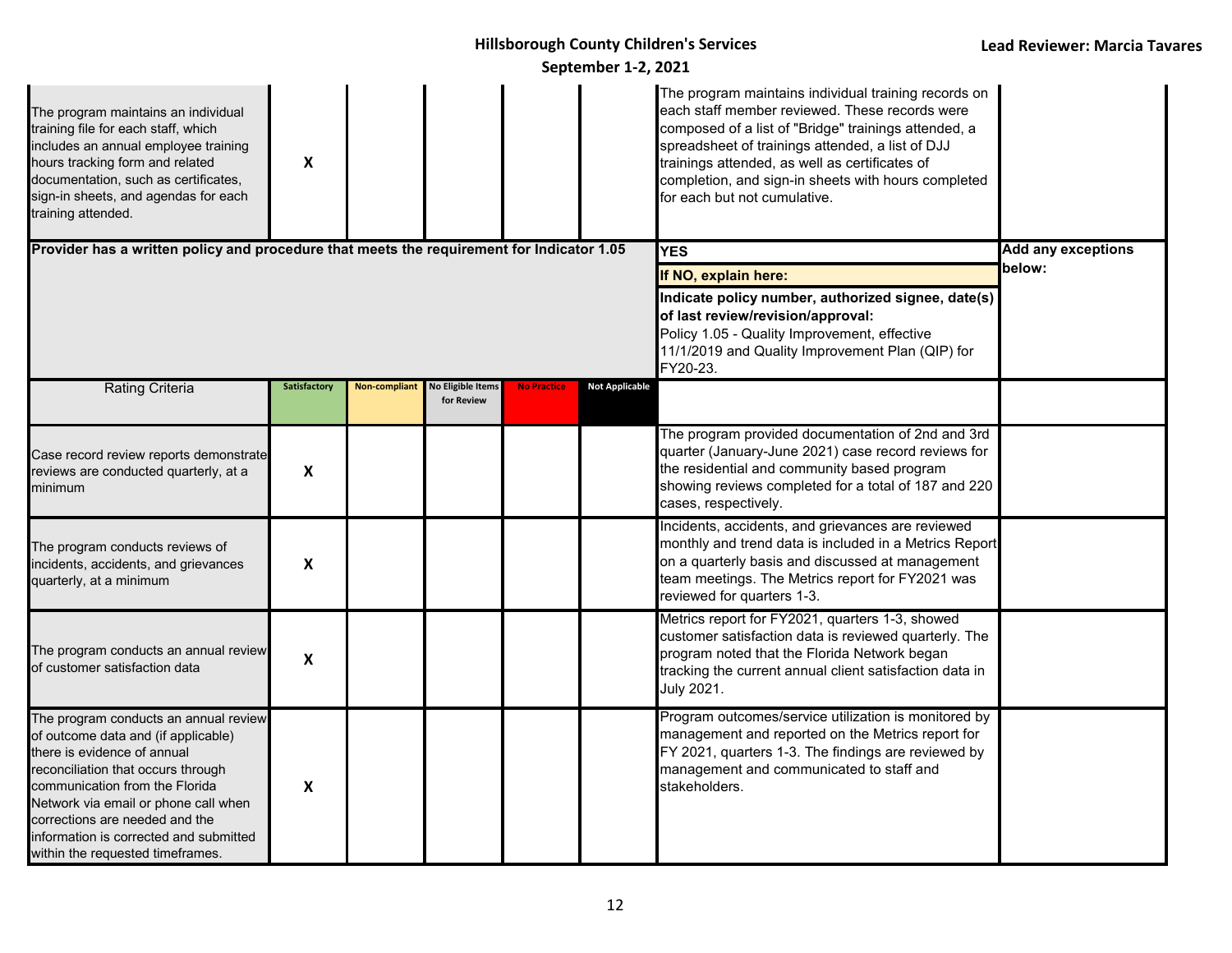| The program conducts a monthly review<br>of NetMIS data reports. The program<br>submits NetMIS invoices by the fourth<br>business day of the following reporting<br>month.                                                                                                                                                | $\boldsymbol{\mathsf{x}}$ |   |  | Netmis data reports received from the Florida<br>Network are sent to the agency's management team<br>and discussed at monthly management meetings and<br>QI committee meetings. Minutes of the meetings held<br>during the report period supported this practice.<br>Invoices for Mar-August 2021 were reviewed and<br>were found to be submitted timely after review and<br>approval by each program manager is communicated<br>via emails. |  |
|---------------------------------------------------------------------------------------------------------------------------------------------------------------------------------------------------------------------------------------------------------------------------------------------------------------------------|---------------------------|---|--|----------------------------------------------------------------------------------------------------------------------------------------------------------------------------------------------------------------------------------------------------------------------------------------------------------------------------------------------------------------------------------------------------------------------------------------------|--|
| The Florida Network conducts monthly<br>reconciliation by comparing NetMIS<br>data to JJIS data. Agency has evidence<br>that they have reconciled any<br>differences noted.                                                                                                                                               | X                         |   |  | Program managers are responsible for verifying<br>NetMIS and JJIS data and reconciling any differences<br>noted. Monthly emails during the review period<br>support review and approval by the program<br>managers.                                                                                                                                                                                                                          |  |
| The program has a process in place to<br>review and improve accuracy of data<br>entry & collection                                                                                                                                                                                                                        | $\boldsymbol{\mathsf{X}}$ |   |  | NetMIS/JJIS data is checked by the Business Analyst<br>through comparison of the daily planning meeting and<br>information in the electronic system to ensure it<br>matches. Program managers reviews and approves<br>the data monthly for accuracy and/or discrepancies.<br>Errors are corrected prior to submission of monthly<br>invoices.                                                                                                |  |
| There is documentation that findings are<br>regularly reviewed by management and<br>communicated to staff and<br>stakeholders.                                                                                                                                                                                            | $\pmb{\mathsf{X}}$        |   |  | Findings are discussed at monthly QI Committee<br>meetings. Minutes of meetings held February, April,<br>and July 2021 supported discussion of findings.                                                                                                                                                                                                                                                                                     |  |
| There is evidence the program<br>demonstrates that critical performance<br>data reports are shared with the Board<br>of Directors frequently. All final reports<br>that include a Limited or Failed score is<br>submitted electronically or by mail to the<br>providers Executive Committee on the<br>Board of Directors. |                           | X |  | Typically there are about two Board of County<br>Commissions (BOCC) meetings a month. The<br>Department Director (DD) attends the meetings and<br>would actively participate on the agenda as needed to<br>share program information. Performance data report<br>called Quarterly Community Reports is sent to the<br>BOCC, County leadership, and the department<br>through MailChimp. The most recent was sent on July<br>15, 2021.        |  |
| There is evidence that strengths and<br>weaknesses are identified,<br>improvements are implemented or<br>modified, and staff are informed and<br>involved throughout the process.                                                                                                                                         | $\pmb{\mathsf{X}}$        |   |  | The agency's QI committee determines necessary<br>action based on a review of data collected.<br>Recommendations for corrective actions and/or policy<br>changes are made by the committee.                                                                                                                                                                                                                                                  |  |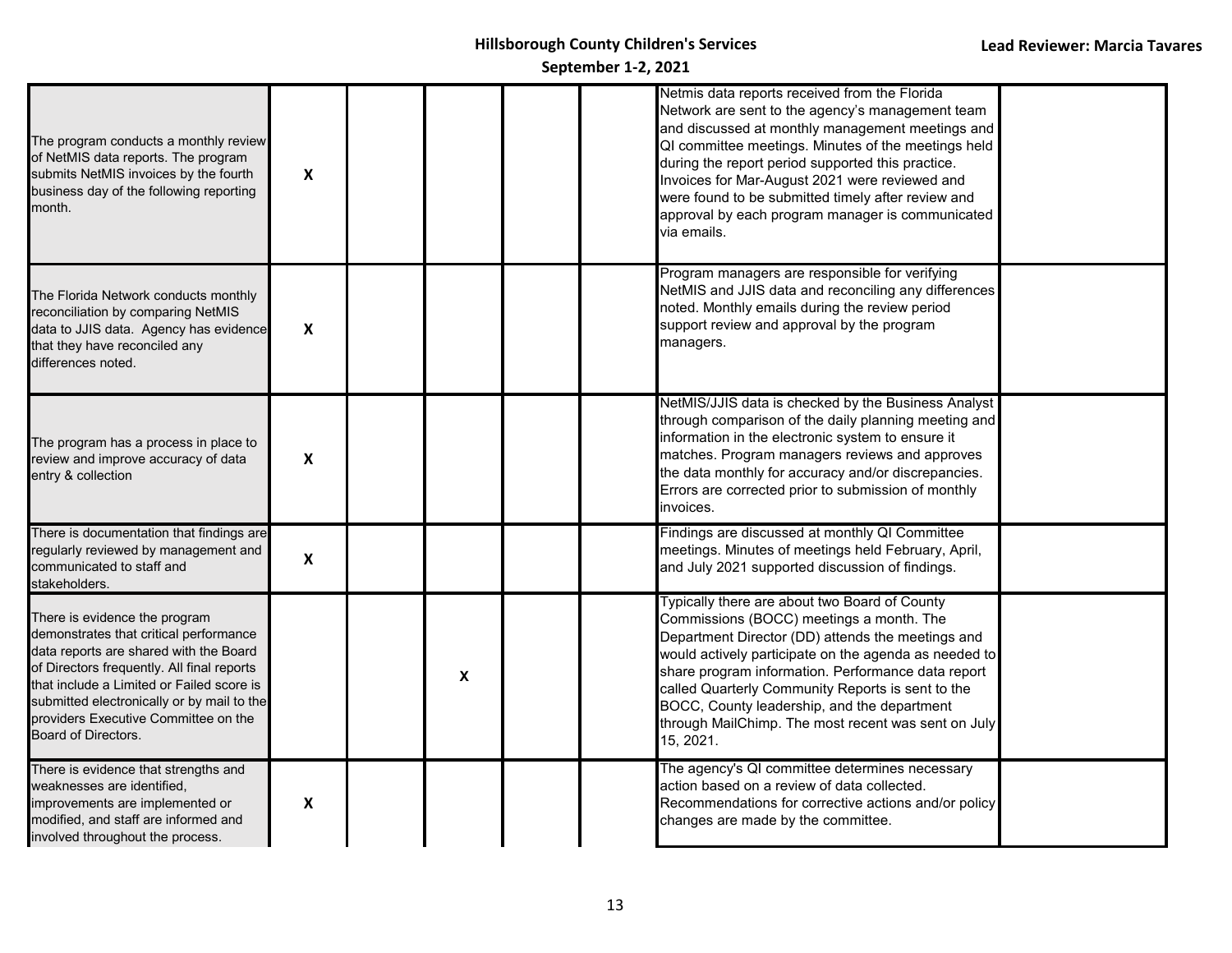|                                                                                                                                                                                                                                                                         |                           |  |                          |  | <b>YES</b> |                                                                                                                                                                                                                                                                               |                                     |
|-------------------------------------------------------------------------------------------------------------------------------------------------------------------------------------------------------------------------------------------------------------------------|---------------------------|--|--------------------------|--|------------|-------------------------------------------------------------------------------------------------------------------------------------------------------------------------------------------------------------------------------------------------------------------------------|-------------------------------------|
|                                                                                                                                                                                                                                                                         |                           |  |                          |  |            | If NO, explain here:                                                                                                                                                                                                                                                          | <b>Add any exceptions</b>           |
| Provider has a written policy and procedure that meets the requirement for Indicator 1.06                                                                                                                                                                               |                           |  |                          |  |            | Indicate policy number, authorized signee, date(s) below:<br>of last review/revision/approval:<br>Policy 6.47 Transporting Clients, effective 11/4/19                                                                                                                         |                                     |
| Approved agency drivers are agency<br>staff approved by administrative<br>personnel to drive client(s) in agency or<br>approved private vehicle                                                                                                                         | $\boldsymbol{\mathsf{x}}$ |  |                          |  |            | Agency provided a list of 21 staff approved to drive<br>clients in agency vehicles.                                                                                                                                                                                           |                                     |
| Approved agency drivers are<br>documented as having a valid Florida<br>driver's license and are covered under<br>company insurance policy                                                                                                                               | $\boldsymbol{\mathsf{x}}$ |  |                          |  |            | The agency provided supporting documentation of<br>insurance and standard-appropriate valid drivers'<br>licenses of the eligible staff covered under its<br>insurance policy.                                                                                                 |                                     |
| Agency's Transportation policy prohibit<br>transporting a client without maintaining<br>at least one other passenger in the<br>vehicle during the trip and include<br>exceptions in the event that a $3rd$ party<br>is NOT present in the vehicle while<br>transporting | X                         |  |                          |  |            | The agency's policy does not specifically prohibit<br>transporting a client without at least one other<br>passenger in the vehicle. However, it is strongly<br>discouraged and supervisor approval is required<br>when a 3rd party cannot be present during the<br>transport. |                                     |
| In the event that a 3rd party cannot be<br>obtained for transport, the agency's<br>supervisor or managerial personnel<br>consider the clients' history, evaluation,<br>and recent behavior                                                                              | $\boldsymbol{\mathsf{x}}$ |  |                          |  |            | The agency provided transportation records for 80<br>trips and in each of the 25 instances of single youth<br>transport, the agency provided documentation of the<br>requisite supervisor approval.                                                                           |                                     |
| The 3 <sup>rd</sup> party is an approved volunteer,<br>intern, agency staff, or other youth                                                                                                                                                                             | $\boldsymbol{\mathsf{x}}$ |  |                          |  |            | The agency's policy provides that an approved<br>volunteer, additional staff member or another youth<br>can be included as a 3rd party for the purposes of<br>transport.                                                                                                      |                                     |
| There is documentation of use of<br>vehicle that notes name or initials of<br>driver, date and time, mileage, number<br>of passengers, purpose of travel and<br>location.                                                                                               | X                         |  |                          |  |            | The agency records provided driver name, date and<br>time, milieage, vehicle condition, number of<br>passengers and the destination as the purpose of<br>travel for each of the 80 transports for which<br>documentation was reviewed.                                        |                                     |
|                                                                                                                                                                                                                                                                         |                           |  |                          |  |            | <b>YES</b>                                                                                                                                                                                                                                                                    |                                     |
| Provider has a written policy and procedure that meets the requirement for Indicator 1.07                                                                                                                                                                               |                           |  |                          |  |            | If NO, explain here:                                                                                                                                                                                                                                                          |                                     |
|                                                                                                                                                                                                                                                                         |                           |  |                          |  |            | Indicate policy number, authorized signee, date(s)<br>of last review/revision/approval:<br>Policy 1.22 Community Outreach and Partnerships,<br>effective 3/18/2020                                                                                                            | <b>Add any exceptions</b><br>below: |
| Rating Criteria                                                                                                                                                                                                                                                         |                           |  | <b>No Eligible Items</b> |  |            |                                                                                                                                                                                                                                                                               |                                     |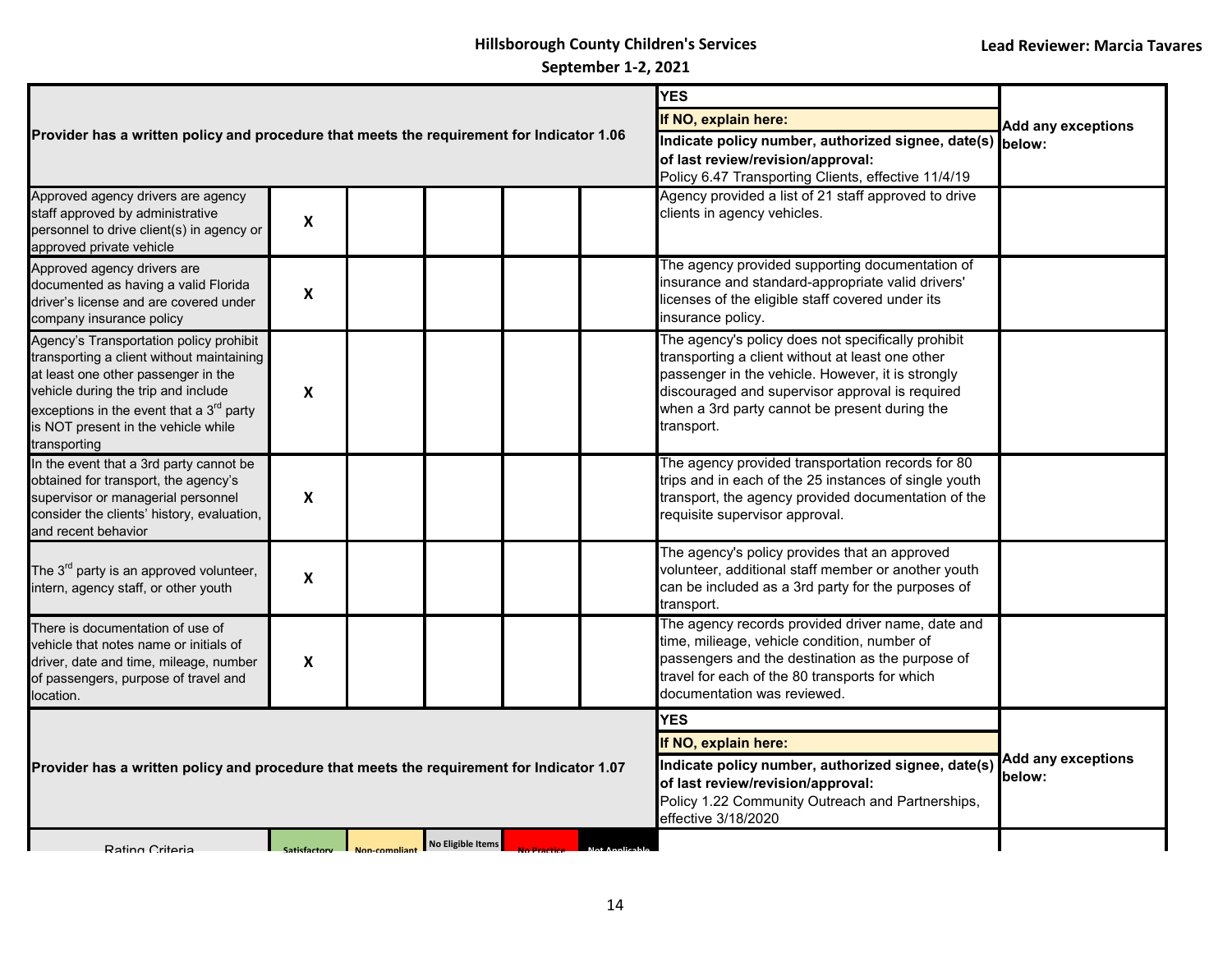| namy Unicha                                                                                                                                                                                                        |                           |                              | for Review           |  |                                                                                                                                                                                                                                                                            |                                                                                                                                                                                                                                                                                                                                                                                                                                                                                                                                                                                                                                                                                                                                                                                                                                                                                                                                                                                                          |  |
|--------------------------------------------------------------------------------------------------------------------------------------------------------------------------------------------------------------------|---------------------------|------------------------------|----------------------|--|----------------------------------------------------------------------------------------------------------------------------------------------------------------------------------------------------------------------------------------------------------------------------|----------------------------------------------------------------------------------------------------------------------------------------------------------------------------------------------------------------------------------------------------------------------------------------------------------------------------------------------------------------------------------------------------------------------------------------------------------------------------------------------------------------------------------------------------------------------------------------------------------------------------------------------------------------------------------------------------------------------------------------------------------------------------------------------------------------------------------------------------------------------------------------------------------------------------------------------------------------------------------------------------------|--|
| The program has a lead staff member<br>designated to participate in local DJJ<br>board and council meetings with<br>evidence that includes minutes of the<br>event or other verification of staff<br>participation | X                         |                              |                      |  |                                                                                                                                                                                                                                                                            | The agency has designated its Operations Manager<br>as the person to attend the monthly Circuit 13<br>Juvenile Justice Advisory Board meetings. The<br>agency provided meeting minutes for these meetings<br>held: 1-15-21 (42 attendees); 2-19-21 (28 attendees);<br>3-19-21 (40 attendees); 4-16-21 (30 attendees); 5-21-<br>21 (28 attendees).                                                                                                                                                                                                                                                                                                                                                                                                                                                                                                                                                                                                                                                        |  |
| Outreach and prevention services are<br>provided by designated staff and include<br>increasing community awareness,<br>offering informational and educational<br>CINS/FINS services to youth and<br>families.      | X                         |                              |                      |  |                                                                                                                                                                                                                                                                            | The agency's Operations Manager also regularly<br>attends monthly "Community Alliance" meetings as<br>verified by review of meeting minutes from 2-9-21; 3-9-<br>21; 4-13-21; and 6-8-21. In addition, the agency<br>provided records of a total of 24 NetMIS Outreach<br>performed during the reporting period. There were no<br>meeting minutes provided for these Outreach: four<br>(4) Children's Committee meetings: 2-5-21 (25 adult<br>attendees); 3-5-21 (16 adult attendees); 5-7-21 (28<br>adult attendees) and 6-4-21 (21 adult attendees). The<br>NetMIS Outreach records also reflect that the agency<br>attended one (1) CCL Provider's meeting (51 adult<br>attendees), as well as a Tampa Police Department<br>meeting (30 in adult attendees). Eight (8) separate<br>outreach records show only one adult attendee, six<br>(6) distinct outreach records include three or fewer<br>adult attendees; while four (4) separate outreach<br>records do not reflect the number of attendees. |  |
| The program maintains written<br>agreements with other community<br>partners which include services<br>provided and a comprehensive referral<br>process.                                                           | $\boldsymbol{\mathsf{X}}$ |                              |                      |  |                                                                                                                                                                                                                                                                            | Agency provided 12 Memorandums of Understanding<br>with other community partners setting forth processes<br>and agreements as required by the indicator.                                                                                                                                                                                                                                                                                                                                                                                                                                                                                                                                                                                                                                                                                                                                                                                                                                                 |  |
|                                                                                                                                                                                                                    |                           |                              |                      |  |                                                                                                                                                                                                                                                                            | <b>YES</b>                                                                                                                                                                                                                                                                                                                                                                                                                                                                                                                                                                                                                                                                                                                                                                                                                                                                                                                                                                                               |  |
|                                                                                                                                                                                                                    |                           |                              | If NO, explain here: |  |                                                                                                                                                                                                                                                                            |                                                                                                                                                                                                                                                                                                                                                                                                                                                                                                                                                                                                                                                                                                                                                                                                                                                                                                                                                                                                          |  |
| Provider has a written policy and procedure that meets the requirement for Indicator 2.01                                                                                                                          |                           |                              |                      |  | Indicate policy number, authorized signee, date(s) Add any exceptions<br>of last review/revision/approval:<br>Policy 9.01 Screening and Eligibillity, effective<br>11/01/2019. Policy 9.08 Informing Clients of their<br>Rights and Responsabilities, effective 12/1/2018. | below:                                                                                                                                                                                                                                                                                                                                                                                                                                                                                                                                                                                                                                                                                                                                                                                                                                                                                                                                                                                                   |  |
| Rating Criteria                                                                                                                                                                                                    | Satisfactory              | $\blacksquare$ Non-compliant | No Eligible Items    |  |                                                                                                                                                                                                                                                                            |                                                                                                                                                                                                                                                                                                                                                                                                                                                                                                                                                                                                                                                                                                                                                                                                                                                                                                                                                                                                          |  |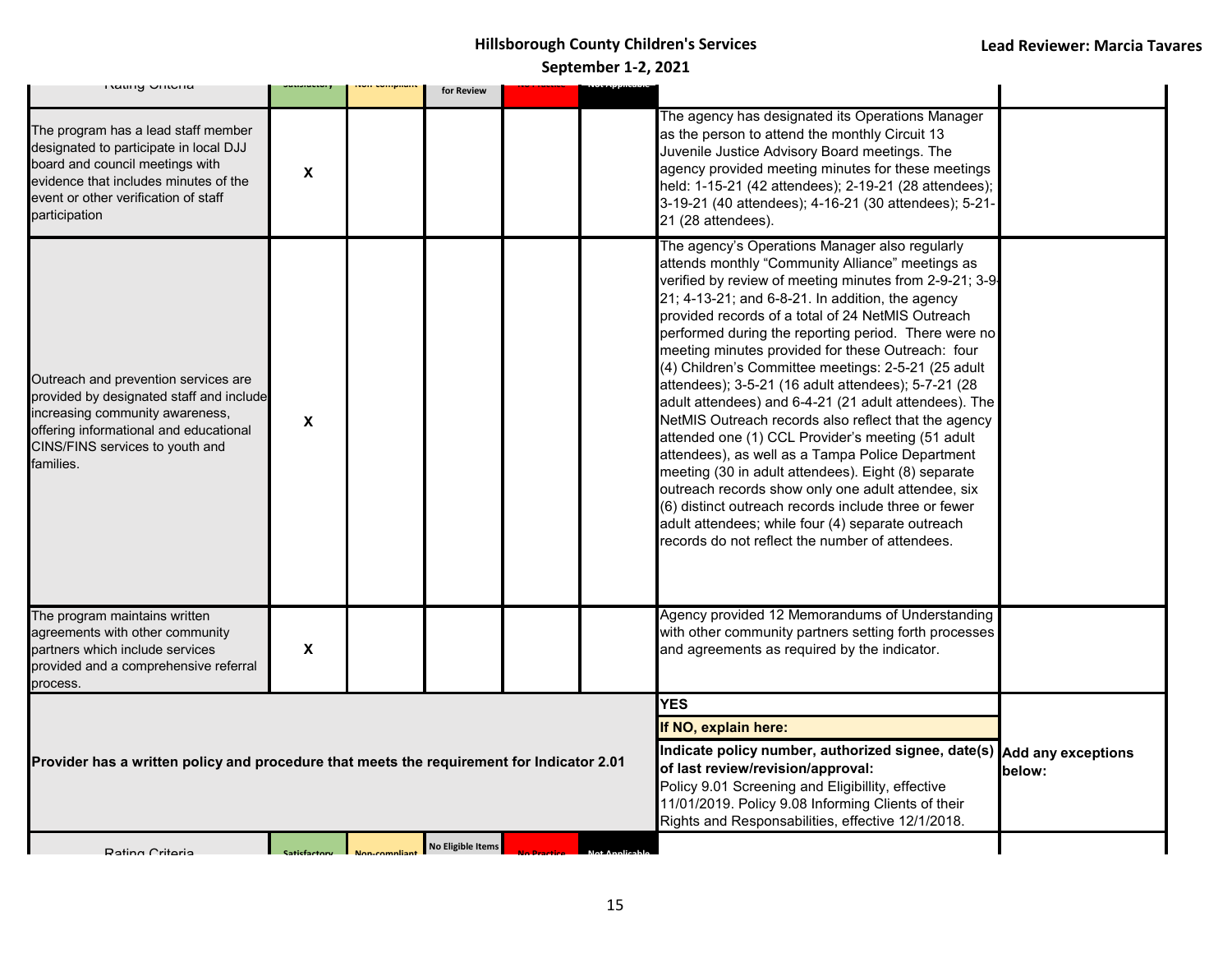| <b>INGUILY VILLEITA</b>                                                                                                                                                                                                                                                               |   |   | for Review |  |                                                                                                                                                                                                                                                                                                                                                                                                                                             |                                                                                                                                                                                          |
|---------------------------------------------------------------------------------------------------------------------------------------------------------------------------------------------------------------------------------------------------------------------------------------|---|---|------------|--|---------------------------------------------------------------------------------------------------------------------------------------------------------------------------------------------------------------------------------------------------------------------------------------------------------------------------------------------------------------------------------------------------------------------------------------------|------------------------------------------------------------------------------------------------------------------------------------------------------------------------------------------|
| <b>Shelter youth:</b> Eligibility screening is<br>completed immediately for all shelter<br>placement inquiries. If staff on duty<br>cannot complete the screening, an on-<br>call supervisor is contacted and<br>eligibility is determined within 30<br>minutes from initial inquiry. | X |   |            |  | A total of 5 residential files were reviewed for 2 open<br>and 3 closed youth. Five out of the 5 residential youth<br>files reviewed had screenings completed immediately<br>upon referral.<br>Three Secret Shopper calls were made to the agency<br>between September 2-4, 2021. Two of the three calls<br>resulted in an immediate screening and acceptance<br>within 30 minutes. One screening was not completed<br>due to shift change. |                                                                                                                                                                                          |
| <b>Community counseling: Eligibility</b><br>screening is completed within 3<br>business days of referral by a trained<br>staff using the NetMIS form                                                                                                                                  | X |   |            |  | A total of 5 community counseling files were reviewed<br>for 2 open and 3 closed youth. Five out of the 5<br>community counseling youth files reviewed had their<br>screening completed within 3 business days of the<br>referral.                                                                                                                                                                                                          |                                                                                                                                                                                          |
| There is evidence all referrals for<br>service is screened for eligibility and is<br>logged in NetMIS within 72 hours of<br>screening completion.                                                                                                                                     |   | X |            |  | Two of the 10 youth files reviewed were screened for Exception:<br>eligibility after the effective date, August 1, 2021, of<br>this indicator. Both screenings were logged in<br>NetMIS within 72 hours of screening completion.<br>Three Secret Shopper calls were made to the agency<br>between September 2-4, 2021. Two of the three calls<br>resulted in an immediate screening but none of the<br>screenings were entered into Netmis. | Two of the three Secret<br>Shopper calls made to<br>the agency resulted in an<br>immediate screening:<br>however, none of the two<br>screenings were entered<br>into Netmis as required. |
| Youth and parents/guardians receive<br>the following in writing:<br>a. Available service options<br>b. Rights and responsibilities of youth<br>and parents/guardians                                                                                                                  | X |   |            |  | All 10 youth files reviewed had a consent form signed<br>by the parents and the youth indicating they had<br>received the available service options and rights and<br>responsibilities of the youth and parents/guardians.                                                                                                                                                                                                                  |                                                                                                                                                                                          |
| The following is also available to the<br>youth and parents/guardians:<br>a. Possible actions occurring through<br>involvement with CINS/FINS services<br>(case staffing committee, CINS petition,<br>CINS adjudication)                                                              | X |   |            |  | All 10 files reviewed supported that the youth and<br>parent had received information regarding possible<br>actions ocurring through involvement with CINS/FINS<br>(case staffing committee, CINS petition, and CINS<br>adjudication). Additionally, grievance procedures were<br>provided during intake to all 10 youth.                                                                                                                   |                                                                                                                                                                                          |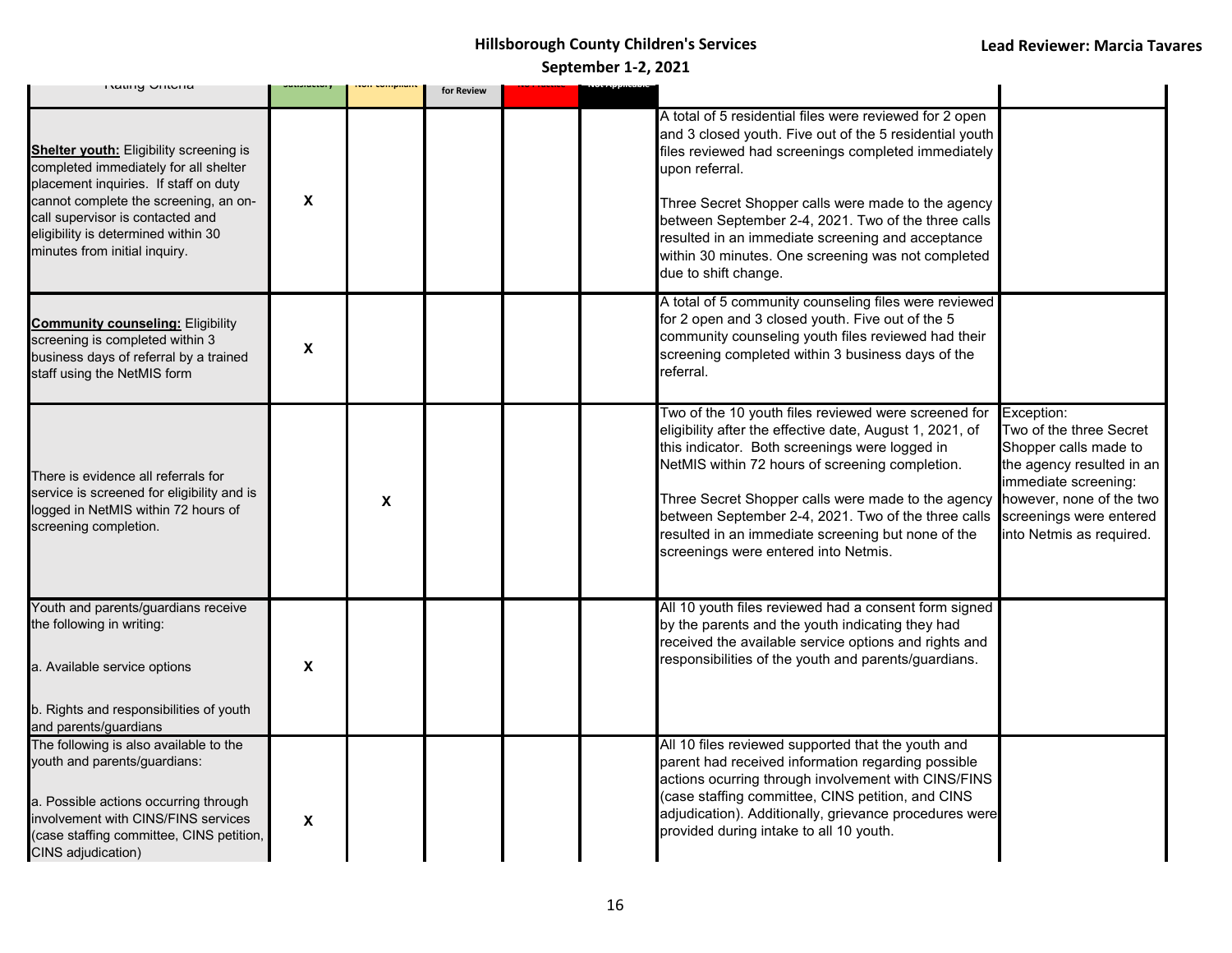| b. Grievance procedures                                                                                                                                                              |                           |                      |                                        |                                                                                                                                                                         |                                     |                                                                                                                                                                                         |                           |
|--------------------------------------------------------------------------------------------------------------------------------------------------------------------------------------|---------------------------|----------------------|----------------------------------------|-------------------------------------------------------------------------------------------------------------------------------------------------------------------------|-------------------------------------|-----------------------------------------------------------------------------------------------------------------------------------------------------------------------------------------|---------------------------|
|                                                                                                                                                                                      |                           |                      |                                        |                                                                                                                                                                         |                                     | <b>YES</b>                                                                                                                                                                              |                           |
|                                                                                                                                                                                      |                           |                      |                                        |                                                                                                                                                                         |                                     | If NO, explain here:                                                                                                                                                                    |                           |
| Provider has a written policy and procedure that meets the requirement for Indicator 2.02                                                                                            |                           |                      |                                        | Indicate policy number, authorized signee, date(s)<br>of last review/revision/approval:<br>Policy 4.03 Needs/Bio Psychosocial Assessments,<br>effective date 11/01/2019 | <b>Add any exceptions</b><br>below: |                                                                                                                                                                                         |                           |
| <b>Rating Criteria</b>                                                                                                                                                               | Satisfactory              | <b>Non-compliant</b> | <b>No Eligible Items</b><br>for Review | <b>No Practice</b>                                                                                                                                                      | <b>Not Applicable</b>               |                                                                                                                                                                                         |                           |
| <b>Completion of Needs Assessment</b>                                                                                                                                                |                           |                      |                                        |                                                                                                                                                                         |                                     |                                                                                                                                                                                         |                           |
| Shelter Youth: Needs Assessment<br>initiated within 72 hours of admission                                                                                                            | X                         |                      |                                        |                                                                                                                                                                         |                                     | All 5 residential youth files reviewed contained<br>initiation dates on the Needs Assessment and were<br>found to occur within 72 hours of admission.                                   |                           |
| Non-Residential youth: Needs<br>Assessment is done within 2 to 3 face-<br>to-face contacts after the initial intake<br>OR updated, if most recent assessment<br>is over 6 months old | X                         |                      |                                        |                                                                                                                                                                         |                                     | All 5 community counseling youth files reviewed<br>contained information indicating the Needs<br>Assessment was completed within 2-3 face-to-face<br>contacts after the initial intake. |                           |
| Needs Assessment is conducted by a<br>bachelor's or master's level staff<br>member                                                                                                   | $\boldsymbol{\mathsf{X}}$ |                      |                                        |                                                                                                                                                                         |                                     | The Needs Assessments were completed by a<br>bachelor's or master's level staff member in all 10<br>files reviewed.                                                                     |                           |
| Needs Assessment includes a<br>supervisor's review signature upon<br>completion                                                                                                      | X                         |                      |                                        |                                                                                                                                                                         |                                     | All 10 Needs Assessments reviewed were signed and<br>dated by a supervisor.                                                                                                             |                           |
| Suicide Risk as a Result of the Needs Assessment                                                                                                                                     |                           |                      |                                        |                                                                                                                                                                         |                                     |                                                                                                                                                                                         |                           |
| Youth was identified with an elevated<br>risk of suicide as a result of the Needs<br>Assessment                                                                                      |                           |                      | X                                      |                                                                                                                                                                         |                                     | None of the 10 youth files reviewed were identified<br>during screening/intake as a suicide risk.                                                                                       |                           |
| If yes, the youth was referred for an<br>Assessment of Suicide Risk conducted<br>by or under the direct supervision of a<br>licensed mental health professional                      |                           |                      | X                                      |                                                                                                                                                                         |                                     | Not applicable to the 10 youth files reviewed.                                                                                                                                          |                           |
|                                                                                                                                                                                      |                           |                      |                                        |                                                                                                                                                                         |                                     | <b>YES</b>                                                                                                                                                                              |                           |
|                                                                                                                                                                                      |                           |                      |                                        |                                                                                                                                                                         |                                     | If NO, explain here:                                                                                                                                                                    | <b>Add any exceptions</b> |
| Provider has a written policy and procedure that meets the requirement for Indicator 2.03                                                                                            |                           |                      |                                        | Indicate policy number, authorized signee, date(s) below:<br>of last review/revision/approval: Policy 4.17<br>Treatment Plans, effective 02/19/2019                     |                                     |                                                                                                                                                                                         |                           |
| Rating Criteria                                                                                                                                                                      | <b>Satisfactory</b>       | <b>Non-compliant</b> | <b>No Eligible Items</b><br>for Review | <b>No Practice</b>                                                                                                                                                      | <b>Not Applicable</b>               |                                                                                                                                                                                         |                           |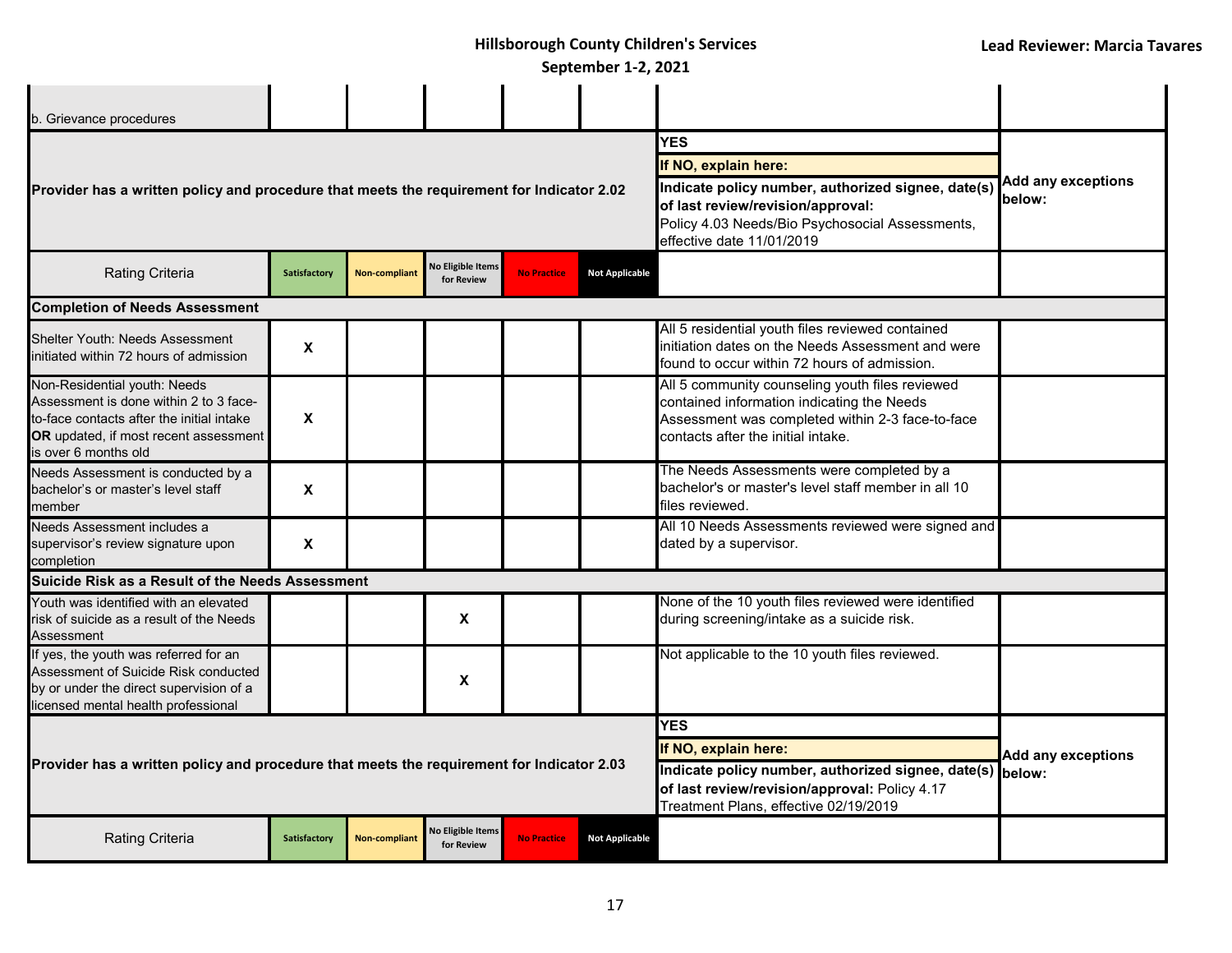| Case/Service plan is developed within 7<br>working days of Needs Assessment                                                                                                                                                                                                                                                                                                            |              | X                    |                                        |                    |                       | Service plans were completed within 7 working days<br>of completion of the Needs Assessment in 9 out of<br>the 10 youth files reviewed.                                                                                                                                                                                                                                                                                                                                                                            | Exception:<br>The service plan was not<br>initiated within seven (7)<br>days of completion of the<br>Needs Assessment in<br>one of the 5 community<br>counseling youth files<br>reviewed. |
|----------------------------------------------------------------------------------------------------------------------------------------------------------------------------------------------------------------------------------------------------------------------------------------------------------------------------------------------------------------------------------------|--------------|----------------------|----------------------------------------|--------------------|-----------------------|--------------------------------------------------------------------------------------------------------------------------------------------------------------------------------------------------------------------------------------------------------------------------------------------------------------------------------------------------------------------------------------------------------------------------------------------------------------------------------------------------------------------|-------------------------------------------------------------------------------------------------------------------------------------------------------------------------------------------|
| Case plan service Plan includes:<br>1. Individualized and prioritized need(s)<br>and goal(s) identified by the Needs<br>Assessment<br>2. Service type, frequency, location<br>3. Person(s) responsible<br>4. Target date(s) for completion and<br>Actual completion date(s)<br>5. Signature of youth, parent/ guardian,<br>counselor, and supervisor<br>6. Date the plan was initiated | X            |                      |                                        |                    |                       | All 10 youth files reviewed included all elements<br>required by the indicator. Two of the 10 service plans<br>were recently initiated and completion dates were not<br>applicable for some of the goals; however, the plan<br>contained an area to document this information.                                                                                                                                                                                                                                     |                                                                                                                                                                                           |
| Case/service plans are reviewed for<br>progress/revised by counselor and<br>parent (if available) every 30 days for<br>the first three months and every 6<br>months after                                                                                                                                                                                                              |              | X                    |                                        |                    |                       | Applicable to 1 out of the 5 residential youth files and<br>all 5 community counseling files reviewed. Reviews<br>were completed at 14 and 28 days in the residential<br>youth file. One of the 5 applicable community<br>counseling service plans was not reviewed at all and<br>progress note indicated the youth and mother were<br>not complying with the services. Additionally, 2 of the<br>5 community counseling youth files reviewed<br>demonstrated reviews every 30 days for the first three<br>months. | Exception:<br>Two of the 5 applicable<br>community counseling<br>service plans were not<br>reviewed on time within<br>the required 60-day<br>timeframe.                                   |
|                                                                                                                                                                                                                                                                                                                                                                                        |              |                      |                                        |                    |                       | <b>YES</b>                                                                                                                                                                                                                                                                                                                                                                                                                                                                                                         |                                                                                                                                                                                           |
|                                                                                                                                                                                                                                                                                                                                                                                        |              |                      |                                        |                    |                       | If NO, explain here:                                                                                                                                                                                                                                                                                                                                                                                                                                                                                               | <b>Add any exceptions</b>                                                                                                                                                                 |
| Provider has a written policy and procedure that meets the requirement for Indicator 2.04                                                                                                                                                                                                                                                                                              |              |                      |                                        |                    |                       | Indicate policy number, authorized signee, date(s)<br>of last review/revision/approval:<br>Policy # 4.15 Case Management and Service<br>Delivery, effective date 7/1/2018                                                                                                                                                                                                                                                                                                                                          | below:                                                                                                                                                                                    |
| <b>Rating Criteria</b>                                                                                                                                                                                                                                                                                                                                                                 | Satisfactory | <b>Non-compliant</b> | <b>No Eligible Items</b><br>for Review | <b>No Practice</b> | <b>Not Applicable</b> |                                                                                                                                                                                                                                                                                                                                                                                                                                                                                                                    |                                                                                                                                                                                           |
| Counselor/Case Manager is assigned                                                                                                                                                                                                                                                                                                                                                     | X            |                      |                                        |                    |                       | Each of the 10 records reviewed showed a counselor<br>or case manager was assigned to the youth.                                                                                                                                                                                                                                                                                                                                                                                                                   |                                                                                                                                                                                           |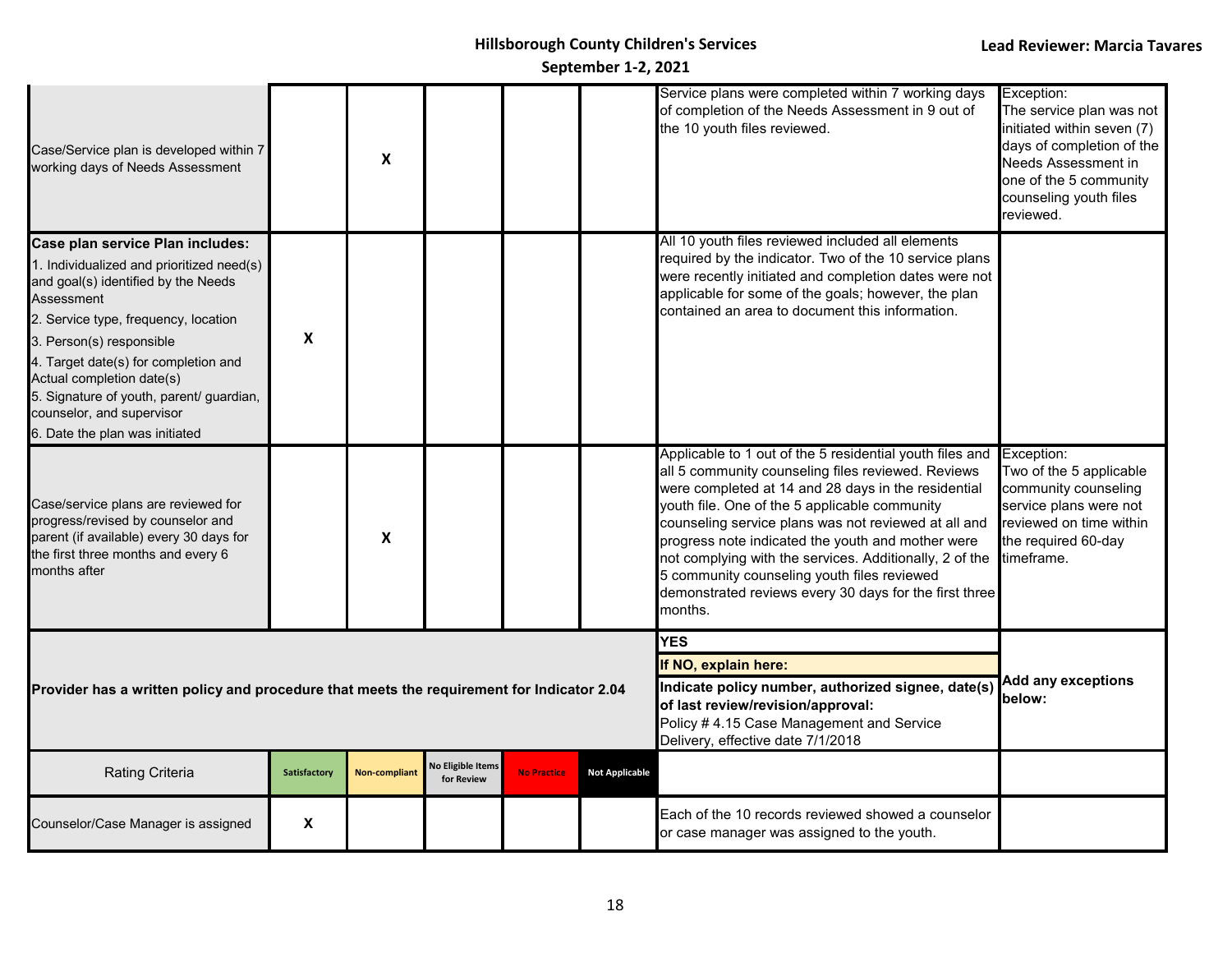| The Counselor/Case Manager<br>completes the following as applicable:<br>1. Establishes referral needs and<br>coordinates referrals to services based<br>upon the on-going assessment of the<br>youth's/family's problems and needs<br>2. Coordinates service plan<br>implementation<br>3. Monitors youth's/family's progress in<br>services<br>4. Provides support for families<br>5. Monitors out-of-home placement (if<br>necessary)<br>6. Makes referrals to the case staffing to<br>address problems and needs of the<br>youth/family<br>7. Accompanies youth and<br>parent/guardian to court hearings and<br>related appointments<br>8. Refers the youth/family for additional<br>services when appropriate<br>9. Provides case monitoring and<br>reviews court orders<br>10. Provides case termination notes<br>11. Provides follow-up after 30 days of<br>exit<br>12. Provides follow-up after 60 days of<br>exit | X                   |                      |                                        |                    |                       | All applicable youth files established referral needs to<br>service based upon the ongoing assessment of<br>youth/family and needs for service based on the Need<br>Assessment. For 2 out of the 10 files reviewed there<br>was documentation of referrals to case staffing to<br>address problems and needs of the youth and family.<br>The 5 residential files reviewed demonstrated<br>monitoring out-of-home placement. Support was<br>provided and documentation were in applicable case<br>notes. None of the files required accompanying youth<br>and family to court hearing and appointments.<br>There was a total of 4 open and 6 closed cases<br>reviewed. Four of the 10 files did not require<br>termination notes as they were still open. The 6<br>closed youth files reviewed had follow up completed<br>after the 30 days of exit on time and 2 applicable files<br>had their follow-up after 60 days of exit completed on<br>time. |                                     |
|--------------------------------------------------------------------------------------------------------------------------------------------------------------------------------------------------------------------------------------------------------------------------------------------------------------------------------------------------------------------------------------------------------------------------------------------------------------------------------------------------------------------------------------------------------------------------------------------------------------------------------------------------------------------------------------------------------------------------------------------------------------------------------------------------------------------------------------------------------------------------------------------------------------------------|---------------------|----------------------|----------------------------------------|--------------------|-----------------------|------------------------------------------------------------------------------------------------------------------------------------------------------------------------------------------------------------------------------------------------------------------------------------------------------------------------------------------------------------------------------------------------------------------------------------------------------------------------------------------------------------------------------------------------------------------------------------------------------------------------------------------------------------------------------------------------------------------------------------------------------------------------------------------------------------------------------------------------------------------------------------------------------------------------------------------------------|-------------------------------------|
| The program maintains written<br>agreements with other community<br>partners that include services provided<br>and a comprehensive referral process                                                                                                                                                                                                                                                                                                                                                                                                                                                                                                                                                                                                                                                                                                                                                                      | X                   |                      |                                        |                    |                       | Agency provided 12 Memorandums of Understanding<br>with other community partners including referral<br>services for education, counseling, tutoring, food<br>preparation, and substance abuse.                                                                                                                                                                                                                                                                                                                                                                                                                                                                                                                                                                                                                                                                                                                                                       |                                     |
|                                                                                                                                                                                                                                                                                                                                                                                                                                                                                                                                                                                                                                                                                                                                                                                                                                                                                                                          |                     |                      |                                        |                    |                       | <b>YES</b>                                                                                                                                                                                                                                                                                                                                                                                                                                                                                                                                                                                                                                                                                                                                                                                                                                                                                                                                           |                                     |
|                                                                                                                                                                                                                                                                                                                                                                                                                                                                                                                                                                                                                                                                                                                                                                                                                                                                                                                          |                     |                      |                                        |                    |                       | If NO, explain here:                                                                                                                                                                                                                                                                                                                                                                                                                                                                                                                                                                                                                                                                                                                                                                                                                                                                                                                                 |                                     |
| Provider has a written policy and procedure that meets the requirement for Indicator 2.05                                                                                                                                                                                                                                                                                                                                                                                                                                                                                                                                                                                                                                                                                                                                                                                                                                |                     |                      |                                        |                    |                       | Indicate policy number, authorized signee, date(s)<br>of last review/revision/approval:<br>Policy # 4.08 Individual, Group and Family<br>Counseling, effective 01/11/2018                                                                                                                                                                                                                                                                                                                                                                                                                                                                                                                                                                                                                                                                                                                                                                            | <b>Add any exceptions</b><br>below: |
| <b>Rating Criteria</b>                                                                                                                                                                                                                                                                                                                                                                                                                                                                                                                                                                                                                                                                                                                                                                                                                                                                                                   | <b>Satisfactory</b> | <b>Non-compliant</b> | <b>No Eligible Items</b><br>for Review | <b>No Practice</b> | <b>Not Applicable</b> |                                                                                                                                                                                                                                                                                                                                                                                                                                                                                                                                                                                                                                                                                                                                                                                                                                                                                                                                                      |                                     |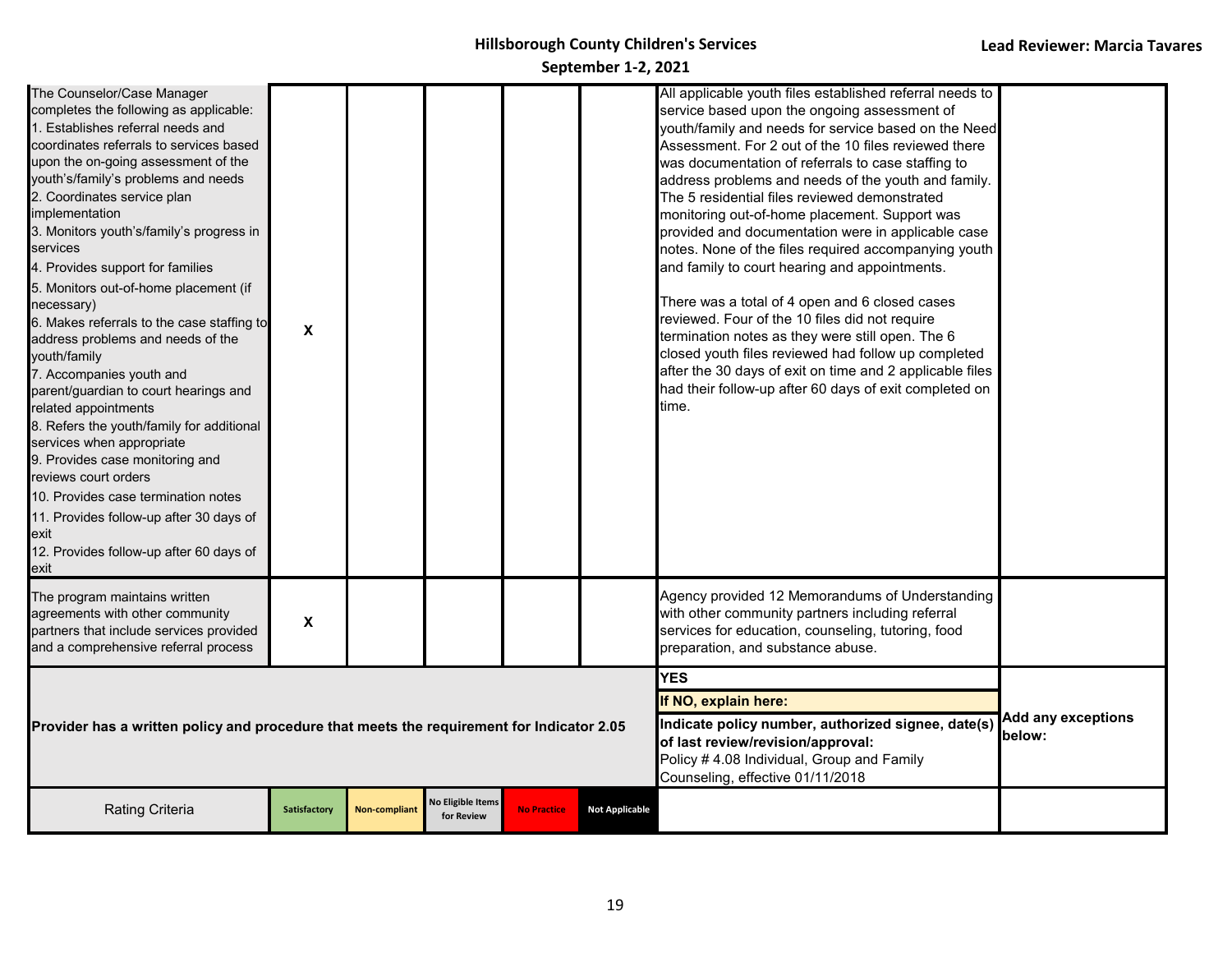| Youth and families receive counseling<br>services, in accordance with the youth's<br>case/service plan, to address needs<br>identified during the assessment<br>process                                                                                                                                                                                                                                                            | $\boldsymbol{\mathsf{X}}$ |  | All 10 youth files reviewed contained counseling<br>services in accordance with the youth's service plan<br>and addressed needs identified during the<br>assessment process.                                                                                                                        |  |
|------------------------------------------------------------------------------------------------------------------------------------------------------------------------------------------------------------------------------------------------------------------------------------------------------------------------------------------------------------------------------------------------------------------------------------|---------------------------|--|-----------------------------------------------------------------------------------------------------------------------------------------------------------------------------------------------------------------------------------------------------------------------------------------------------|--|
| <b>Shelter Program</b>                                                                                                                                                                                                                                                                                                                                                                                                             |                           |  |                                                                                                                                                                                                                                                                                                     |  |
| Shelter programs provides individual<br>and family counseling                                                                                                                                                                                                                                                                                                                                                                      | $\boldsymbol{\mathsf{x}}$ |  | All 5 residential youth files reviewed demonstrated<br>individual and family counseling was provided.                                                                                                                                                                                               |  |
| Group counseling sessions held a<br>minimum of five days per week                                                                                                                                                                                                                                                                                                                                                                  | $\pmb{\chi}$              |  | The group logs from May 2021- August 2021<br>demonstrated the program provides group counseling<br>sessions a minimum of five days per week. Whenever<br>a group session was not conducted, there was<br>documentation indicating why it had been suspended<br>and/or replaced by another activity. |  |
| Group counseling sessions consist of:                                                                                                                                                                                                                                                                                                                                                                                              |                           |  | The group logs from May 2021-August 2021                                                                                                                                                                                                                                                            |  |
| a. Length of at least 30 minutes                                                                                                                                                                                                                                                                                                                                                                                                   |                           |  | demonstrated the length of at least 30 minutes or<br>more, opportunity for youth engagement, clear and                                                                                                                                                                                              |  |
| b. Opportunity for youth engagement<br>c. Clear and relevant topic<br>(informational/developmental/<br>educational)<br>d. Clear leader or facilitator                                                                                                                                                                                                                                                                              | $\boldsymbol{\mathsf{X}}$ |  | relevant topics, and a leader and/or facilitator.                                                                                                                                                                                                                                                   |  |
| <b>Community Counseling</b>                                                                                                                                                                                                                                                                                                                                                                                                        |                           |  |                                                                                                                                                                                                                                                                                                     |  |
| Community counseling programs<br>provide therapeutic community-based<br>services designed to provide the<br>intervention necessary to stabilize the<br>family. Services are provided in the<br>youth's home, a community location, the<br>local provider's counseling office or<br>virtually if written documentation is<br>provided in the youth's file for reasons<br>why it is in the best interest of the youth<br>and family. | $\boldsymbol{\mathsf{X}}$ |  | All 5 community counseling youth records reviewed<br>contained therapeutic community-based services<br>provided by the assigned staff. Information was found<br>through progress notes, referrals, and consent forms.                                                                               |  |
| <b>Counseling Services</b>                                                                                                                                                                                                                                                                                                                                                                                                         |                           |  |                                                                                                                                                                                                                                                                                                     |  |
| Reflect all case files for coordination<br>between presenting problem(s),<br>psychosocial assessment, case/service<br>plan, case/service plan reviews, case<br>management, and follow-up                                                                                                                                                                                                                                           | X                         |  | All 10 youth files reviewed contained coordination of<br>services for needs identified.                                                                                                                                                                                                             |  |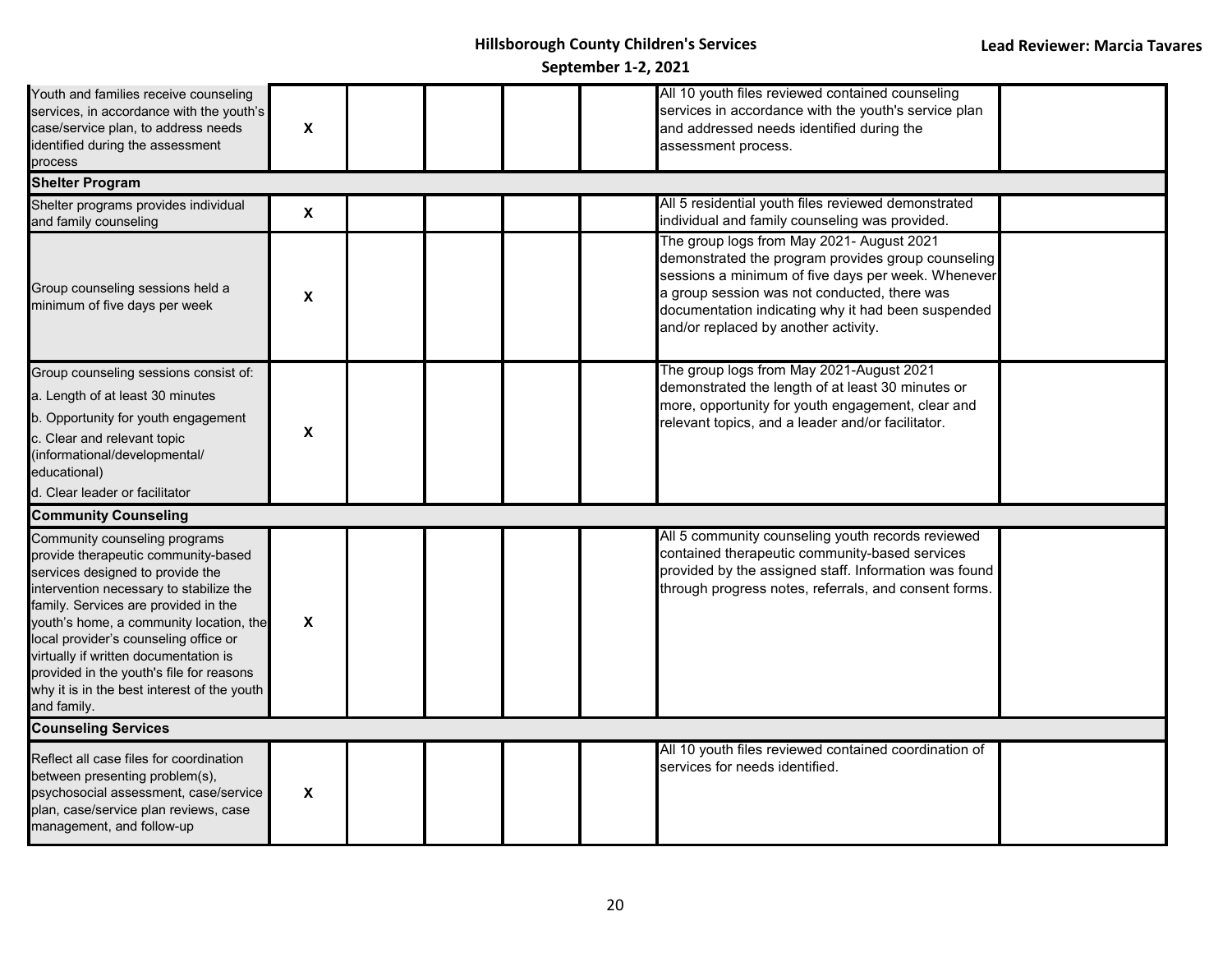| Maintain individual case files on all<br>youth and adhere to all laws regarding<br>confidentiality                                                                                                                                                                           | X                   |                      |                                        |                    |                       | All 10 files reviewed demonstrated individual case<br>files on the youth and adhering to all laws regarding<br>confidentaility.                                         |                                     |
|------------------------------------------------------------------------------------------------------------------------------------------------------------------------------------------------------------------------------------------------------------------------------|---------------------|----------------------|----------------------------------------|--------------------|-----------------------|-------------------------------------------------------------------------------------------------------------------------------------------------------------------------|-------------------------------------|
| Case notes maintained for all<br>counseling services provided and<br>documents youth's progress                                                                                                                                                                              | X                   |                      |                                        |                    |                       | All 10 files reviewed contained case notes for<br>counseling services provided and the youth's<br>progress.                                                             |                                     |
| On-going internal process that ensures<br>clinical reviews of case records and<br>staff performance                                                                                                                                                                          | $\pmb{\mathsf{X}}$  |                      |                                        |                    |                       | All 10 files reviewed demonstrated on-going internal<br>process that includes clinical reviews of case records<br>by the supervisor.                                    |                                     |
|                                                                                                                                                                                                                                                                              |                     |                      |                                        |                    |                       | <b>YES</b>                                                                                                                                                              |                                     |
|                                                                                                                                                                                                                                                                              |                     |                      |                                        |                    |                       | If NO, explain here:                                                                                                                                                    |                                     |
| Provider has a written policy and procedure that meets the requirement for Indicator 2.06                                                                                                                                                                                    |                     |                      |                                        |                    |                       | Indicate policy number, authorized signee, date(s)<br>of last review/revision/approval:<br>Policy 4.29, Case Staffing Referrals and Services,<br>effective 1/15/2020.   | <b>Add any exceptions</b><br>below: |
| <b>Rating Criteria</b>                                                                                                                                                                                                                                                       | <b>Satisfactory</b> | <b>Non-compliant</b> | <b>Vo Eligible Items</b><br>for Review | <b>No Practice</b> | <b>Not Applicable</b> |                                                                                                                                                                         |                                     |
| <b>Case Staffing Initiation and Notifications</b>                                                                                                                                                                                                                            |                     |                      |                                        |                    |                       |                                                                                                                                                                         |                                     |
| If parent/guardian initiates, staffing is<br>held within 7 days                                                                                                                                                                                                              | X                   |                      |                                        |                    |                       | Three of the 5 files reviewed for case staffing were<br>requested by the parent and the staffing was held<br>within 7 days of the request.                              |                                     |
| The youth, family and case staffing<br>committee are contacted within a<br>minimum of five working days<br>a. Notification to youth/family no less<br>than 5 working days prior to staffing<br>b. Notification to committee no less than<br>5 working days prior to staffing | X                   |                      |                                        |                    |                       | All 5 files reviewed demonstrated notification to the<br>committee, and youth and family 5 days prior to the<br>case staffing.                                          |                                     |
| <b>Case Staffing Committee</b>                                                                                                                                                                                                                                               |                     |                      |                                        |                    |                       |                                                                                                                                                                         |                                     |
| <b>Must include:</b><br>a. DJJ rep. or CINS/FINS provider<br>b. Local school district representative                                                                                                                                                                         | $\pmb{\mathsf{x}}$  |                      |                                        |                    |                       | The case staffing committee included a DJJ<br>representative, CINS/FINS provider, and their local<br>school district representative present in all 5 files<br>reviewed. |                                     |
| Other members may include:                                                                                                                                                                                                                                                   |                     |                      |                                        |                    |                       | No additional parties other than the case stafing                                                                                                                       |                                     |
| a. State Attorney's Office                                                                                                                                                                                                                                                   |                     |                      |                                        |                    |                       | committee members, the youth/family, and the state<br>attorney's office were present during the case staffing                                                           |                                     |
| b. Others requested by youth/ family                                                                                                                                                                                                                                         |                     |                      |                                        |                    |                       | meetings in the 5 files reviewed.                                                                                                                                       |                                     |
| c. Substance abuse representative                                                                                                                                                                                                                                            |                     |                      | X                                      |                    |                       |                                                                                                                                                                         |                                     |
| d. Law enforcement representative<br>e. DCF representative                                                                                                                                                                                                                   |                     |                      |                                        |                    |                       |                                                                                                                                                                         |                                     |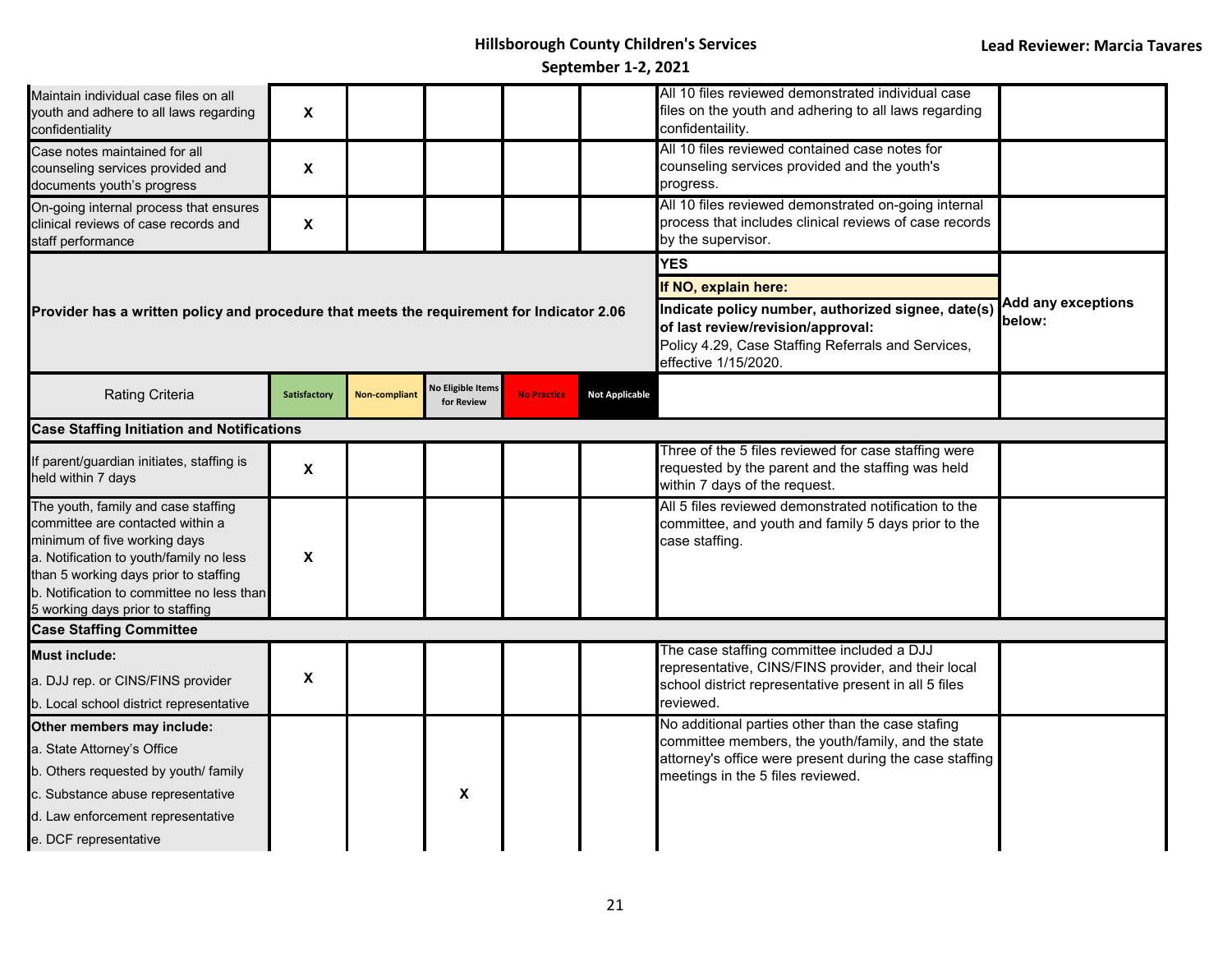| f. Mental health representative                                                                                                                                            |                           |               |                                        |                    |                                                                                                                                                                                                              |                                                                                                                                                                                                                                                                                                                                                            |  |
|----------------------------------------------------------------------------------------------------------------------------------------------------------------------------|---------------------------|---------------|----------------------------------------|--------------------|--------------------------------------------------------------------------------------------------------------------------------------------------------------------------------------------------------------|------------------------------------------------------------------------------------------------------------------------------------------------------------------------------------------------------------------------------------------------------------------------------------------------------------------------------------------------------------|--|
| The program has an established case<br>staffing committee, and has regular<br>communication with committee<br>members                                                      | X                         |               |                                        |                    |                                                                                                                                                                                                              | Case staffing committee consist of: Hillsborough<br>County School District, Department of Juvenile<br>Justice, Youth Advocate Program, Pace Center for<br>Girls, Tamapa Housing Authority, Hillsborough<br>County Department of Children's Services and DJJ<br>Assistance General Counsel. There is regular<br>communication with these committee members. |  |
| The program has an internal procedure<br>for the case staffing process, including<br>a schedule for committee meetings                                                     | $\boldsymbol{\mathsf{X}}$ |               |                                        |                    |                                                                                                                                                                                                              | Policy 4.28 outlines the program's internal procedure<br>for case staffing process.                                                                                                                                                                                                                                                                        |  |
| As a result of the Case Staffing                                                                                                                                           |                           |               |                                        |                    |                                                                                                                                                                                                              |                                                                                                                                                                                                                                                                                                                                                            |  |
| The youth and family are provided a<br>new or revised plan for services                                                                                                    | $\boldsymbol{\mathsf{X}}$ |               |                                        |                    |                                                                                                                                                                                                              | All 5 files reviewed demonstrated new and/or revised<br>plans for services following the case staffing<br>committee's recommendations.                                                                                                                                                                                                                     |  |
| Written report is provided to the<br>parent/guardian within 7 days of the<br>case staffing meeting, outlining<br>recommendations and reasons behind<br>the recommendations | X                         |               |                                        |                    |                                                                                                                                                                                                              | All 5 files demonstrated the parent/guardian is<br>provided a report of the committee recommendations<br>at the end of the case staffing meeting.                                                                                                                                                                                                          |  |
| If applicable, the program works with<br>the circuit court for judicial intervention<br>for the youth/family                                                               |                           |               | X                                      |                    |                                                                                                                                                                                                              | None of the 5 youth records reviewed needed judicial<br>intervention for the youth/family.                                                                                                                                                                                                                                                                 |  |
| Case Manager/Counselor completes a<br>review summary prior to the court<br>hearing                                                                                         |                           |               | X                                      |                    |                                                                                                                                                                                                              | Not applicable for the 5 youth files reviewed.                                                                                                                                                                                                                                                                                                             |  |
| Provider has a written policy and procedure that meets the requirement for Indicator 2.07                                                                                  |                           |               |                                        |                    | <b>YES</b><br>If NO, explain here:<br>Indicate policy number, authorized signee, date(s)<br>of last review/revision/approval:<br>Policy #4.37 Storing/ Disposition of Client<br>Records, effective 8/1/2018. | <b>Add any exceptions</b><br>below:                                                                                                                                                                                                                                                                                                                        |  |
| Rating Criteria                                                                                                                                                            | Satisfactory              | Non-compliant | <b>No Eligible Items</b><br>for Review | <b>No Practice</b> | <b>Not Applicable</b>                                                                                                                                                                                        |                                                                                                                                                                                                                                                                                                                                                            |  |
| All records are clearly marked<br>'confidential'.                                                                                                                          | $\boldsymbol{\mathsf{X}}$ |               |                                        |                    |                                                                                                                                                                                                              | All hard copy youth files are stamped with the word<br>'Confidential" in the front.                                                                                                                                                                                                                                                                        |  |
| All records are kept in a secure room or<br>locked in a file cabinet that is marked<br>"confidential"                                                                      | $\boldsymbol{\mathsf{x}}$ |               |                                        |                    |                                                                                                                                                                                                              | During the in-person tour, files were observed to be<br>stored in a locked room in locked file cabinets marked<br>'Confidential".                                                                                                                                                                                                                          |  |
| When in transport, all records are<br>locked in an opaque container marked<br>"confidential"                                                                               | $\boldsymbol{\mathsf{x}}$ |               |                                        |                    |                                                                                                                                                                                                              | When the youth's records are transported they are<br>ocked in a secured opague locked box marked<br>'confidential".                                                                                                                                                                                                                                        |  |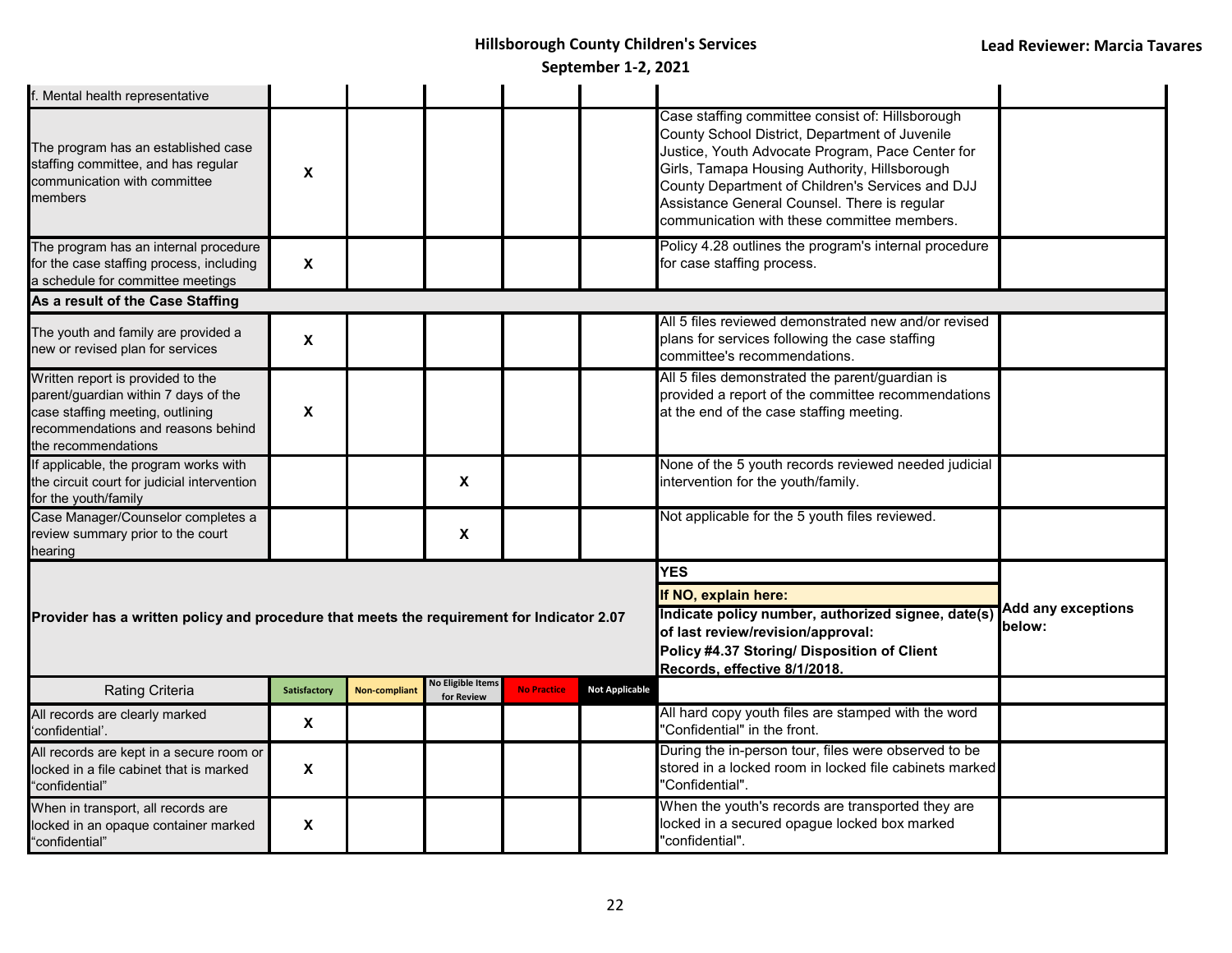**September 1-2, 2021**

| All records are maintained in a neat and<br>orderly manner so that staff can quickly<br>and easily access information                                                                                                                                                | $\pmb{\chi}$        |                      |                                        |                                                                                                                                                                                 |                           | All 10 youth records reviewed were observed to be<br>organized and maintained for easy access of<br>information.                                                                                                                                                                                                                                                                                                                                                                     |  |
|----------------------------------------------------------------------------------------------------------------------------------------------------------------------------------------------------------------------------------------------------------------------|---------------------|----------------------|----------------------------------------|---------------------------------------------------------------------------------------------------------------------------------------------------------------------------------|---------------------------|--------------------------------------------------------------------------------------------------------------------------------------------------------------------------------------------------------------------------------------------------------------------------------------------------------------------------------------------------------------------------------------------------------------------------------------------------------------------------------------|--|
| Provider has a written policy and procedure that meets the requirement for Indicator 2.08                                                                                                                                                                            |                     |                      |                                        | <b>YES</b><br>If NO, explain here:<br>Indicate policy number, authorized signee, date(s) below:<br>of last review/revision/approval:<br>Policy 6.02 SOGIGE, effective 1/30/2020 | <b>Add any exceptions</b> |                                                                                                                                                                                                                                                                                                                                                                                                                                                                                      |  |
| <b>Rating Criteria</b>                                                                                                                                                                                                                                               | <b>Satisfactory</b> | <b>Non-compliant</b> | <b>No Eligible Items</b><br>for Review | <b>No Practice</b>                                                                                                                                                              | <b>Not Applicable</b>     |                                                                                                                                                                                                                                                                                                                                                                                                                                                                                      |  |
| Use of youth's preferred name/<br>pronoun:<br>a. Youth are addressed according to<br>their preferred name and gender<br>pronouns<br>b. Youth's preferred name and gender<br>pronouns are used in logbook and on all<br>outward-facing documents and census<br>boards | X                   |                      |                                        |                                                                                                                                                                                 |                           | Two applicable residential youth files, one open and<br>one closed, were reviewed. One of the two youth's file<br>clearly documented expressed preference for being<br>called another name and use of gender related<br>pronoun which was consistently used in the logbook<br>and all outward-facing documents. Per the counselor,<br>the other youth did not express a preference for name<br>and/or gender pronoun although it was noted the<br>youth's gender identity is female. |  |
| Youth in need of specialized support is<br>referred to qualified resources (as<br>applicable)                                                                                                                                                                        |                     |                      | X                                      |                                                                                                                                                                                 |                           | None of the two files reviewed required specialized<br>support/services.                                                                                                                                                                                                                                                                                                                                                                                                             |  |
| Youth preference is considered and<br>documented for room assignment and<br>youth is not roomed in isolation due to<br>sexual orientation, gender identity, or<br>gender expression                                                                                  | X                   |                      |                                        |                                                                                                                                                                                 |                           | The two youth's preference for room assignment was<br>honored by the program and youth was not roomed in<br>solation.                                                                                                                                                                                                                                                                                                                                                                |  |
| Youth is provided hygiene products,<br>undergarments and clothing that affirms<br>their gender identity or gender<br>expression                                                                                                                                      |                     |                      | X                                      |                                                                                                                                                                                 |                           | None of the two youth records indicated youth<br>requested items that affirm their gender identity.                                                                                                                                                                                                                                                                                                                                                                                  |  |
| The agency has signage and<br>brochures/publication placed in<br>common areas indicating that all youth<br>are welcome regardless of sexual<br>orientation, gender identity, and gender<br>expression                                                                | X                   |                      |                                        |                                                                                                                                                                                 |                           | SOGIE signage is located in cottage E and Cottage F<br>in the day room. The signs are on the walls next to<br>the youth care worker office. The signs are directly<br>across from the seating area in the day room.                                                                                                                                                                                                                                                                  |  |
|                                                                                                                                                                                                                                                                      |                     |                      |                                        |                                                                                                                                                                                 |                           | <b>YES</b>                                                                                                                                                                                                                                                                                                                                                                                                                                                                           |  |
|                                                                                                                                                                                                                                                                      |                     |                      |                                        |                                                                                                                                                                                 |                           | If NO, explain here:                                                                                                                                                                                                                                                                                                                                                                                                                                                                 |  |

**Additional Contract of the Contract of the Contract of the Contract of the Contract of the Contract of the Contract of the Contract of the Contract of the Contract of the Contract of the Contract of the Contract of the Co**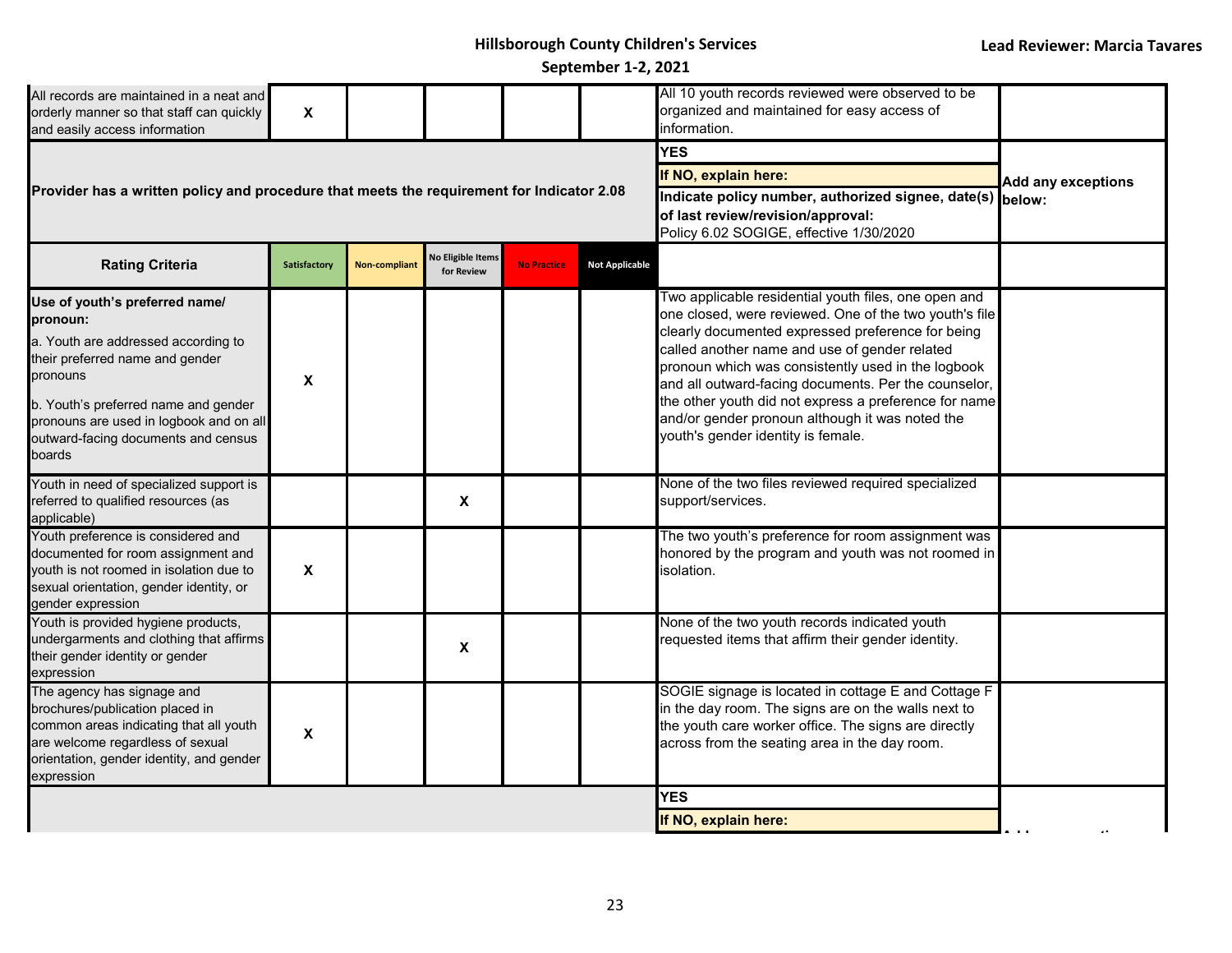| Provider has a written policy and procedure that meets the requirement for Indicator 2.09                                                                                                                                                                                                                                                                                                               |                     |                      | Indicate policy number, authorized signee, date(s) Add any exceptions<br>of last review/revision/approval:<br>Policy 4.36, Specialized Populations Services,<br>effective 1/15/2019. | below:             |                       |                                                                                                                               |  |
|---------------------------------------------------------------------------------------------------------------------------------------------------------------------------------------------------------------------------------------------------------------------------------------------------------------------------------------------------------------------------------------------------------|---------------------|----------------------|--------------------------------------------------------------------------------------------------------------------------------------------------------------------------------------|--------------------|-----------------------|-------------------------------------------------------------------------------------------------------------------------------|--|
| <b>Rating Criteria</b>                                                                                                                                                                                                                                                                                                                                                                                  | <b>Satisfactory</b> | <b>Non-compliant</b> | No Eligible<br>tems for Review                                                                                                                                                       | <b>No Practice</b> | <b>Not Applicable</b> |                                                                                                                               |  |
| <b>Staff Secure</b>                                                                                                                                                                                                                                                                                                                                                                                     |                     |                      |                                                                                                                                                                                      |                    |                       |                                                                                                                               |  |
| Does the agency have any cases in<br>the last 6 months or since the last<br>onsite QI review was conducted? (If<br>no, select rating "No eligible items<br>for review")                                                                                                                                                                                                                                 |                     |                      | <b>NO</b>                                                                                                                                                                            |                    |                       | The provider has not served any youth meeting the<br>criteria for staff secure since the last QI review.                      |  |
| <b>Staff Secure policy and procedure</b><br>outlines the following:<br>a. In-depth orientation on admission<br>b. Assessment and service planning<br>c. Enhanced supervision and security<br>with emphasis on control and<br>appropriate level of physical<br>intervention<br>d. Parental involvement<br>e. Collaborative aftercare                                                                     | X                   |                      |                                                                                                                                                                                      |                    |                       | Program policy 4.36, Specialized Populations<br>Services, outlines the requirement for provision of<br>Staff Secure services. |  |
| Program only accept youth that meet<br>legal requirements of F.S. 984 for<br>being formally court ordered in to<br><b>Staff Secure Services</b>                                                                                                                                                                                                                                                         |                     |                      | X                                                                                                                                                                                    |                    |                       | No eligible youth served.                                                                                                     |  |
| <b>Staff Assigned:</b><br>a. One staff secure bed and assigned<br>staff supervision to one staff secure<br>youth at any given time<br>b. Program assign specific staff<br>during each shift to monitor location/<br>movement of staff secure youth<br>c. Agency clearly documents the<br>specific staff person assigned to the<br>staff secure youth in the logbook or<br>any other means on each shift |                     |                      | $\mathbf x$                                                                                                                                                                          |                    |                       | No eligible youth served.                                                                                                     |  |
| Agency provides a written report for<br>any court proceedings regarding the<br>youth's progress                                                                                                                                                                                                                                                                                                         |                     |                      | X                                                                                                                                                                                    |                    |                       | No eligible youth served.                                                                                                     |  |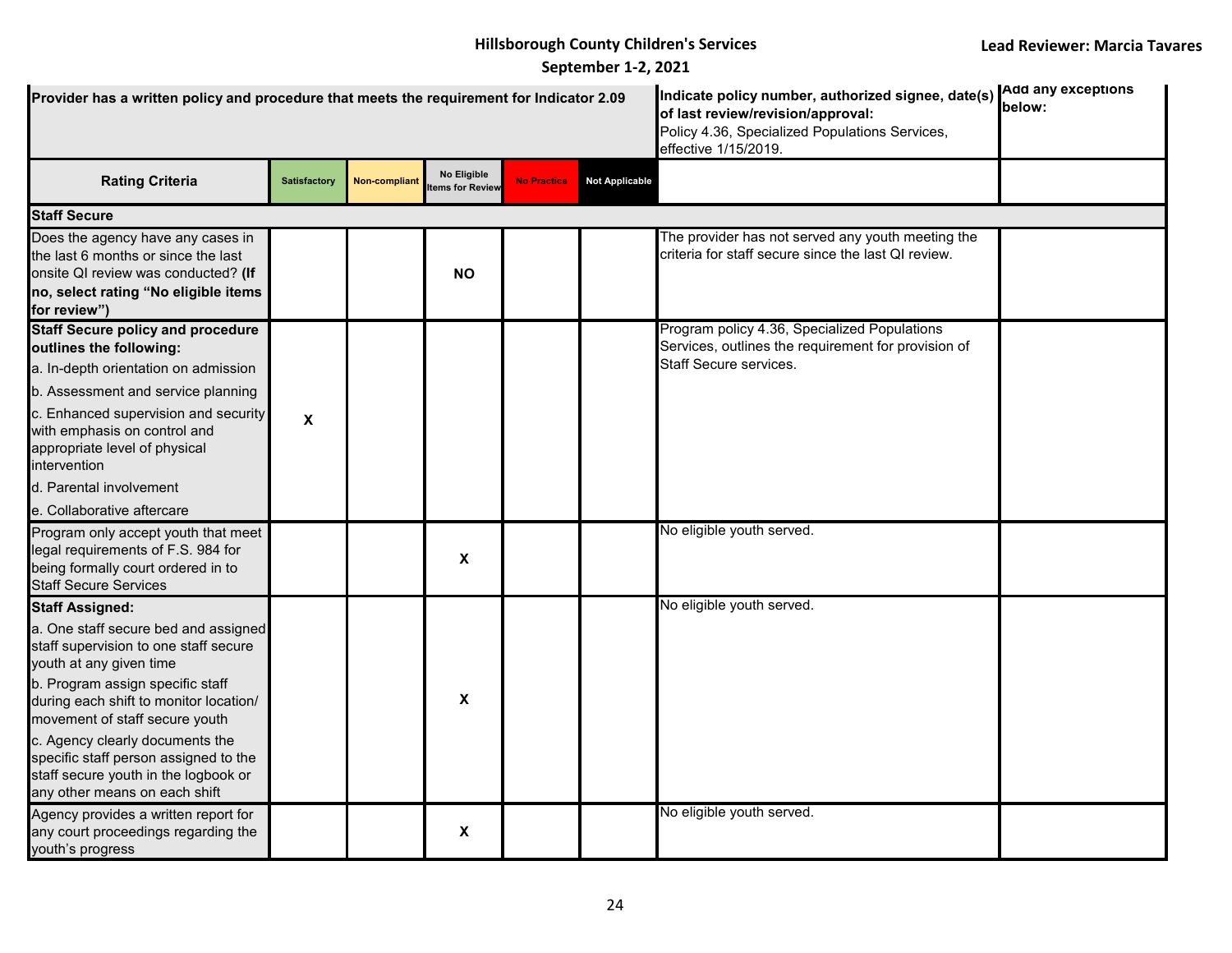| <b>Domestic Minor Sex Trafficking (DMST)</b>                                                                                                                                                                                                                                            |                     |               |                                |                    |                       |                                                                                                  |  |  |  |  |
|-----------------------------------------------------------------------------------------------------------------------------------------------------------------------------------------------------------------------------------------------------------------------------------------|---------------------|---------------|--------------------------------|--------------------|-----------------------|--------------------------------------------------------------------------------------------------|--|--|--|--|
| Does the agency have any cases in<br>the last 6 months or since the last<br>onsite QI review was conducted? (If<br>no, select rating "No eligible items<br>for review")                                                                                                                 |                     |               | <b>NO</b>                      |                    |                       | The provider has not served any youth meeting the<br>criteria for DMST since the last QI review. |  |  |  |  |
| <b>Rating Criteria</b>                                                                                                                                                                                                                                                                  | <b>Satisfactory</b> | Non-compliant | No Eligible<br>tems for Review | <b>No Practice</b> | <b>Not Applicable</b> |                                                                                                  |  |  |  |  |
| Agency has evidence that the FNYFS<br>was contacted for approval prior to<br>admission for all Domestic Minor Sex<br>Trafficking (DMST) placements.                                                                                                                                     |                     |               | $\boldsymbol{\mathsf{x}}$      |                    |                       | No eligible youth served.                                                                        |  |  |  |  |
| There is evidence the youth was<br>entered into NetMIS as a Special<br>Populations youth at admission and a<br>Human Trafficking Screening Tool<br>(HTST) was completed.                                                                                                                |                     |               | $\boldsymbol{\mathsf{X}}$      |                    |                       | No eligible youth served.                                                                        |  |  |  |  |
| Services provided to these youth<br>specifically designated services<br>designed to serve DMST youth                                                                                                                                                                                    |                     |               | $\boldsymbol{\mathsf{X}}$      |                    |                       | No eligible youth served.                                                                        |  |  |  |  |
| Did the placement of DMST youth<br>require additional supervision for the<br>safety of the youth or the program? If<br>so, did the agency provide the<br>appropriate level of supervision and<br>safety measures?                                                                       |                     |               | X                              |                    |                       | No eligible youth served.                                                                        |  |  |  |  |
| Length of Stay:<br>a. Youth in program do not have<br>length of stay in DMST placement<br>that exceeds seven (7) days<br>b. Agency has approval for stays and<br>support beyond seven (7) days for<br>DMST placements that are obtained<br>on a case-by-case basis? (If<br>applicable.) |                     |               | $\mathbf x$                    |                    |                       | No eligible youth served.                                                                        |  |  |  |  |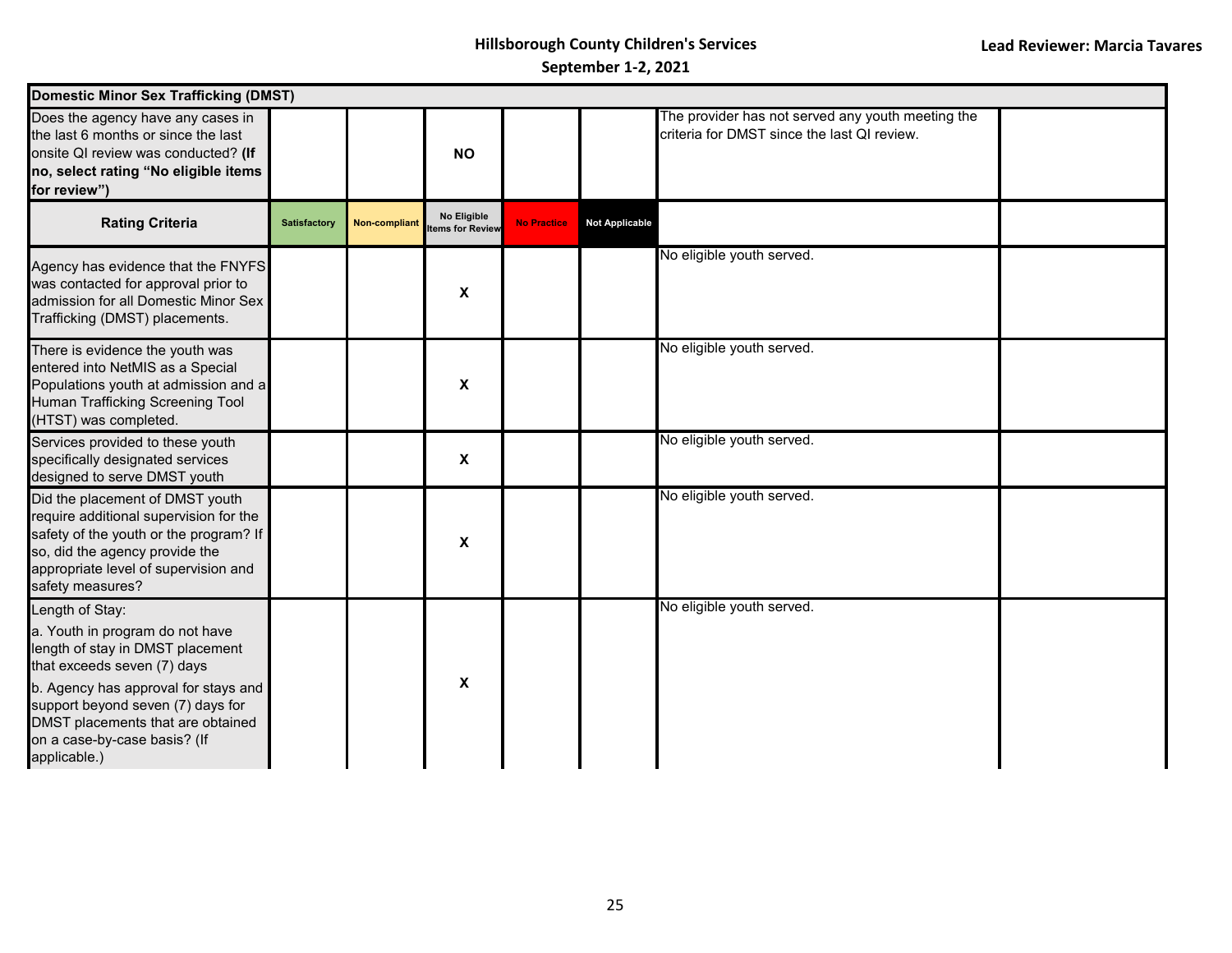| Agency has evidence that staff<br>assigned to DMST youth under this<br>provision are to enhance the regular<br>services available through direct<br>engagement in positive activities<br>designed to encourage the youth to<br>remain in shelter |                     |                      | X                              |                    |                       | No eligible youth served.                                                                                                                                                                                                                                                                        |                                                                                                                                          |
|--------------------------------------------------------------------------------------------------------------------------------------------------------------------------------------------------------------------------------------------------|---------------------|----------------------|--------------------------------|--------------------|-----------------------|--------------------------------------------------------------------------------------------------------------------------------------------------------------------------------------------------------------------------------------------------------------------------------------------------|------------------------------------------------------------------------------------------------------------------------------------------|
| All other services provided to DMST<br>youth are consistent with all other<br>general CINS/FINS program<br>requirements                                                                                                                          |                     |                      | X                              |                    |                       | No eligible youth served.                                                                                                                                                                                                                                                                        |                                                                                                                                          |
| <b>Domestic Violence</b>                                                                                                                                                                                                                         |                     |                      |                                |                    |                       |                                                                                                                                                                                                                                                                                                  |                                                                                                                                          |
| Does the agency have any cases in<br>the last 6 months or since the last<br>onsite QI review was conducted? (If<br>no, select rating "No eligible items<br>for review")                                                                          | <b>YES</b>          |                      |                                |                    |                       |                                                                                                                                                                                                                                                                                                  |                                                                                                                                          |
| <b>Rating Criteria</b>                                                                                                                                                                                                                           | <b>Satisfactory</b> | <b>Non-compliant</b> | No Eligible<br>tems for Review | <b>No Practice</b> | <b>Not Applicable</b> |                                                                                                                                                                                                                                                                                                  |                                                                                                                                          |
| Youth admitted to DV Respite<br>placement have a pending DV charge<br>and have evidence of being screened<br>by JAC/Detention, but do not meet<br>criteria for secure detention                                                                  | X                   |                      |                                |                    |                       | One open and two closed Domestic Violence (DV)<br>youth records were reviewed. One of the closed<br>records was a domestic violence civil citation referral<br>that was referred by law enforcement. A DJJ face<br>sheet was present in the two files that were screened<br>and referred by JAC. |                                                                                                                                          |
| Data entry into NetMIS and JJIS<br>within (3) business days of intake and<br>discharge                                                                                                                                                           |                     | X                    |                                |                    |                       | One of the three DV youth records reviewed was<br>entered into NetMIS within 3 business days as<br>required and all three records were discharged and<br>entered into NetMIS and JJIS within the required 3<br>days timeframe.                                                                   | Exception:<br>Two of the 3 DV youth<br>records reviewed did not<br>meet the NetMIS intake<br>data entry timeframe of 3<br>business days. |
| Youth in program do not have length<br>of stay in DV Respite placement that<br>exceeds 21 days. If more than 21<br>days, documentation exists in youth<br>file of transition to CINS/FINS or<br>Probation Respite placement, if<br>applicable.   | X                   |                      |                                |                    |                       | None of the three youth's length of stay in the DV<br>program exceeded 21 days; however, one youth<br>needed an extended stay and was transitioned to<br>CINS/FINS.                                                                                                                              |                                                                                                                                          |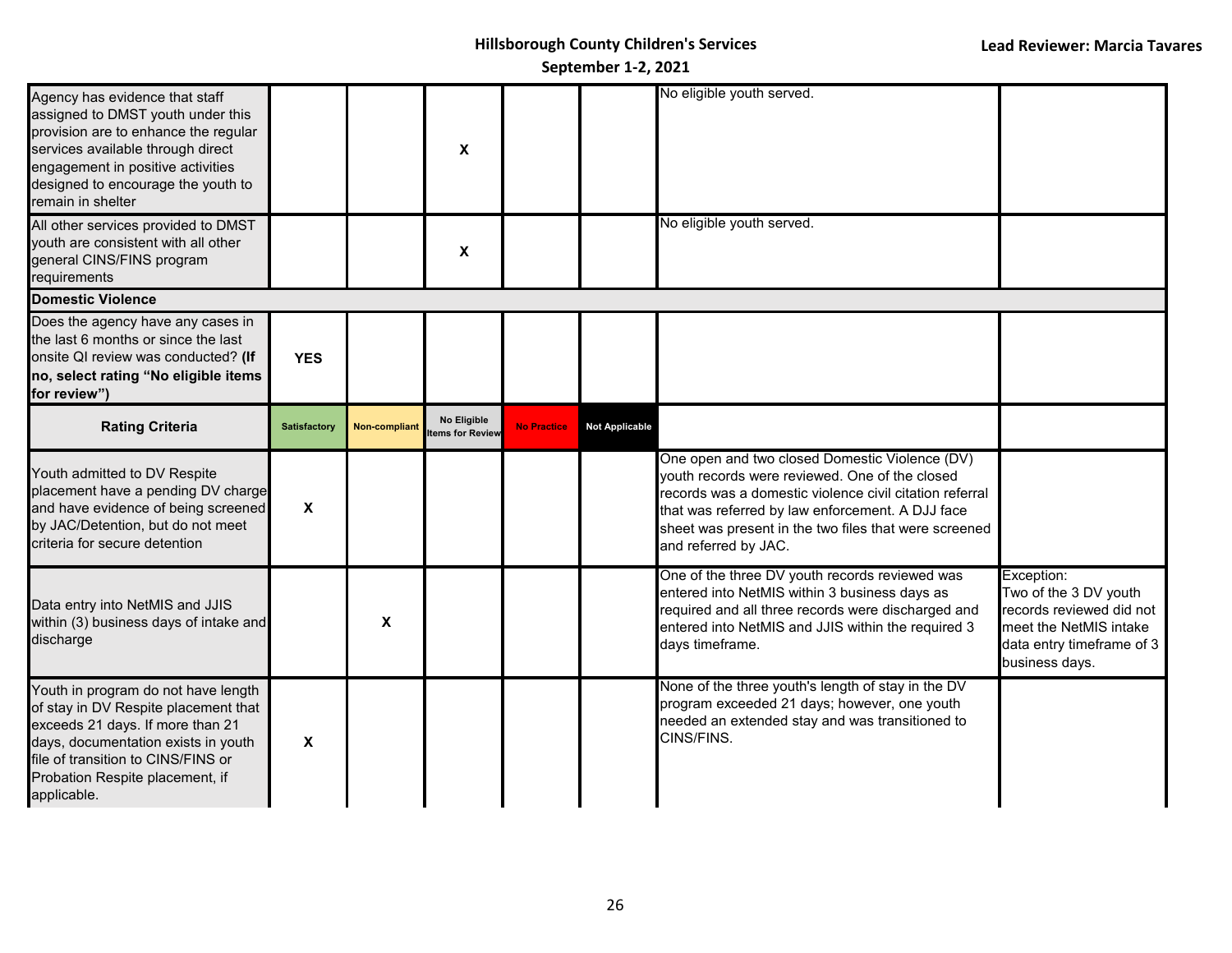| Case plan in file reflects goals<br>focusing aggression management,<br>family coping skills, or other<br>intervention design to reduce<br>reoccurrence of violence in the home | X                         |                      |                                |                    |                       | Case plans in the three youth records reflect goals for<br>reducing violence and coping skills.                                                                   |  |
|--------------------------------------------------------------------------------------------------------------------------------------------------------------------------------|---------------------------|----------------------|--------------------------------|--------------------|-----------------------|-------------------------------------------------------------------------------------------------------------------------------------------------------------------|--|
| All other services provided to<br>Domestic Violence Respite youth are<br>consistent with all other general<br>CINS/FINS program requirements                                   | $\boldsymbol{\mathsf{X}}$ |                      |                                |                    |                       | Case notes demonstrate all three youth received<br>shelter services consistent with CINS/FINS program<br>requirements.                                            |  |
| <b>Probation Respite</b>                                                                                                                                                       |                           |                      |                                |                    |                       |                                                                                                                                                                   |  |
| Does the agency have any cases in<br>the last 6 months or since the last<br>onsite QI review was conducted? (If<br>no, select rating "No eligible items<br>for review")        | <b>YES</b>                |                      |                                |                    |                       |                                                                                                                                                                   |  |
| <b>Rating Criteria</b>                                                                                                                                                         | <b>Satisfactory</b>       | <b>Non-compliant</b> | No Eligible<br>tems for Review | <b>No Practice</b> | <b>Not Applicable</b> |                                                                                                                                                                   |  |
| All probation respite referrals are<br>submitted to the Florida Network.                                                                                                       | $\boldsymbol{\mathsf{X}}$ |                      |                                |                    |                       | Two closed probation respite youth records were<br>reviewed. Approvals by the Florida Network were<br>obtained for each youth as evidenced by approval<br>emails. |  |
| Probation Respite Referral come<br>from DJJ Probation and are all youth<br>referred on probation regardless of<br>adjudication status                                          | $\boldsymbol{\mathsf{X}}$ |                      |                                |                    |                       | A DJJ Face sheet was present in all 3 files showing<br>probation status of each youth.                                                                            |  |
| Data entry into NetMIS and JJIS<br>within (3) business days of intake and<br>discharge                                                                                         | $\boldsymbol{\mathsf{X}}$ |                      |                                |                    |                       | Data entry timeframes were met as evidenced by<br>NetMIS youth listings report and JJIS prevention<br>module log.                                                 |  |
| Length of stay is no more than<br>fourteen (14) to thirty (30) days?<br>(Placement beyond thirty (30) days<br>requires the approval of the JPO<br>and/or CPO)                  | X                         |                      |                                |                    |                       | Probation exit date for each youth record did not<br>exceed 30 days length of stay.                                                                               |  |
| All case management and counseling<br>needs have been considered and<br>addressed                                                                                              | $\boldsymbol{\mathsf{X}}$ |                      |                                |                    |                       | Case plans in the three youth records reflect goals for<br>reducing violence and coping skills.                                                                   |  |
| All other services provided to<br>Probation Respite youth are<br>consistent with all other general<br>CINS/FINS program requirements                                           | X                         |                      |                                |                    |                       | Case notes demonstrate all three youth received<br>shelter services consistent with CINS/FINS program<br>requirements.                                            |  |
| <b>Intensive Case Management (ICM)</b>                                                                                                                                         |                           |                      |                                |                    |                       |                                                                                                                                                                   |  |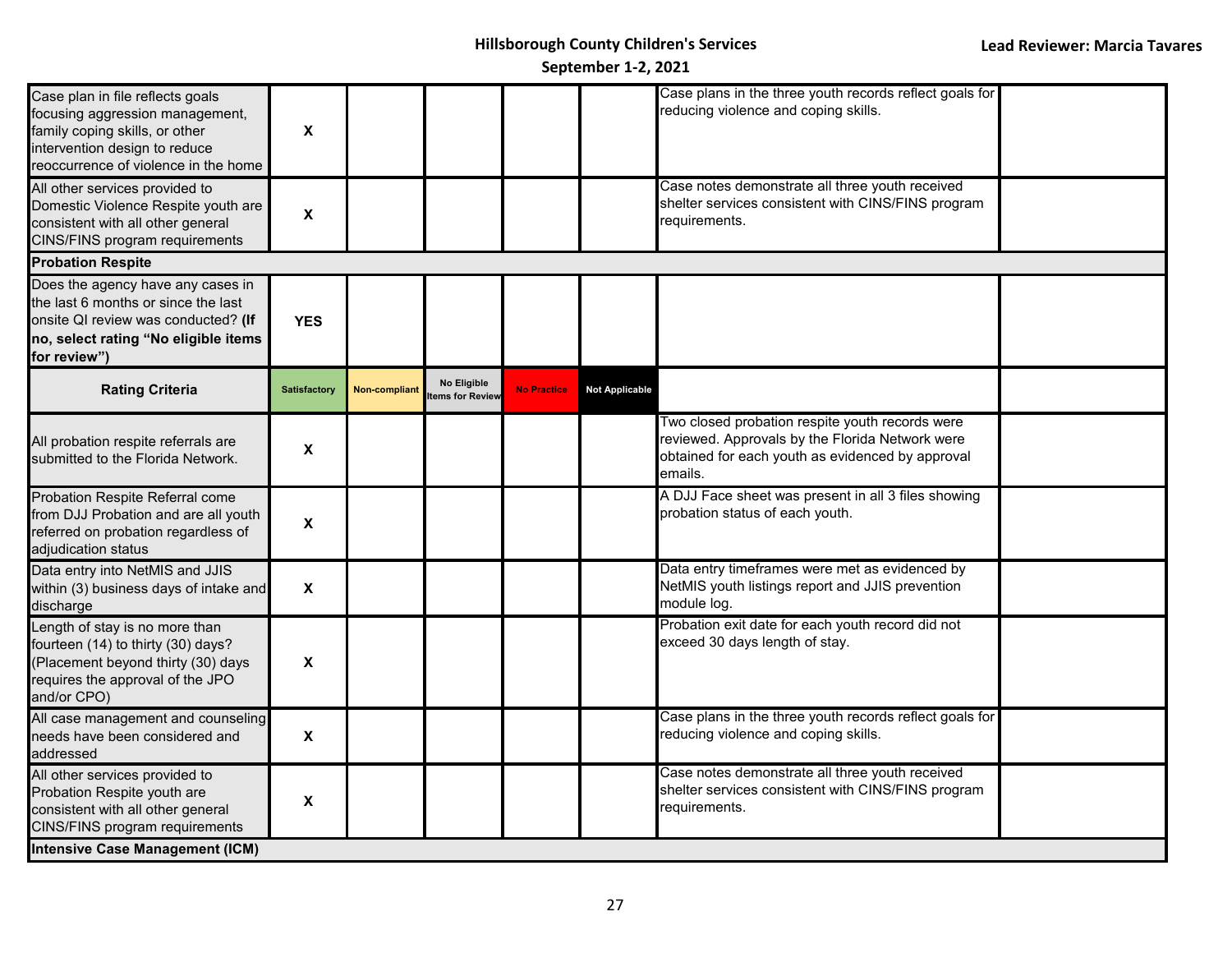| Does the agency have any cases in<br>the last 6 months or since the last<br>onsite QI review was conducted? (If<br>no, select rating "No eligible items<br>for review")                                                                                                                                                                                                                                                       | <b>YES</b>   |               |                                      |                    |                       |                                                                                                                                                                                                                                                       |                                                                                             |
|-------------------------------------------------------------------------------------------------------------------------------------------------------------------------------------------------------------------------------------------------------------------------------------------------------------------------------------------------------------------------------------------------------------------------------|--------------|---------------|--------------------------------------|--------------------|-----------------------|-------------------------------------------------------------------------------------------------------------------------------------------------------------------------------------------------------------------------------------------------------|---------------------------------------------------------------------------------------------|
| <b>Rating Criteria</b>                                                                                                                                                                                                                                                                                                                                                                                                        | Satisfactory | Non-compliant | <b>No Eligible</b><br>ems for Review | <b>No Practice</b> | <b>Not Applicable</b> |                                                                                                                                                                                                                                                       |                                                                                             |
| Youth receiving services was court<br>ordered                                                                                                                                                                                                                                                                                                                                                                                 | X            |               |                                      |                    |                       | Three open youth records were reviewed. All three<br>youth were referred by the case staffing committee<br>and court ordered.                                                                                                                         |                                                                                             |
| Services for youth and family<br>linclude:<br>a. Two (2) direct contacts per month<br>b. Two (2) collateral contacts per<br>week<br>c. Direct and collateral contacts not<br>obtained must have documentation to<br>support attempts made to obtain<br>them. All reasonable attempts (at<br>minimum of three) must be made to<br>reach all contacts (direct and<br>collateral) and documented in the<br>case file and NetMIS. | $\pmb{\chi}$ |               |                                      |                    |                       | Case notes for all 3 youth demonstrate each youth<br>and family had a minimum of 2 direct contacts per<br>month and 2 collateral contacts per week.                                                                                                   |                                                                                             |
| Assessments include:<br>a. A Child Behavior Checklist (CBCL)<br>is completed within 14 days of intake<br>and at discharge (if applicable)<br>b. An approved self-report<br>assessment that was completed at<br>intake<br>c. An approved self-report<br>assessment that was completed<br>every 90 days following intake and at<br>discharge (if applicable)                                                                    |              | X             |                                      |                    |                       | The three youth records reviewed contained a CBCL<br>completed within 14 days of intake and an approved<br>self-report completed at intake. One of the three<br>records had evidence of completion of a self report at 90-day self report<br>90 days. | Exception:<br>Two of the 3 ICM records<br>reviewed did not have a<br>completed as required. |
| Case plan demonstrates a strength-<br>based, trauma-informed focus                                                                                                                                                                                                                                                                                                                                                            | X            |               |                                      |                    |                       | Case plans in the three youth records reflect strength-<br>based trauma-informed focus.                                                                                                                                                               |                                                                                             |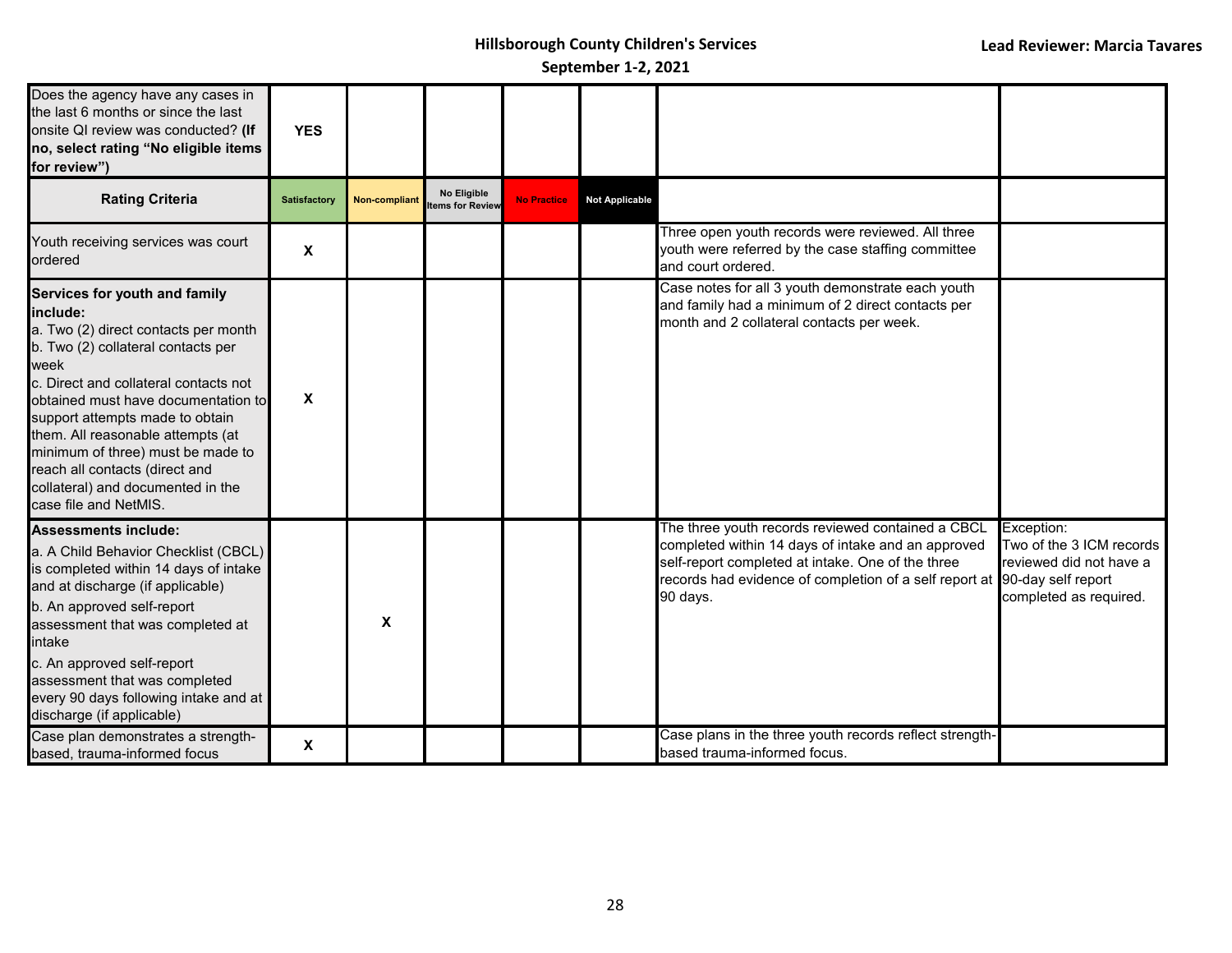| Agency has evidence that ICMS has<br>a strength-based perspective in one<br>or more of the following areas;<br>engaging the family, advocating on<br>their behalf, initiating change agent<br>activities, helping to access supports<br>in the community, teaching problem<br>solving skills, modeling productive<br>behaviors, and/or successful<br>completion of youth and family<br>developmental milestones | X                         |                      |                               |                    |                       | Case plans for all three youth demonstrate goals and<br>interventions are strength based, trauma informed<br>focused, and strives to engage the youth/family.               |                                                                                                           |
|-----------------------------------------------------------------------------------------------------------------------------------------------------------------------------------------------------------------------------------------------------------------------------------------------------------------------------------------------------------------------------------------------------------------|---------------------------|----------------------|-------------------------------|--------------------|-----------------------|-----------------------------------------------------------------------------------------------------------------------------------------------------------------------------|-----------------------------------------------------------------------------------------------------------|
| Family and Youth Respite Aftercare Services (FYRAC)- Non-residential Only                                                                                                                                                                                                                                                                                                                                       |                           |                      |                               |                    |                       |                                                                                                                                                                             |                                                                                                           |
| Does the agency have any cases in<br>the last 6 months or since the last<br>onsite QI review was conducted? (If<br>no, select rating "No eligible items<br>for review")                                                                                                                                                                                                                                         | <b>YES</b>                |                      |                               |                    |                       |                                                                                                                                                                             |                                                                                                           |
| <b>Rating Criteria</b>                                                                                                                                                                                                                                                                                                                                                                                          | <b>Satisfactory</b>       | <b>Non-compliant</b> | No Eligible<br>ems for Review | <b>No Practice</b> | <b>Not Applicable</b> |                                                                                                                                                                             |                                                                                                           |
| Youth is referred by DJJ for a<br>domestic violence arrest on a<br>household member, and/or the youth<br>is on probation regardless of<br>adjudication status and at risk of<br>violating                                                                                                                                                                                                                       | X                         |                      |                               |                    |                       | Three closed youth records were reviewed. All three<br>youth were referred by DJJ for domestic violence<br>arrest.                                                          |                                                                                                           |
| Agency has evidence that all FYRAC<br>referrals have documented approval<br>from the Florida Network office                                                                                                                                                                                                                                                                                                     | $\boldsymbol{\mathsf{X}}$ |                      |                               |                    |                       | Approvals by the Florida Network were obtained for<br>each youth as evidenced by approval emails.                                                                           |                                                                                                           |
| Intake and initial assessment<br>sessions meets the following criteria:<br>a. Face-to-face gathering of family<br>history and demographic information<br>b. Includes development of the<br>service plan and is documented<br>through signature of the youth and<br>his/her parent/guardian as well as<br>orientation to the program                                                                             |                           | X                    |                               |                    |                       | All three records included an initial assessment<br>conducted face-to-face during intake. Only one of the<br>three records included the development of the service<br>plan. | Exception:<br>The service plans for two<br>of the three youth were<br>not developed during the<br>intake. |
| Life Management Sessions meets the<br>following criteria:                                                                                                                                                                                                                                                                                                                                                       |                           |                      |                               |                    |                       | Two applicable youth records document the required<br>life management and individual sessions. The third                                                                    |                                                                                                           |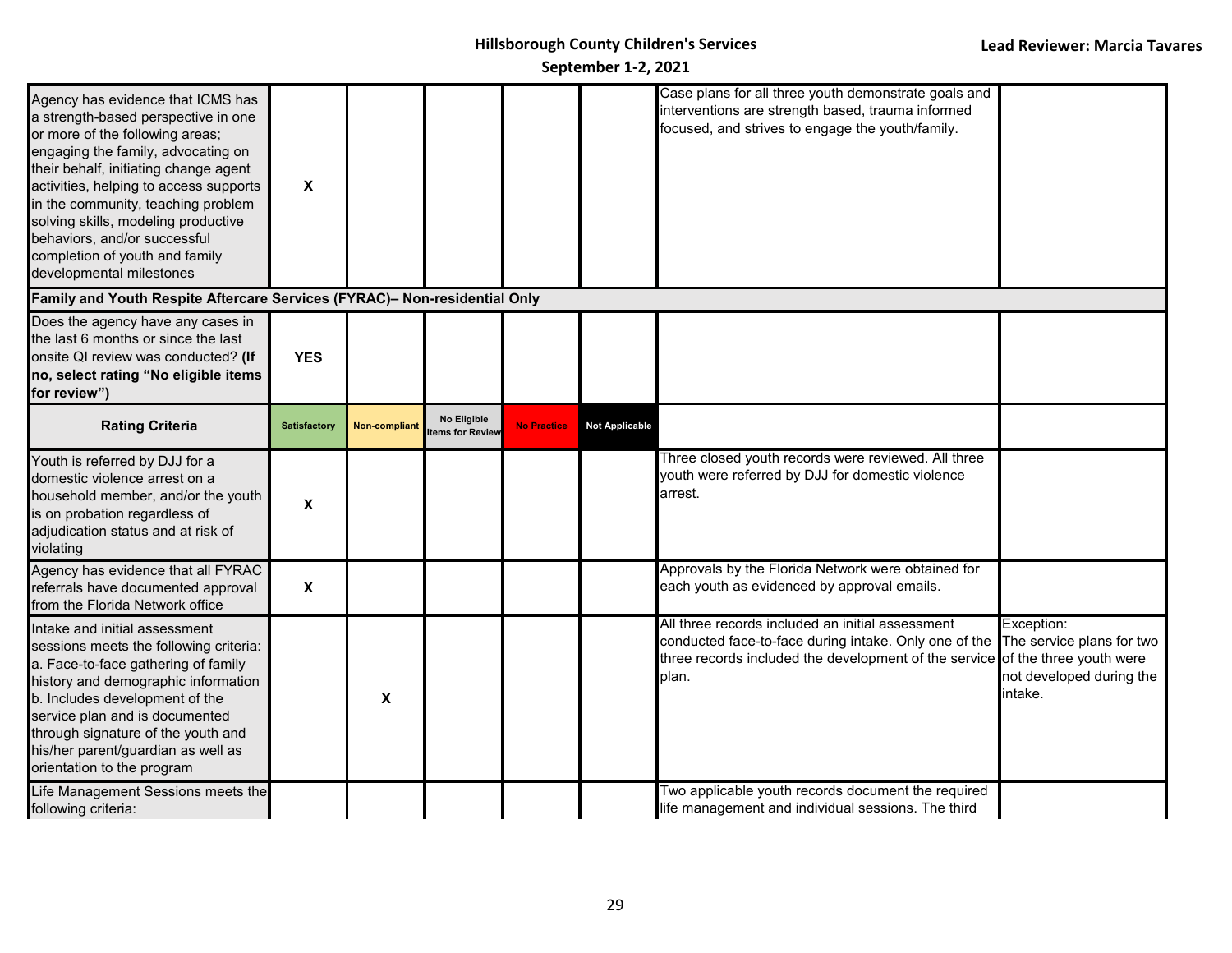|                                                                                                                                                                                                                                                                                               |              |                      |                                |                    | JUNIUIINUI 4 6,6          |                                                                                         |                              |
|-----------------------------------------------------------------------------------------------------------------------------------------------------------------------------------------------------------------------------------------------------------------------------------------------|--------------|----------------------|--------------------------------|--------------------|---------------------------|-----------------------------------------------------------------------------------------|------------------------------|
| a. Sessions are face-to-face, sixty<br>(60) minutes in length and focus on<br>strengthening the family unit<br>b. Individual Sessions are with the<br>youth and family and focus to<br>engage, identify strengths and needs<br>of each member that help to improve<br>family functioning      | X            |                      |                                |                    |                           | youth's stay was terminated                                                             |                              |
| <b>Group Sessions:</b>                                                                                                                                                                                                                                                                        |              |                      |                                |                    |                           | No group sessions were provided.                                                        |                              |
| a. Focus on the same issues as<br>individual/family sessions with the<br>overall goal of strengthening<br>relationships and prevention<br>domestic violence<br>b. Shall be no more than eight (8)<br>youth at one (1) time and shall be for<br>a minimum of sixty (60) minutes per<br>session |              |                      | $\boldsymbol{\mathsf{x}}$      |                    |                           |                                                                                         |                              |
| Youth and family participate in<br>services for thirteen (13) sessions or<br>ninety (90) consecutive days of<br>services, or there is evidence in the<br>youth's file that an extension is<br>granted by DJJ circuit Probation staff                                                          | X            |                      |                                |                    |                           | All three youth were discharged prior to serving 90<br>consecutive days.                |                              |
| 2.10: STOP NOW AND PLAN (SNAP)                                                                                                                                                                                                                                                                |              |                      |                                |                    |                           |                                                                                         |                              |
|                                                                                                                                                                                                                                                                                               |              |                      |                                |                    |                           | N/A                                                                                     |                              |
| Provider has a written policy and procedure that meets the requirement for Indicator 2.10                                                                                                                                                                                                     |              |                      |                                |                    |                           | If NO, explain here: HCCS is not a SNAP Provider.                                       | Add any exceptions<br>below: |
|                                                                                                                                                                                                                                                                                               |              |                      |                                |                    |                           | Indicate policy number, authorized signee, date(s)<br>of last review/revision/approval: |                              |
| <b>Rating Criteria</b>                                                                                                                                                                                                                                                                        | Satisfactory | <b>Non-compliant</b> | No Eligible<br>tems for Review | <b>No Practice</b> | <b>Not Applicable</b>     |                                                                                         |                              |
| <b>SNAP Clinical Groups</b>                                                                                                                                                                                                                                                                   |              |                      |                                |                    |                           |                                                                                         |                              |
| Youth are screened to determine<br>eligibility of services                                                                                                                                                                                                                                    |              |                      |                                |                    | $\boldsymbol{\mathsf{X}}$ |                                                                                         |                              |
| Needs assessment is completed at<br>initial intake, or within two face-to-<br>face sessions                                                                                                                                                                                                   |              |                      |                                |                    | X                         |                                                                                         |                              |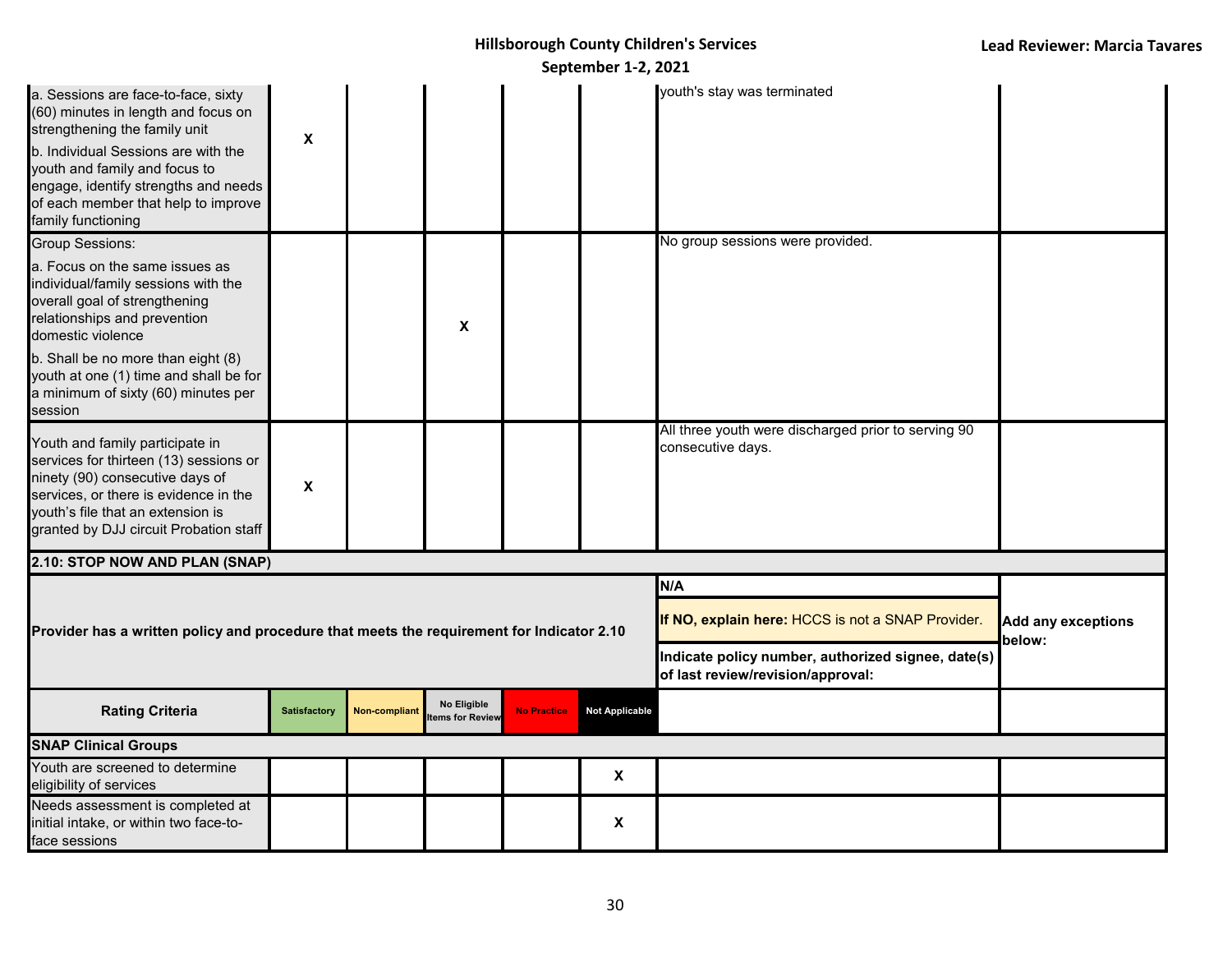| <b>SNAP Assessments</b><br>a. Child Behavior Checklist (CBCL) is<br>completed by the caregiver (pre &<br>post)<br>b. Teacher Report Form (TRF)<br>completed by the teacher (pre & post)<br>c. Tool for Parenting Self Efficacy<br>(TOPSE) completed by the caregiver<br>(pre & post)<br>d. Prevention Assessment Tool (PAT)<br>(pre & post)<br>There must be at least three (3)<br>documented attempts in the youths'<br>file to obtain all pre-assessment<br>(listed above) information. |                     |                      |                                |                    | X                         |  |
|-------------------------------------------------------------------------------------------------------------------------------------------------------------------------------------------------------------------------------------------------------------------------------------------------------------------------------------------------------------------------------------------------------------------------------------------------------------------------------------------|---------------------|----------------------|--------------------------------|--------------------|---------------------------|--|
| SNAP discharge report summary                                                                                                                                                                                                                                                                                                                                                                                                                                                             |                     |                      |                                |                    | $\mathbf x$               |  |
| SNAP Boys/SNAP Girls Parent<br><b>Group Evaluation Form</b>                                                                                                                                                                                                                                                                                                                                                                                                                               |                     |                      |                                |                    | $\boldsymbol{\mathsf{X}}$ |  |
| <b>SNAP Boys/SNAP Girls Child Group</b><br><b>Evaluation Form</b>                                                                                                                                                                                                                                                                                                                                                                                                                         |                     |                      |                                |                    | $\boldsymbol{\mathsf{X}}$ |  |
| <b>SNAP for Schools &amp; Communities</b>                                                                                                                                                                                                                                                                                                                                                                                                                                                 |                     |                      |                                |                    |                           |  |
| <b>Rating Criteria</b>                                                                                                                                                                                                                                                                                                                                                                                                                                                                    | <b>Satisfactory</b> | <b>Non-compliant</b> | No Eligible<br>tems for Review | <b>No Practice</b> | <b>Not Applicable</b>     |  |
| All cycles conducted outside of the<br>school setting is reviewed by the<br>Florida Network prior to the<br>facilitation of services.                                                                                                                                                                                                                                                                                                                                                     |                     |                      |                                |                    | X                         |  |
| Each classroom or community setting<br>group session has the following: a. a<br>minimum of 45 minutes in length b.<br>children ages 6-11 years of age with<br>a minimum of five (5) children<br>present c. one trained SNAP<br>facilitator as well as a teacher or<br>community facilitator in each session.                                                                                                                                                                              |                     |                      |                                |                    | X                         |  |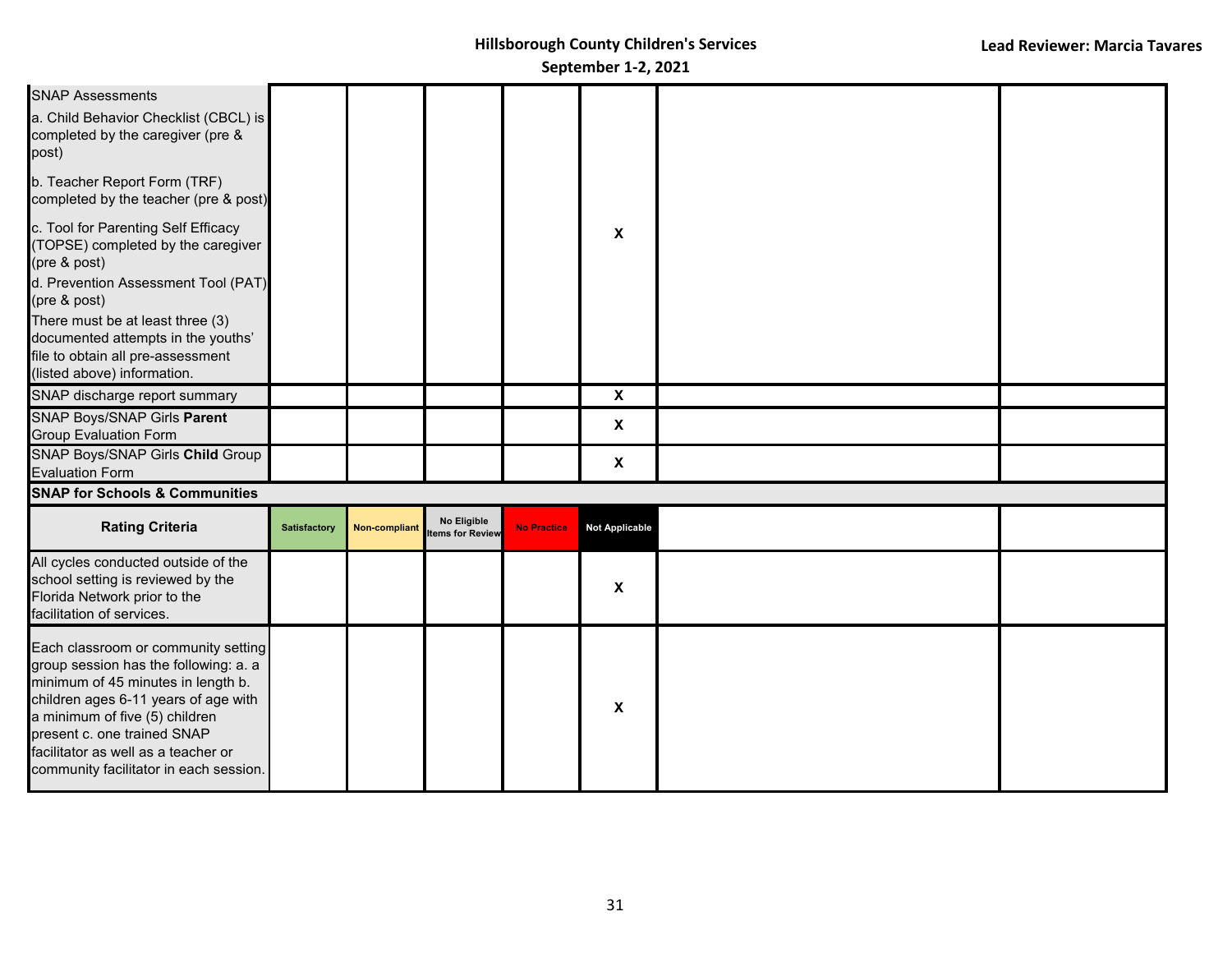| Weekly attendance sheet with youth<br>names and/or identifying number<br>completed with signatures of teacher<br>and facilitator(s) (For a total of 13<br>attendance sheets) |              |               |                                        |                                                                                                                                                                                                                                                          | X                     |                      |  |
|------------------------------------------------------------------------------------------------------------------------------------------------------------------------------|--------------|---------------|----------------------------------------|----------------------------------------------------------------------------------------------------------------------------------------------------------------------------------------------------------------------------------------------------------|-----------------------|----------------------|--|
| "Class Goal" sheet                                                                                                                                                           |              |               |                                        |                                                                                                                                                                                                                                                          | X                     |                      |  |
| Measure of Classroom Environment<br>(MoCE) (Pre and Post) is used to<br>identify baseline and treatment<br>outcomes of reported classroom<br>dynamics.                       |              |               |                                        |                                                                                                                                                                                                                                                          | X                     |                      |  |
| <b>Pre and Post Evaluations</b>                                                                                                                                              |              |               |                                        |                                                                                                                                                                                                                                                          | X                     |                      |  |
| One SNAP® Fidelity Adherence<br>Checklist completed per classroom in<br>a 13 - week SNAP in Schools group<br>and uploaded to Dropbox                                         |              |               |                                        |                                                                                                                                                                                                                                                          | X                     |                      |  |
|                                                                                                                                                                              |              |               |                                        |                                                                                                                                                                                                                                                          |                       | <b>YES</b>           |  |
|                                                                                                                                                                              |              |               |                                        |                                                                                                                                                                                                                                                          |                       | If NO, explain here: |  |
| Provider has a written policy and procedure that meets the requirement for Indicator 3.01                                                                                    |              |               |                                        | Indicate policy number, authorized signee, date(s) Add any exceptions<br>of last review/revision/approval:<br>Policy 5.02 - Safety and Sanitation Inspections,<br>effective 4/1/2018, and policy 6.84 - Residential<br>Youth Living, effective 8/1/2018. | below:                |                      |  |
| <b>Rating Criteria</b>                                                                                                                                                       | Satisfactory | Non-compliant | No Eligible<br><b>Items for Review</b> | <b>No Practice</b>                                                                                                                                                                                                                                       | <b>Not Applicable</b> |                      |  |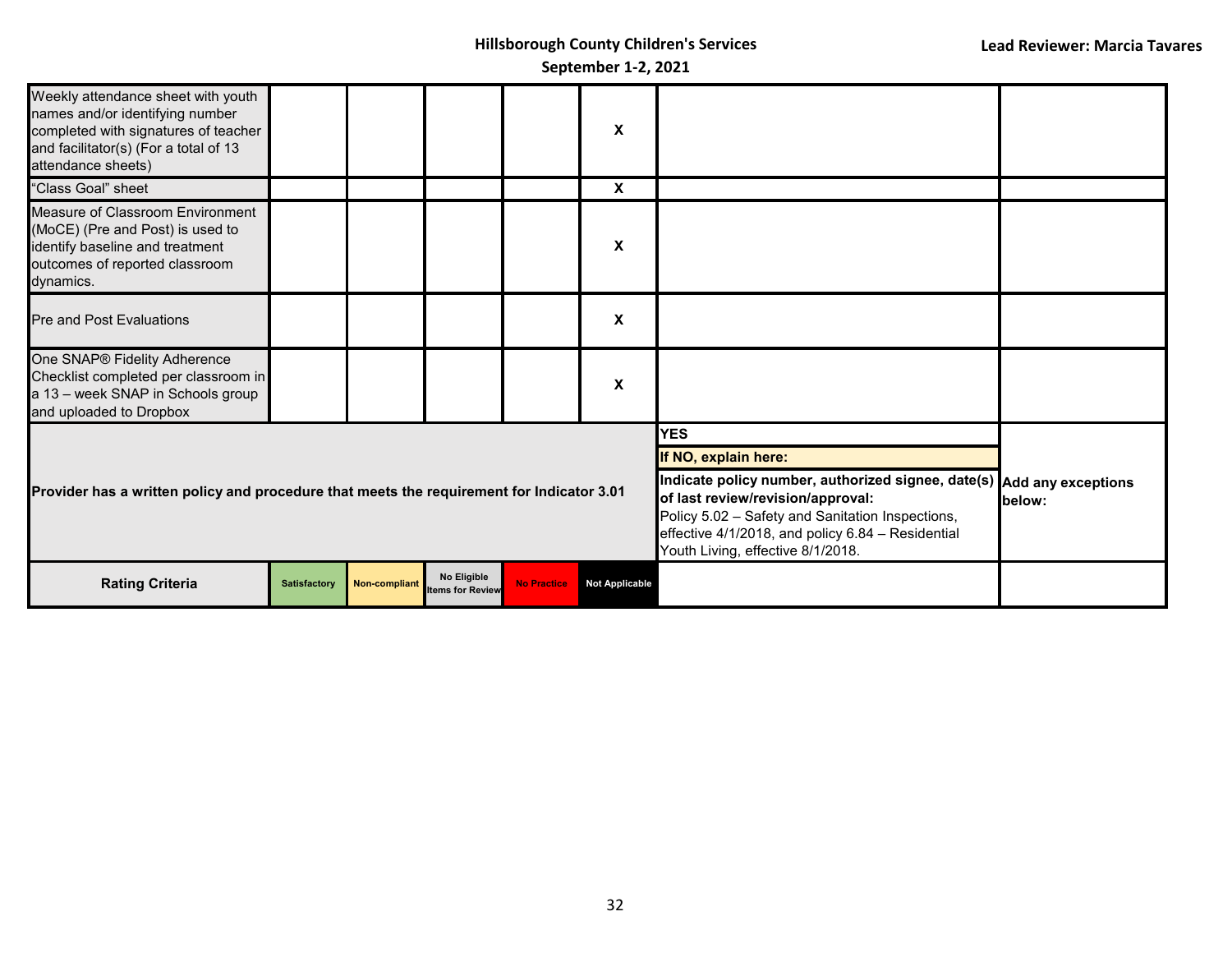| <b>Facility Inspection</b> |                           |  | Date of facility inspection(s) reviewed: The facility                    | Exception:                 |
|----------------------------|---------------------------|--|--------------------------------------------------------------------------|----------------------------|
|                            |                           |  | inspection was conducted via in-person tour on                           | Repair and/or              |
|                            |                           |  | 9/2/2021.                                                                | replacement of tile in the |
|                            |                           |  |                                                                          | shower is needed in the    |
|                            |                           |  | A Forefront team member conducted the onsite                             | boy's Cottage E            |
|                            |                           |  | facility inspection and found that the grounds were                      | There is mold on           |
|                            |                           |  | clean, the furnishings in good repair, and the grounds                   | ceilings in bathroom of    |
|                            |                           |  | are landscaped and well-maintained. The tour                             | Cottage E                  |
|                            |                           |  | included the main lobby area, Cottages E & F, the                        | There are blinds that      |
|                            |                           |  | common/living areas, male/female bedrooms, kitchen have cords or bearded |                            |
|                            |                           |  | area, laundry room, staff offices, and exterior areas.                   | ropes instead of being     |
|                            |                           |  | The reviewer noted that some of the light film                           | cordless                   |
|                            |                           |  | covering the windows were peeling. The bathroom                          | There does not appear      |
|                            |                           |  | and shower areas are functional but noted that there                     | to be an inspected and     |
|                            |                           |  | is a tile in the shower in the boy's Cottage E that                      | tagged fire extinguisher   |
|                            |                           |  | needs to be repaired and/or replaced and mold on                         | located in the Prius; the  |
|                            |                           |  | one of the ceilings to be addressed. Some blinds                         | other fire extinguisher    |
|                            |                           |  | have cords (or bearded ropes). The kitchen has a                         | found in other minivan     |
|                            | $\boldsymbol{\mathsf{X}}$ |  | clean and maintained food storage area. All food                         | had a tag that was         |
|                            |                           |  | storage areas were clear. The campus has ended it's                      | expired and needs to be    |
|                            |                           |  | food service program through the cafeteria. All food                     | re-inspected.              |
|                            |                           |  | is brought into the facility multiple times a day and                    | There is no airbag         |
|                            |                           |  | delivered to each cottage, respectively. Staff cart                      | deflator tool in the       |
|                            |                           |  | food and place it accordingly into refrigerators located minivans        |                            |
|                            |                           |  | in each cottage. Refrigerators are maintaining                           | One of the minivans        |
|                            |                           |  | appropriate temperatures for both the cool storage                       | appear to have a soiled    |
|                            |                           |  | and the freezer in both cottages. Cold food is stored                    | interior                   |
|                            |                           |  | properly, marked and labeled.                                            |                            |
|                            |                           |  |                                                                          |                            |
|                            |                           |  |                                                                          |                            |
|                            |                           |  |                                                                          |                            |
|                            |                           |  |                                                                          |                            |
|                            |                           |  |                                                                          |                            |
|                            |                           |  |                                                                          |                            |
|                            |                           |  |                                                                          |                            |
|                            |                           |  |                                                                          |                            |
|                            |                           |  |                                                                          |                            |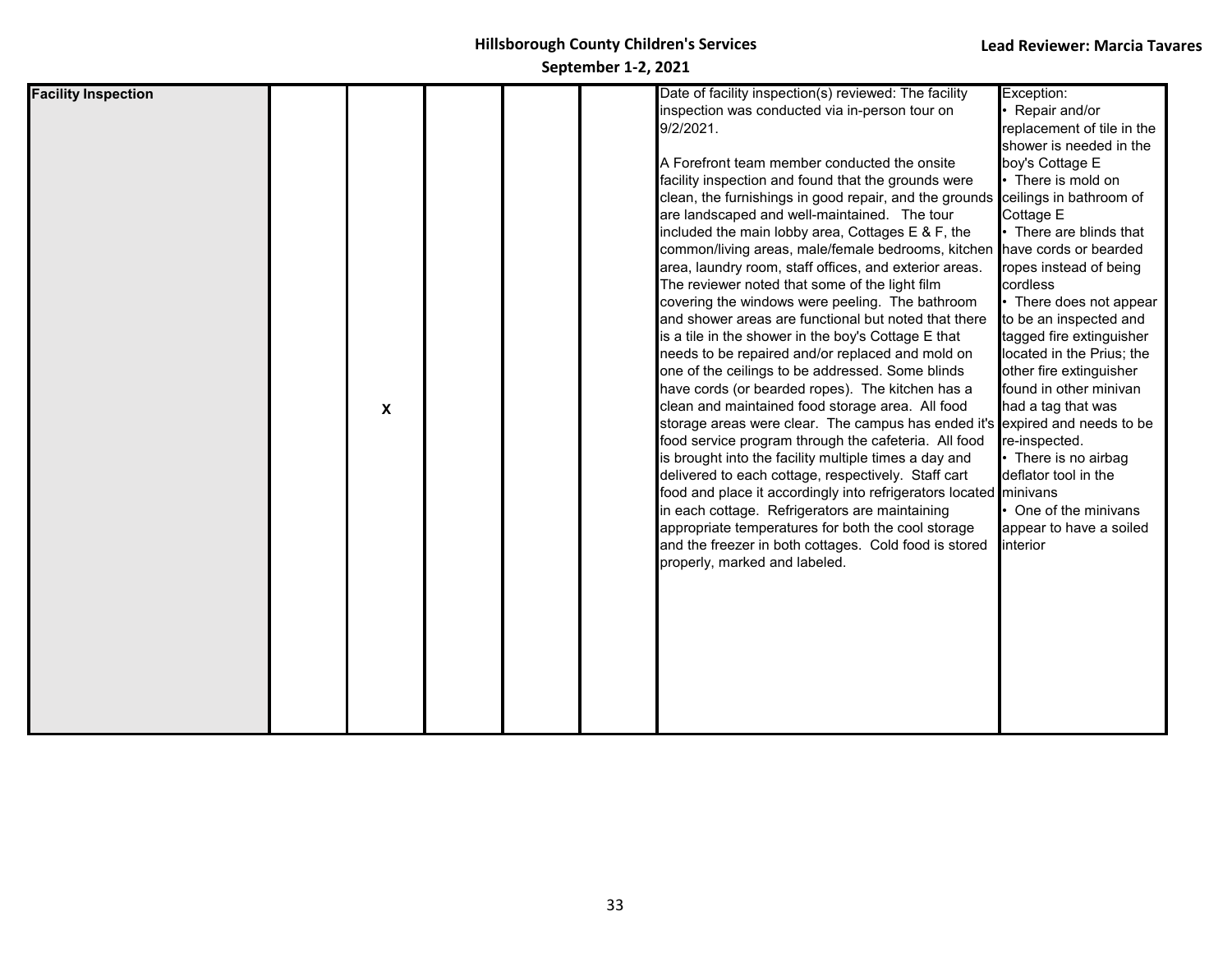| <b>Additional Facility Inspection</b><br><b>Notes</b> | The reviewer did not see that food is being dated appropriately in both refrigerators in both cottages. Pantry/dry<br>storage is not applicable due to program having food brought in multiple times of day. No evidence of graffitti on<br>walls, window, or doors. There is sufficient light to complete tasks performed; the dumpters were secured, and<br>vehicles were secured. There were three vehicles inspected - one was inoperable. Fire extinguishers were found in multifunction self-rescue<br>two of the three vehicles. All other tools were stored in a clipboard type of tin box that is checked out with the keys<br>on each transport session. None of the tools were equipped with an air bag deflator. The minivan requires cleaning not found<br>in the interior of the vehicle. Each cottage has a knife for life in both cottage E and F. Access is limited to the staff<br>and key control is in compliance. The abuse hotline, egress maps for the facility, DJJ Incident Reporting #, SOGIE,<br>and general client rules are visibly posted in common areas and the cottages. In addition, the DCF Child Care<br>License and COA documents are posted in the windows of the direct care workers. The DCF Child Care License<br>certificate was issued on 8/1/21 and expires on 7/31/22 and the COA certificate was issued 5/3/21. The agency<br>submitted their chemical inventory spreadsheet dated 5/2021 - 7/2021 which is reviewed weekly by the staff. All<br>litems appeared to be accounted for and neatly maintained in storage area. Washer and dryers are functional. Each  because it needed new<br>youth has their own individual bed that has clean sheets and pillows and clients have access to a space for personal batteries.<br>items, if needed.<br>One metal wand is located in the direct care worker office in both cottages E and F. The metal wand was not<br>operating in cottage E. The flashlights were not working in cottage E. The RSC was able to locate new batteries and<br>replace the batteries in the flashlight and they were now operating properly. | Knife-for-life tool used<br>needs to be upgraded to<br>more effective<br>tool as wire cutters were<br>• It was not easy to<br>comprehend new<br><b>I</b> chemicals and MSDS<br>sheets.<br>Metal wand in cottage<br>E was not operating |
|-------------------------------------------------------|------------------------------------------------------------------------------------------------------------------------------------------------------------------------------------------------------------------------------------------------------------------------------------------------------------------------------------------------------------------------------------------------------------------------------------------------------------------------------------------------------------------------------------------------------------------------------------------------------------------------------------------------------------------------------------------------------------------------------------------------------------------------------------------------------------------------------------------------------------------------------------------------------------------------------------------------------------------------------------------------------------------------------------------------------------------------------------------------------------------------------------------------------------------------------------------------------------------------------------------------------------------------------------------------------------------------------------------------------------------------------------------------------------------------------------------------------------------------------------------------------------------------------------------------------------------------------------------------------------------------------------------------------------------------------------------------------------------------------------------------------------------------------------------------------------------------------------------------------------------------------------------------------------------------------------------------------------------------------------------------------------------------------------------------------------------------------------------------------------------------|----------------------------------------------------------------------------------------------------------------------------------------------------------------------------------------------------------------------------------------|
|-------------------------------------------------------|------------------------------------------------------------------------------------------------------------------------------------------------------------------------------------------------------------------------------------------------------------------------------------------------------------------------------------------------------------------------------------------------------------------------------------------------------------------------------------------------------------------------------------------------------------------------------------------------------------------------------------------------------------------------------------------------------------------------------------------------------------------------------------------------------------------------------------------------------------------------------------------------------------------------------------------------------------------------------------------------------------------------------------------------------------------------------------------------------------------------------------------------------------------------------------------------------------------------------------------------------------------------------------------------------------------------------------------------------------------------------------------------------------------------------------------------------------------------------------------------------------------------------------------------------------------------------------------------------------------------------------------------------------------------------------------------------------------------------------------------------------------------------------------------------------------------------------------------------------------------------------------------------------------------------------------------------------------------------------------------------------------------------------------------------------------------------------------------------------------------|----------------------------------------------------------------------------------------------------------------------------------------------------------------------------------------------------------------------------------------|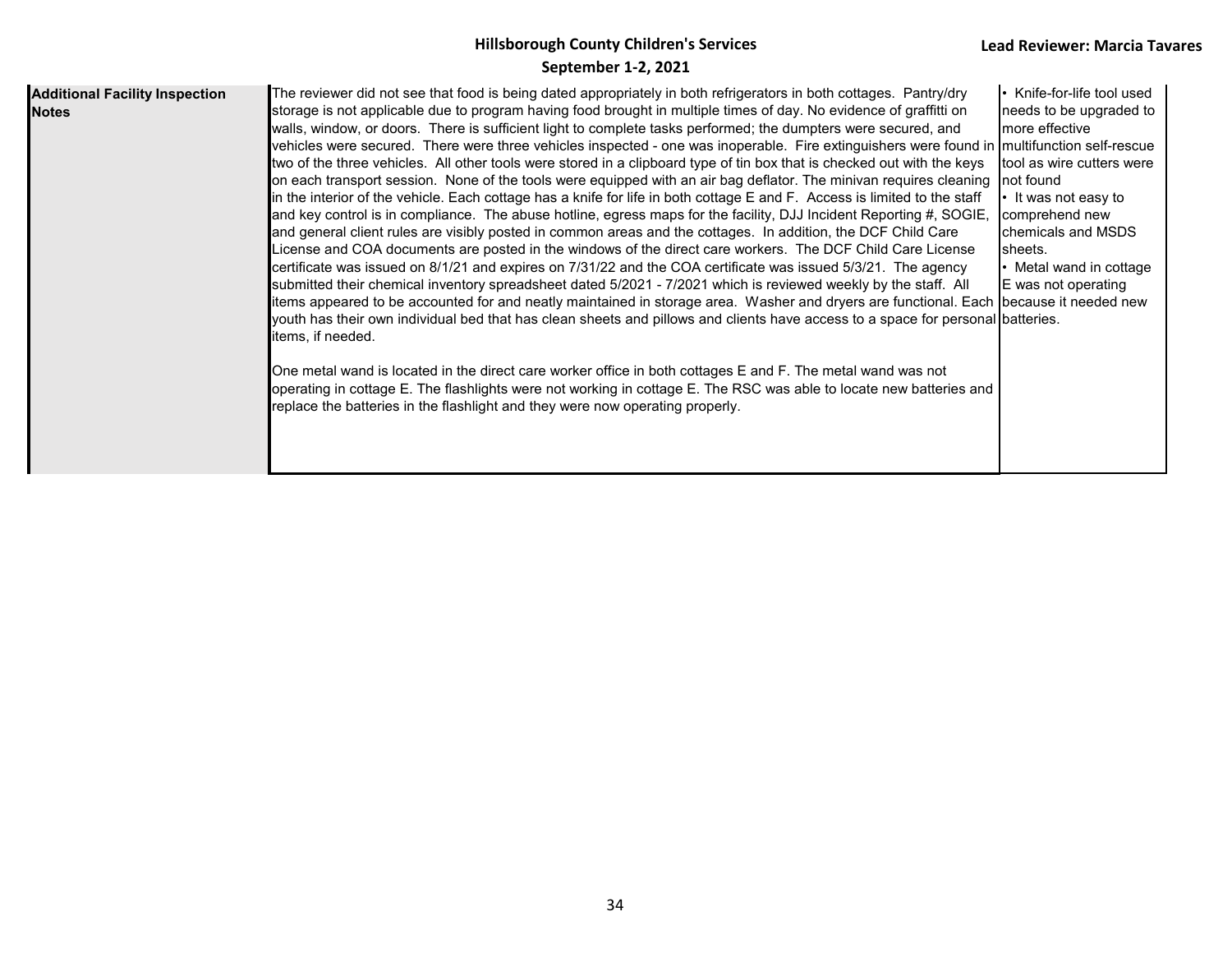|                                       |              |  |  | Date of fire inspection(s) reviewed:<br>Piper Fire Protection completed annual sprinkler               |
|---------------------------------------|--------------|--|--|--------------------------------------------------------------------------------------------------------|
|                                       |              |  |  | inspection on 5/6/21. Protegis Fire Safety completed                                                   |
|                                       |              |  |  | the fire extinguisher inspections on 3/18/21; State<br>Alarms Systems, Inc. began the alarm systems    |
|                                       |              |  |  | inspections on 7/21/21 and commenced on 7/22/21;                                                       |
|                                       |              |  |  | All Florida Fire Equipment completed kitchen                                                           |
|                                       |              |  |  | overhead hood inspection on 3/16/21. There were                                                        |
|                                       |              |  |  | several fire extinguishers located throughout the                                                      |
|                                       |              |  |  | administrative, education, medical and all the resident                                                |
|                                       |              |  |  | cottages. Both cottages E and F have two fire                                                          |
|                                       |              |  |  | extinguishers that been inspected and are located<br>and easy accessible areas in each cottage. Both   |
|                                       |              |  |  | cottages have detailed egress maps displayed in the                                                    |
|                                       |              |  |  | common areas with floorplans of the entire cottage.                                                    |
|                                       |              |  |  | The Department of Health inspection was completed                                                      |
|                                       |              |  |  | on 3/16/21 and no deficiencies were identified which                                                   |
| <b>Fire and Safety Health Hazards</b> | $\mathbf{x}$ |  |  | places the agency as a Satisfactory Residential                                                        |
|                                       |              |  |  | Group Care Inspection. Department of Health -<br>County Health Department Food Inspection was          |
|                                       |              |  |  | completed on 4/1/21 with no violations documented.                                                     |
|                                       |              |  |  | The agency completes a fire drill at least once a                                                      |
|                                       |              |  |  | month within 2 minutes or less (random dates were                                                      |
|                                       |              |  |  | reviewed between the months of February - June                                                         |
|                                       |              |  |  | 2021). Mock emergency drills were conducted on the                                                     |
|                                       |              |  |  | following dates: 2/28/21 (managerial scenarios - staff                                                 |
|                                       |              |  |  | only), 3/27/21 (managerial scenarios - staff only),<br>4/1/21 (4 staff/12 youth - absconded youth from |
|                                       |              |  |  | neighboring school, further follow-up not needed),                                                     |
|                                       |              |  |  | 5/18/21 - alert due to alligator sighting, 6/28/21 &                                                   |
|                                       |              |  |  | 6/29/21 (managerial scenarios - staff only), 7/6/21 -                                                  |
|                                       |              |  |  | preparation for Tropical Storm Elsa. The Department                                                    |
|                                       |              |  |  | of Health inspection was completed on 3/16/21 - no                                                     |
|                                       |              |  |  | violations or deficiencies documented or observed.                                                     |
|                                       |              |  |  |                                                                                                        |
|                                       |              |  |  |                                                                                                        |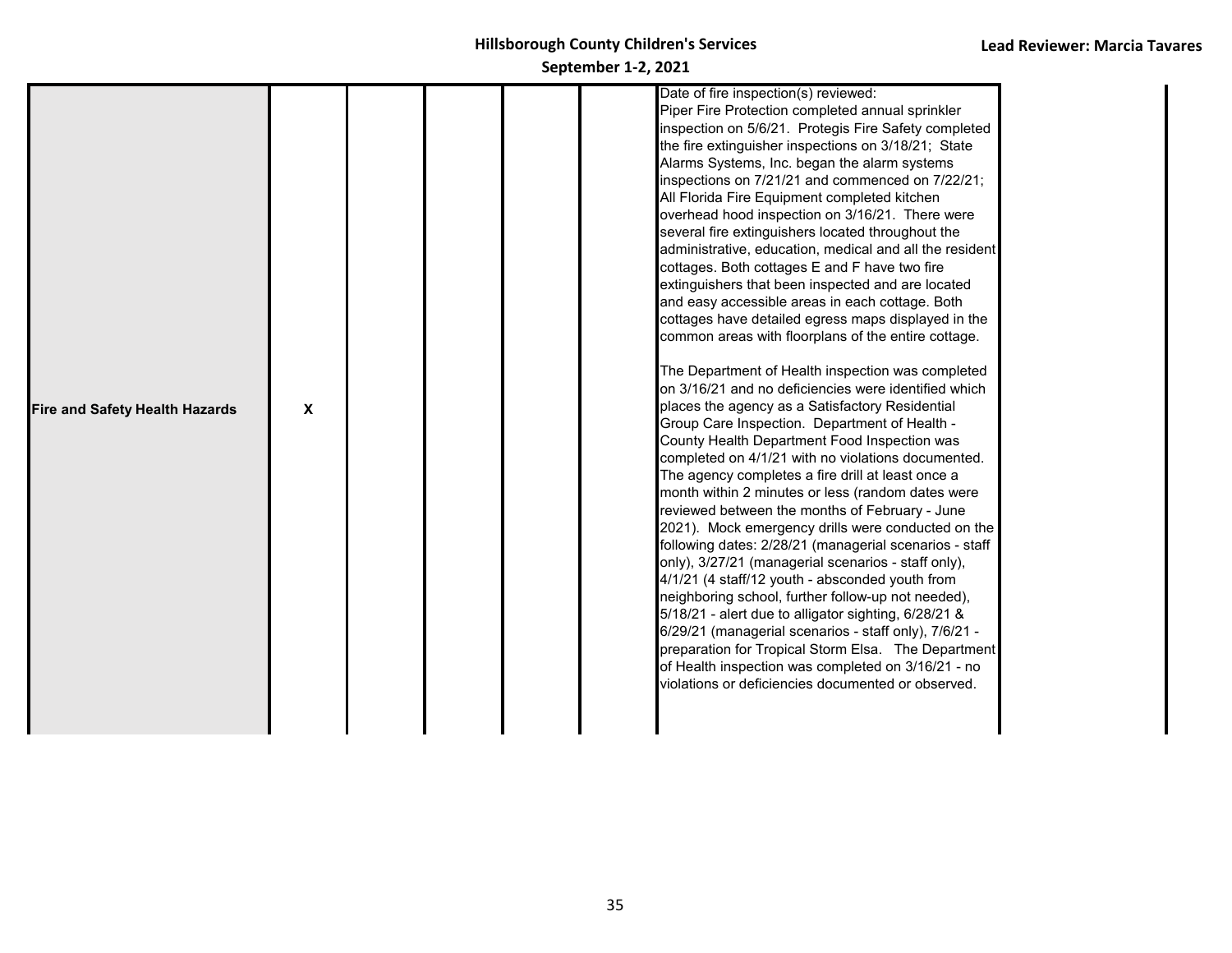| <b>Additional Fire and Safety Health</b><br><b>Hazards Notes</b> | Department of Health Food Inspection was completed on 4/1/21 and no violations were documented. Food are<br>properly stored, labeled, and marked in the kitchen. According to Department of Health report, all refrigerators in<br>the facilities are kept at 40 degrees Farenheit or below equipped with thermometers. The milk was between 35 - 40<br>degrees Farenheit. The water in the refrigerator were gauged between 110 - 115 degrees Farenheit. Both freezer<br>and fridge were documented as equipment in compliance. |  |
|------------------------------------------------------------------|----------------------------------------------------------------------------------------------------------------------------------------------------------------------------------------------------------------------------------------------------------------------------------------------------------------------------------------------------------------------------------------------------------------------------------------------------------------------------------------------------------------------------------|--|
| <b>Youth Engagement</b>                                          |                                                                                                                                                                                                                                                                                                                                                                                                                                                                                                                                  |  |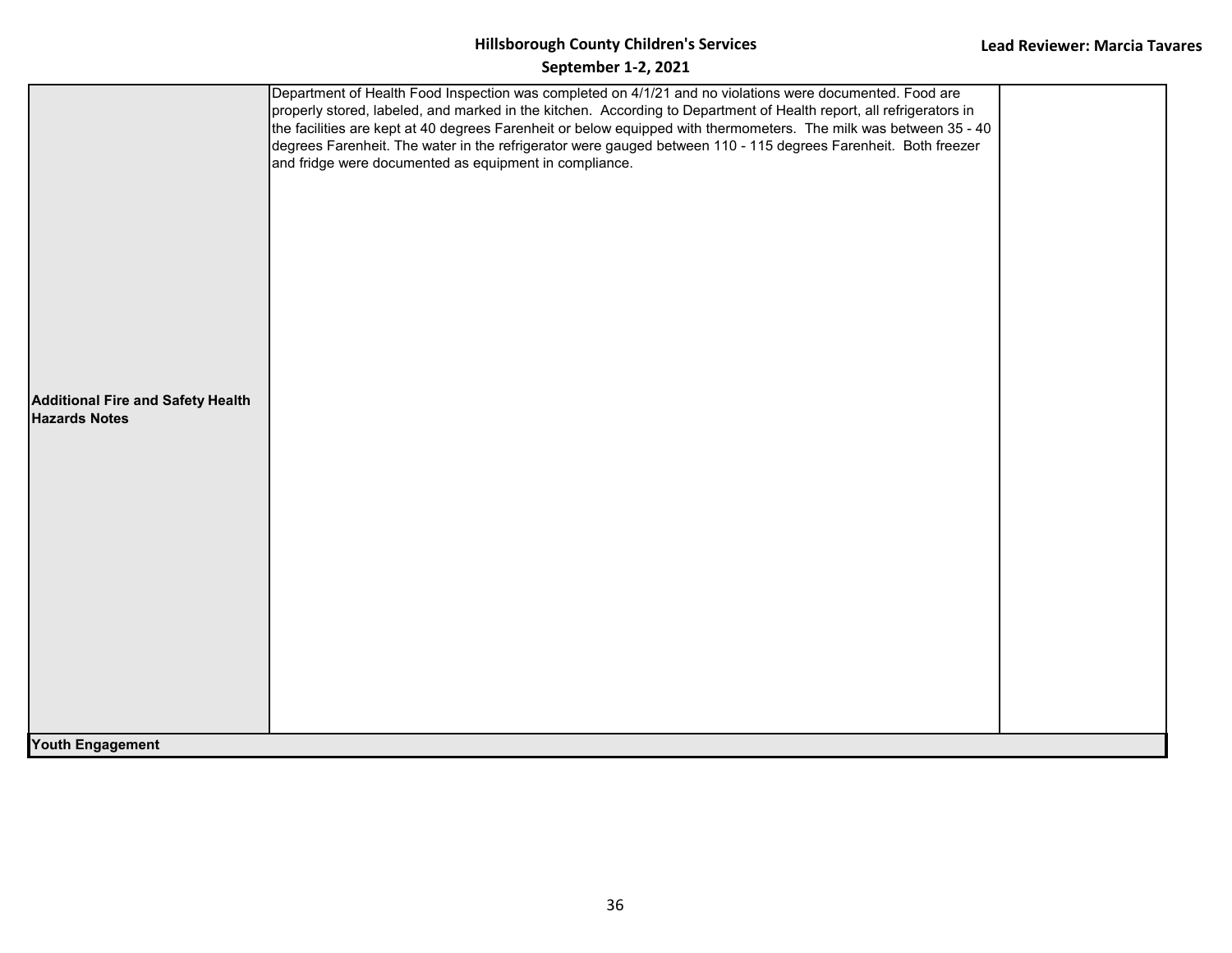| a. Youth are engaged in meaningful,<br>structured activities (e.g., education,<br>recreation, counseling services, life<br>and social skill training) seven days a<br>week during awake hours. Idle time is<br>minimal.<br>b. At least one hour of physical<br>activity is provided daily.<br>c. Youth are provided the opportunity<br>to participate in a variety of faith-<br>based activities. Non-punitive<br>structured activities are offered to<br>youth who do not choose to<br>participate in faith-based activities.<br>d. Daily programming includes<br>opportunities for youth to complete<br>homework and access a variety of<br>age appropriate, program approved<br>books for reading. Youth are allowed<br>quiet time to read.<br>e. Daily programming schedule is<br>publicly posted and accessible to<br>both staff and youth. | X                   |                      |                                |                    |                       | Agency provides youth activites that are meaningful<br>and structured inclusive of physical activity at least<br>once per week. Monthly calendars were reviewed for<br>the months of February - August 2021 which reflects<br>a variety of activities to keep the youth engaged.<br>Youth are provided an opportunity to participate in<br>faith-based activities. Daily programming includes a<br>homework hour from 6pm - 7pm. The daily<br>programming calendar is visibly posted in the<br>commom areas for both staff and youth. |  |  |
|--------------------------------------------------------------------------------------------------------------------------------------------------------------------------------------------------------------------------------------------------------------------------------------------------------------------------------------------------------------------------------------------------------------------------------------------------------------------------------------------------------------------------------------------------------------------------------------------------------------------------------------------------------------------------------------------------------------------------------------------------------------------------------------------------------------------------------------------------|---------------------|----------------------|--------------------------------|--------------------|-----------------------|---------------------------------------------------------------------------------------------------------------------------------------------------------------------------------------------------------------------------------------------------------------------------------------------------------------------------------------------------------------------------------------------------------------------------------------------------------------------------------------------------------------------------------------|--|--|
| <b>YES</b><br>If NO, explain here:<br><b>Add any exceptions</b><br>Indicate policy number, authorized signee, date(s)<br>Provider has a written policy and procedure that meets the requirement for Indicator 3.02<br>below:<br>of last review/revision/approval:<br>Policy 9.07, Residential Youth Orientation, effective<br>1/15/2019.                                                                                                                                                                                                                                                                                                                                                                                                                                                                                                         |                     |                      |                                |                    |                       |                                                                                                                                                                                                                                                                                                                                                                                                                                                                                                                                       |  |  |
| <b>Rating Criteria</b>                                                                                                                                                                                                                                                                                                                                                                                                                                                                                                                                                                                                                                                                                                                                                                                                                           | <b>Satisfactory</b> | <b>Non-compliant</b> | No Eligible<br>tems for Review | <b>No Practice</b> | <b>Not Applicable</b> |                                                                                                                                                                                                                                                                                                                                                                                                                                                                                                                                       |  |  |
| Youth received a comprehensive<br>orientation and handbook provided<br>within 24 hours                                                                                                                                                                                                                                                                                                                                                                                                                                                                                                                                                                                                                                                                                                                                                           | X                   |                      |                                |                    |                       | A total of four files were reviewed - two open and two<br>closed. Youth received a comprehensive orientation<br>and handbook within 24 hours.                                                                                                                                                                                                                                                                                                                                                                                         |  |  |
| Orientation includes the following:<br>a. Youth is given a list of<br>contraband items<br>b. Disciplinary action is<br>explained<br>c. Dress code explained                                                                                                                                                                                                                                                                                                                                                                                                                                                                                                                                                                                                                                                                                      |                     |                      |                                |                    |                       | A total of four files were reviewed - two open and two<br>closed. The program orientation list contained all<br>elements of the indicator and was observed in all four<br>files.                                                                                                                                                                                                                                                                                                                                                      |  |  |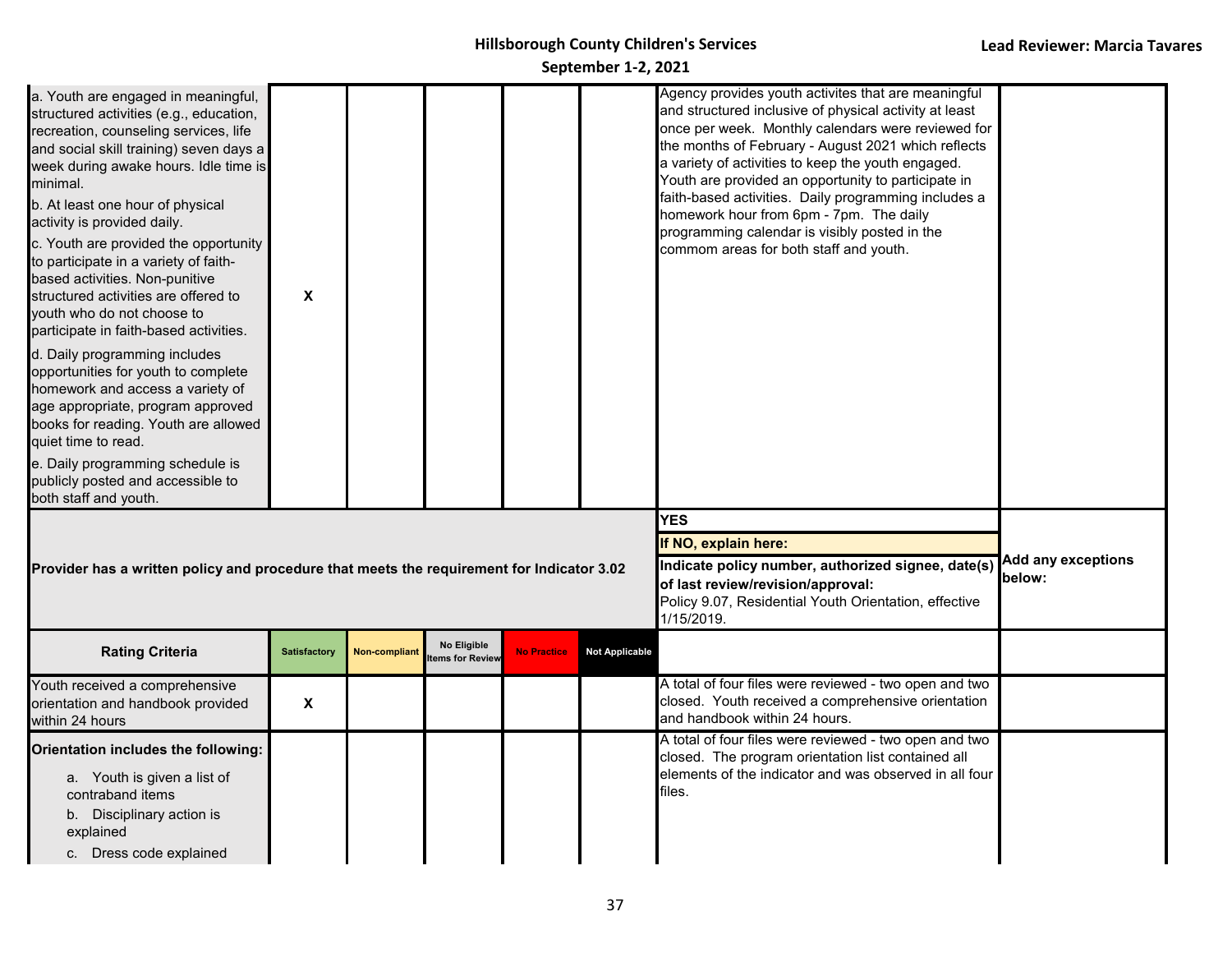| d. Review of access to<br>medical and mental health<br>services<br>Procedures for visitation,<br>е.<br>mail and telephone<br>Grievance procedure<br>Disaster preparedness<br>g.<br>instructions<br>h. Physical layout of the<br>facility<br>i. Sleeping room assignment<br>and introductions<br>Suicide prevention- alerting<br>staff of feelings or awareness of<br>others having suicidal thoughts | X                   |                      |                               |                    |                                                                                                                                                                                                      |                                                                                                                                                                                                                                                                                                                          |  |
|------------------------------------------------------------------------------------------------------------------------------------------------------------------------------------------------------------------------------------------------------------------------------------------------------------------------------------------------------------------------------------------------------|---------------------|----------------------|-------------------------------|--------------------|------------------------------------------------------------------------------------------------------------------------------------------------------------------------------------------------------|--------------------------------------------------------------------------------------------------------------------------------------------------------------------------------------------------------------------------------------------------------------------------------------------------------------------------|--|
| Documentation of each component of<br>orientation, including orientation<br>topics and dates of presentation, as<br>well as signatures of the youth and<br>staff involved is maintained in the<br>individual youth record                                                                                                                                                                            | X                   |                      |                               |                    |                                                                                                                                                                                                      | A documentation of each component was found in the<br>files for the clients and accessible. The Suicide<br>Prevention plan is outlined in the Youth Handbook<br>and a tour is given when the youth comes in to the<br>facility (the egress map is posted in the common<br>areas). All required signatures were reviewed. |  |
| Provider has a written policy and procedure that meets the requirement for Indicator 3.03                                                                                                                                                                                                                                                                                                            |                     |                      |                               |                    | <b>YES</b><br>If NO, explain here:<br>Indicate policy number, authorized signee, date(s)<br>of last review/revision/approval:<br>Policy 9.07, Residential Youth Orientation, effective<br>1/15/2019. | <b>Add any exceptions</b><br>below:                                                                                                                                                                                                                                                                                      |  |
| <b>Rating Criteria</b>                                                                                                                                                                                                                                                                                                                                                                               | <b>Satisfactory</b> | <b>Non-compliant</b> | No Eligible<br>ems for Review | <b>No Practice</b> | <b>Not Applicable</b>                                                                                                                                                                                |                                                                                                                                                                                                                                                                                                                          |  |
| A process is in place that includes an initial classification of the youths, to include:                                                                                                                                                                                                                                                                                                             |                     |                      |                               |                    |                                                                                                                                                                                                      |                                                                                                                                                                                                                                                                                                                          |  |
| a. Review of available<br>information about the youth's<br>history, status and exposure to<br>trauma<br>Initial collateral contacts.<br>Initial interactions with and<br>C.<br>observations or the youth<br>d. Separation of younger youth<br>from older youth,                                                                                                                                      |                     |                      |                               |                    |                                                                                                                                                                                                      | A total of four files were reviewed - two open and two<br>closed. The room assignment procedure is<br>implemented during the intake process. The intake<br>form documented the youth's history, status, age and<br>exposure to trauma to determine youth assignment.                                                     |  |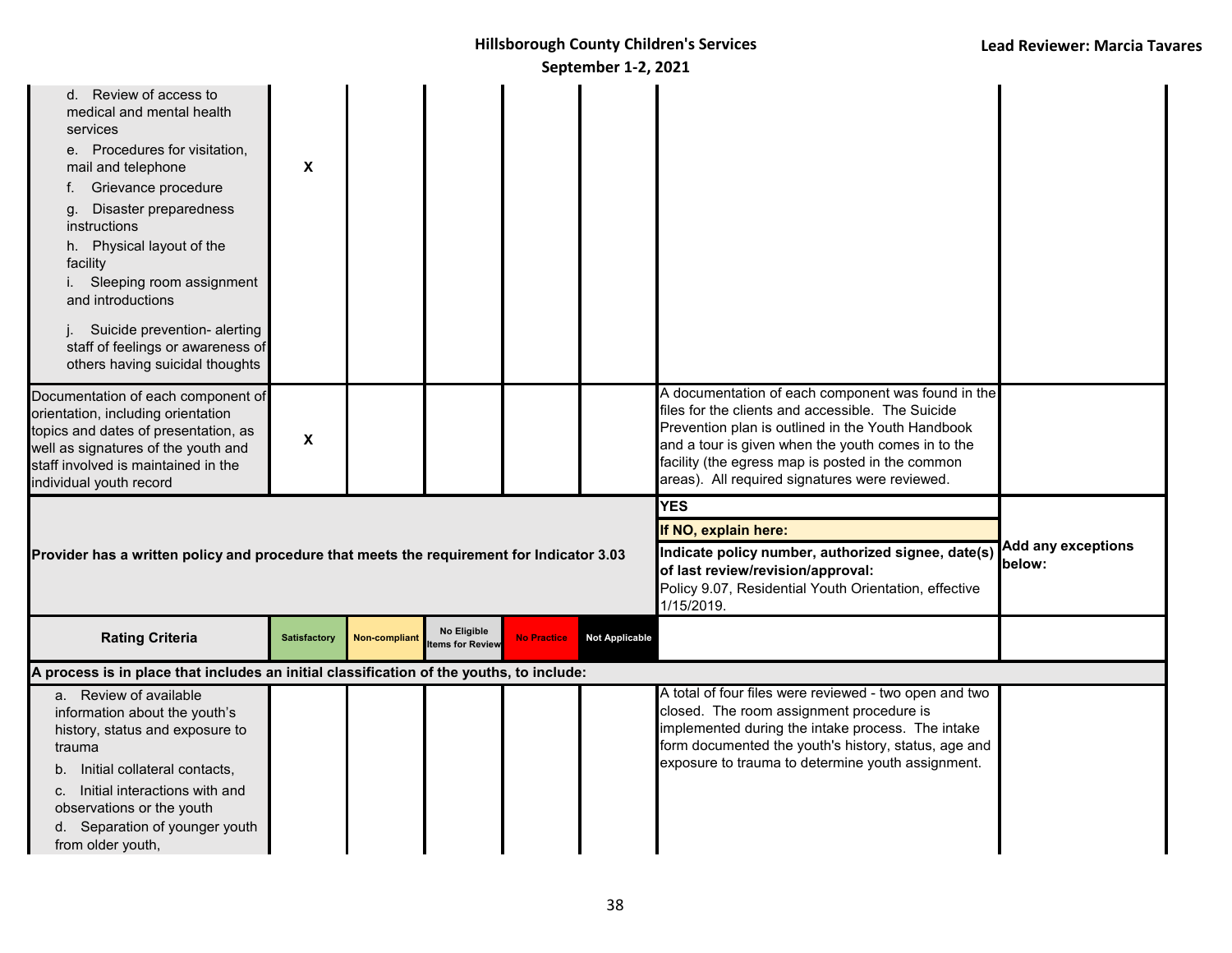| from non-violent youth<br>Identification of youth<br>susceptible to victimization<br>g. Presence of medical, mental<br>or physical disabilities<br>Suicide risk<br>h.<br>Sexual aggression and<br>predatory behavior<br>Sexual orientation gender<br>identity/ expression<br>k. Acute health symptoms<br>requiring quarantine or isolation | X                   |                      |                                |                    |                       |                                                                                                                                                                                                                                                                                                                                             |                           |
|--------------------------------------------------------------------------------------------------------------------------------------------------------------------------------------------------------------------------------------------------------------------------------------------------------------------------------------------|---------------------|----------------------|--------------------------------|--------------------|-----------------------|---------------------------------------------------------------------------------------------------------------------------------------------------------------------------------------------------------------------------------------------------------------------------------------------------------------------------------------------|---------------------------|
| An alert is immediately entered into<br>the program's alert system when a<br>youth is admitted with special needs<br>and risks such as risk of suicide,<br>mental health, substance abuse,<br>physical health or security risk factors                                                                                                     | X                   |                      |                                |                    |                       | Any alerts were documented in the file to identify if the<br>youth is admitted with a special needs and at risk of<br>suicide, mental health, substance abuse, physical<br>health, or security risk factors. For example, the staff<br>member noted on the file and indicated the need for<br>an individual room if there is a safety risk. |                           |
|                                                                                                                                                                                                                                                                                                                                            |                     |                      |                                |                    |                       | <b>YES</b>                                                                                                                                                                                                                                                                                                                                  |                           |
|                                                                                                                                                                                                                                                                                                                                            |                     |                      |                                |                    |                       |                                                                                                                                                                                                                                                                                                                                             |                           |
| Provider has a written policy and procedure that meets the requirement for Indicator 3.04                                                                                                                                                                                                                                                  |                     |                      |                                |                    |                       | If NO, explain here:<br>Indicate policy number, authorized signee, date(s) below:<br>of last review/revision/approval:<br>Policy 6.86, Logbooks, effective 7/1/2019.                                                                                                                                                                        | <b>Add any exceptions</b> |
| <b>Rating Criteria</b>                                                                                                                                                                                                                                                                                                                     | <b>Satisfactory</b> | <b>Non-compliant</b> | No Eligible<br>tems for Review | <b>No Practice</b> | <b>Not Applicable</b> |                                                                                                                                                                                                                                                                                                                                             |                           |
| Log book entries that could impact<br>the security and safety of the youth<br>and/or program are highlighted                                                                                                                                                                                                                               | X                   |                      |                                |                    |                       | The staff highlight logbook entries that could impact<br>security and safety to youth and/or program.                                                                                                                                                                                                                                       |                           |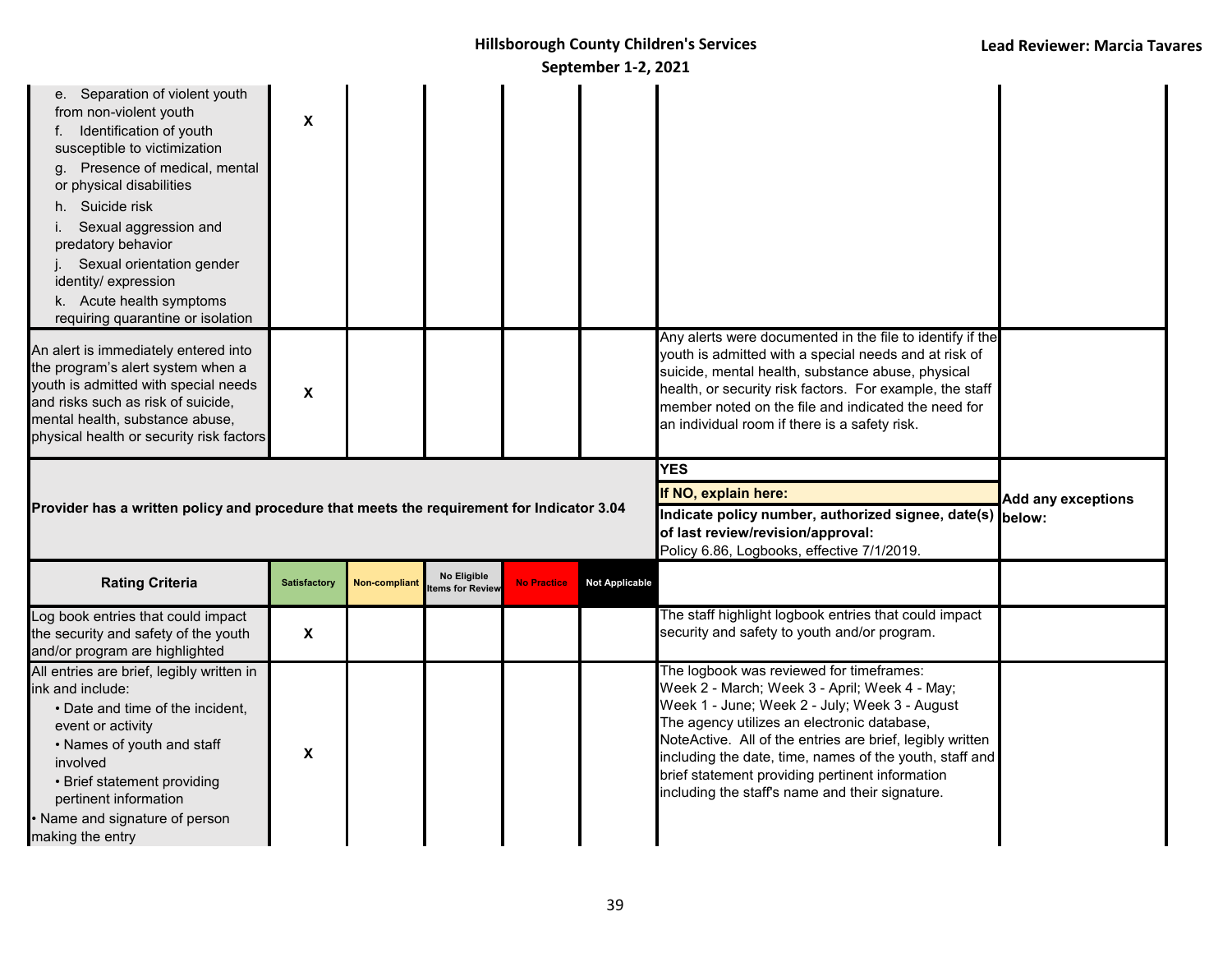| Recording errors are struck through<br>with a single line. The staff person<br>must initial and date the correction.<br>The use of whiteout and erasures is<br>prohibited.                                                                                               | X                   |                      |                                       |                                                                                                                                                           |                                     | The recording errors are struck through with a single<br>line. Whiteout or erasures were not observed.                                                                                              |                                                                                                                                                                      |
|--------------------------------------------------------------------------------------------------------------------------------------------------------------------------------------------------------------------------------------------------------------------------|---------------------|----------------------|---------------------------------------|-----------------------------------------------------------------------------------------------------------------------------------------------------------|-------------------------------------|-----------------------------------------------------------------------------------------------------------------------------------------------------------------------------------------------------|----------------------------------------------------------------------------------------------------------------------------------------------------------------------|
| The program director or designee<br>reviews the facility logbook(s) every<br>week and makes a note<br>chronologically in the logbook<br>indicating the dates reviewed and if<br>any correction, recommendations<br>and follow-up are required and<br>sign/date the entry | X                   |                      |                                       |                                                                                                                                                           |                                     | The RSC reviews the facility logbook every week and<br>notates the dates reviewed and provides any updates<br>or corrections/follow-ups.                                                            |                                                                                                                                                                      |
| All staff review the logbook of the<br>previous two shifts and makes an<br>entry signed and dated into the<br>logbook indicating the dates reviewed                                                                                                                      |                     | X                    |                                       |                                                                                                                                                           |                                     | Staff did not consistently review the logbook to the<br>previous two shifts, as outlined in the policy.                                                                                             | Exception:<br>Direct care staff not<br>clearly notating review of<br>previous two shifts (at<br>minimum) with evidence<br>of date and signature at<br>time of entry. |
| At the beginning of their shift,<br>oncoming supervisor and shelter<br>counselor reviews the logbook of all<br>shifts since their last log entry and<br>makes a signed and dated entry and<br>into log book indicating the dates<br>reviewed.                            | X                   |                      |                                       |                                                                                                                                                           |                                     | The oncoming supervisor and shelter counselor<br>reviews the logbook of all shifts since their last log<br>entry and makes a signed and dated entry into log<br>book indicating the dates reviewed. |                                                                                                                                                                      |
| Logbook entries include:                                                                                                                                                                                                                                                 |                     |                      |                                       |                                                                                                                                                           |                                     | The supervision and resident counts are included as<br>well as visitation and home visits.                                                                                                          |                                                                                                                                                                      |
| a. Supervision and resident counts<br>b. Visitation and home visits                                                                                                                                                                                                      | X                   |                      |                                       |                                                                                                                                                           |                                     |                                                                                                                                                                                                     |                                                                                                                                                                      |
|                                                                                                                                                                                                                                                                          |                     |                      |                                       |                                                                                                                                                           |                                     | <b>YES</b>                                                                                                                                                                                          |                                                                                                                                                                      |
|                                                                                                                                                                                                                                                                          |                     |                      |                                       |                                                                                                                                                           |                                     | If NO, explain here:                                                                                                                                                                                |                                                                                                                                                                      |
| Provider has a written policy and procedure that meets the requirement for Indicator 3.05                                                                                                                                                                                |                     |                      |                                       | Indicate policy number, authorized signee, date(s)<br>of last review/revision/approval:<br>Policy 4.02, Behavior Management System, effective<br>3/30/20. | <b>Add any exceptions</b><br>below: |                                                                                                                                                                                                     |                                                                                                                                                                      |
| <b>Rating Criteria</b>                                                                                                                                                                                                                                                   | <b>Satisfactory</b> | <b>Non-compliant</b> | <b>No Eligible</b><br>tems for Review | <b>No Practice</b>                                                                                                                                        | <b>Not Applicable</b>               |                                                                                                                                                                                                     |                                                                                                                                                                      |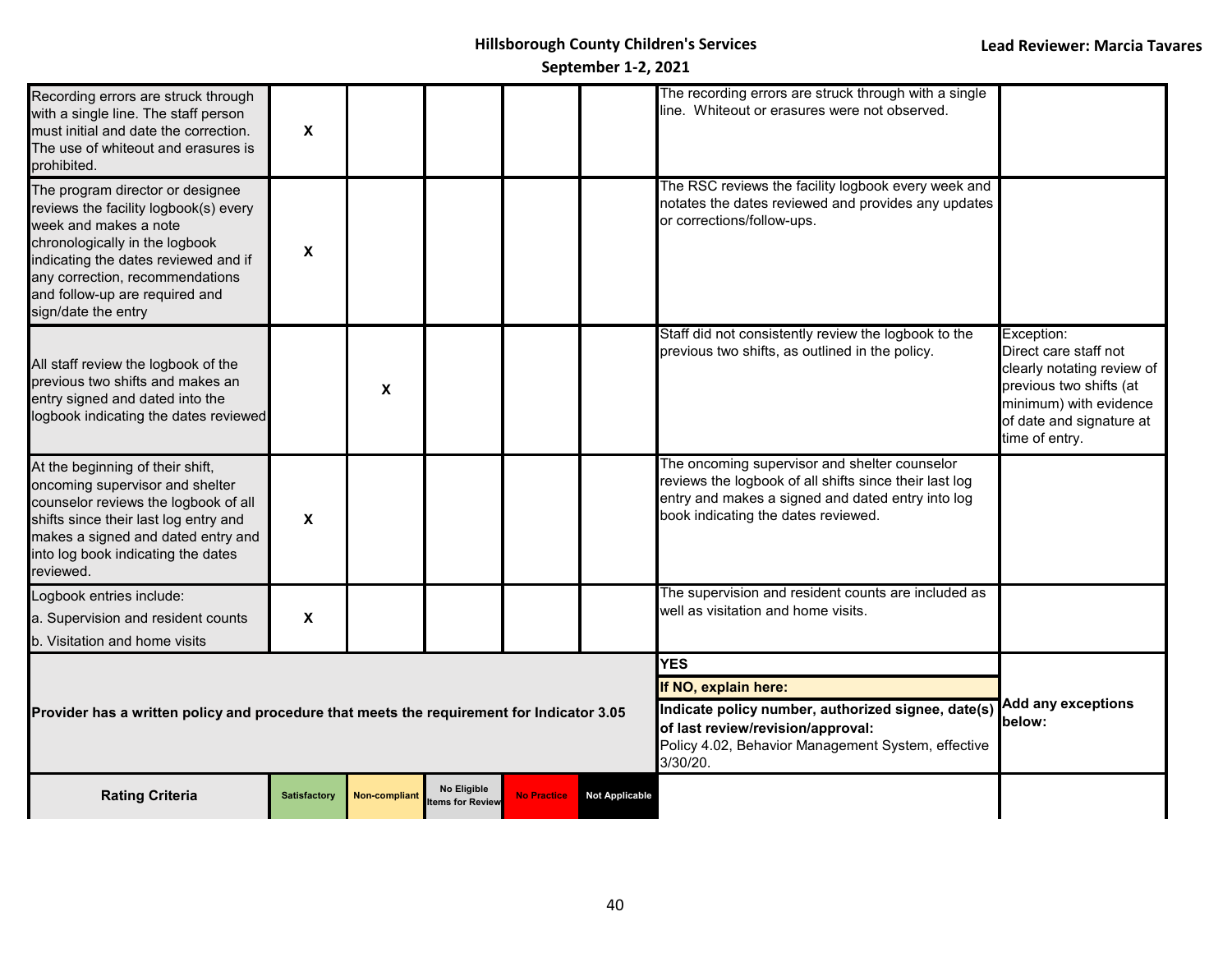| The program has a detailed written                                |                           |  | The agency currently utilizes a point-system that is    |  |
|-------------------------------------------------------------------|---------------------------|--|---------------------------------------------------------|--|
| description of the BMS, and it is                                 | $\boldsymbol{\mathsf{X}}$ |  | explained during program orientation and outlined in    |  |
| explained during program orientation                              |                           |  | the client handbook.                                    |  |
| <b>Behavior Management Strategies</b>                             |                           |  | As outlined in their policy, the BMS utilizes a variety |  |
| <b>MUST include:</b>                                              |                           |  | of incentives to encourage positive behavior and        |  |
| a. Supervisors are trained BMS                                    |                           |  | implement appropriate consequences. Appropriate         |  |
| is designed to teach youth new                                    |                           |  | counseling, verbal interventions, and de-escalation     |  |
| behaviors and help youth                                          |                           |  | techniques are utilized prior to any physical           |  |
| understand the natural                                            |                           |  | interventions.                                          |  |
| consequences for their actions                                    |                           |  |                                                         |  |
| b. Behavioral interventions are                                   |                           |  |                                                         |  |
| applied immediately, with                                         |                           |  |                                                         |  |
| certainty, and reflect the severity                               |                           |  |                                                         |  |
| of the behavior                                                   |                           |  |                                                         |  |
| c. BMS uses a wide variety of                                     |                           |  |                                                         |  |
| awards/incentives to encourage                                    |                           |  |                                                         |  |
| participation and completion of                                   |                           |  |                                                         |  |
| the program                                                       |                           |  |                                                         |  |
| d. Appropriate consequences                                       |                           |  |                                                         |  |
| and sanctions are used by the                                     |                           |  |                                                         |  |
| program and consequences for<br>behavior are logical and designed |                           |  |                                                         |  |
| to promote skill-building for the                                 |                           |  |                                                         |  |
| youth                                                             | X                         |  |                                                         |  |
| e. Counseling, verbal                                             |                           |  |                                                         |  |
| intervention and de-escalation                                    |                           |  |                                                         |  |
| techniques are used prior to                                      |                           |  |                                                         |  |
| physical intervention (Only                                       |                           |  |                                                         |  |
| techniques approved by the                                        |                           |  |                                                         |  |
| Florida Network and DJJ are                                       |                           |  |                                                         |  |
| used if physical intervention is                                  |                           |  |                                                         |  |
| required)                                                         |                           |  |                                                         |  |
| Only staff discipline youth.<br>f.                                |                           |  |                                                         |  |
| Group discipline is not imposed                                   |                           |  |                                                         |  |
| Room restriction is not used<br>a.                                |                           |  |                                                         |  |
| as part of the system or for youth<br>who are physically and/or   |                           |  |                                                         |  |
| emotionally out of control                                        |                           |  |                                                         |  |
|                                                                   |                           |  |                                                         |  |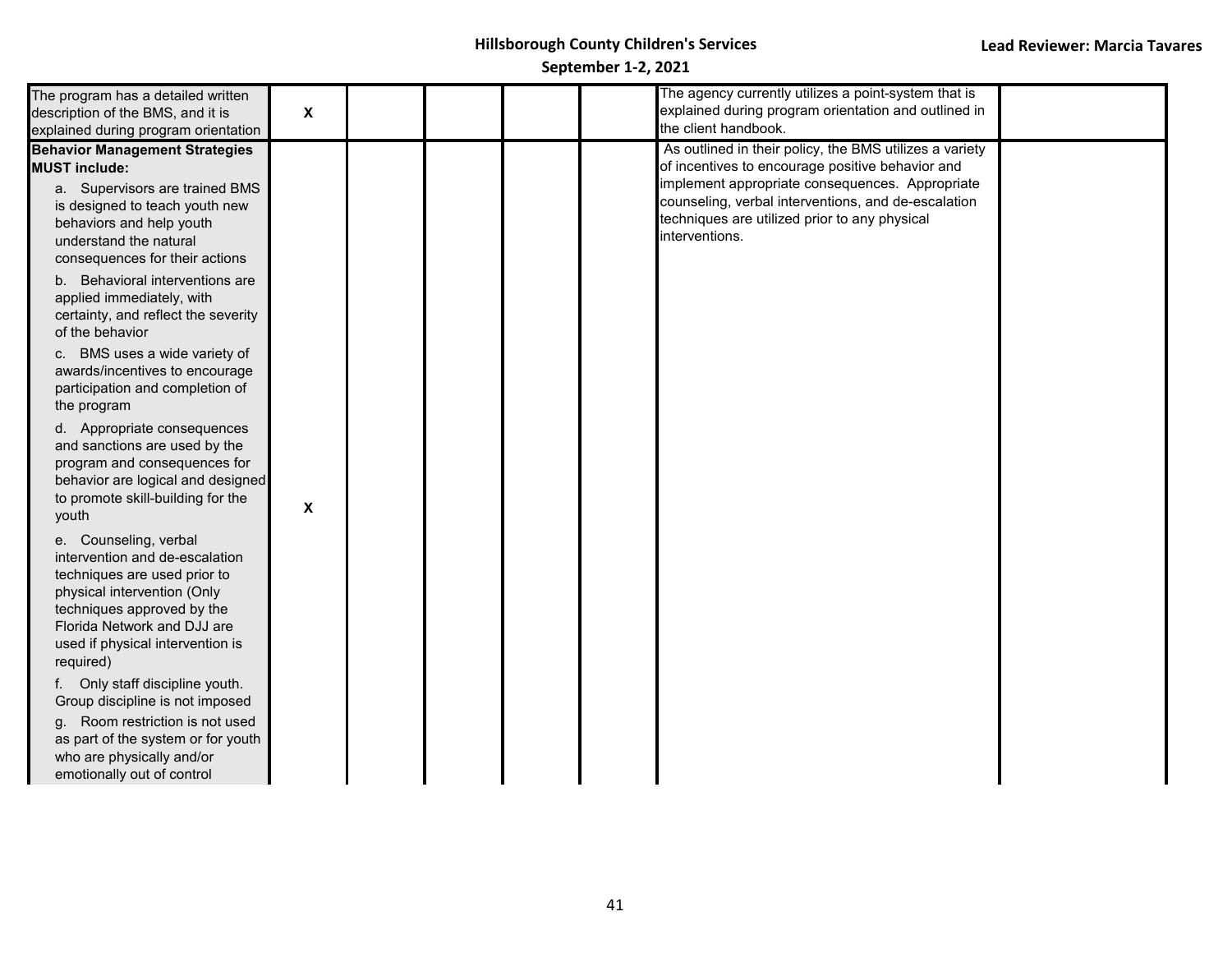| h. Youth should never be<br>denied basic rights such as<br>meals, clothing, sleep, services,<br>exercise, or correspondence<br>privileges                                                                                             |                     |                           |                                |                    |                       |                                                                                                                                                                                                                                   |                                                                                                                         |
|---------------------------------------------------------------------------------------------------------------------------------------------------------------------------------------------------------------------------------------|---------------------|---------------------------|--------------------------------|--------------------|-----------------------|-----------------------------------------------------------------------------------------------------------------------------------------------------------------------------------------------------------------------------------|-------------------------------------------------------------------------------------------------------------------------|
| Program's Use of the BMS                                                                                                                                                                                                              |                     |                           |                                |                    |                       |                                                                                                                                                                                                                                   |                                                                                                                         |
| All staff are trained in the theory and<br>practice of administering BMS<br>rewards and consequences                                                                                                                                  | X                   |                           |                                |                    |                       | The staff has received training in the theory and<br>practice of administering BMS rewards and<br>consequences as confirmed by the Operations<br>Manager.                                                                         |                                                                                                                         |
| There is a protocol for providing<br>feedback and evaluation of staff<br>regarding their use of BMS rewards<br>and consequences                                                                                                       | $\pmb{\mathsf{X}}$  |                           |                                |                    |                       | Per the Operations Manager, the youth feedback<br>includes the grievance box and continual staff<br>discussion and meetings regarding the BMS system.                                                                             |                                                                                                                         |
| Supervisors are trained to monitor the<br>use of rewards and consequences by<br>their staff                                                                                                                                           |                     | $\boldsymbol{\mathsf{x}}$ |                                |                    |                       | There are three supervisors who oversee the cottages<br>for the youth. The agency was able to provide proof<br>of BMS training for one of the three supervisors.                                                                  | <b>Exception:</b><br>The program was unable<br>to provide proof of BMS<br>training for two of the<br>three supervisors. |
|                                                                                                                                                                                                                                       |                     |                           |                                |                    |                       | <b>YES</b>                                                                                                                                                                                                                        |                                                                                                                         |
|                                                                                                                                                                                                                                       |                     |                           |                                |                    |                       | If NO, explain here:                                                                                                                                                                                                              |                                                                                                                         |
| Provider has a written policy and procedure that meets the requirement for Indicator 3.06                                                                                                                                             |                     |                           |                                |                    |                       | Indicate policy number, authorized signee, date(s)<br>of last review/revision/approval:<br>Policy 6.13, Staffing and Client Supervision, effective<br>7/1/2019.                                                                   | <b>Add any exceptions</b><br>below:                                                                                     |
| <b>Rating Criteria</b>                                                                                                                                                                                                                | <b>Satisfactory</b> | Non-compliant             | No Eligible<br>tems for Review | <b>No Practice</b> | <b>Not Applicable</b> |                                                                                                                                                                                                                                   |                                                                                                                         |
| The program maintains minimum<br>staffing ratios as required by Florida<br>Administrative Code and contract.<br>• 1 staff to 6 youth during awake<br>hours and community activities<br>1 staff to 12 youth during the sleep<br>period | X                   |                           |                                |                    |                       | Reviewed random staff schedules and cross-<br>referenced to NoteActive Logbook. A review of staff<br>schedules and logbook entries documented the<br>required staffing ratios were met for the awake hours<br>and sleeping hours. |                                                                                                                         |
|                                                                                                                                                                                                                                       |                     |                           |                                |                    |                       |                                                                                                                                                                                                                                   |                                                                                                                         |
| All shifts must always provide a<br>minimum of two staff present                                                                                                                                                                      | X                   |                           |                                |                    |                       | All shifts provided a minimum of two staff present.<br>Only staff that are background screened and properly                                                                                                                       |                                                                                                                         |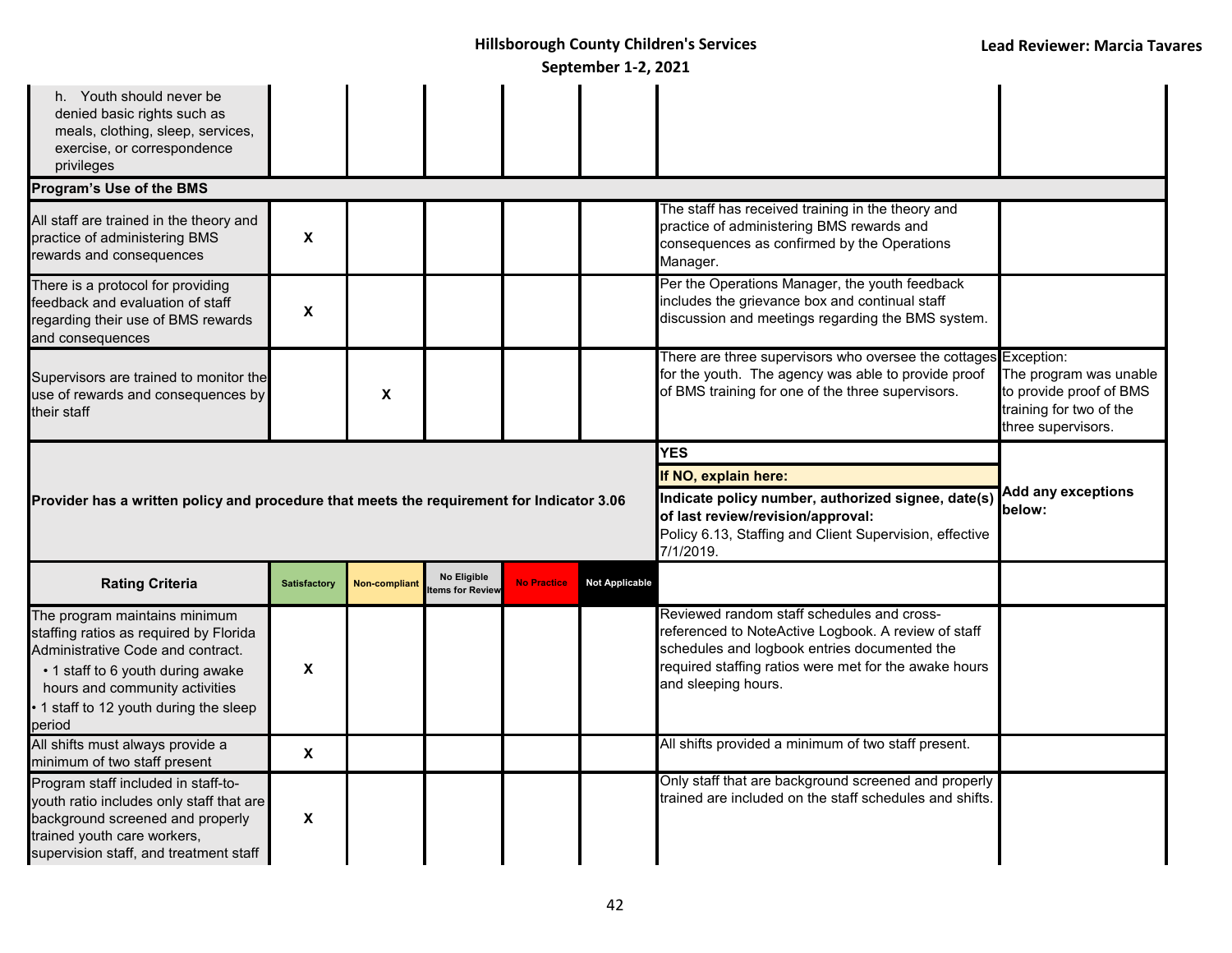| The staff schedule is provided to staff<br>or posted in a place visible to staff                                                                                                              | X                   |                      |                                |                    |                       | Per the Operations Manager, the staff schedule is<br>visibly posted in the cottages in the shelter office.                                                                                                                                                                                                                                                                                                                                                                                                                     |                                     |
|-----------------------------------------------------------------------------------------------------------------------------------------------------------------------------------------------|---------------------|----------------------|--------------------------------|--------------------|-----------------------|--------------------------------------------------------------------------------------------------------------------------------------------------------------------------------------------------------------------------------------------------------------------------------------------------------------------------------------------------------------------------------------------------------------------------------------------------------------------------------------------------------------------------------|-------------------------------------|
| There is a holdover or overtime<br>rotation roster which includes the<br>telephone numbers of staff who may<br>be accessed when additional<br>coverage is needed                              | X                   |                      |                                |                    |                       | There is a holdover/overtime rotation and a staff<br>telephone book that can be accessed when additional<br>coverage is needed - located in shelter office in<br>cottages.                                                                                                                                                                                                                                                                                                                                                     |                                     |
| Staff observe youth at least every 15<br>minutes while they are in their<br>sleeping room, either during the<br>sleep period or at other times, such<br>as during illness or room restriction | X                   |                      |                                |                    |                       | The agency's policy is to conduct bed checks every<br>10 minutes. A random sample of times for the<br>following video surveillance bed checks were<br>conducted on dates 6/11/21, 6/14/21, 6/19/21, &<br>6/27/21. Staff adhered to the QI indicator's<br>requirement of observing youth at least every 15<br>minutes while in their sleeping room during their<br>sleeping period.<br>Physical layout of sleeping arrangements: Due to<br>COVID-19 restrictions, the youth census has been<br>reduced to ensure client safety. |                                     |
|                                                                                                                                                                                               |                     |                      |                                |                    |                       | <b>YES</b>                                                                                                                                                                                                                                                                                                                                                                                                                                                                                                                     |                                     |
|                                                                                                                                                                                               |                     |                      |                                |                    |                       | If NO, explain here:<br>Indicate policy number, authorized signee, date(s)<br>of last review/revision/approval:<br>Policy 5.18, Video Camera Surveillance System,<br>effective 7/1/2019.                                                                                                                                                                                                                                                                                                                                       | <b>Add any exceptions</b><br>below: |
| Provider has a written policy and procedure that meets the requirement for Indicator 3.07<br><b>Rating Criteria</b>                                                                           | <b>Satisfactory</b> | <b>Non-compliant</b> | No Eligible<br>tems for Review | <b>No Practice</b> | <b>Not Applicable</b> |                                                                                                                                                                                                                                                                                                                                                                                                                                                                                                                                |                                     |
| <b>Surveillance System</b><br>The agency, at a minimum, shall                                                                                                                                 |                     |                      |                                |                    |                       | The property has a comprehensive camera system                                                                                                                                                                                                                                                                                                                                                                                                                                                                                 |                                     |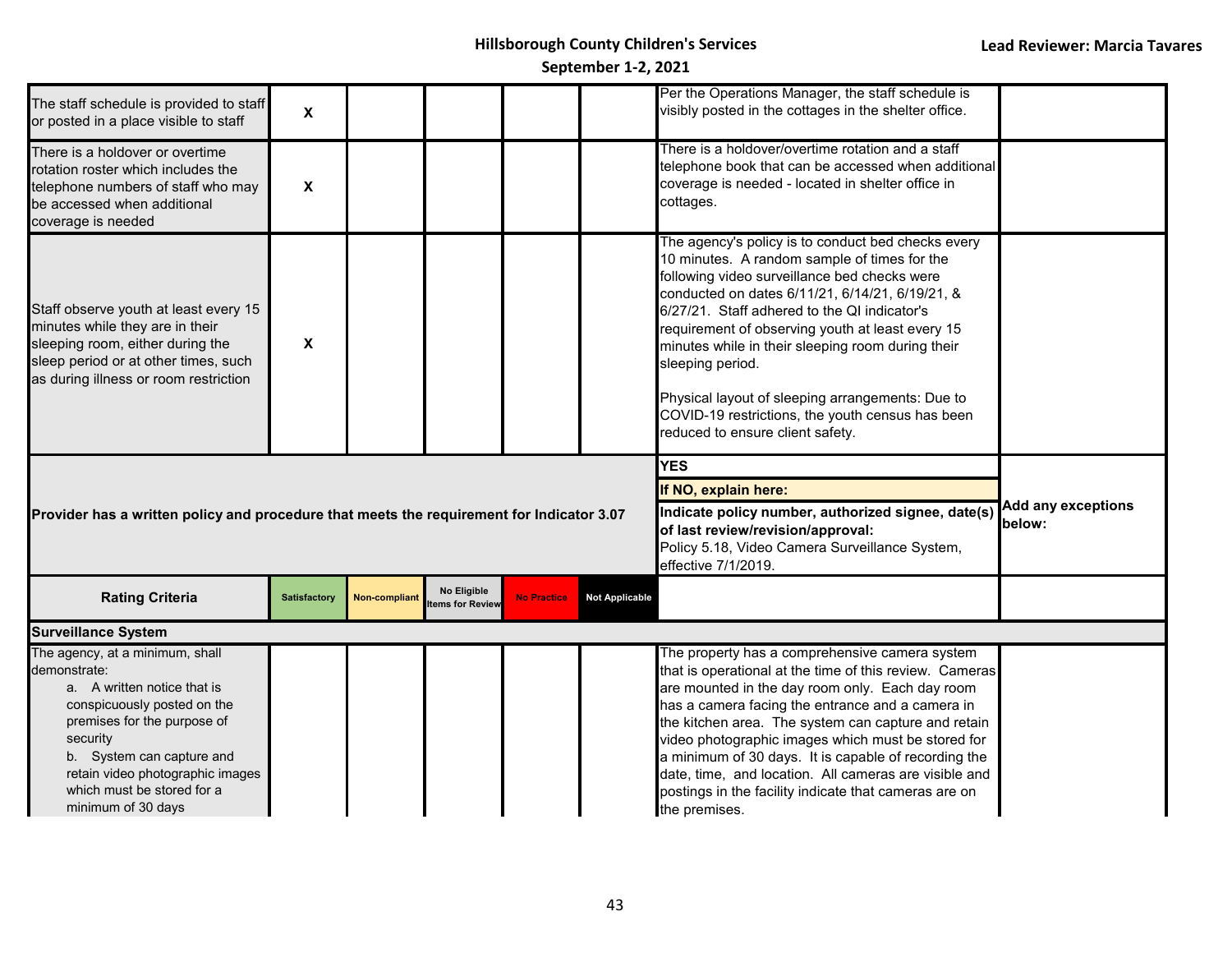| c. System can record date, time,<br>and location; maintain resolution<br>that enables facial recognition<br>d. Back-up capabilities consist<br>of cameras' ability to operate<br>during a power outage<br>e. Have cameras placed in<br>interior and exterior general<br>locations of the shelter where<br>youth and staff congregate and<br>where visitors enter and exit.<br>Cameras are never placed in<br>bathrooms or sleeping quarters.<br>f. All cameras are visible | X            |  |  |                                                                                                                                                                                                                                                                                                                                                                                                                                                           |  |
|----------------------------------------------------------------------------------------------------------------------------------------------------------------------------------------------------------------------------------------------------------------------------------------------------------------------------------------------------------------------------------------------------------------------------------------------------------------------------|--------------|--|--|-----------------------------------------------------------------------------------------------------------------------------------------------------------------------------------------------------------------------------------------------------------------------------------------------------------------------------------------------------------------------------------------------------------------------------------------------------------|--|
| A list of designated personnel who can<br>access the video surveillance system is<br>maintained (includes off-site capability<br>per personnel)?                                                                                                                                                                                                                                                                                                                           | X            |  |  | The Operations Manager provided a list of 7<br>designated personnel who can access the video<br>surveillance system.                                                                                                                                                                                                                                                                                                                                      |  |
| Supervisory review of video is<br>conducted a minimum of once every 14<br>days and timeframes reviewed are<br>noted in the logbook.<br>The reviews assess the activities of the<br>facility and include a review of random<br>sample of overnight shifts                                                                                                                                                                                                                   | X            |  |  | The supervisory review of the video is conducted a<br>minimum of once every 14 days and noted in the<br>logbook. The previous reviews document that the<br>camera system has been down as it is able to<br>continue to record but not viewed. The agency is<br>working with their outside provider to complete the<br>repair. Reviewer observed video supervisor log from<br>June 2021 - July 2021 which reflected documentation<br>of camera being down. |  |
| Grant the requesting of video recordings<br>to yield a result within 24-72 hours from<br>program quality improvement visits and<br>when an investigation is pursued after<br>an allegation of an incident                                                                                                                                                                                                                                                                  | $\mathsf{x}$ |  |  | The agency grants the request of video recordings to<br>yield a result within 24-72 hours from program quality<br>improvement visits and when an invesigation is<br>pursued after an allegation of an incident.                                                                                                                                                                                                                                           |  |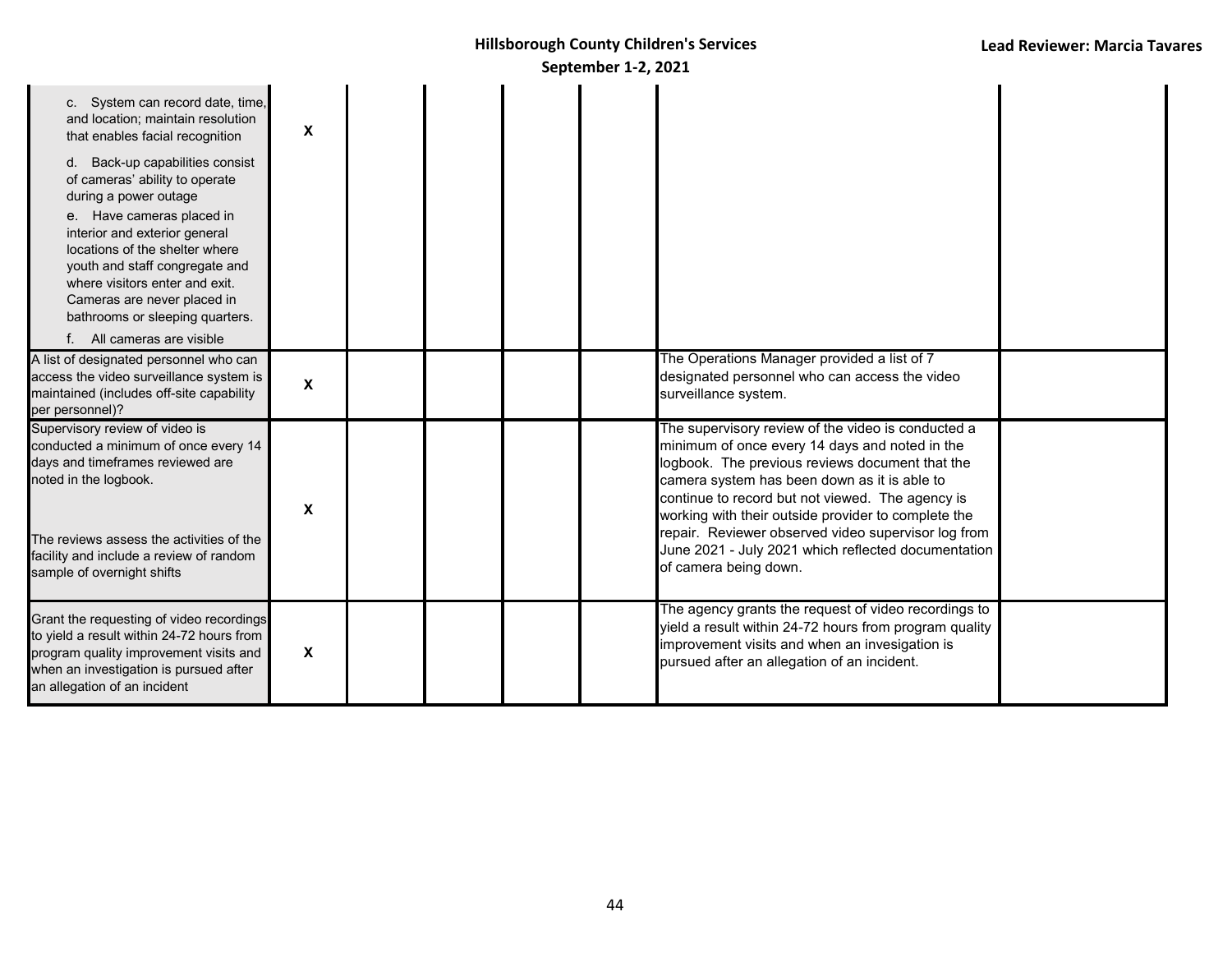| Camera service order/requests will be<br>made within 24 hours of discovery of<br>camera malfunctioning or being<br>inoperable. All efforts made to obtain<br>repairs are documented and maintained                                                                                                                                                                                                       | X                   |                      |                                |                    |                       | Staff confirmed that camera service orders are made<br>within 24 hours of discovery of camera malfunctioning<br>or being inoperable. During the QI Review the<br>Department Director advised recordings requested<br>during the month of August were not available as the<br>Network Video Recorder for the video surveillance<br>system has been down since July and the county has<br>a third party vendor who has made a few attempts to<br>repair the system. All efforts made to obtain repairs<br>are documented and maintained. Email<br>communication was provided demonstrating work<br>orders, attempted repairs, request for new equipment,<br>and approval of final purchase order to acquire and<br>install new system. It is anticipated the new system<br>will be installed by the end of September 2021.                |                           |
|----------------------------------------------------------------------------------------------------------------------------------------------------------------------------------------------------------------------------------------------------------------------------------------------------------------------------------------------------------------------------------------------------------|---------------------|----------------------|--------------------------------|--------------------|-----------------------|-----------------------------------------------------------------------------------------------------------------------------------------------------------------------------------------------------------------------------------------------------------------------------------------------------------------------------------------------------------------------------------------------------------------------------------------------------------------------------------------------------------------------------------------------------------------------------------------------------------------------------------------------------------------------------------------------------------------------------------------------------------------------------------------------------------------------------------------|---------------------------|
|                                                                                                                                                                                                                                                                                                                                                                                                          |                     |                      |                                |                    |                       | <b>YES</b>                                                                                                                                                                                                                                                                                                                                                                                                                                                                                                                                                                                                                                                                                                                                                                                                                              |                           |
|                                                                                                                                                                                                                                                                                                                                                                                                          |                     |                      |                                |                    |                       | If NO, explain here:                                                                                                                                                                                                                                                                                                                                                                                                                                                                                                                                                                                                                                                                                                                                                                                                                    | <b>Add any exceptions</b> |
| Provider has a written policy and procedure that meets the requirement for Indicator 4.01                                                                                                                                                                                                                                                                                                                |                     |                      |                                |                    |                       | Indicate policy number, authorized signee, date(s)<br>of last review/revision/approval:<br>Policy 7.13 - Residential Health Screenings, effective<br>6/1/2019                                                                                                                                                                                                                                                                                                                                                                                                                                                                                                                                                                                                                                                                           | below:                    |
| <b>Rating Criteria</b>                                                                                                                                                                                                                                                                                                                                                                                   | <b>Satisfactory</b> | <b>Non-compliant</b> | No Eligible<br>tems for Review | <b>No Practice</b> | <b>Not Applicable</b> |                                                                                                                                                                                                                                                                                                                                                                                                                                                                                                                                                                                                                                                                                                                                                                                                                                         |                           |
| <b>Preliminary Healthcare Screening</b>                                                                                                                                                                                                                                                                                                                                                                  |                     |                      |                                |                    |                       |                                                                                                                                                                                                                                                                                                                                                                                                                                                                                                                                                                                                                                                                                                                                                                                                                                         |                           |
| <b>Screening includes:</b><br>a. Current medications<br>b. Existing (acute and chronic)<br>medical conditions<br>c. Allergies<br>Recent injuries or illnesses<br>d.<br>Presence of pain or other<br>е.<br>physical distress<br>Observation for evidence of<br>illness, injury, physical distress,<br>difficulty moving, etc.<br>Observation for presence of<br>scars, tattoos, or other skin<br>markings | X                   |                      |                                |                    |                       | All five youth records contained a preliminary health<br>screening completed at the time of the youth's<br>admission to the shelter. The preliminary screening is<br>documented on the Florida Network of Youth and<br>Family Services CINS/FINS Intake Form. All five<br>screenings were completed by non-health care staff.<br>Four of the five Intake forms were signed by the nurse<br>on the last page of the intake form indicating the<br>screening was reviewed. The intake screening for one<br>youth was not signed by the nurse. All five youth had<br>a nursing assessment completed. The nursing<br>assessment addressed the youth's current<br>medications, existing medical conditions, allergies,<br>recent injuries or illnesses, presence of pain or other<br>physical distress, observation for evidence of illness, |                           |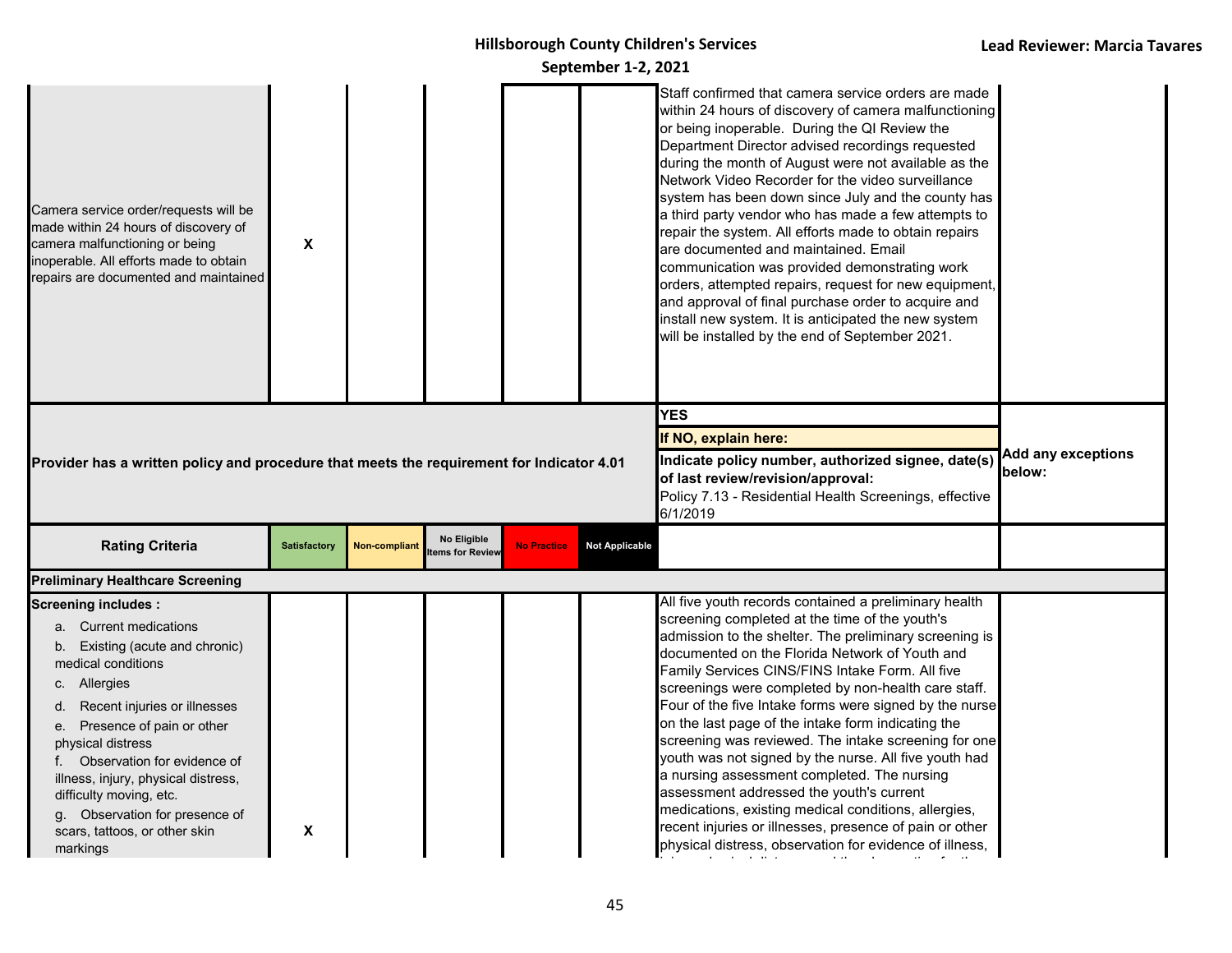#### **September 1-2, 2021** Ĩ

| h. Acute health symptoms<br>requiring quarantine or isolation                                                                                                                                                         |                           |               |                                       |                    |                                                                                                                  | injury, physical distress, and the observation for the<br>presence of scars, tattoos, or other skin markings.<br>There was no where on the assessment to document<br>acute health symptoms requiring quarantine or<br>isolation. An interview with the nurse indicated if the<br>youth required quarantine or isolation, it would be<br>documented on the intake form. The nurse explained<br>at the current time, all youth receive a COVID<br>screening at time of admission and are kept isolated<br>until the tests results are received. |                           |
|-----------------------------------------------------------------------------------------------------------------------------------------------------------------------------------------------------------------------|---------------------------|---------------|---------------------------------------|--------------------|------------------------------------------------------------------------------------------------------------------|-----------------------------------------------------------------------------------------------------------------------------------------------------------------------------------------------------------------------------------------------------------------------------------------------------------------------------------------------------------------------------------------------------------------------------------------------------------------------------------------------------------------------------------------------|---------------------------|
| <b>Referral and Follow-up</b>                                                                                                                                                                                         |                           |               |                                       |                    |                                                                                                                  |                                                                                                                                                                                                                                                                                                                                                                                                                                                                                                                                               |                           |
| Youth with chronic medical conditions<br>have a referral to ensure medical care<br>(e.g. diabetes, pregnancy, seizure<br>disorder, cardiac disorders, asthma,<br>tuberculosis, hemophilia, head injuries,<br>$etc.$ ) | X                         |               |                                       |                    |                                                                                                                  | None of the youth records randomly selected required<br>medical referrals or follow-up medical care while at<br>the shelter. Two additional records were reviewed.<br>Both youth were identified as needing a dental exam.<br>The second youth was also identified as needing a<br>physical exam.                                                                                                                                                                                                                                             |                           |
| When needed, the parent is involved<br>with the coordination and scheduling of<br>follow-up medical appointments                                                                                                      | $\boldsymbol{\mathsf{X}}$ |               |                                       |                    |                                                                                                                  | The two additional records reviewed provided<br>documentation to support the nurse followed-up with<br>the youth's parent to coordinate the needed services.                                                                                                                                                                                                                                                                                                                                                                                  |                           |
| All medical referrals are documented on<br>a daily log.                                                                                                                                                               | $\boldsymbol{\mathsf{X}}$ |               |                                       |                    |                                                                                                                  | Two additional records reviewed supported the nurse<br>documented the referrals made to the parent.                                                                                                                                                                                                                                                                                                                                                                                                                                           |                           |
| The program has a thorough referral<br>process and a mechanism for<br>necessary follow-up medical care as<br>required and/or needed                                                                                   | $\pmb{\chi}$              |               |                                       |                    |                                                                                                                  | The program has a nurse responsible for referral and<br>follow up of medical care for youth. The youth who<br>required the dental exam and the physical exam were<br>released from the shelter prior to the parent being<br>able to make the appointments.                                                                                                                                                                                                                                                                                    |                           |
|                                                                                                                                                                                                                       |                           |               |                                       |                    |                                                                                                                  | <b>YES</b>                                                                                                                                                                                                                                                                                                                                                                                                                                                                                                                                    |                           |
|                                                                                                                                                                                                                       |                           |               |                                       |                    |                                                                                                                  | If NO, explain here:<br>Indicate policy number, authorized signee, date(s)                                                                                                                                                                                                                                                                                                                                                                                                                                                                    | <b>Add any exceptions</b> |
| Provider has a written policy and procedure that meets the requirement for Indicator 4.02                                                                                                                             |                           |               |                                       |                    | of last review/revision/approval:<br>Policy 4.19 - Suicide Prevention and Intervention -<br>effective 1/15/2020. | below:                                                                                                                                                                                                                                                                                                                                                                                                                                                                                                                                        |                           |
| <b>Rating Criteria</b>                                                                                                                                                                                                | <b>Satisfactory</b>       | Non-compliant | <b>No Eligible</b><br>tems for Review | <b>No Practice</b> | <b>Not Applicable</b>                                                                                            |                                                                                                                                                                                                                                                                                                                                                                                                                                                                                                                                               |                           |
| <b>Suicide Risk Screening and Approval</b>                                                                                                                                                                            |                           |               |                                       |                    |                                                                                                                  |                                                                                                                                                                                                                                                                                                                                                                                                                                                                                                                                               |                           |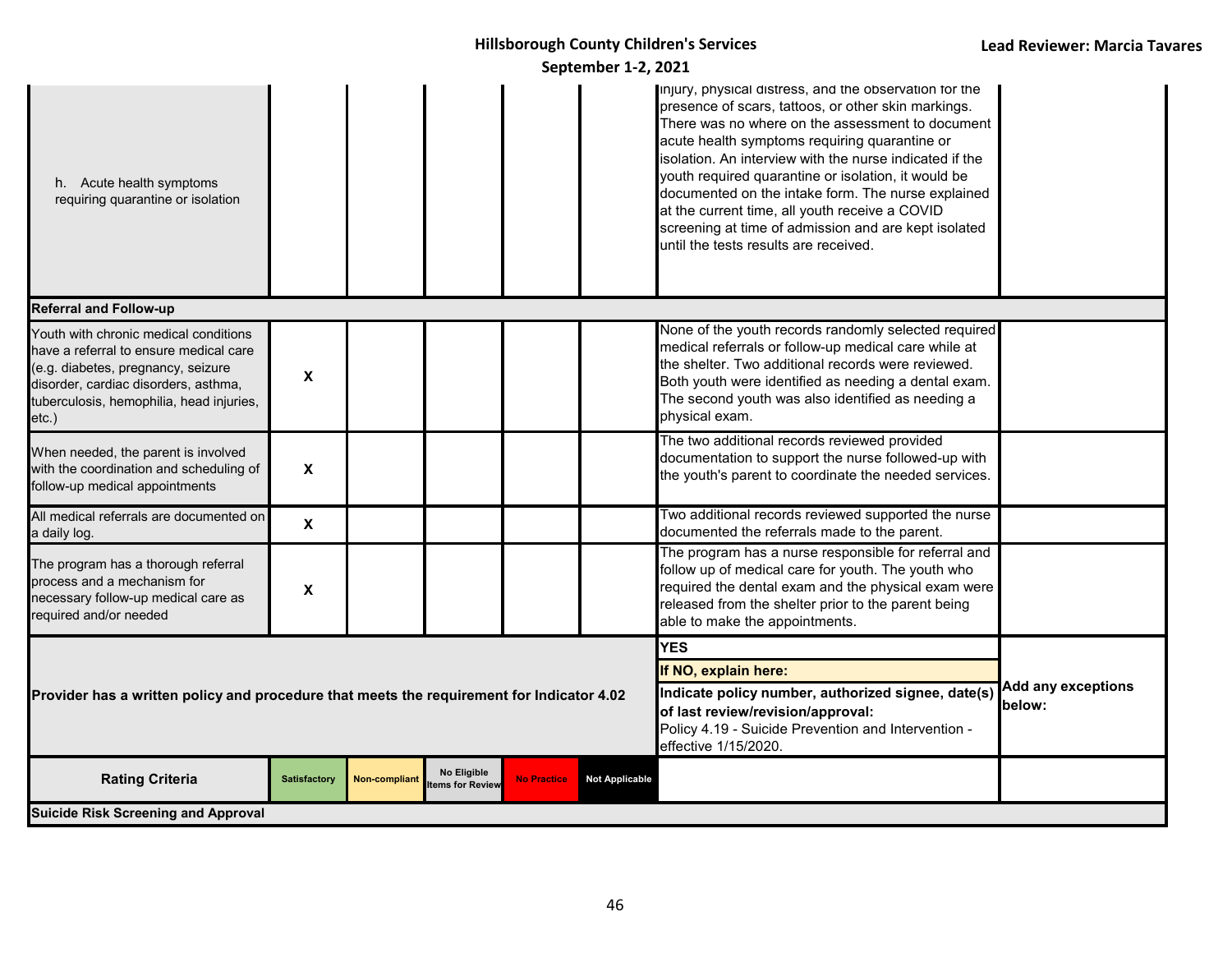| Suicide risk screening occurred during<br>the initial intake and screening process.<br>Suicide screening results reviewed and<br>signed by the supervisor and<br>documented in the youth's case file.                                                        | $\boldsymbol{\mathsf{X}}$ |  | Four out of four youth records contained a completed<br>suicide risk screening completed during the intial<br>screening process.                                                                                                                                                                                                                                                                                                                                                                                                                                                                                                                                                |  |
|--------------------------------------------------------------------------------------------------------------------------------------------------------------------------------------------------------------------------------------------------------------|---------------------------|--|---------------------------------------------------------------------------------------------------------------------------------------------------------------------------------------------------------------------------------------------------------------------------------------------------------------------------------------------------------------------------------------------------------------------------------------------------------------------------------------------------------------------------------------------------------------------------------------------------------------------------------------------------------------------------------|--|
| The program's suicide risk assessment<br>has been approved by the Florida<br><b>Network of Youth and Family Services</b>                                                                                                                                     | $\boldsymbol{\mathsf{X}}$ |  | HCCS uses the Assessment of Suicide, Homicide,<br>Assault Risk tool effective July 2012 that was<br>approved by the Florida Network. It does not appear<br>any revisions have been made to the suicide risk<br>assessment.                                                                                                                                                                                                                                                                                                                                                                                                                                                      |  |
| <b>Supervision of Youth with Suicide Risk</b>                                                                                                                                                                                                                |                           |  |                                                                                                                                                                                                                                                                                                                                                                                                                                                                                                                                                                                                                                                                                 |  |
| Youth are placed on the appropriate<br>level of supervision based on the results<br>of the suicide risk assessment.                                                                                                                                          | X                         |  | All four youth records contained documentation to<br>support youth were observed during the intake<br>process as evidenced by the completed Staff<br>Observation Post Admission Form. One youth was<br>placed on constant sight and sound based on suicide<br>screening results. The observation log supports staff<br>documented observations made about the youth at<br>least every ten minutes. After the first Assessment of<br>Suicide risk was completed, the youth was placed on<br>Elevated supervision and visual checks were<br>completed hourly as required. A second Assessment<br>of Suicide risk was completed to move the youth back<br>to standard supervision. |  |
| Staff person assigned to monitor youth<br>documented youth's behavior at 30<br>minute or less intervals                                                                                                                                                      | X                         |  | One youth was placed on constant sight and sound<br>based on suicide screening results. The observation<br>log supports staff documented observations made<br>about the youth at least every ten minutes.                                                                                                                                                                                                                                                                                                                                                                                                                                                                       |  |
| Supervision level was not<br>changed/reduced until a licensed<br>professional or a non-licensed mental<br>nealth professional under the<br>supervision of a licensed professional<br>completed a further assessment OR<br>Baker Act by local law enforcement | X                         |  | The suicide risk assessments were completed by a<br>non-licensed clinical staff who documented speaking<br>with a LCSW at the time the assessments were<br>completed. The LCSW signed the assessments within<br>seven days. Supervision level is not changed until<br>further assessment is completed.                                                                                                                                                                                                                                                                                                                                                                          |  |
|                                                                                                                                                                                                                                                              |                           |  | <b>YES</b>                                                                                                                                                                                                                                                                                                                                                                                                                                                                                                                                                                                                                                                                      |  |
|                                                                                                                                                                                                                                                              |                           |  | If NO, explain here:                                                                                                                                                                                                                                                                                                                                                                                                                                                                                                                                                                                                                                                            |  |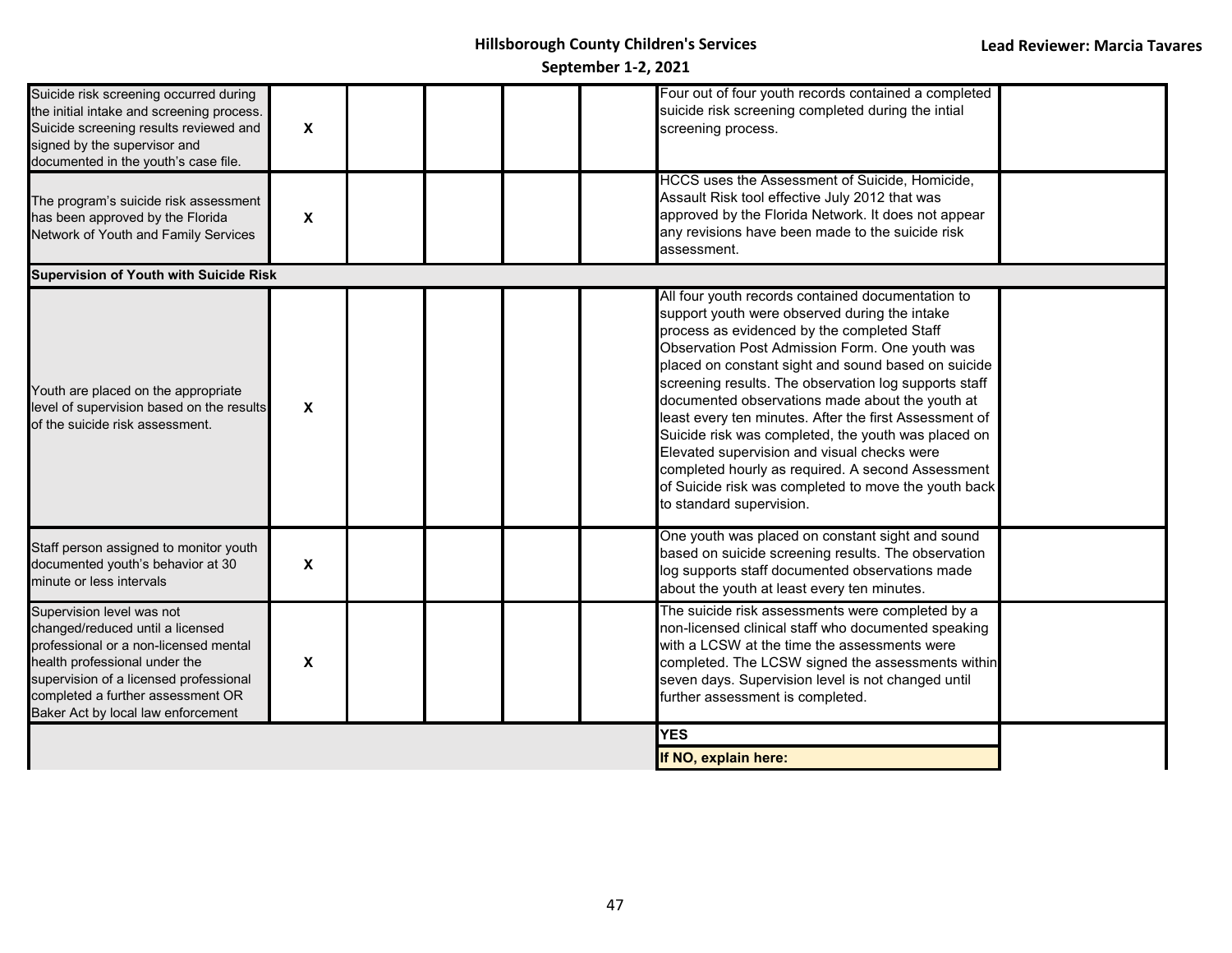| Provider has a written policy and procedure that meets the requirement for Indicator 4.03                                                                                                                                                                                                                                                                                                                                                                                                                                                                                                                                                                                                                                                                                         |                           |                      | Indicate policy number, authorized signee, date(s)<br>of last review/revision/approval:<br>Multiple policies as follows:<br>Policy 7.01, Storage, Access, Inventory, and<br>Disposal, effective 11/1/2017<br>Policy 7.02, Controlled Substance Accountability and<br>Inventory, effective 10/23/19<br>Policy 7.03, Medication Documentation, effective<br>10/24/2019<br>Policy 7.04, Medication Administration, effective<br>6/26/2019 | <b>Add any exceptions</b><br>below: |                       |                                                                                                                                                                                                                                                                                                                                                                                                                                                                                                                                                                                                                                                                                                                                                                                                                                                                    |  |
|-----------------------------------------------------------------------------------------------------------------------------------------------------------------------------------------------------------------------------------------------------------------------------------------------------------------------------------------------------------------------------------------------------------------------------------------------------------------------------------------------------------------------------------------------------------------------------------------------------------------------------------------------------------------------------------------------------------------------------------------------------------------------------------|---------------------------|----------------------|----------------------------------------------------------------------------------------------------------------------------------------------------------------------------------------------------------------------------------------------------------------------------------------------------------------------------------------------------------------------------------------------------------------------------------------|-------------------------------------|-----------------------|--------------------------------------------------------------------------------------------------------------------------------------------------------------------------------------------------------------------------------------------------------------------------------------------------------------------------------------------------------------------------------------------------------------------------------------------------------------------------------------------------------------------------------------------------------------------------------------------------------------------------------------------------------------------------------------------------------------------------------------------------------------------------------------------------------------------------------------------------------------------|--|
| <b>Rating Criteria</b>                                                                                                                                                                                                                                                                                                                                                                                                                                                                                                                                                                                                                                                                                                                                                            | <b>Satisfactory</b>       | <b>Non-compliant</b> | No Eligible<br>tems for Review                                                                                                                                                                                                                                                                                                                                                                                                         | <b>No Practice</b>                  | <b>Not Applicable</b> |                                                                                                                                                                                                                                                                                                                                                                                                                                                                                                                                                                                                                                                                                                                                                                                                                                                                    |  |
| <b>Medication Storage</b>                                                                                                                                                                                                                                                                                                                                                                                                                                                                                                                                                                                                                                                                                                                                                         |                           |                      |                                                                                                                                                                                                                                                                                                                                                                                                                                        |                                     |                       |                                                                                                                                                                                                                                                                                                                                                                                                                                                                                                                                                                                                                                                                                                                                                                                                                                                                    |  |
| a. All medications are stored in a<br>Pyxis Med-Station 4000 Medication<br>Cabinet that is inaccessible to youth<br>(when unaccompanied by<br>authorized staff)<br>b. Pyxis machine is stored in<br>accordance with guidelines in FS<br>499.0121 and policy section in<br><b>Medication Management</b><br>c. Oral medications are stored<br>separately from injectable epi-pen<br>and topical medications<br>d. Medications requiring<br>refrigeration are stored in a secure<br>refrigerator that is used only for this<br>purpose, at temperature range 2-8<br>degrees C or 36-46 degrees F. (If<br>the refrigerator is not secure, the<br>room is secure and inaccessible to<br>youth.)<br>Narcotics and controlled<br>$e_{1}$<br>medications are stored in the Med<br>Station | $\boldsymbol{\mathsf{x}}$ |                      |                                                                                                                                                                                                                                                                                                                                                                                                                                        |                                     |                       | An in-person tour of the medication room was<br>conducted. The tour and pictures of the Pyxis Med-<br>Station supports it is maintained in an area<br>inaccessible to youth. Medications were stored in the<br>Pyxis Med-Station as required. Oral medications were<br>stored separately from injectable and topical<br>medications. Controlled medication is also maintained<br>in the Pyxis Med-Station. The program maintains a<br>separate refrigerator for medications requiring<br>refrigeration. Documentation supported the<br>temperature of the refrigerator is checked on a<br>regular basis. The Pyxis keys are labeled and<br>maintained in the medication room in the event staff<br>need access to medication in the event there is a<br>malfunction with the med-station. The program has<br>four separate keys and they were labeled as required. |  |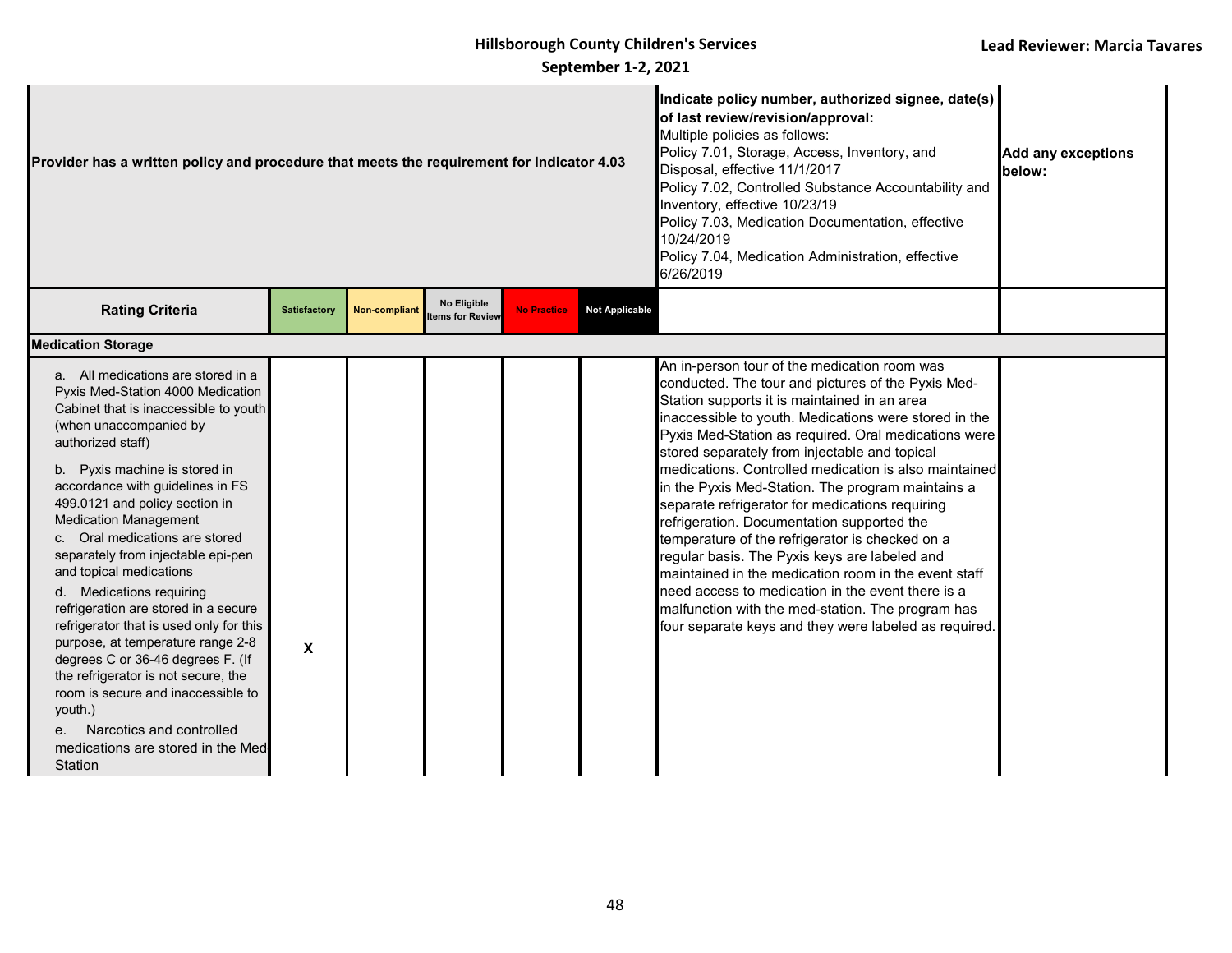| Pyxis keys with the following<br>labels are accessible to staff in<br>the event they need to access<br>medications if there is a Pyxis<br>malfunction: a TOP COVER b<br><b>BACK PANEL- LEFT TALL</b><br>CABINET LOCK-LEFT, c BACK<br>PANEL- RIGHT TALL CABINET<br><b>LOCK-RIGHT</b>                                                                                                                                                                                                                                                                                                                                                                                                                                                                                                                                                                                                                                          |   |  |  |                                                                                                                                                                                                                                                                                                                                                                                                                                                                                                                                                                                                                                                                              |  |
|------------------------------------------------------------------------------------------------------------------------------------------------------------------------------------------------------------------------------------------------------------------------------------------------------------------------------------------------------------------------------------------------------------------------------------------------------------------------------------------------------------------------------------------------------------------------------------------------------------------------------------------------------------------------------------------------------------------------------------------------------------------------------------------------------------------------------------------------------------------------------------------------------------------------------|---|--|--|------------------------------------------------------------------------------------------------------------------------------------------------------------------------------------------------------------------------------------------------------------------------------------------------------------------------------------------------------------------------------------------------------------------------------------------------------------------------------------------------------------------------------------------------------------------------------------------------------------------------------------------------------------------------------|--|
| <b>Medication Distribution</b>                                                                                                                                                                                                                                                                                                                                                                                                                                                                                                                                                                                                                                                                                                                                                                                                                                                                                               |   |  |  |                                                                                                                                                                                                                                                                                                                                                                                                                                                                                                                                                                                                                                                                              |  |
| a. Agency maintains a minimum of<br>2 Super Users for the Med-Station<br>b. Only designated staff<br>delineated in User Permissions<br>have access to secured<br>medications, with limited access to<br>controlled substances (narcotics)<br>c. A Medication Distribution Log<br>shall be used for distribution of<br>medication by non-licensed and<br>licensed staff<br>d. Agency verifies medication<br>using one of four methods listed in<br>the FNYFS Operations Manual<br>e. When nurse is on duty,<br>medication processes are<br>conducted by the nurse<br>f. The delivery process of<br>medications is consistent with the<br><b>FNYFS Medication Management</b><br>and Distribution Policy<br>g. Agency does not accept youth<br>currently prescribed injectable<br>medications, except for epi-pens<br>h. Non-licensed staff have<br>received training in the use of epi-<br>pens provided by a registered nurse | X |  |  | The shelter has three super users - Nurse and two<br>YSC II staff. All super users are included on the staff<br>permitted to distribute medications list. A medication<br>distribution log was used to document all medications<br>taken by the youth while at the shelter. During the<br>nurse interview, the nurse verified the program<br>verifies medication using one of the approved<br>methods listed in the FNYFS operations manual. The<br>nurse indicated they do not accept youth currently<br>prescribed injectable medications. Training<br>documentation supported all staff on the staff<br>medication approval list were trained in the use of epi-<br>pens. |  |
| <b>Medication Inventory</b>                                                                                                                                                                                                                                                                                                                                                                                                                                                                                                                                                                                                                                                                                                                                                                                                                                                                                                  |   |  |  |                                                                                                                                                                                                                                                                                                                                                                                                                                                                                                                                                                                                                                                                              |  |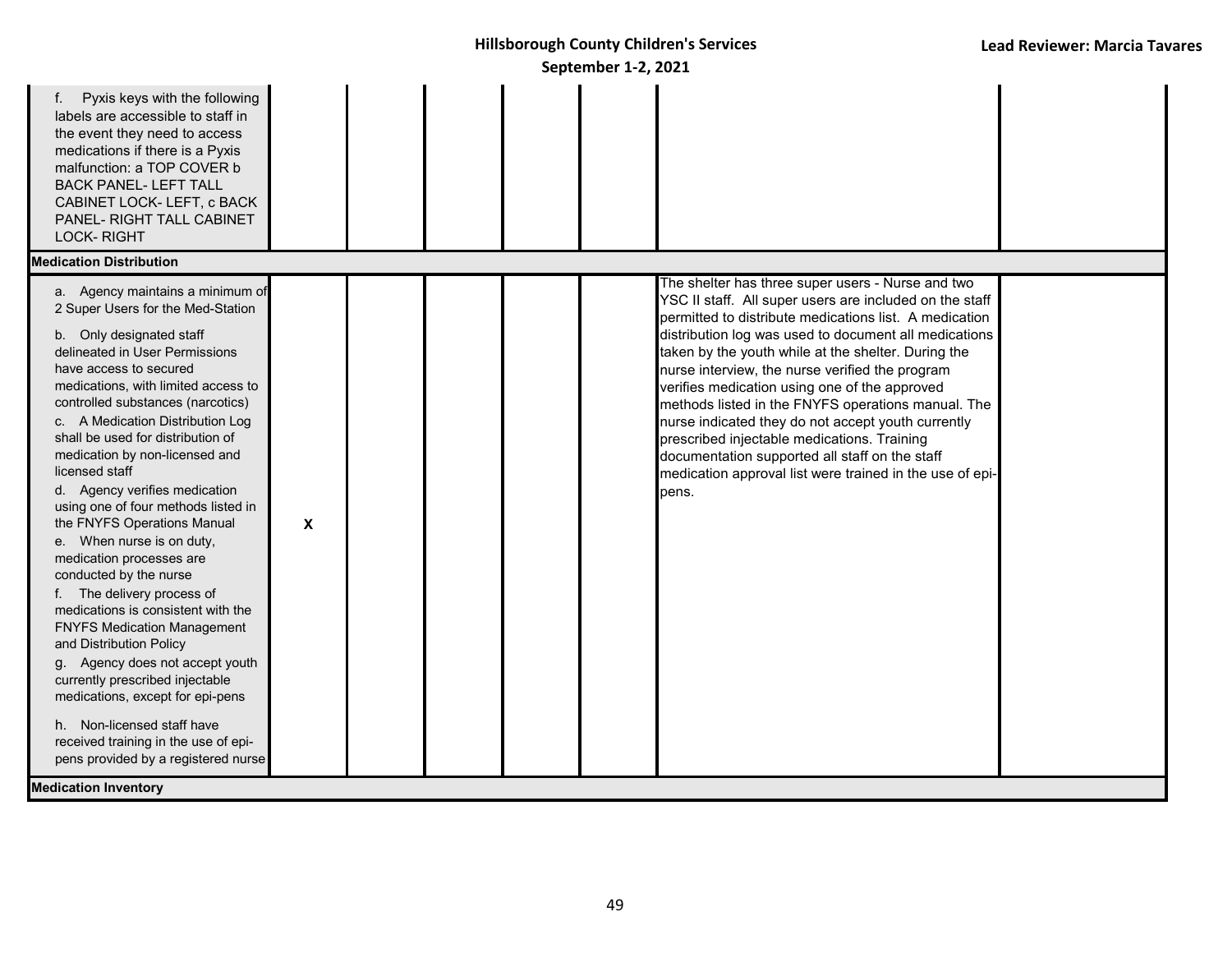| a. For controlled substances, a<br>perpetual inventory with running<br>balances is maintained as well as a<br>shift-to shift count verified by a<br>witness and documented<br>b. Over-the-counter medications<br>that are accessed regularly are<br>inventoried weekly by maintaining a<br>perpetual inventory<br>c. Syringes and sharps (needles,<br>scissors, etc.) are secured, and<br>counted and documented weekly | X                         |                      |                               |                    |                                                                                                                                                                                                                                    | The Controlled Substance Accountability form was<br>reviewed for three youth. All three accountability<br>forms were completed as required, demonstrating<br>perpetual and shift-to-shift counts. Over-the Counter<br>medications were inventoried weekly by maintaining a<br>perpetual inventory. The program does not maintain<br>any syringes. Items such as nail clippers, pill cutter,<br>scissors, shaving razors, and tweezers are<br>inventoried weekly on the over-the-counter perpetual<br>inventory sheet. |  |
|-------------------------------------------------------------------------------------------------------------------------------------------------------------------------------------------------------------------------------------------------------------------------------------------------------------------------------------------------------------------------------------------------------------------------|---------------------------|----------------------|-------------------------------|--------------------|------------------------------------------------------------------------------------------------------------------------------------------------------------------------------------------------------------------------------------|-----------------------------------------------------------------------------------------------------------------------------------------------------------------------------------------------------------------------------------------------------------------------------------------------------------------------------------------------------------------------------------------------------------------------------------------------------------------------------------------------------------------------|--|
| There are monthly reviews of<br>medication management practice via<br>Knowledge Portal or Pyxis Med-Station<br>Reports.                                                                                                                                                                                                                                                                                                 | X                         |                      |                               |                    |                                                                                                                                                                                                                                    | There are weekly reviews of the medication<br>management practice through Pyxis Med-Station<br>Reports. The reports are maintained in the same<br>binder as the vehicle first aid kits, temperature logs,<br>and inventory lists. There is a report generation date<br>and time on each weekly profile to support the review<br>is completed weekly.                                                                                                                                                                  |  |
| Medication discrepancies are cleared<br>after each shift.                                                                                                                                                                                                                                                                                                                                                               |                           |                      | X                             |                    |                                                                                                                                                                                                                                    | Medication discrepancies were not found in reviewing<br>the MARs. During an interview with the nurse, it was<br>confirmed there have not been any instances of<br>medication discrepancies. There were no reports of<br>medical discrepancies reported to the CCC.                                                                                                                                                                                                                                                    |  |
| Provider has a written policy and procedure that meets the requirement for Indicator 4.04                                                                                                                                                                                                                                                                                                                               |                           |                      |                               |                    | <b>YES</b><br>If NO, explain here:<br>Indicate policy number, authorized signee, date(s)<br>of last review/revision/approval:<br>Policy 7.07 - Medical, Mental Health, Substance<br>Abuse Screening & Alerts - effective 9/11/2020 | <b>Add any exceptions</b><br>below:                                                                                                                                                                                                                                                                                                                                                                                                                                                                                   |  |
| <b>Rating Criteria</b>                                                                                                                                                                                                                                                                                                                                                                                                  | <b>Satisfactory</b>       | <b>Non-compliant</b> | No Eligible<br>ems for Review | <b>No Practice</b> | <b>Not Applicable</b>                                                                                                                                                                                                              |                                                                                                                                                                                                                                                                                                                                                                                                                                                                                                                       |  |
| Youth with a medical, mental health, or<br>food allergy was appropriately placed on<br>the program's alert system                                                                                                                                                                                                                                                                                                       | $\boldsymbol{\mathsf{X}}$ |                      |                               |                    |                                                                                                                                                                                                                                    | Pictures of all four youth files supported the<br>appropriate alerts were documented on each file.                                                                                                                                                                                                                                                                                                                                                                                                                    |  |
| Alert system includes precautions<br>concerning prescribed medications,<br>medical/mental health conditions                                                                                                                                                                                                                                                                                                             | X                         |                      |                               |                    |                                                                                                                                                                                                                                    | The alert system alerts staff to review the individual<br>file which contains documentation to address<br>precautions concerning prescribed medication, and<br>medical and/or mental health conditions.                                                                                                                                                                                                                                                                                                               |  |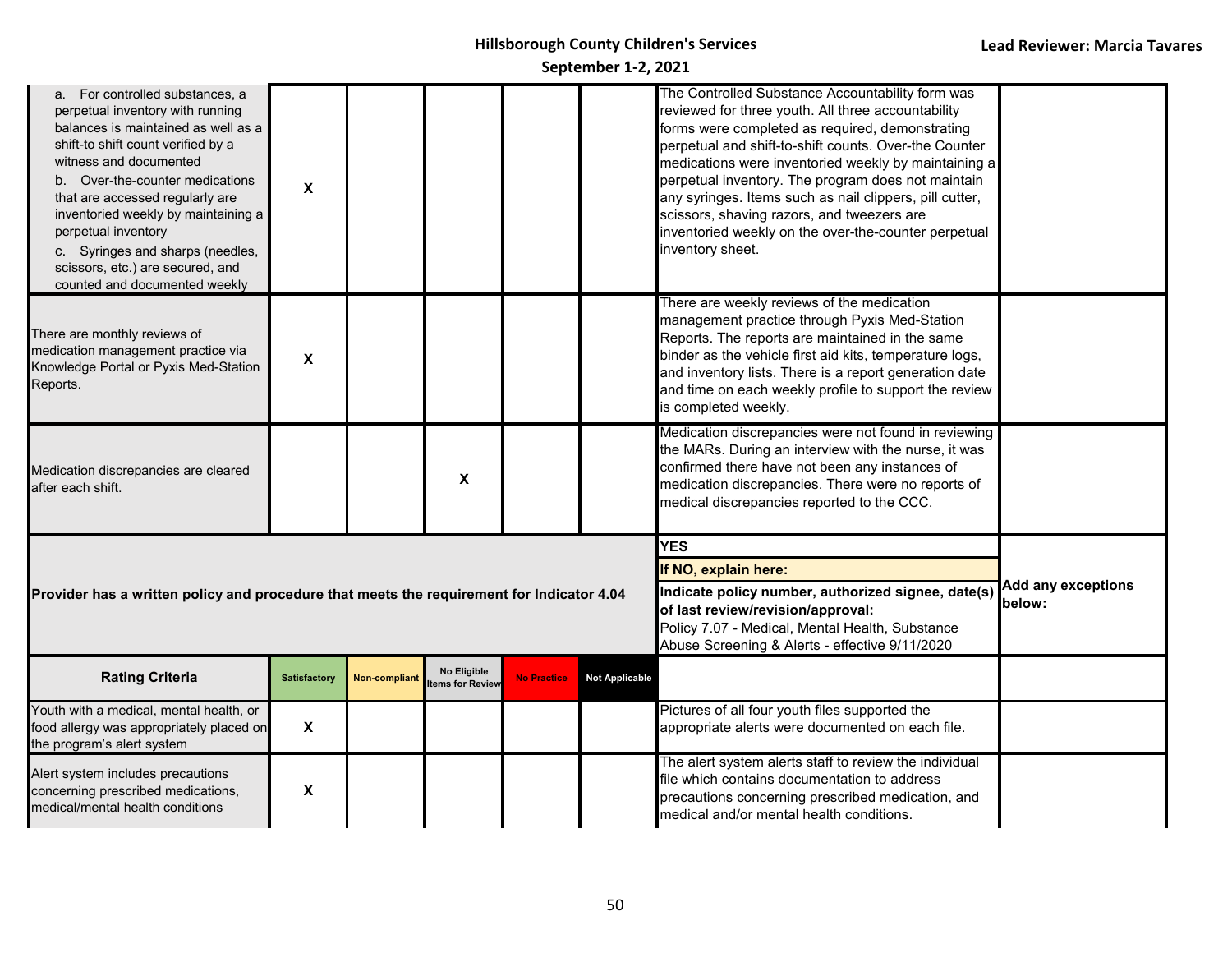| Staff are provided sufficient training,<br>information and instructions to<br>recognize/respond to the need for<br>emergency care for medical/mental<br>health problems                                                                                                                                                                                                                                 | X                   |                      |                                |                    |                                                                                                                                                                                               | Training documentation supported all staff received<br>sufficient training and instructions to<br>recognize/respond to the emergency needs of the<br>youth.                                                                                                                                                                                                                                                                                                                                                                        |  |
|---------------------------------------------------------------------------------------------------------------------------------------------------------------------------------------------------------------------------------------------------------------------------------------------------------------------------------------------------------------------------------------------------------|---------------------|----------------------|--------------------------------|--------------------|-----------------------------------------------------------------------------------------------------------------------------------------------------------------------------------------------|------------------------------------------------------------------------------------------------------------------------------------------------------------------------------------------------------------------------------------------------------------------------------------------------------------------------------------------------------------------------------------------------------------------------------------------------------------------------------------------------------------------------------------|--|
| A medical and mental health alert<br>system is in place that ensures<br>information concerning a youth's<br>medical condition, allergies, common<br>side effects of prescribed medications,<br>foods and medications that are<br>contraindicated, or other pertinent<br>mental health treatment information, is<br>communicated to all staff                                                            | X                   |                      |                                |                    |                                                                                                                                                                                               | Policy 7.07 details the color-coded alert system. The<br>alert system assigns certain alerts to specific colors.<br>Colored dots are placed on each youth's file as<br>applicable. The colored dots alert staff to review the<br>individual youth's file to ascertain the information<br>concerning the youth's medical condition, allergies,<br>and pertinent mental health treatment.                                                                                                                                            |  |
| Provider has a written policy and procedure that meets the requirement for Indicator 4.05                                                                                                                                                                                                                                                                                                               |                     |                      |                                |                    | <b>YES</b><br>If NO, explain here:<br>Indicate policy number, authorized signee, date(s) below:<br>of last review/revision/approval:<br>Policy 7.15 - Medical Emergencies - effective 9/11/20 | <b>Add any exceptions</b>                                                                                                                                                                                                                                                                                                                                                                                                                                                                                                          |  |
| Rating Criteria                                                                                                                                                                                                                                                                                                                                                                                         | <b>Satisfactory</b> | <b>Non-compliant</b> | No Eligible<br>tems for Review | <b>No Practice</b> | <b>Not Applicable</b>                                                                                                                                                                         |                                                                                                                                                                                                                                                                                                                                                                                                                                                                                                                                    |  |
| <b>Off-site Emergency Services</b>                                                                                                                                                                                                                                                                                                                                                                      |                     |                      |                                |                    |                                                                                                                                                                                               |                                                                                                                                                                                                                                                                                                                                                                                                                                                                                                                                    |  |
| a. If off-site emergency medical<br>or dental care was provided, an<br>incident report was submitted for<br>the medical or dental care<br>b. Upon youth return, there is a<br>verification receipt of medical<br>clearance via discharge instructions<br>with follow-up is present in file<br>c. Youth's parent/guardian was<br>notified<br>d. A daily log is maintained for<br>emergency care provided | $\pmb{\mathsf{x}}$  |                      |                                |                    |                                                                                                                                                                                               | Three youth records reviewed. All three youth<br>required off-site emergency services. Documentation<br>supported parental notification was made in all three<br>incidents. Follow up care was documented on the<br>Medical Care form and in the nurse progress notes for<br>two applicable youth. One youth went home and did<br>not return to the facility after the medical visit. All<br>three incidents were reported to the Central<br>Communications Center (CCC). All three incidents<br>were documented in the daily log. |  |
| All staff are trained on emergency<br>medical procedures                                                                                                                                                                                                                                                                                                                                                | X                   |                      |                                |                    |                                                                                                                                                                                               | Training documentation supported all staff received<br>training on emergency medical procedures.                                                                                                                                                                                                                                                                                                                                                                                                                                   |  |
| The program has a Knife-for-life and<br>wire cutters accessible to staff in a<br>secure location(s)                                                                                                                                                                                                                                                                                                     | X                   |                      |                                |                    |                                                                                                                                                                                               | The program has a knife-for-life but no wire cutters. It<br>was recommended the knife-for-life tool be replaced<br>with a more updated tool.                                                                                                                                                                                                                                                                                                                                                                                       |  |